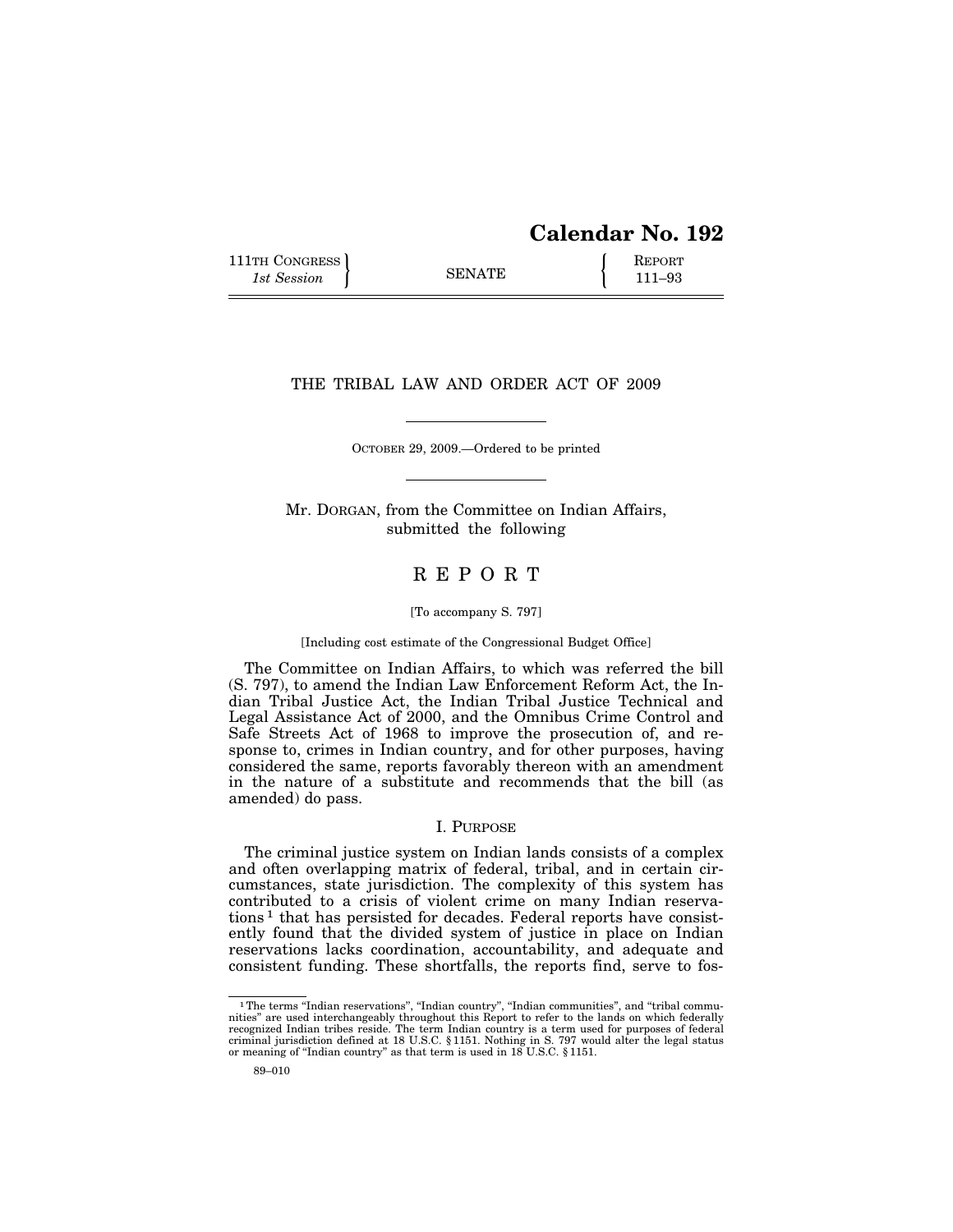ter reservation violence and disrupt the peace and public safety of tribal communities.

For example, in 1975, the Ford Administration in its Report of the Task Force on Indian Matters acknowledged that ''[l]aw enforcement on Indian reservations is in serious trouble."<sup>2</sup> Regarding the system of justice, the Report found that the ''chaotic'' state of criminal jurisdiction was one ''source of many of the law enforcement problems Indians face."<sup>3</sup> With regard to resources, the Report found that ''[m]ost Indian reservations receive totally inadequate police services given their size and extraordinary high rate of crime."<sup>4</sup>

In 1997, the Clinton Administration's Report of the Executive Committee for Indian Country Law Enforcement Improvements again acknowledged that ''[t]here is a public safety crisis in Indian Country."<sup>5</sup> The Executive Committee concluded that a substantial infusion of resources into Indian Country law enforcement was essential to addressing the crisis, and that the delivery of law enforcement services must be consolidated and improved.<sup> $6$ </sup>

More than a decade after this latest report little has changed in either the makeup of the system of justice in place on Indian lands or the consistency of funding for the system.<sup>7</sup> Violent crime rates in Indian country are more than twice the national average, with violent crime rates exceeding 20 times the national average on some reservations. There is an epidemic of domestic and sexual violence in Indian country. Federal reports indicate that 34% of American Indian and Alaska Native women will be raped in their lifetimes, and 39% will suffer domestic violence. American Indian and Alaska Native youth experience 50% higher rates of child abuse compared to non-native youth.8 Federal Bureau of Investigation agents and U.S. Attorneys have seen a proliferation of gang activity in Indian country.9 The police presence in Indian country continues to lag far behind the rest of the nation, with an approximate

<sup>&</sup>lt;sup>2</sup> Doris M. Meissner, U.S. Department of Justice, *Report of the Task Force on Indian Matters*, at  $77$  (Oct. 1975).<br><sup>3</sup> Id. at 21. Azi 21. The Department of Justice Report was critical of the Government's failures, noti

*<sup>&#</sup>x27;'It is particularly embarrassing that the present problem exists in an area of primarily federal responsibility. This is not a situation where the federal government serves as a model for other* 

<sup>&</sup>lt;sup>5</sup>The Report, submitted by officials of the Departments of Interior and Justice to the Secretary and Attorney General, can be found online at: *http://www.usdoj.gov/otj/icredact.htm.* 6The President's FY 1999 Budget included, for the first time, direct funding for programs to

improve tribal justice systems administered by the Department of Justice (DOJ). Programs in-<br>cluded the Community Oriented Policing Services-Tribal Resources Grant Program, the Tribal<br>Courts Assistance Project, the Tribal gram. *Department of Justice* / Department of Interior Tribal Justice Initiatives: Hearing Before<br>the Senate Comm. on Indian Affairs, 105th Cong., at 58-62 (June 3, 1998) (statement of United<br>States Attorney General Janet

programs in FY 1999. 7Funding for tribal justice programs at the Department of Justice reached a high of \$91.5 million in FY 2000, and steadily declined over the next decade, reaching a low of \$42 million

in FY 2006. 8 *Child Maltreatment,* U.S. Department of Health and Human Services, Administration for Children and Families, at 28 (2006) (American Indian and Alaska Native youth suffer rates of

abuse at 15.9 per 1,000 children).<br><sup>9 p</sup>rosecution of Serious Crime in Indian Country, U.S. Department of Justice (June 2009)<br>("Previously, Native gangs were chiefly associated with crimes of graffiti and vandalism. However, Native gangs are now involved in more violent offenses like sexual assault, gang rapes,<br>home invasions, drive-by shootings, beatings and elder abuse.").<br>According to information the BIA provided to Committee staff, t

ervation experienced 37 assaults by gang members using weapons such as guns, knives, or brass knuckles. In one 2007 incident, a gang member driving a van ran over an opposing gang mem-ber and later ran down a BIA police officer who was responding to the incident.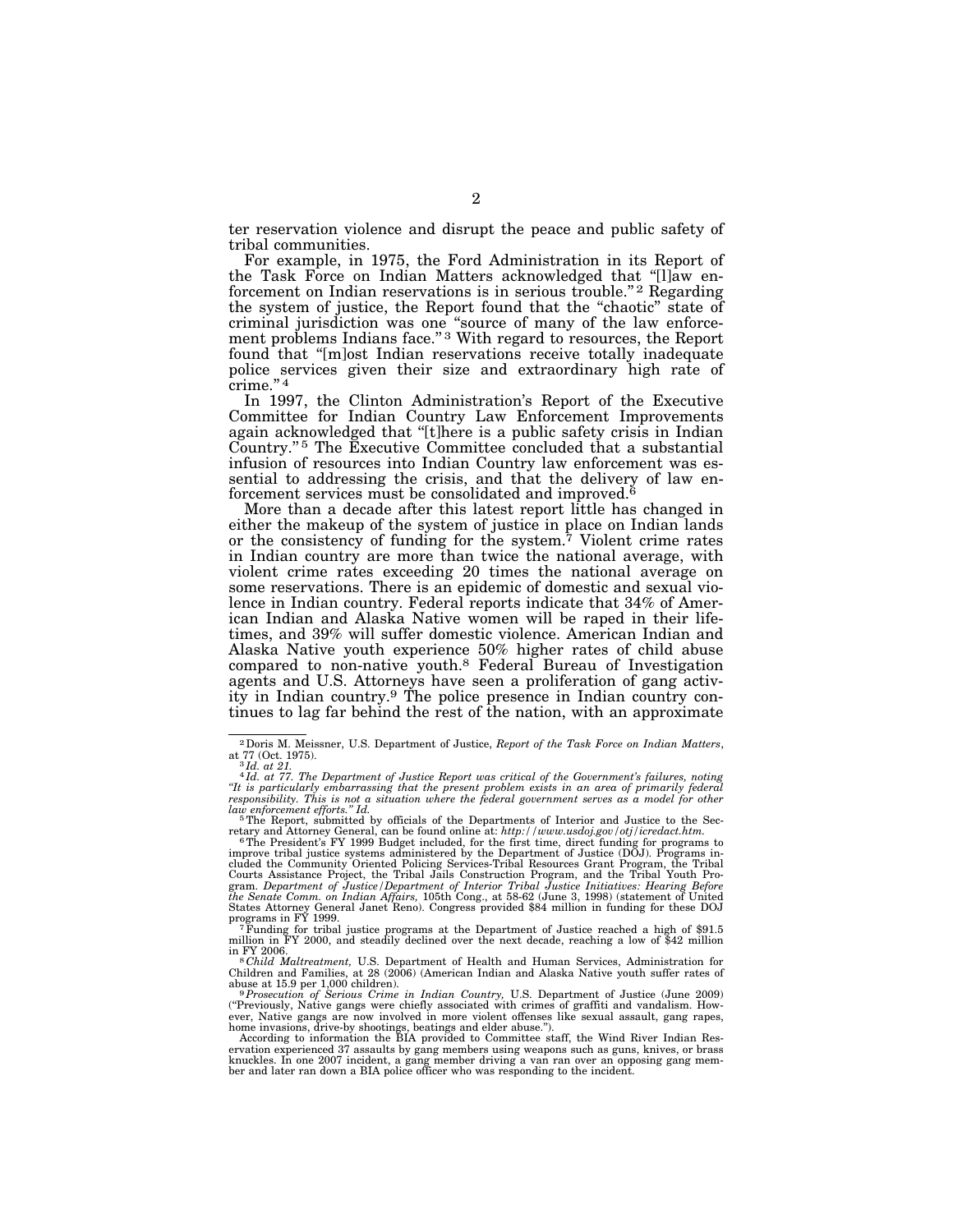40% unmet need in staffing for police officers on Indian lands. The federal response to reservation crime remains fragmented and fails to meet the justice needs of tribal communities.

The Tribal Law and Order Act of 2009 will improve the efficiency and effectiveness of the justice system on Indian lands. The bill will increase the federal response to and accountability for reservation crime, encourage greater cooperation between tribal, federal, and state law enforcement agencies that have an obligation to maintain public safety on Indian lands, provide tribal justice officials with additional tools to better combat violent crime, reauthorize and improve federal programs that strengthen tribal justice systems, establish consistent data collection of Indian country crimes, and foster information sharing between tribal, state, and federal law enforcement agencies.<sup>10</sup>

#### II. THE CRIMINAL JUSTICE SYSTEM ON INDIAN LANDS

The criminal justice system in place on Indian lands was established through a piecemeal series of federal laws and United States Supreme Court decisions enacted and handed down over the past 120 plus years. These laws and court decisions limit tribal government authority to combat reservation crime, and place significant responsibility to investigate and prosecute reservation crimes in the Federal Government and some state governments.11 As a result, tribal governments have no criminal jurisdiction over reservation crimes committed by non-Indians,12 and tribal court penal authority over Indians is limited to no more than one year imprisonment for any one offense.<sup>13</sup> The system thus forces tribal communities to rely on federal officials to investigate and prosecute all reservation crimes committed by non-Indians against Indian victims and most serious crimes committed by Indians.

In addition, these laws and court rulings have established a jurisdictional maze that requires police officers and courts to answer a series of questions before making decisions to arrest a suspect, investigate a crime, or bring a defendant to trial. Some common questions include:

- Did the crime occur in Indian country?
- Is the suspect or defendant Indian or non-Indian?
- Is the victim Indian or non-Indian?
- What type of crime is involved?

While these questions seem simple on the surface, the definition of the terms alone involves complex questions of fact and law. The

<sup>10</sup>While S. 797 seeks to improve the system of justice in place on Indian lands, the Committee acknowledges that the system continues to suffer a lack of consistent funding. 11The Indian Country Crimes Act, 18 U.S.C. § 1152, extends Federal criminal laws to Indian

lands, with the exception of offenses committed by one Indian against another Indian. The<br>Major Crimes Act provides for Federal court jurisdiction over offenses committed by Indians in<br>Indian country, 18 U.S.C. §1153. 18 U Public Law 280 (P.L. 83-280), delegated Federal authority over reservation crimes to six manda-

tory States. Traditionally, Indian tribes provided for the public safety and security of their communities through customary enforcement mechanisms, such as the leadership of cacique and the guard-ianship of warrior societies. Penalties for violations of tribal laws ranged from ridicule to banishment or execution. Fines in the form of compensation to the victim were the most common form

of traditional punishment imposed.<br>
<sup>12</sup>*Oliphant* v. *Suquamish*, 435 U.S. 191 (1978) (finding that tribal courts were implicitly divested of jurisdiction over reservation crimes committed by non-Indians).

vested of jurisdiction over reservation crimes committed by non-Indians).<br><sup>13</sup> Indian Civil Rights Act, 25 U.S.C. § 1302(7) ("No Indian tribe in exercising power of self-<br>government shall—. . .impose for conviction of any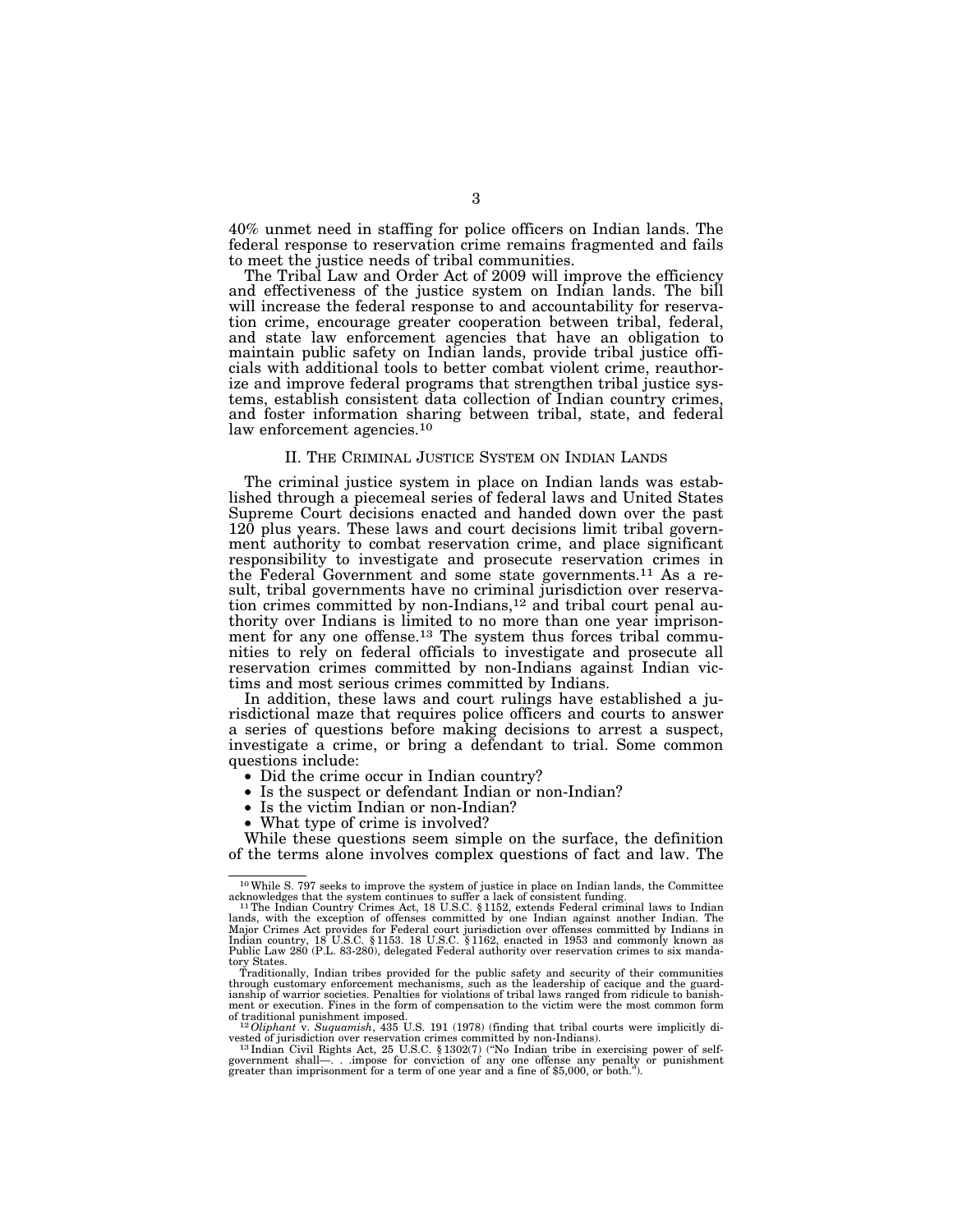former U.S. Attorney from Colorado explained these difficulties in testimony before the Committee:

In some investigations, it can be difficult or even impossible to determine at the crime scene whether the victim, the suspect, or both is an ''Indian'' or a ''non-Indian'' for purposes of deciding which jurisdiction—federal and/or tribal, or state—has responsibility and which criminal laws apply. In those crucial first hours of an investigation, this can raise a fundamental question—which agency is really in charge? This is the antithesis of effective government.14

• In a separate hearing, the former United States Attorney from Minnesota made the following statement: ''One hundred and twenty-plus years of court decisions and stop-gap legislation have created a jurisdictional mess, which means that law enforcement is difficult, delay is normal and respect for law enforcement and judicial process is low. The losers are the people of Indian Country.'' 15

• The result of these federal laws and Court decisions is that along with the authority that the United States imposed over Indian tribes, it incurred significant legal and moral obligations to provide for public safety on Indian lands.16

#### III. DEVELOPMENT OF THE LEGISLATION

The Committee held twelve hearings during the 110th and 111th Congresses that focused on various aspects of the criminal justice system in place on Indian lands. The hearings confirmed that a longstanding and life threatening public safety crisis exists in many Indian communities.

On November 7, 2007, Senator Dorgan released a concept paper, based on testimony and comments received, recommending changes to improve the criminal justice system in place on Indian lands. On July 23, 2008, Senator Dorgan, with 12 co-sponsors including Senators Baucus, Biden, Bingaman, Cantwell, Domenici, Johnson, Kyl, Lieberman, Murkowski, Smith, Tester, and Thune, introduced S. 3320, the Tribal Law and Order Act of 2008. The bill was referred to the Senate Committee on Indian Affairs and hearings were held on the bill, but the Committee did not report out the bill during the 110th Congress.

#### IV. COMMITTEE ACTION AND RECOMMENDATION

In the 111th Congress, Senator Dorgan introduced S. 797, the Tribal Law and Order Act of 2009 on April 2, 2009. The legislation

<sup>14</sup> *Examining S. 797, the Tribal Law and Order Act of 2009: Hearing Before the Senate Comm. on Indian Affairs*, 111th Cong. (June 25, 2009) (statement of Troy Eid, Shareholder, Greenberg

Traurig, LLP).<br><sup>15</sup>Law Enforcement in Indian Country: Hearing Before the Senate Comm. on Indian Affairs,<br>110th Cong., at 66 (June 21, 2007) (statement of Thomas Heffelfinger, Partner, Best and Flanagan, LLP).<br><sup>16</sup>Letter from Ronald Weich, Assistant Attorney General, U.S. Department of Justice to Sen-

ator Dorgan (Oct. 2, 2009) (''Our responsibility to preserve public safety for Indian Country derives from the government to government relationship between the federal government and trib-<br>al governments, as well as specific statutes, such as the Major Crimes Act and the Indian Coun-<br>try Crimes Act, that provide for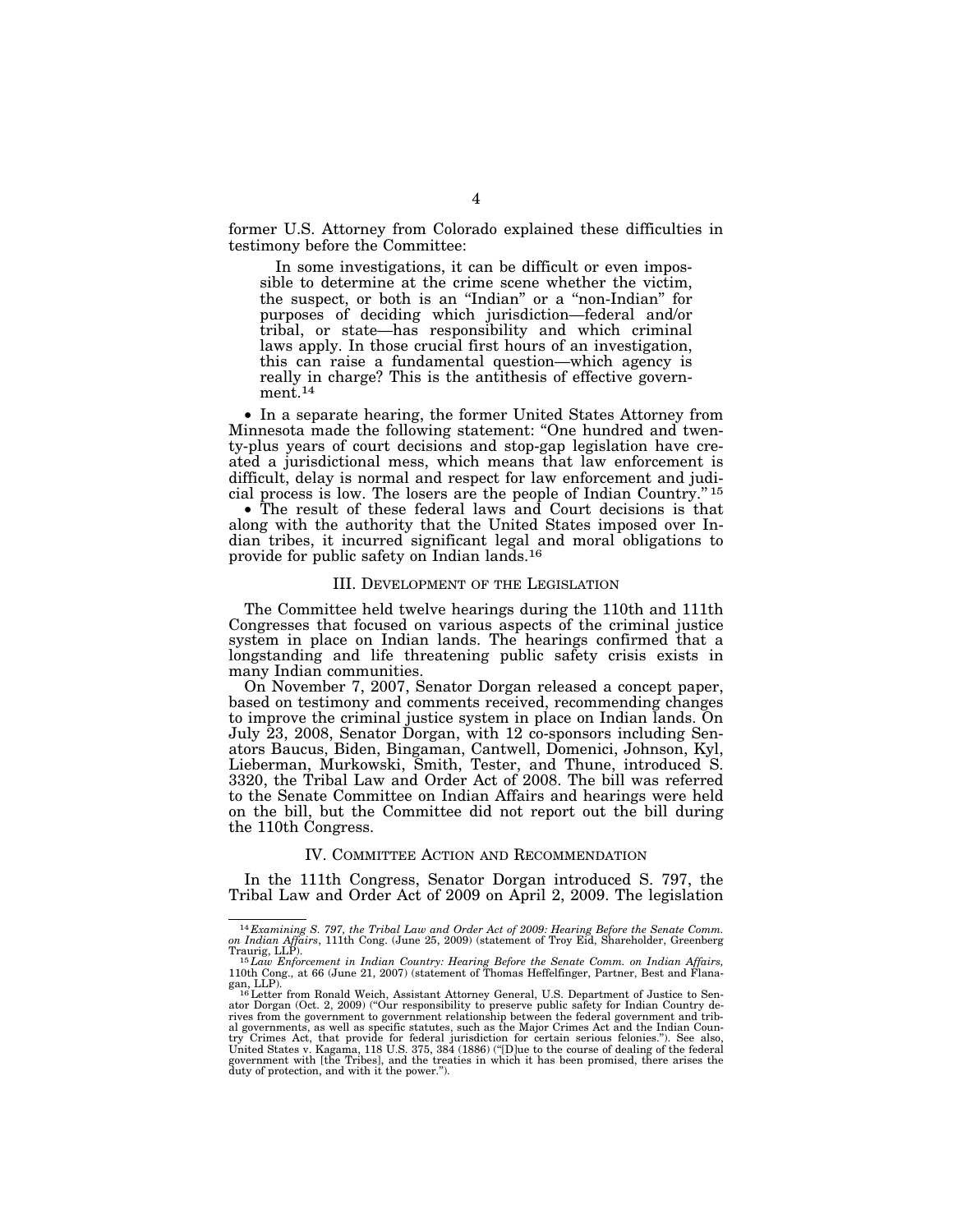has 18 co-sponsors including Senators Barrasso, Baucus, Bingaman, Begich, Bennet (CO), Boxer, Cantwell, Crapo, Johnson, Kyl, Lieberman, Merkley, Murkowski, Stabenow, Tester, Thune, Udall (NM), and Wyden. The bill was referred to the Committee, which held a hearing on S. 797 on June 25, 2009.

Co-sponsoring Members, the Administration, and other interested parties provided additional views on the bill as introduced. The Committee developed a substitute amendment to S. 797 that made a number of changes in response to comments offered by the Department of Justice (DOJ), tribal leaders, the National Association of Criminal Defense Lawyers, and other interested parties. The key changes made in the substitute amendment include the following:

• **Section 102—Disposition Reports.** The substitute amendment reflects a number of changes to Section 102 to address technical and substantive comments offered by DOJ. The provision retains the requirements that federal officials maintain and publish aggregate data on declinations, and coordinate with tribal justice officials on the use of evidence.

• **Section 104—Native American Issues Coordinator.** The substitute amendment reflects DOJ's request to establish the position of a ''Native American Issues Coordinator'' within the Executive Office of the U.S. Attorneys, instead of an ''Office of Indian Country Crime'' within the Criminal Division as was proposed in the bill as introduced.

• **Section 304—Bureau of Prisons Pilot Project.** The substitute amendment reflects DOJ's request to establish a pilot project to house offenders convicted in tribal court of major crimes at appropriate Bureau of Prisons facilities. The substitute proposes a 4-year pilot project. The bill as introduced included no end date for this program.

• **Section 304—Law Training for Tribal Public Defenders and Judges.** The substitute amendment clarifies that tribal governments must bear the costs of attorneys for indigent defendants who are subject to more than one year imprisonment for any one offense in tribal court. It also clarifies that both attorneys and tribal court judges must receive sufficient legal training to be eligible to provide defense services or preside over such cases.

• **Section 304—Tribal Court Sentencing for Multiple Crimes.** The substitute clarifies that tribal courts can charge suspects for multiple crimes and sentence offenders to consecutive sentences when at least one element of a crime differs from that of another crime.

The Committee received letters in support of the bill from a number of Indian tribes and organizations, including the National Congress of American Indians, the American Bar Association, Amnesty International U.S.A., the Friends Committee on National Legislation, the Family Violence Prevention Fund, Mending the Sacred Hoop, the New York State Coalition Against Sexual Assault, Strong Hearted Native Women's Coalition, Qualla Women's Justice Alliance, and other organizations.

In an open business meeting on September 10, 2009, and with a quorum present, the Committee, by unanimous voice vote approved S. 797 with an amendment in the nature of a substitute. Four amendments were offered to the amendment in the nature of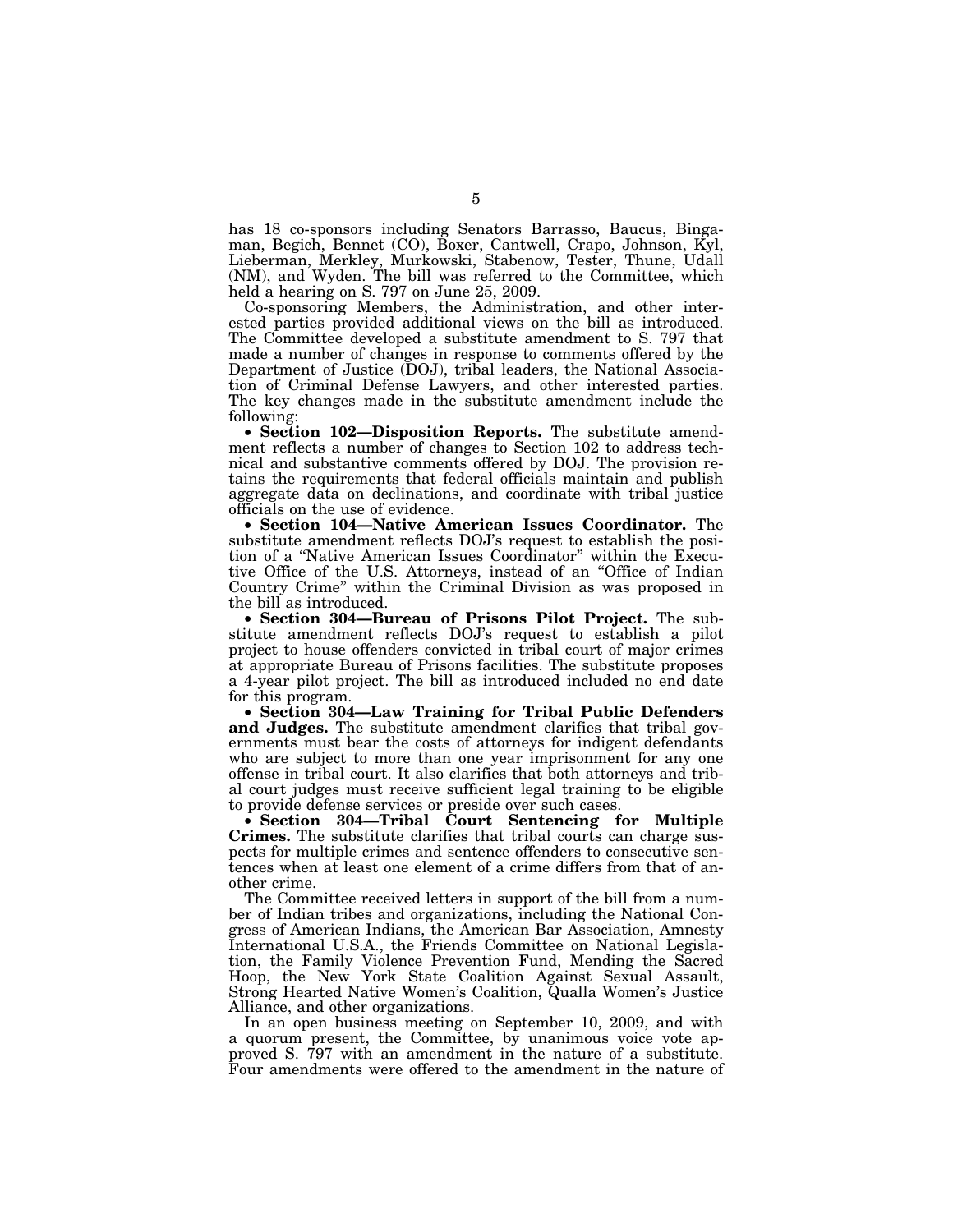a substitute. One amendment was offered by Senator Franken to require a report on sex trafficking of Native women. Two amendments were offered by Senator Murkowski to address concerns relating specifically to Alaska Native Villages. A third amendment was offered by Senator Murkowski to require a report on the capacity of the Indian Health Service and tribal health facilities to acquire forensic evidence from victims of sexual assault and domestic violence. All four amendments were accepted by voice vote. By unanimous voice vote, the Committee then approved the amendment in the nature of a substitute as amended.

#### V. DISCUSSION AND KEY PROVISIONS

S. 797 takes a comprehensive approach to improve the efficiency and effectiveness of the justice system on Indian lands to better meet the goal of combating and preventing reservation crime. The bill will increase federal response to and accountability for reservation crime, encourage greater cooperation between tribal, federal, and state law enforcement agencies, provide tribal justice officials with additional tools to combat crime locally, reauthorize and improve federal programs designed to strengthen tribal justice systems, establish and foster improved Indian country criminal data collection and criminal history information sharing, and require additional coordination and training among federal and tribal officials to enhance the investigation and prosecution of crimes of domestic and sexual violence in Indian country.

#### *Police and corrections officer recruitment and retention*

The lack of police presence in Indian country is a major contributing factor to reservation crime. Less than 3,000 Bureau of Indian Affairs (BIA) and tribal law enforcement officers patrol more than 56 million acres of Indian lands in 35 states.17 This total amounts to an approximate unmet staffing need of 40% when compared to similar rural communities nationwide.<sup>18</sup> The unmet staffing need is far greater on some reservations.19

The lack of resources is an unfortunate theme on many Indian reservations. The BIA FY 2008 Crime Report indicated that there were at least 30 Indian reservations where the violent crime rate exceeded the national average and additional officers were needed. For example, the Wind River Indian Reservation in Wyoming faced a violent crime rate 3.58 times the national rate, yet there were only 6–7 officers to patrol the entire 2.2 million acres of the Res-

<sup>&</sup>lt;sup>17</sup>The FY 2009 Department of the Interior Budget Justifications for Indian Affairs noted that there were 2,758 BIA and tribal criminal investigators and police serving Indian country. *Inte-*

*rior Budget Justifications,* IA-PSJ-6. 18This comparison to rural communities used by BIA is based on population, and not by vio-<br><sup>18</sup>This comparison to rural communities used by BIA is based on population, and not by vio lent crime rate. The staffing need based on the violent crime rate in Indian country would elicit<br>an altogether different comparable population. The high violent crime rate in Indian country is<br>more comparable to inner cit

parability, the Indian country staffing needs may be severely more drastic.<br><sup>19</sup>BIA-Office of Justice Services District 1, which serves reservations in Iowa, Michigan, Min-<br>nesota, Nebraska, North Dakota, South Dakota, and 78% according to the BIAs April 2006 Gap Analysis. The BIA acknowledged that "on many reservations, there is no 24-hour police coverage. Police officers often patrol alone and respond and responding alone is alone to both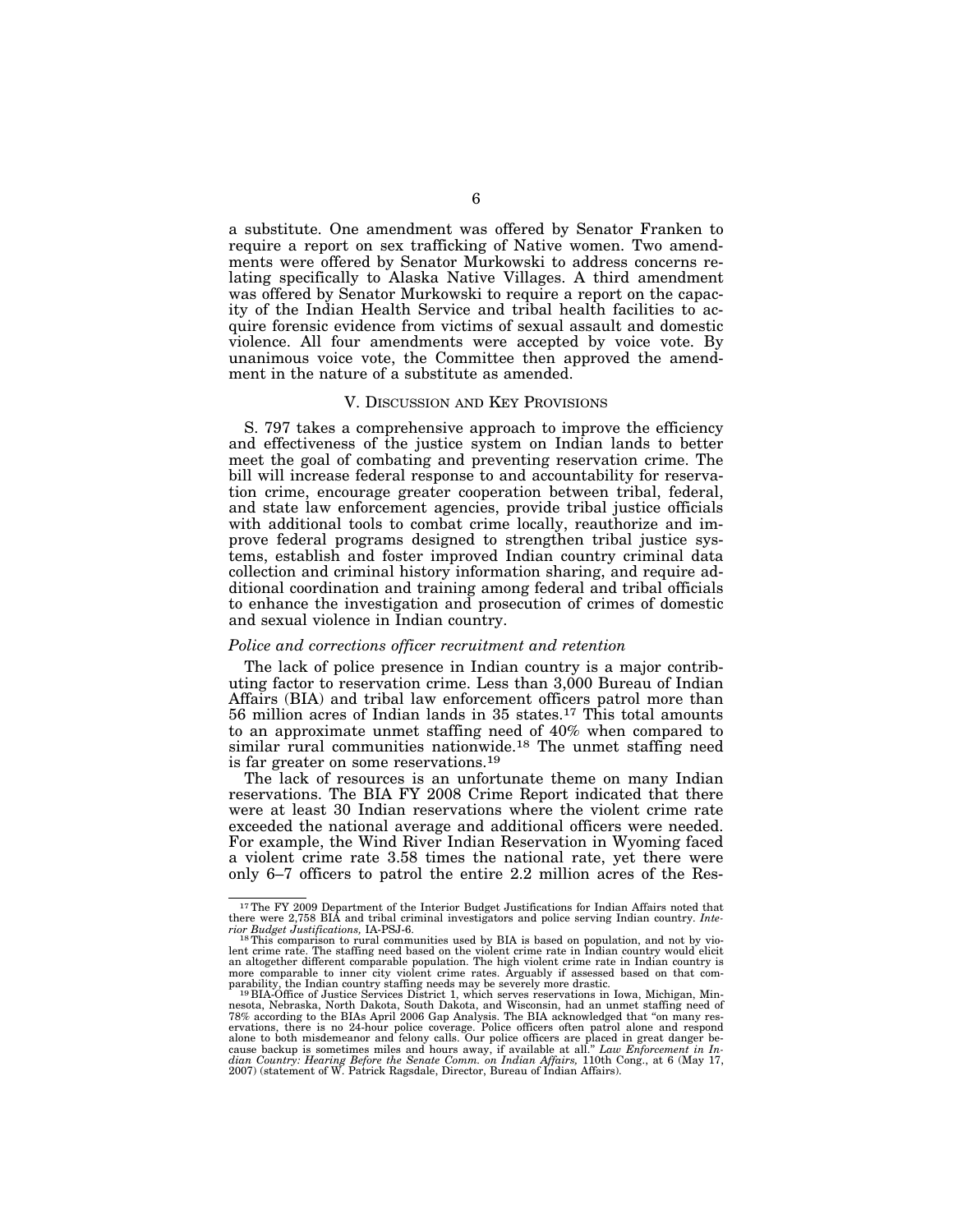ervation during the entire 24 hour/7 day period. This staffing size translates into 2–3 officers on duty at any one time.

The lack of police personnel causes severe delays in response times to distress calls, prevents officers from securing the crime scene and gathering evidence, which in turn inhibits successful prosecutions.20 The lack of resources also reduces the potential for crime prevention. According to Brian Nissen, Colville Tribal Council Member, ''the officers know the individuals involved [in gang violence] and could make a dramatic impact on the proliferation of gangs . . . by preventing gang membership by vulnerable tribal youth. . . . This change cannot occur, however, until additional resources are available for tribal officers to allow for proactive, as opposed to reactive, policing."<sup>21</sup>

While the lack of police personnel in Indian country is directly attributed to the lack of funding for BIA and tribal police officers, the difficulty in recruiting, training, and retaining new police and corrections officers adds to the problem. For example, the BIA requires all Bureau police officer candidates to receive their initial basic training at the Indian Police Academy (IPA) located in Artesia, New Mexico. The IPA provides an outstanding training opportunity for potential BIA and tribal police officer candidates. However, the Academy has an annual attrition rate of 47%, and only graduates an average of 220 new officers each year. Of those 220 graduates, it has been reported that one-half will leave Indian country law enforcement within two years.22 Tribal communities are left with a considerable unmet need for additional trained officers.

Section 301(a) of the bill takes several steps to expand recruiting efforts for new BIA and tribal police and corrections officers. This section expands training opportunities to permit BIA and tribal police candidates to receive basic training from state or tribal police academies, local or tribal community colleges, or other training academies that meet training standards established by the Federal Law Enforcement Training Accreditation commission.<sup>23</sup> This section also increases the maximum age for new police and corrections officers, in an effort to target retired military personnel.24 In addition, Section 301 requires BIA Office of Justice Services to complete background checks for tribal and BIA police officer candidates within 60 days upon a request of an Indian tribe.

 $^{20}$ Law Enforcement in Indian Country, Hearing Before the Senate Comm. on Indian Affairs, 110th Cong., at 21 (June 21, 2009) (statement of Bonnie Clairmont, Victim Advocacy Program Specialist, Tribal Law and Policy Inst ping Violence Against Indian Women: Hearing Before the Senate Comm. on Indian Affairs, 110th Cong., at 7 (Sept. 27, 2007) (Statement of Tammy Young, Director, Alaska Native Women's Coalition). See also, Laura Sullivan, Rap

<sup>2007).&</sup>lt;br><sup>21</sup> Oversight Hearing to Examine the Increase of Gang Activity in Indian Country, Hearing Be-<br>fore the Senate Comm. on Indian Affairs, 111th Cong. (July 30, 2009) (statement of Brian Nis-<br>sen, Tribal Council, Conf

Tab E (Oct. 1997) (found online at: *http://www.usdoj.gov/otj/icredact.htm*). 23The BIA has recognized training at state Police Officer Standards and Training (POST) and

state-certified POST equivalents for tribal police officers. The BIA has also entered into MOAs<br>with tribal, state, and local colleges and universities to provide supplemental training to existing<br>BIA and tribal law enforc

repeal the Secretary's authority to enter into such agreements.<br><sup>24</sup> Native Americans have the highest record of service per capita when compared to other eth-<br>nic groups. *See http://www.history.navy.mil/faqs/faq61-1.htm.*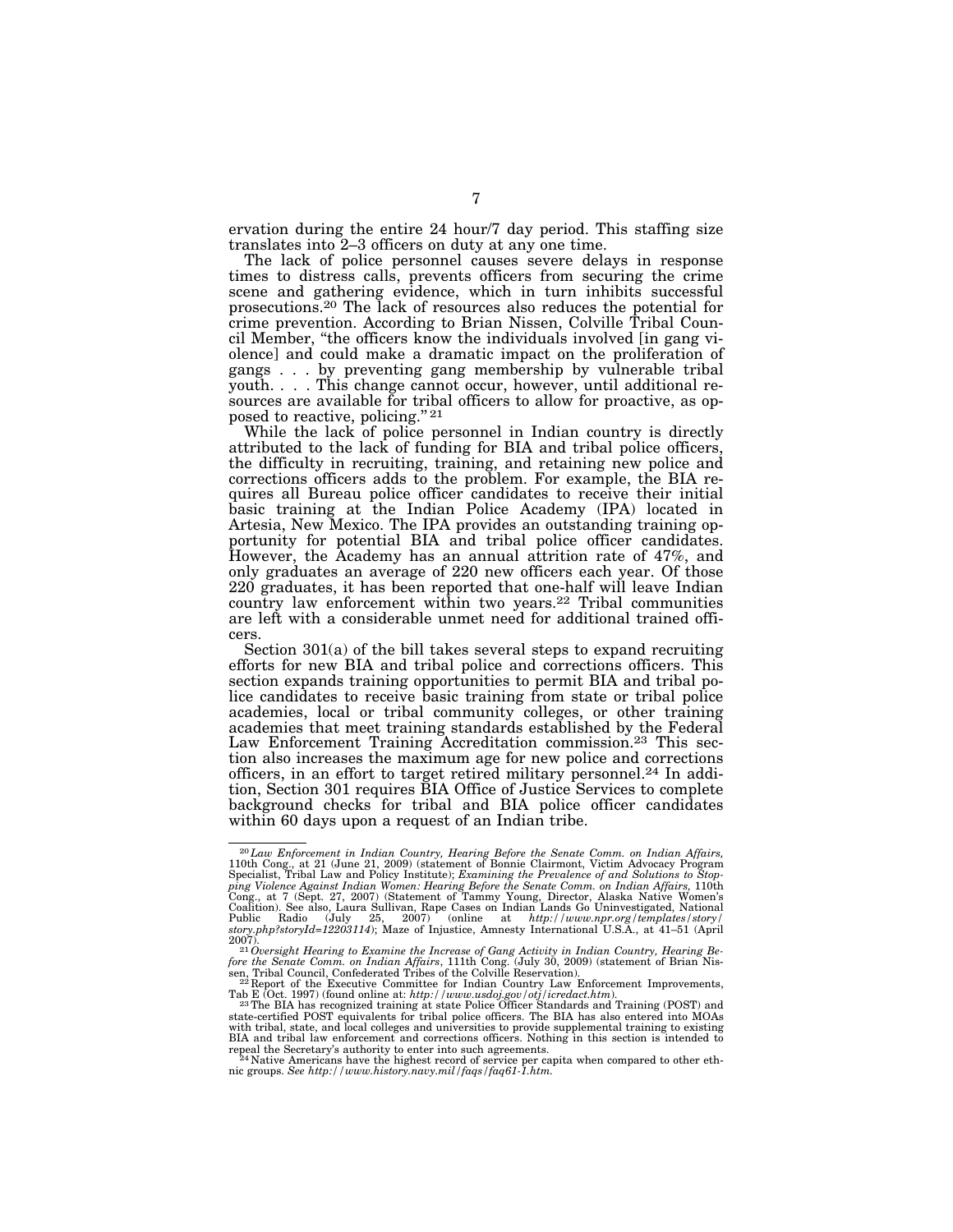#### *The BIA and tribal jails system*

The state of the BIA and tribal jails system exacerbates violent crime in Indian country. The majority of jails used by tribal courts to sentence offenders are either overcrowded, in disrepair, or both. In addition, jails operations lack sufficient staffing, training, and funding.25 As a result, judges may be forced to release offenders early, and in some cases only the most violent offenders are incarcerated.

An Interior Department report on Indian jails entitled ''Master Plan for Justice Services in Indian Country,'' provided to the Committee on June 18, 2008, and made part of the June 19, 2008 Committee hearing record, made the following findings:

• The life and safety of officers and inmates are at risk due to the lack of adequate justice facilities and programs in Indian country.

• The character of offenses has changed from misdemeanors in years past to increasingly violent crimes in recent years.

• Ninety percent or more of the existing justice facilities that are older than 5 years should be replaced or require extensive improvements and repairs.

• Jail policies are lax, and in many cases non-existent.

• Jails are understaffed, and many staff lack adequate training.

• It takes months to complete the hiring process for tribal corrections officers.

• The lack of police personnel in Indian country causes a very low service call to arrest ratio in many jurisdictions.

• Only half of the offenders are being incarcerated who should be incarcerated, the remaining are released through a variety of informal practices due to severe overcrowding.

• Contract beds at state and local jails are not readily available due to the remote location of tribal communities and overcrowding at the state and local facilities.

• Few tribal jails provide rehabilitation programs for inmates.

• Little to no healthcare is provided for inmates, and the health care that is provided is often provided off-site at the nearest Indian Health Service facility.

One reason for problems with the jails system is the lack of coordination between federal agencies responsible for the system. The responsibility for construction of new BIA and tribal jails was transferred from the BIA to DOJ in the late 1990's. The responsibility for staffing, operations, and maintenance of jails remained within the BIA's budget. Because of the lack of inter-agency coordination, a number of new detention centers built in the last decade sit empty.26 Other tribal jails remain severely overcrowded, and many tribal communities have no facility at all.

<sup>&</sup>lt;sup>25</sup> See Neither Safe nor Secure: An Assessment of Indian Detention Facilities, U.S. Department of the Interior, Office of Inspector General (Sept. 2004). This report details the deficiencies at

BIA and tribal jails, and makes 25 recommendations to improve the jails system.<br>The Committee notes that \$225 million was appropriated to the Department of Justice to con-<br>struct detention centers in Indian country in the

<sup>2009,</sup> Public Law 111–5 (Feb. 17, 2009).<br><sup>264</sup>Given the poor coordination and planning of new jails between BIA and DOJ, . . . facilities<br>have been built that cannot be opened." *Neither Safe nor Secure,* at 39. This conclu firmed by several witnesses before the Committee. *See Tribal Courts and the Administration of Justice in Indian Country: Hearing Before the Senate Comm. on Indian Affairs,* 110th Cong., at 80–81 (July 24, 2008).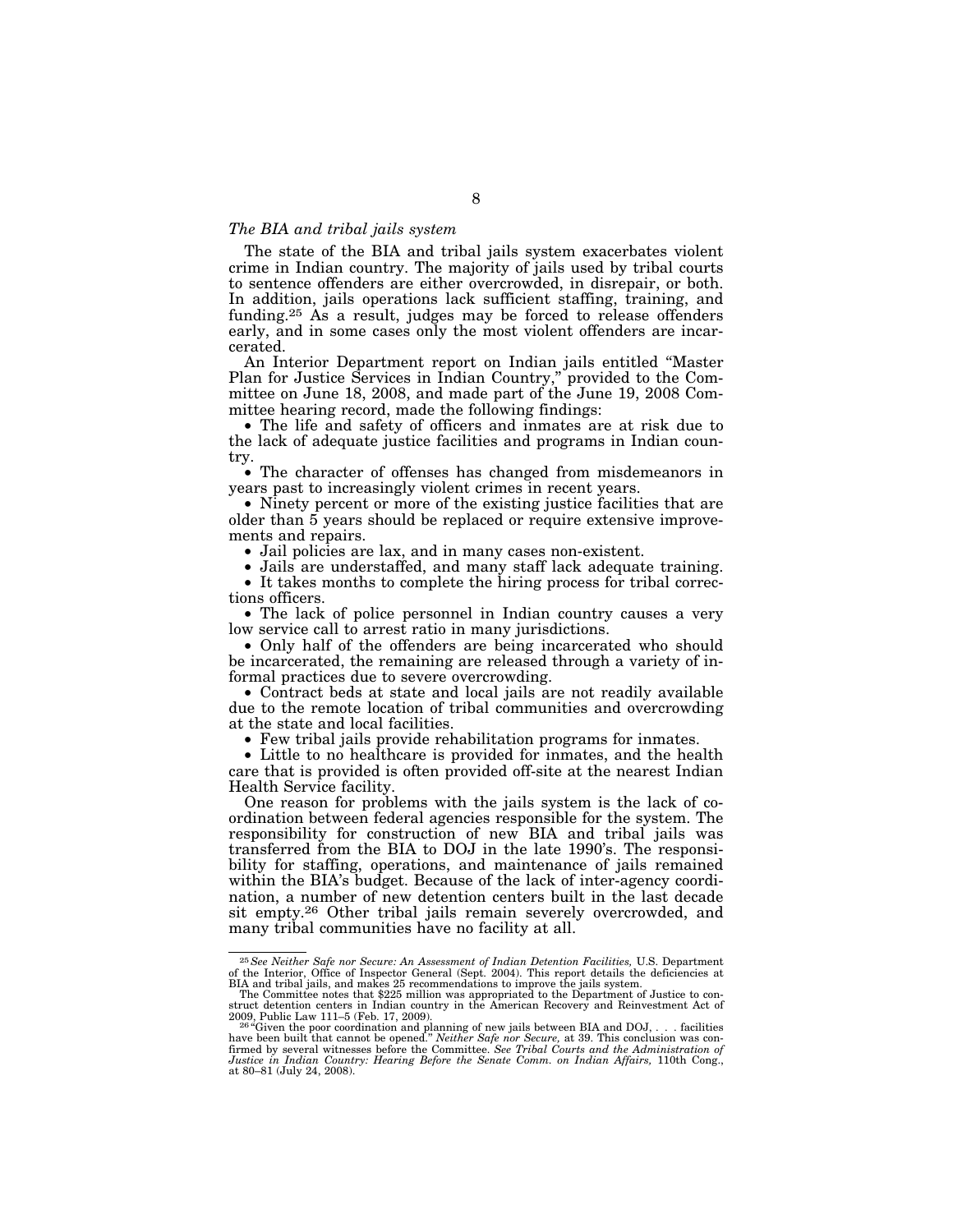Sections 101(b),  $401(g)(1)(C)$ , and  $404(b)(3)$  of S. 797 require the Departments of Justice and Interior to coordinate with tribal justice officials to develop a long term plan for the incarceration needs of Indian country within one year of enactment of S. 797. The plan will address facilities for adults, youth in custody, at-risk youth, and alternatives to incarceration. The Committee expects the agencies to bring the full panoply of program expertise to bear in developing innovative solutions to fulfill these requirements.

In addition, Section 403 reauthorizes the Department of Justice tribal jails program. This section amends the program to permit funding for the construction of regional detention centers for long term incarceration, construction of tribal justice centers that combine tribal courts, police, and corrections services, and alternatives to incarceration. The amendment also removes requirement that tribal governments provide matching funds in order to be eligible to receive a jails construction grant.

#### *Jurisdictional gaps*

Consistent with previous federal reports, testimony before the Committee pointed to the jurisdictional divide among tribal, state, and Federal governments as a major contributing factor to reservation violence. One gap in the system is the lack of prosecution of misdemeanor crimes on Indian lands. Misdemeanor crimes including domestic violence, child abuse, disorderly conduct, traffic violations, petty drug possession, and property crimes are often overlooked by federal law enforcement officials due to resource concerns.27 However, failure to address these crimes at the misdemeanor level creates a sense of lawlessness and provides no deterrent to those who may advance to more serious crimes.<sup>28</sup>

The Tribal Law and Order Act will take several steps to better address misdemeanor reservation crimes. Section 103 encourages the appointment and training of qualified attorneys to serve as Special Assistant United States Attorneys to aid in the prosecution of misdemeanor crimes that are not addressed in tribal court. It also encourages U.S. Attorneys to coordinate with magistrate and district courts to ensure that docket time is reserved for Indian country misdemeanors and to hold such trials on Indian lands when possible. In addition, section  $101(c)$  acknowledges the existing authority of Bureau of Indian Affairs police officers to enforce against offenses processed by the Central Violations Bureau.<sup>29</sup>

<sup>&</sup>lt;sup>27</sup> In answers to follow up questions from a June 2008 hearing, DOJ wrote that it "handles a very limited number of misdemeanor offenses that occur in Indian Country, focusing on those offenses that involve non-Indian defendants who are alleged to have committed crimes against Indian victims. Often those misdemeanors are assaults. In Fiscal Year (FY) 2006, the United States Attorneys' Offices prosecuted 24 misdemeanor cases arising in Indian Country. In FY 2007, the United States Attorneys' Offices prosecuted 21 misdemeanor cases" Letter from Keith B. Nelson, Principal Deputy Assistant

ony level of violence. Tribal law enforcement report that domestic violence is one of the largest categories of crime they respond to. Domestic violence, however, is rarely prosecuted by the

United States Attorneys Offices." Law Enforcement in Indian Country: Hearing Before the Sen-<br>ate Comm. on Indian Affairs, 110th Cong., at 85 (June 21, 2007) (written statement submitted<br>by Dorothy Smith and Joan Henry, Qua demeanors are charged either by an Information filed by the United States Attorneys' Office or<br>by Grand Jury Indictment." Letter from Ronald Weich, Assistant Attorney General, to Senator<br>Dorgan (Oct. 2, 2009).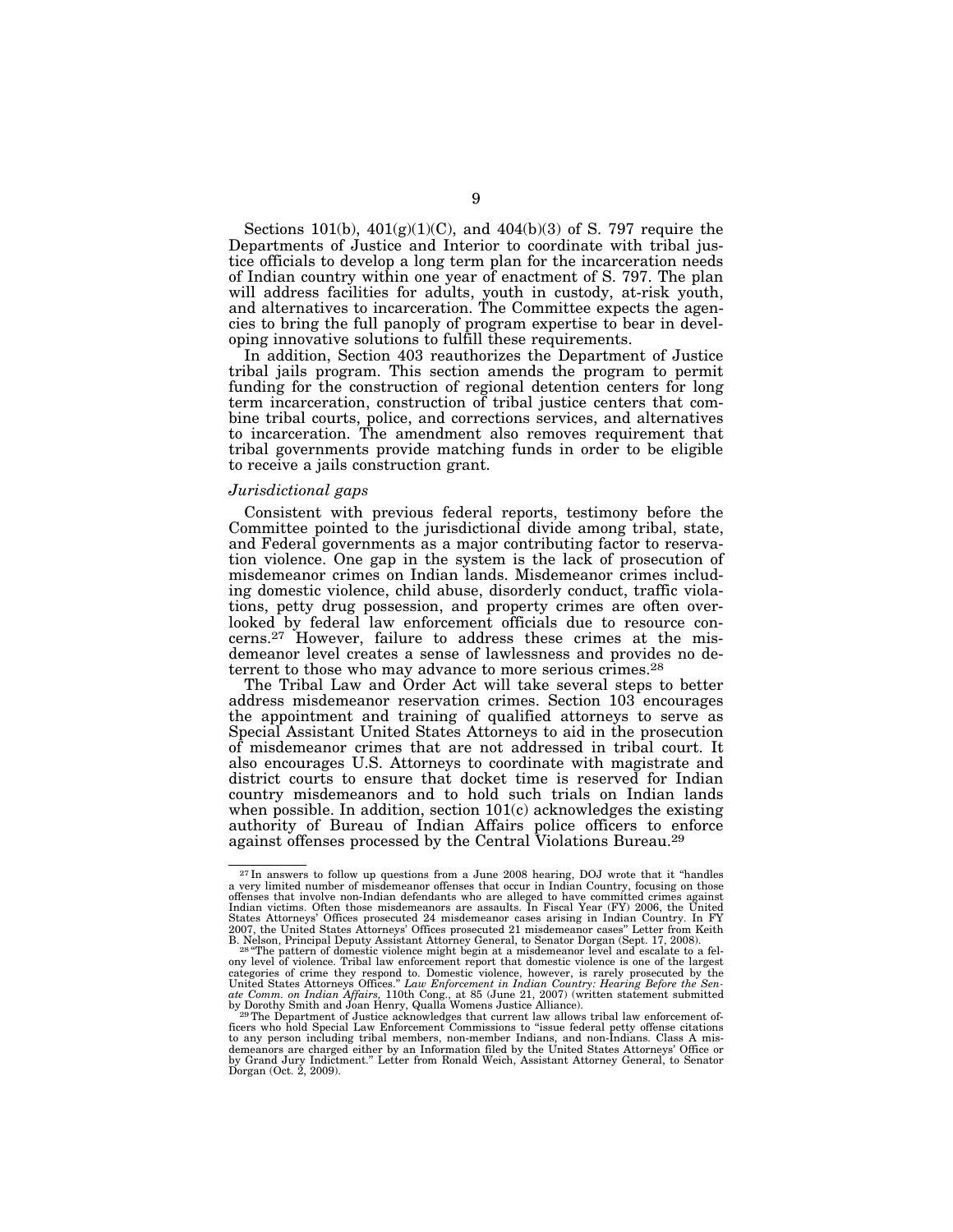#### *Key provisions*

#### A. BUREAU OF INDIAN AFFAIRS RESPONSE AND ACCOUNTABILITY

In 1990, Congress enacted the Indian Act Law Enforcement Reform Act (ILERA) in response to many of the concerns with the system of justice in place on Indian lands.30 The Act codified the authority and duties of BIA police, permitted the Secretary to grant special law enforcement commissions (SLECs) to tribal and local police officers, and permitted federal investigators and prosecutors to submit declination reports to tribal justice officials. Tribal leaders initially praised the passage of the bill. However, in recent years, tribes have expressed that the Act's implementation has fallen short of expectations.

Section 2802 of ILERA established a Division of Law Enforcement Services, now known as the Office of Justice Services (OJS), and set forth its duties. This section also established a separate Branch of Criminal Investigations, which is responsible for the investigation and presentation for prosecution of major crimes in Indian country. It provides that the Branch of Criminal Investigations is subject only to the supervision and direction of law enforcement personnel of the OJS, and no longer subject to supervision of the BIA Agency Superintendent as was the current organizational structure at the time.<sup>31</sup> OJS implemented this provision in the late 1990's, changing the command structure by requiring all BIA police and criminal investigators to report directly to the Office of Justice Services, headquartered in Washington, D.C.

In order to maintain communication between criminal investigators at the local reservation level, section 2802 required the Secretary to ''prescribe regulations which shall establish a procedure for active cooperation and consultation of the criminal investigative employees . . . assigned to an Indian reservation with the governmental and law enforcement officials of the Indian tribe.'' To date, no such regulation has been promulgated.

A number of tribes have since complained about the lack of communication and consultation on behalf of BIA police with tribal governments and community members. Chairman Marcus Wells of the Three Affiliated Tribes of the Fort Berthold Reservation echoed these concerns in testimony before the Committee: ''I believe we have been shorted when the line of authority for supervision was changed in 1999 or so, from the line superintendent of the BIA being the supervisor of the local police chief of the BIA, down to the Aberdeen area. Since then, we have lost communication and coordination." 32

Tribes have also criticized the BIA–OJS for a lack of transparency in spending public safety and justice funding. Ron His Horse Is Thunder, Chairman of the Standing Rock Sioux Indian Tribe, testified before the Committee regarding concerns over the lack of accountability at the BIA:

 $30\,25$  U.S.C. §§ 2801–2809; Public Law 101–379.<br> $31\,25$  U.S.C. § 2802(d)(4)(i). This provision also permits tribal governments, by tribal resolution, to ask the Secretary to reestablish line authority through the Agency Superintendent or Area Director. Such requests shall be granted absent good cause to the contrary. *Id.* 

<sup>§ 2802(</sup>d)(4)(ii).<br><sup>322</sup>Law Enforcement in Indian Country: Hearing Before the Senate Comm. on Indian Affairs,<br>110th Cong., at 33 (June 21, 2007) (statement of Marcus D. Wells, Jr., Chairman, Three Affili-<br>ated Tribes of the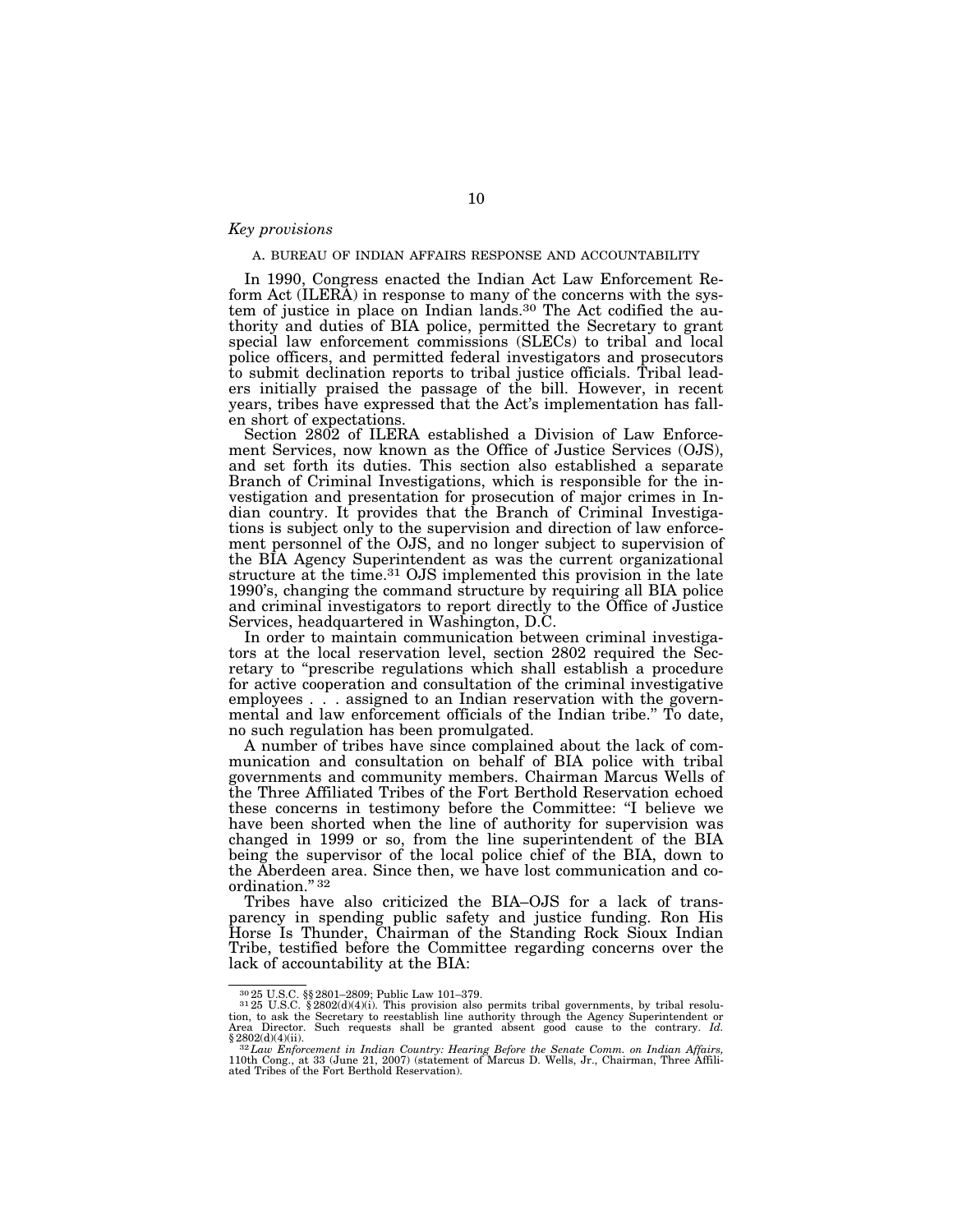It is a fundamental failure for the BIA not to have or to successfully implement a methodology for the distribution of public safety funds. This problem is equally evident on the detention service side of public safety. It is our understanding that the BIA cannot report to the Interior Inspector General or to Congress how it allocated the millions of dollars it receives from Congress for the staffing, operation and maintenance of detention facilities in Indian country.33

According to these tribal leaders, the former and even current command structures have not been responsive to concerns of the tribal leadership or communities being served.

To address these shortfalls, Section 101 of the bill seeks to improve BIA–OJS communication, coordination, and accountability. This section codifies the requirement that BIA–OJS officers communicate and consult with tribal leaders and members on a regular basis about public safety and justice concerns facing their communities. The intent is to require at least monthly communication between BIA police and the tribal community or communities that they serve. This section also requires BIA–OJS to submit annual reports to Congress detailing spending, unmet staffing needs, and formulas for disbursing public safety funding.

Another concern with the implementation of ILERA is in the granting of SLECs to tribal police officers. While the BIA recognizes the importance of the SLEC program in enabling officers to make arrests for all violations of federal criminal laws on Indian lands,34 the Bureau has not established specific criteria, timeframes for approval, or provided training opportunities or technical assistance to tribal officers to obtain the commissions.

Tribal leaders testified before the Committee that the delays in negotiating agreements with the BIA for SLECs can take years. Diane Enos, President of the Salt River Pima Maricopa Indian Community (Arizona), testified that her Tribe had negotiated for more than four years on an MOU with the BIA to enable tribal officers to obtain special law enforcement commissions.35

To spur the SLEC program, the U.S. Attorney from Colorado in February of 2007 initiated a pilot program to train tribal, state and local law enforcement officers on-site in Southwestern Colorado in the enforcement of federal criminal laws. The goal was to increase the number of available police officers on Indian lands in Colorado and foster inter-jurisdictional collaboration. With the cooperation of other U.S. Attorneys, this pilot program grew into 14 separate training sessions throughout Indian country, attended by more than 400 officers representing 35 tribes and 17states.36

<sup>33</sup>*Field Hearing to Examine Lessons Learned from Operation Dakota Peacekeeper: Hearing Be-*

fore the Senate Comm. on Indian Affairs, 111th Cong. (July 1, 2009) (statement of Ron His Horse Is Thunder, Chairman, Standing Rock Sioux Tribe).<br><sup>34</sup> Law Enforcement in Indian Country: Hearing Before the Senate Comm. on I

in Indian country that... SLECs fill." 69 Fed. Reg. 6321–22 (Feb. 10, 2004).<br><sup>35</sup> Law and Order in Indian Country: Hearing Before the Senate Comm. on Indian Affairs,<br>110th Cong., at 14 (Mar. 17, 2008) (statement of Diane E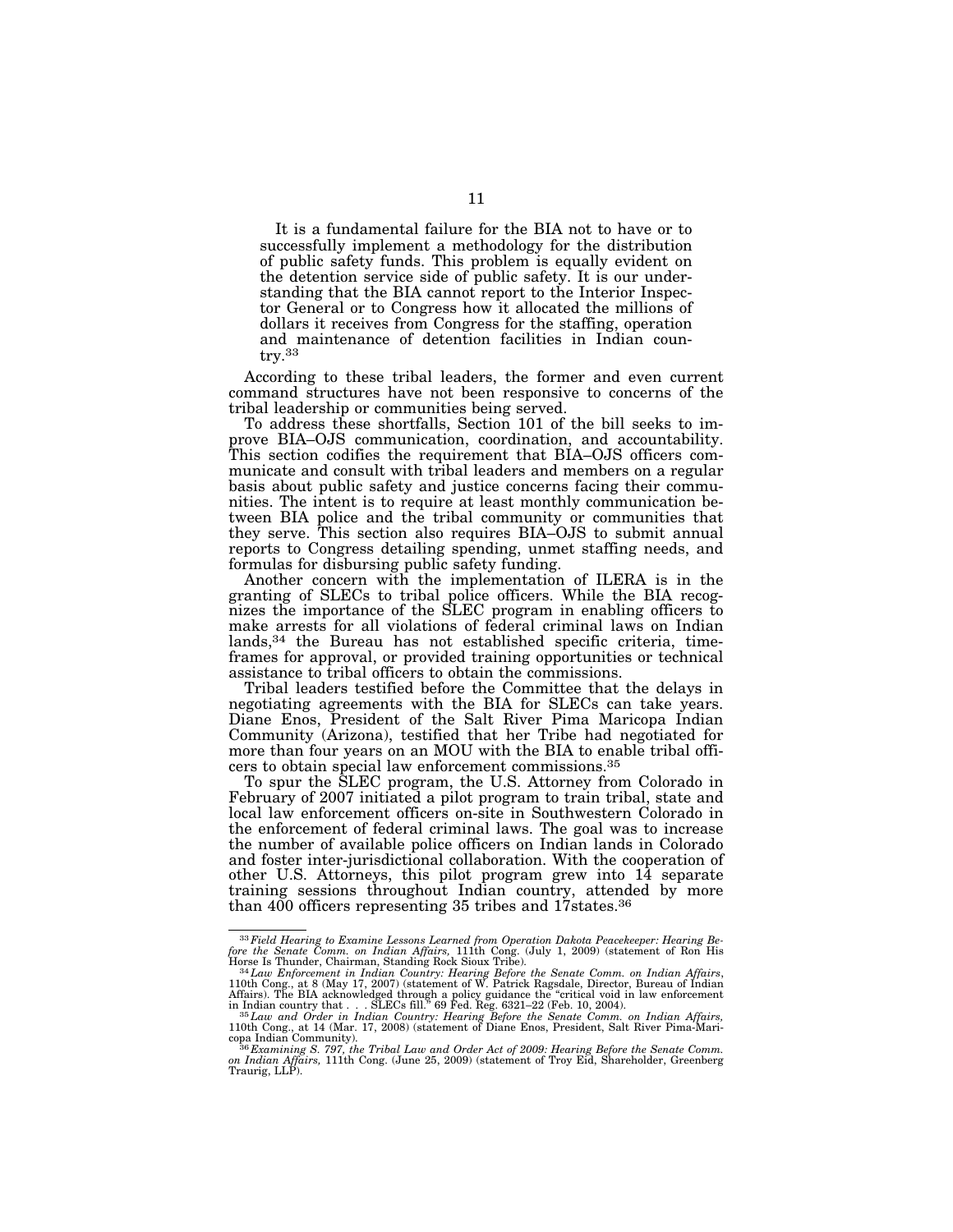To build on the success of this pilot program and to provide added guidance to the program, section 301(b) of the Tribal Law and Order Act will amend the ILERA to require the Secretary, within 180 days of enactment, to establish criteria for police officers to meet in order to qualify for SLEC certifications. The Secretary would also have 180 days to develop minimum requirements to be included in agreements with tribal governments, which must include protections for tribal officers listed in current section 2804(f) of the ILERA. To expand the opportunity for tribal police to obtain an SLEC, section 301(b) of the bill also requires the Secretary to hold regional training sessions in Indian country to train tribal and other police officers in the enforcement of federal criminal laws.

#### B. DECLINATIONS TO PROSECUTE RESERVATION CRIME

The justice system in place on Indian lands forces tribal communities to rely on federal officials to investigate and prosecute most violent crimes occurring in Indian country. Despite this reliance, tribal leaders and community members have, for decades, raised concerns that federal officials do not prioritize the investigation and prosecution of reservation crime. Tribal justice officials have also criticized the lack of communication, information sharing, and data collection on the part of federal officials regarding reservation crimes.

In hearings held from 1961–1964, that eventually led to enactment of the Indian Civil Rights Act (ICRA), tribal leaders and tribal justice officials lodged complaints that the Federal Bureau of Investigation (FBI) and U.S. Attorneys failed to adequately respond to reservation crime. In 1961, Judge Shirley Nelson of the Hualapai Tribal Court testified to the following:

[T]his seems to be one of our main problems in criminal cases, the major crimes—trying to get the Government to come in and take these crimes. . . . We have called the FBI, and they have run the investigation for us; we have called it to the attention of the U.S. attorney, and he has declined to take the case. He didn't give us any reason for not accepting the case.37

This and other statements led the Subcommittee on Constitutional Rights of the Senate Judiciary Committee to conclude that ''Federal authorities are slow to investigate and accept jurisdiction over crimes committed on Indian reservations." 38

In 1975, the Ford Administration's Department of Justice (DOJ) Report of the Task Force on Indian Matters acknowledged similar complaints from tribal leaders about the high rates of declinations. The Task Force studied the issue and made the following finding: 39

While a review of the available evidence demonstrates that there is no conscious or systematic discriminatory

<sup>37</sup> *Constitutional Rights of the American Indian (Part II): Hearings Before the Subcomm. on Constitutional Rights of the Senate Comm. on the Judiciary,* 87th Cong., at 383–84 (Nov. 25,

<sup>29,</sup> and Dec. 1, 1961). 38 *Constitutional Rights of the American Indian: Summary Report of Hearings by the Subcomm. on Constitutional Rights of the Senate Committee on the Judiciary,* 88th Cong., at 6 (1964). 39Doris Meissner, U.S. Department of Justice, *Report of the Task Force on Indian Matters,* 

at 45 (Oct. 1975).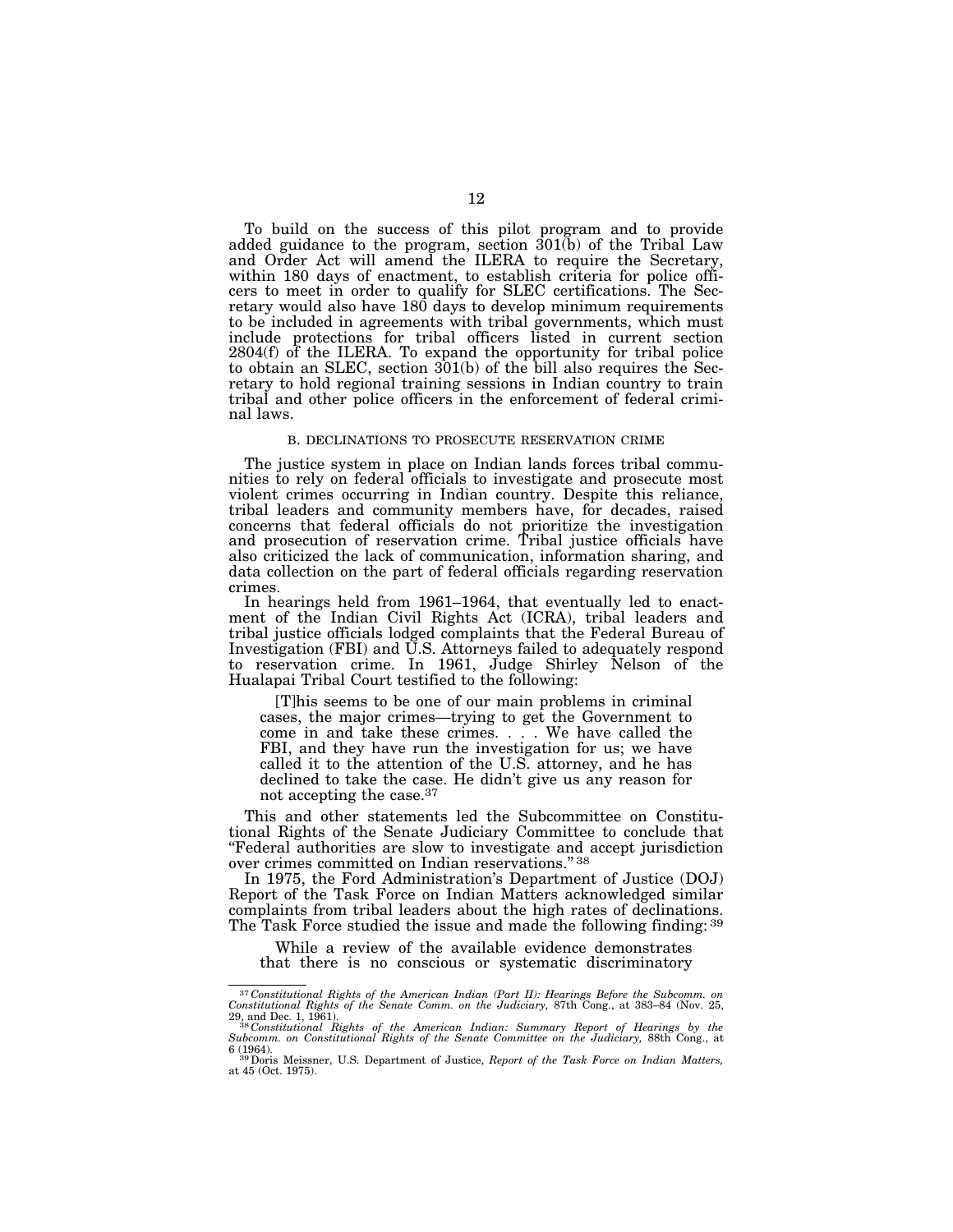handling of Indian cases, it appears that current federal practices and standards applied in determining declinations in Indian cases have created a serious problem for the overall maintenance of law and order on reservations and have undermined the respect and confidence which the Indian people feel in the federal government's efforts to respond to the growing crime rate. . . . At a minimum there has been a breakdown in communication between the Justice Department and Indian communities. At a maximum, the federal government is exacerbating the reservation crime problem and undermining Indian confidence in a system of laws by prosecuting so few offend $ers.<sup>40</sup>$ 

The Task Force acknowledged that the system in place requires federal prosecutors to also serve as the local prosecutor for Indian communities. The Task Force concluded that ''[i]n failing to adapt prosecutive standards and practices to meet this responsibility, the government has contributed to the reservation crime problem and undermined the confidence of Indian people in a system of laws."<sup>41</sup>

The Task Force recommended that DOJ develop guidelines and procedures to meet the government's dual role as both federal and local prosecutor on Indian lands, improve communication and coordination with tribal justice officials, and discuss possible efforts by the federal district and magistrate courts to make justice less remote to reservation communities.42

Congress enacted the Indian Law Enforcement Reform Act (ILERA) in 1990, in part, to address concerns with high declination rates and a lack of communication between federal and tribal justice officials. Section 2809 of ILERA provides that ''the United States attorney is authorized to submit a report to the appropriate governmental and law enforcement officials of the Indian tribe'' when declining to prosecute an alleged violation of federal criminal law occurring in Indian country. A similar provision authorizes FBI agents and BIA police to submit reports to tribal officials when terminating criminal investigations. The provision also permits federal officials to share evidence with tribal officials to help build a prosecution in tribal court.

Tribes contend that despite this authorization, few U.S. Attorney offices share evidence or other case information when declining a case. They contend that the lack of coordination has prevented prosecutions in tribal court. One tribal court judge testified before the Committee that ''We don't have information at all. . . . [T]ribal prosecutors and tribal courts are left with trying to decide whether they should use their resources to prosecute without any information from the Department of Justice." 43

The Committee also faced difficulty in obtaining data regarding Indian country declinations from DOJ. In response to Committee requests for statistics on Indian country declinations during the 110th Congress, the Justice Department repeatedly stated that it

<sup>&</sup>lt;sup>40</sup>Task Force on Indian Matters, at 49.<br><sup>41</sup>Id. at 80.<br><sup>42</sup>Id. at 82.<br><sup>43</sup>Tribal Courts and the Administration of Justice in Indian Country: Before the Senate Comm.<br><sup>43</sup>Tribal Courts and the Administration of Justice in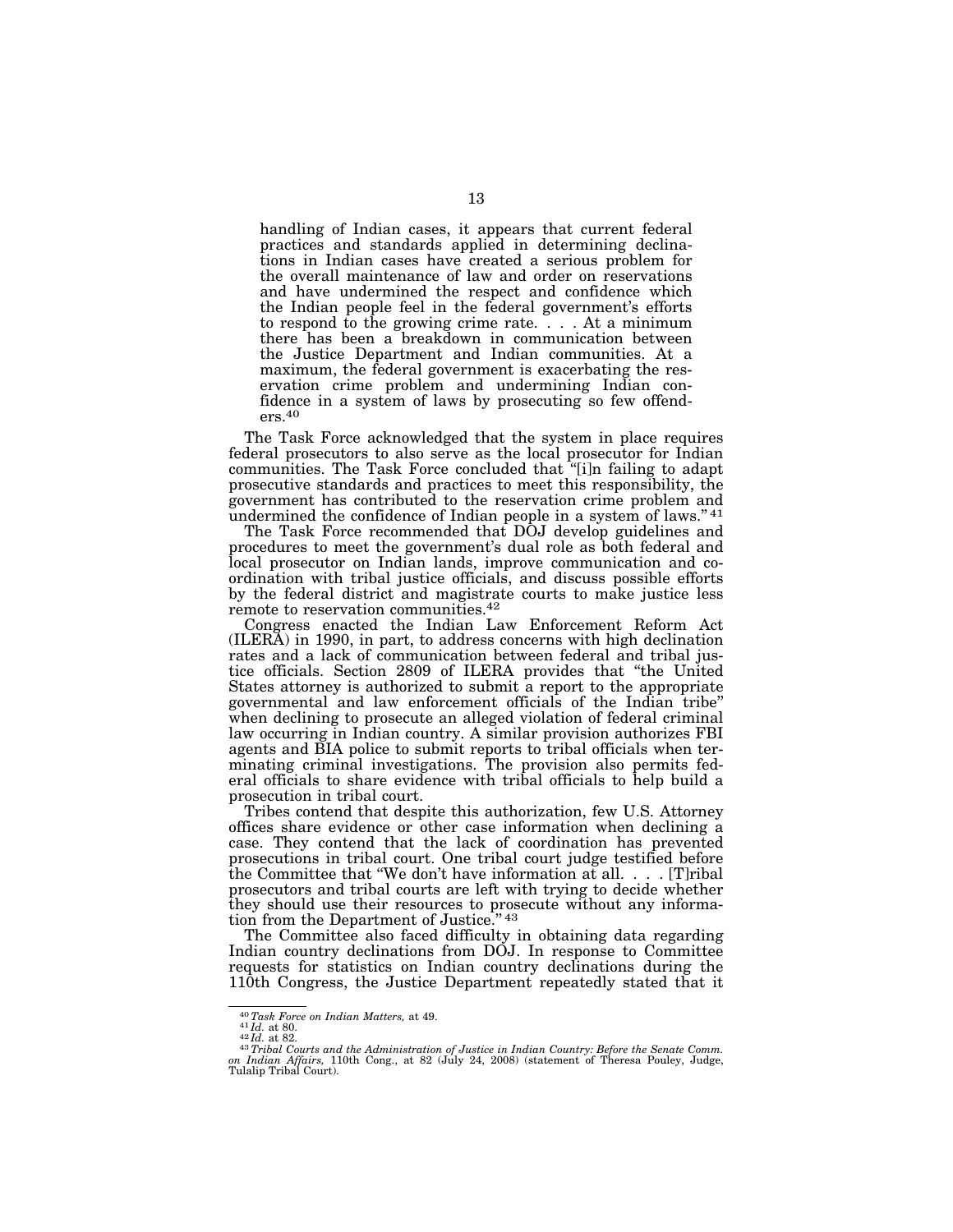did not believe that declination statistics ''accurately reflect the rate of declinations in Indian Country."<sup>44</sup> The Department also stated that there are profound differences in case tracking systems employed by the various U.S. Attorneys' offices, thus, making it difficult to gather statistics for Indian country criminal cases.<sup>45</sup>

In written response to follow up questions from a June 25, 2009 Committee hearing, DOJ provided the Committee with declination data for FY 2007 and FY 2008. The Department reported that Indian country declination rates were 52.2% for FY 2007 and 47% for FY 2008. The Department also reported that the declination rates for non-Indian country federal prosecutions were 20.7% for FY 2007 and 15.6% for FY 2008. These statistics were gathered using DOJ's case management system, the Legal Information Office Network System (LIONS). DOJ restated that its case management system is not designed to collect data to track Indian country criminal declinations. However, the Department stated that it is exploring ways to improve the tracking of declinations in Indian Country.46

The Committee acknowledges that declination statistics alone do not show the Department's commitment to combating reservation crime. In fact, they likely reflect difficulties caused by the justice system in place. The lack of police on the ground in Indian country often results in delayed responses to criminal activity, which prevents officers from securing the crime scene and gathering evidence. The lack of rape kits and qualified interviewers and examiners in Indian country also makes it difficult to build a sexual assault case for prosecution. For these reasons, Committee Members explained, declination data could be used to target the appropriate federal district for increased funding to meet the shortfalls for training, forensics equipment, personnel, or to address other needs caused by the system.47

The investigation and prosecution of reservation crimes are to some extent subject to the priorities set forth by the Administration that is in place at any given time. Senator Dorgan highlighted concerns with prioritizing the prosecution of Indian country crimes in a discussion of recent firings of U.S. Attorneys who worked on Native American issues for the Department of Justice. The following are excerpts from the discussion between Senator Dorgan and Mr. Thomas Heffelfinger, the former U.S. Attorney from Minnesota: 48

<sup>44</sup>*See e.g., Law and Order in Indian Country: Field Hearing Before the Senate Comm. on In-dian Affairs,* 110th Cong., at 71 (Mar. 17, 2008) (statement of Diane Humetewa, U.S. Attorney for Arizona); Letter from Keith B. Nelson, Principal Deputy Assistant Attorney General, Views<br>on S. 3320, to Senator Dorgan, at 3 (Sept. 17, 2008) ("Federal declination figures cannot give<br>a complete picture of how Indian

conclusions.").<br><sup>45</sup> Examining Declinations to Prosecute Crimes in Indian Country: Hearing Before the Senate<br>Comm. on Indian Affairs, 110th Cong., at 7 (Sept. 18, 2008) (statement of Drew Wrigley, U.S.

Attorney for North Dakota).<br><sup>46</sup> In a series of investigative reports on violence in Indian country, the *Denver Post r*eported<br>that 62% of all Indian country criminal cases were declined for prosecution between 2004 and 2007. Michael Riley, *Principles, Politics Collide, Denver Post* (Nov. 13, 2007) (online at *http:*<br>//www.denverpost.com/news/ci\_7446439). The highest declination rates found by the Post<br>were for child sex crimes (72%) and Transactional Records Access Clearinghouse (TRAC). While not directly disputing the Denver Post data, the Department noted that it also cannot confirm the accuracy of the figures provided

to the *Denver Post* by TRAC.<br><sup>47</sup>See *Examining Declinations to Prosecute Crimes in Indian Country: Hearing Before the Sen-<br><sup>47</sup>See <i>Examining Declinations* 10th Cong., at 17–34 (Sept. 18, 2008) (statements of Senators<br><sup></sup>

Subcommittee.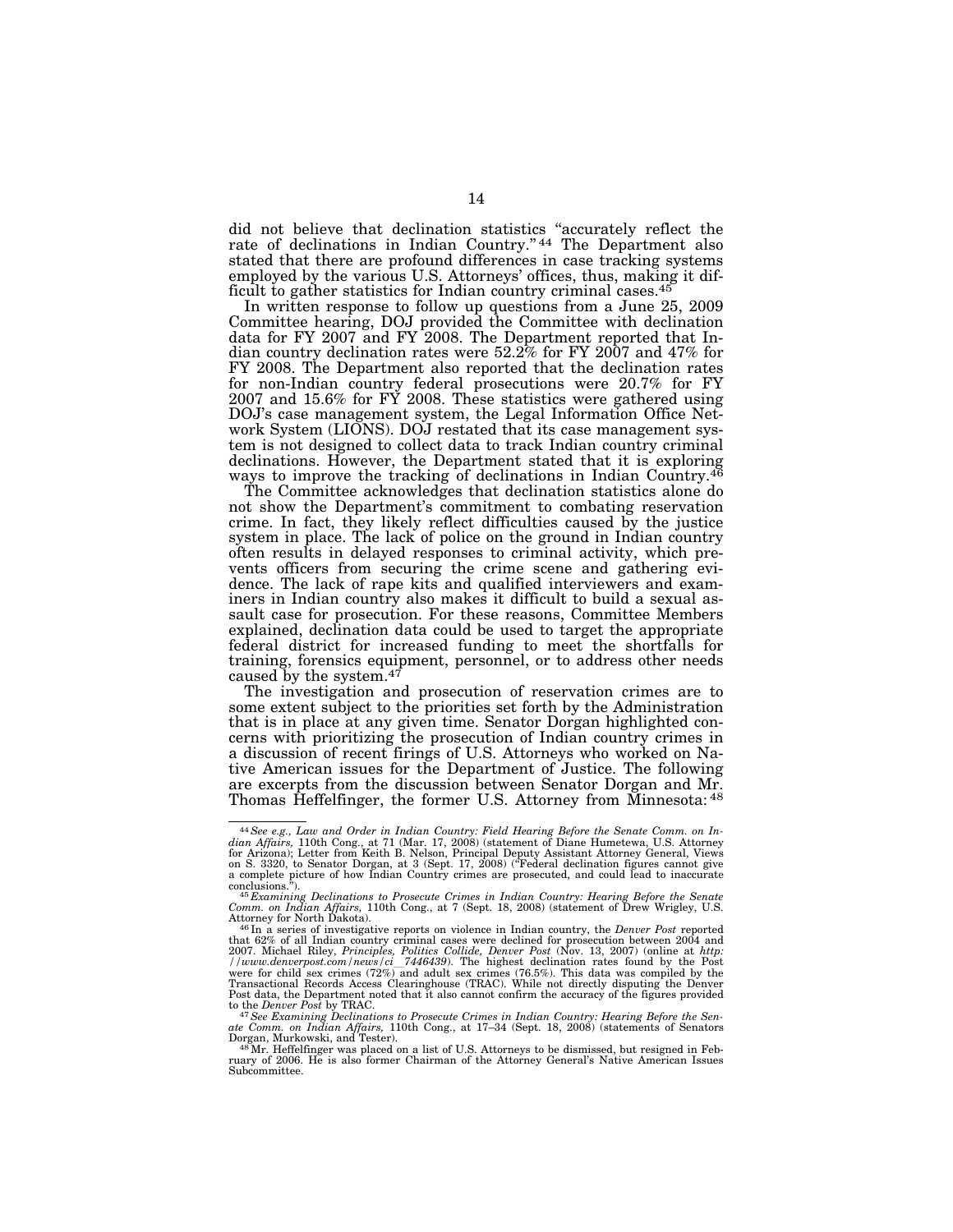Senator Dorgan: ''I notice that either four of the eight or five of the eight U.S. Attorneys who were in fact replaced were on the committee, the committee that you were on, dealing with Native Americans. Is that purely coincidence?''

Mr. Thomas Heffelfinger: "I can tell you that all of those five people were zealous advocates in their own districts for improving public safety in Indian Country and improving Indian Country's role in our broader homeland security infrastructure. . . . But it is not a mere coincidence that five of eight were leaders amongst Native American prosecutors." $49$ 

The FY 2008 United States Attorneys' Statistical Report states that ''[i]n carrying out their criminal prosecution responsibilities, the United States Attorneys are guided by the law enforcement and special prosecution priorities of the Attorney General. These areas are set forth in the Department's Strategic Plan and Performance Report.''50 The stated priorities for FY 2008 included prosecution of crimes of terrorism, firearms, narcotics, Organized Crime Drug Enforcement Task Forces (OCDETF), non-OCDETF drugs, crimes against children, corporate fraud, cybercrimes, official corruption, civil rights prosecution, trafficking in persons, bias motivated crimes, and official police misconduct/color of law.51 A nearly identical list was provided in the FY 2007 Report. To the Committee's knowledge, during no Administration has the Department of Justice included the prosecution of violent crime in Indian country at or near the top of its priority list.

As noted at the onset of this Report, the United States has incurred a legal obligation to investigate and prosecute crimes in Indian country that has existed for more than 120 years. S. 797 was developed acknowledging the longstanding history of violence in Indian country. The bill seeks to ensure that the investigation and prosecution of reservation crimes is a priority for the current and all future Administrations by clarifying the Government's obligations to combat and prevent Indian country crime.

The substitute amendment to S. 797 reflects a number of changes to Section 102 in response to comments from the Department of Justice. As amended, Section 102 will improve coordination between federal and tribal justice officials and accountability for the Federal Government's obligations to investigate and prosecute reservation crime. Section 102 would amend section 2809 of ILERA, by requiring the Department to maintain data on reservation case terminations and declinations by federal district, including data on the type of crime, and the status of both the victim and defendant as Indian or not. In addition, the section will require DOJ to submit an annual report to Congress on the findings with an explanatory statement. The provision also requires federal investigators and prosecutors to coordinate with tribal justice officials regarding the use of evidence when terminating an investigation or declining a case for prosecution.

<sup>49</sup>*Law Enforcement in Indian Country: Hearing Before the Senate Comm. on Indian Affairs,*  110th Cong., at 68–69 (June 21, 2007). 50 United States Attorneys' Annual Statistical Report, U.S. Department of Justice, at 20 (FY

<sup>2008);</sup> online at *http://www.justice.gov/usao/reading*l*room/reports/asr2008/08statrpt.pdf*. 51 *Id.* at 20–37.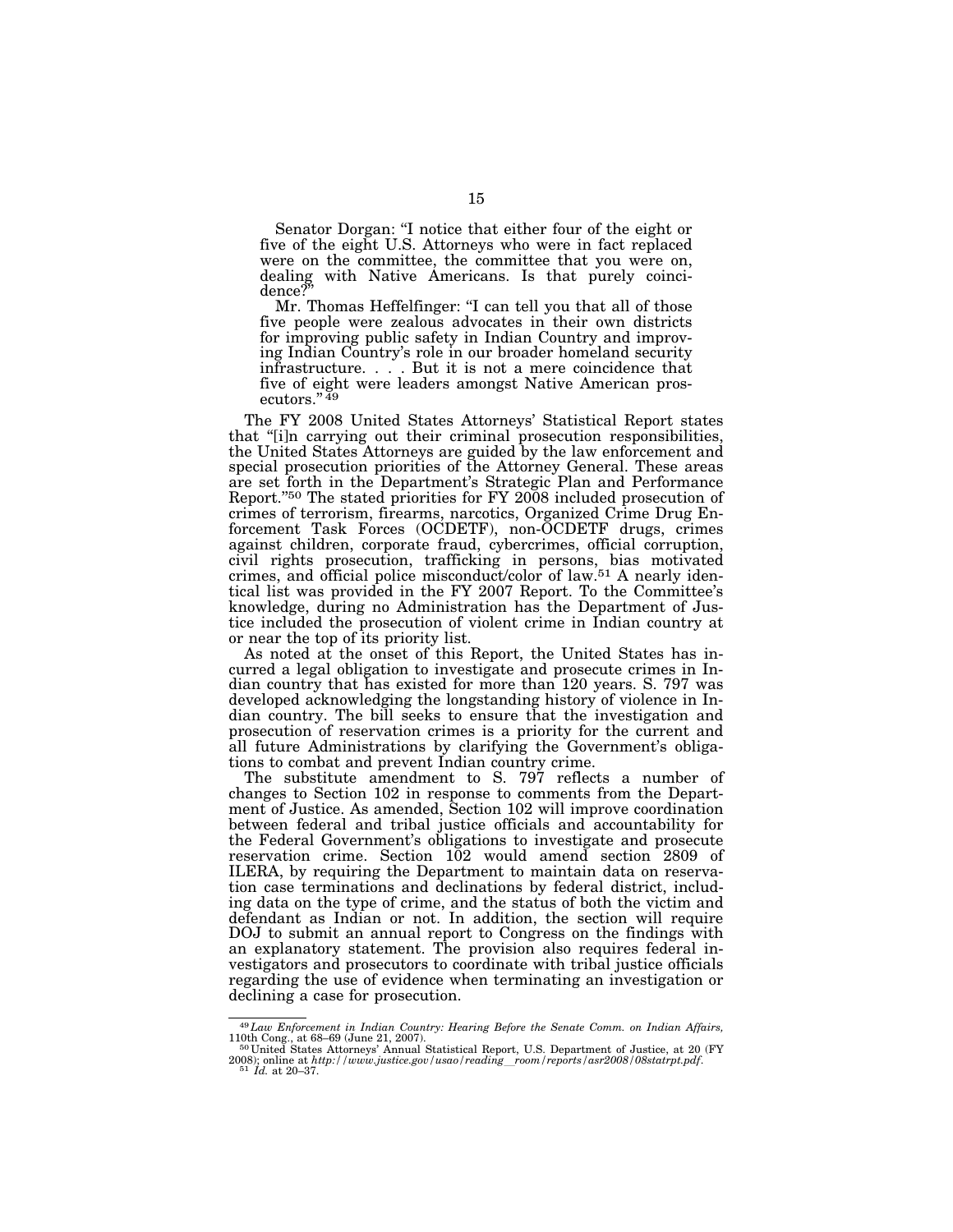Section 102 makes clear that no federal agency or official is required to disclose confidential, privileged, or statutorily protected information. The intent of this provision is to protect future prosecutions and the safety and privacy of both the victim and the suspect. Communications between federal and tribal justice officials should be considered privileged information for purposes of this provision.

#### C. TRIBAL COURT SENTENCING

When federal officials decline to prosecute alleged reservation crimes, tribal courts often provide the last opportunity for justice for the victim and the tribal community. However, the Indian Civil Rights Act (ICRA) limits the sentencing authority of tribal courts to no more than one year imprisonment for any one offense.<sup>52</sup> As a result, tribal courts cannot provide a full measure of justice when trying cases of homicide, rape, child sexual abuse, aggravated assault, or other serious crimes. Section 304 of the bill will amend ICRA to acknowledge a tribal court's authority to sentence offenders for up to three years where certain requirements are met.

The current limit on tribal court sentencing was imposed through enactment of ICRA. In the 1960's, during Senate hearings leading up to passage of ICRA, testimony revealed that tribal courts were essentially justices of the peace, which dealt primarily with petty offenses.53 As a result, Congress initially passed ICRA limiting tribal court sentences to no more than 6 months for any one offense. Congress amended ICRA in 1986 to acknowledge tribal court authority to impose sentences of no more than one year for any one offense.54

Facts have changed dramatically in the past twenty years. Tribal courts are increasingly trying violent offenses and tribal jails are holding more violent offenders. In testimony before the Committee, one tribal prosecutor stated that ''I have a jury trial that is scheduled on a murder, a homicide case on the end of this month. . . . We just finished a trial on a juvenile who was convicted of homicide in our court. . . .'' 55 Former U.S. Attorney General Janet

 $52$ Indian Civil Rights Act (ICRA), 25 U.S.C. §1302(7). ICRA, often referred to as the Indian Bill of Rights, provides that "[n]o Indian tribe in exercising powers of self-government shall—violate the right  $\dots$  against u probable cause. . . .; subject any person for the same offense to be twice put in jeopardy; compel any person in any criminal case to be a witness against himself; deny to any person in a crimi-nal proceeding the right to a speedy and public trial, to be informed of the nature and cause of the accusation, to be confronted with the witnesses against him, to have compulsory process<br>for obtaining witnesses in his favor, and at his own expense to have the assistance of counsel<br>for his defense; require excessi ments, and in no event impose for conviction of any one offense any penalty or punishment<br>greater than imprisonment for a term of one year and a fine of \$5,000, or both; deny to any<br>person within its jurisdiction the equal or property without due process of law; deny to any person accused of an offense punishable<br>by imprisonment the right, upon request, to a trial by jury of not less than six persons. 25<br>U.S.C. §1302. The Act also provides t available to any person, in a court of the United States, to test the legality of his detention by<br>order of an Indian tribe." 25 U.S.C. § 1303.<br><sup>53</sup> See Constitutional Rights of the American Indian: Summary Report of Heari

*Subcomm. on Constitutional Rights of the Senate Committee on the Judiciary,* 88th Cong., at

<sup>6 (1964).</sup>  $\frac{64964}{25}$  U.S.C. § 1302(7) as amended by Pub. L. No. 99–570, Tit. IV, § 4217, 100 Stat. 3207 (Oct.

<sup>27, 1986). 55</sup>*Tribal Courts and the Administration of Justice in Indian Country: Before the Senate Comm. on Indian Affairs,* 110th Cong., at 82 (July 24, 2008) (statement of Dorma Sahneyah, Chief Prosecutor, Hopi Tribe). *See also, Examining Declinations to Prosecute Crimes in Indian Country:*<br>*Hearing Before the Senate Comm. on Indian Affairs,* 110th Cong., at 40 (Sept. 18, 2008) (state-<br>ment of Brent Leonhard, Deputy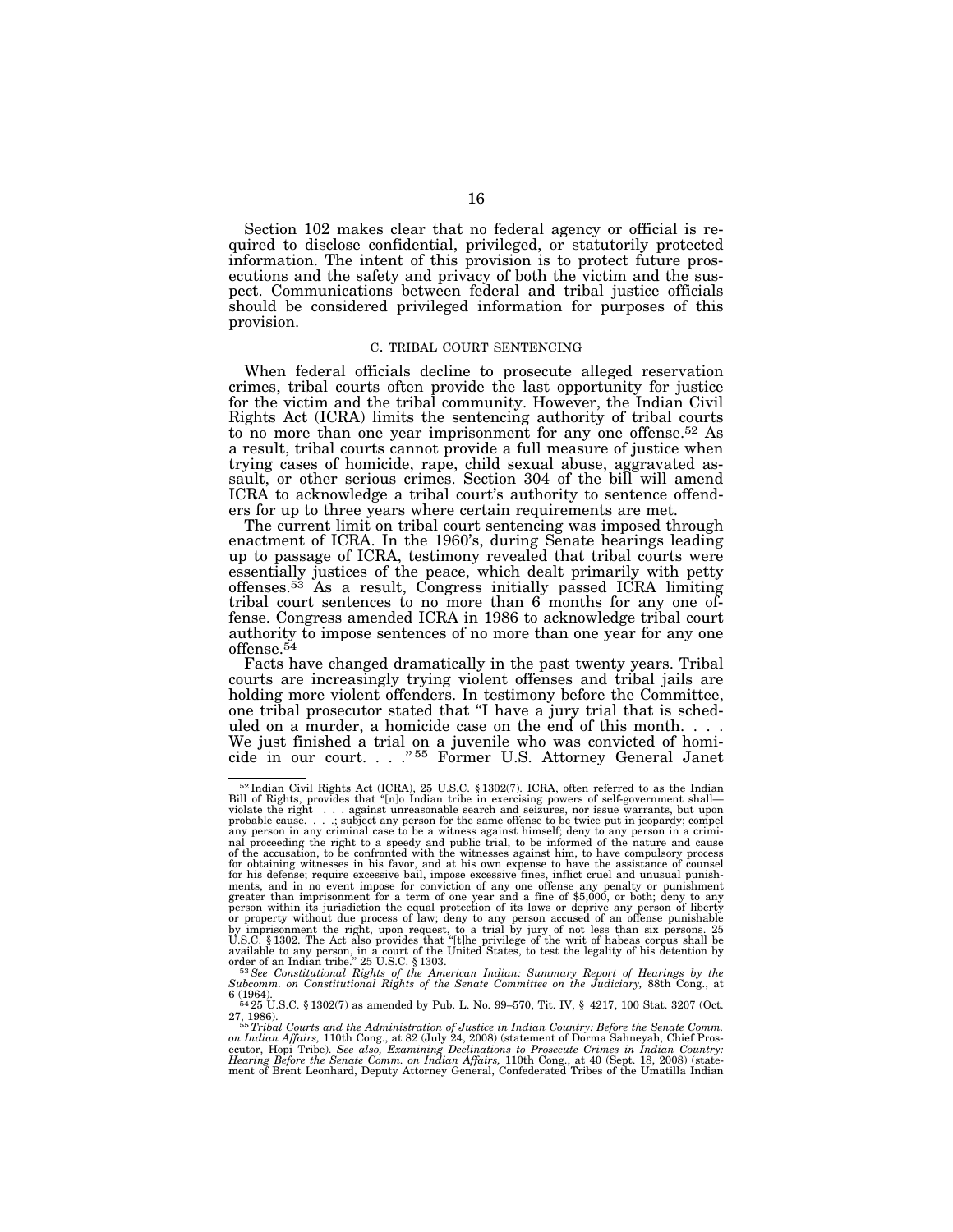Reno acknowledged that "[t]he lack of a system of graduated sanctions through tribal court . . . directly contributes to the escalation of adult and juvenile criminal activity." 56

To address these concerns and to enable tribal courts to dispense a greater measure of justice for the criminal cases presented to them, section 304 of the bill relaxes the sentencing limits imposed by the Indian Civil Rights Act (ICRA) where certain requirements are met. Section 304 leaves the current ICRA one year imprisonment limitation in effect. However, it offers tribal governments the option to subject a defendant to more than one year and up to three years of imprisonment for any one offense if the tribe meets the following requirements: • Provide defendants with current ICRA protections against: un-

reasonable search and seizure, double jeopardy, being compelled to testify against oneself, being subject to excessive bail or cruel and unusual punishment, and the denial of equal protection or due process. Tribes must also continue to comply with ICRA requirements of affording defendants the right to a speedy trial, to be informed of the crime for which they have been accused, to be confronted by witnesses against them, to obtain witnesses in their favor, or to have a jury trial.

• Provide an indigent defendant a licensed attorney at the tribe's

expense. • Require that the judge presiding over the criminal trial have sufficient legal training and be licensed in any jurisdiction in the United States.57

• Publish the tribe's criminal laws.

All tribal justice systems may continue to operate under current ICRA sentencing limitations of no more than one year imprisonment for any one offense. The Committee emphasizes that the intent of section 304 is to provide tribal governments the option of enacting tribal criminal laws that would be subject to up to three years imprisonment. If, pursuant to new subsection (b) of ICRA, 25

Reservation); Master Plan for Justice Services in Indian Country, Draft Final Report, at 9 (sub-<br>mitted to the Committee under cover letter dated June 17, 2008) ("The character of offenses has<br>changed considerably with mor

incarcerated in Indian Country instead of misdemeanors.").<br><sup>560</sup>Dep*artment of Justice (Department of Interior Tribal Justice Initiatives: Hearing Before the<br>Senate Comm. on Indian Affairs, 105th Cong., at 55 (June 3, 1998* 

Attorney General Janet Reno).<br><sup>57</sup>The Committee received comments contending that tribal court judges and public defenders<br>should be required to graduate from an accredited law school and licensed by a state supreme court. The Committee notes that the States of California, Maine, New York, Vermont, Virginia, Washington and Wyoming do not require attorneys to graduate from an accredited law school in order to practice law or serve as a judge.

The intent of the section 304 licensing requirements for public defenders and tribal court<br>judges respects the dual purposes of the Indian Civil Rights Act to protect the rights of individ-<br>uals before tribal courts, and t requires tribal governments that enact criminal laws subjecting offenders to more than one year imprisonment for any one offense to also require attorneys and judges presiding over such crimi-nal trials to meet certain licensing standards. Whether the standard employed is a state, federal, or tribal standard will be a decision for the tribal government. Several tribal governments<br>have developed their own tribal law standards and others have adopted state licensing stand-<br>ards. The Indian Civil Rights A basic rights at trial. If any of these rights are allegedly violated because an individual was pro-vided ineffective representation, the offender has the right to ask for a review the tribal court's

decision in federal court through a writ of habeas corpus.<br>The Committee notes the importance of providing individuals subject to more than one year<br>imprisonment for any one offense the effective assistance of defense coun Department of Justice to consult with tribal governments to establish recommended minimum<br>guidelines for public defenders to be used by tribal justice systems in developing tribal govern-<br>ment licensing standards where a t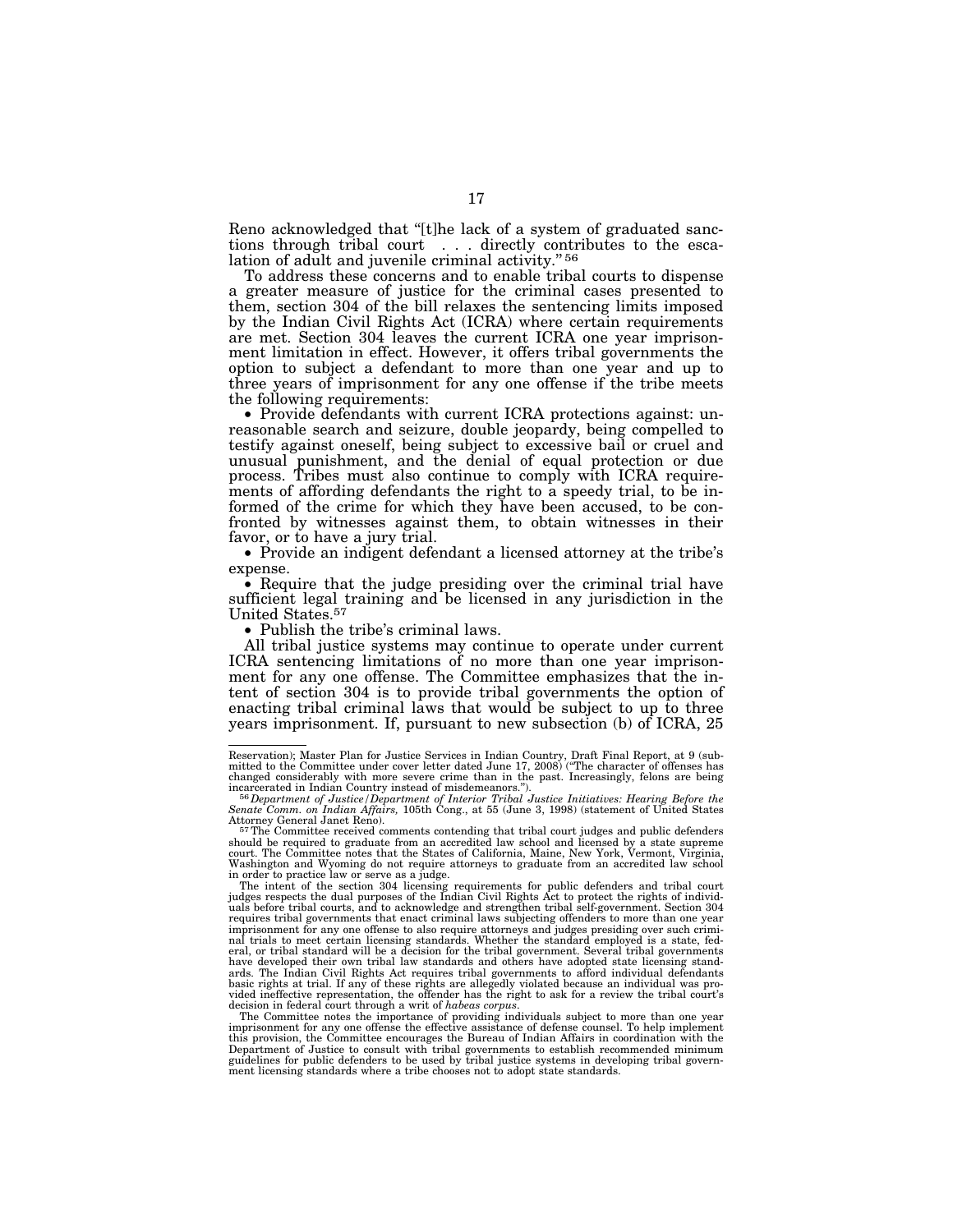U.S.C. § 1302, a tribe enacts a law that subjects an offender to more than one year for any one offense, and the tribal prosecutor charges the suspect with a violation of that law, then the requirements of subsection (b) will have to be met in the criminal trial that would ensue. If, after trial, the suspect is found guilty in tribal court of the offense charged, the tribal court judge will retain authority and discretion under tribal law to sentence the offender to any term of imprisonment, up to three years for any one offense, or any alternative form of punishment the court deems necessary.

The Committee also acknowledges that in order for the options established under this section to be made available to all tribes, Congress must provide funding for tribal public defender programs. To address this concern, section 304(b) clarifies that legal services funding can be used for public defender services for all crimes charged in tribal court systems, as opposed to only misdemeanors as is provided under current law. Section 402 of the bill acknowledges that funding provided to tribal court programs administered by the Departments of the Interior and Justice can be used to improve public defender programs.

Former U.S. Attorney General Janet Reno supported the concept of increasing tribal court sanctions in testimony before the Committee in the 105th Congress, stating that ''[t]he range of sanctions available to tribes should include detention for serious violent offenders, drug courts, and other alternatives."<sup>58</sup> The current Administration made reference to this provision in a recent letter to the Committee: ''The Department acknowledges that some tribal courts may have the capacity to impose sentences greater than one year for one offense, in accord with the required protections included in section 304 of S. 797. That provision serves as an acknowledgement of inherent tribal court authority.'' 59

#### *Bureau of Prisons pilot project*

Because of the limited sentencing authority of tribal courts, most tribal jails were built with short-term incarceration in mind, and many may not be fit for long term incarceration. However, because tribal courts have increasingly tried violent criminal cases that are declined for prosecution in the federal system, tribal jails house a mix of both petty criminals and violent offenders.

To address these concerns and to broaden the already wide array of sentencing options available to tribal courts, section 304 of the bill authorizes tribal courts, when subjecting defendants to more than one year for any one offense, to sentence offenders to serve the term:

• In a tribal jail that is approved by BIA for long term incarceration.

• In a state or local government facility pursuant to an agreement with the tribal government.

• In a tribe's alternative rehabilitation center or pursuant to an alternative form of sentencing pursuant to tribal law.

<sup>58</sup>*Department of Justice/Department of Interior Tribal Justice Initiatives: Hearing Before the Senate Comm. on Indian Affairs,* 105th Cong., at 4 (June 3, 1998) (statement of United States Attorney General Janet Reno). 59Letter from Ronald Weich, Assistant Attorney General, to Senator Dorgan, at 8 (Oct. 2,

 $2009$ ).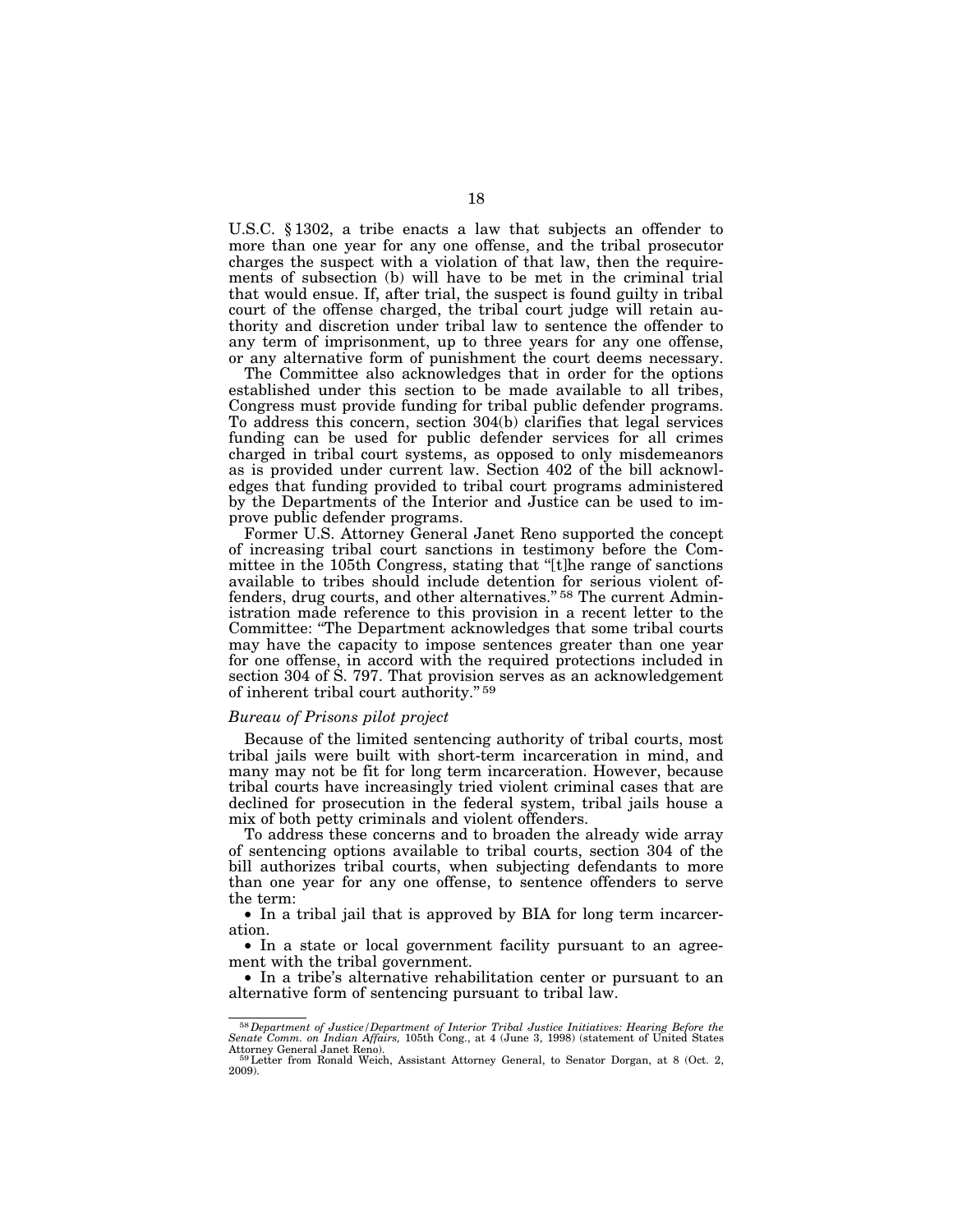• In the nearest appropriate federal facility pursuant to a pilot program to be administered by the U.S. Bureau of Prisons.

The Bureau of Prisons (BOP) Pilot Project is intended to give tribal courts, without adequate facilities, the option to sentence violent offenders to serve their term of imprisonment in the nearest appropriate federal facility.60 S. 797 requires the Director of the BOP to establish the program within 120 days of enactment. Under the program, tribal courts would initiate the request along with information relevant to the conviction to the DOJ. The Department would then have 30 days to act on the request. The pilot project is limited to no more than 100 offenders at any one time, and is limited in duration to four years from the date of establishment of the program unless reauthorized. The Attorney General is directed to submit a report to Congress no later than three years from the date of establishment of the program describing the status of the program and any recommendation for reauthorization.

#### D. COMBATING DOMESTIC AND SEXUAL VIOLENCE

Committee hearings revealed an epidemic of domestic violence and sexual assault in Indian country, far too many of which go unreported and unpunished. Government reports cite the facts that 34% of American Indian and Alaska Native women will be raped in their lifetimes,61 and 39% of Indian women will suffer domestic violence.62 The Committee received testimony pointing to several causes for the prevalence of violence against Native women: (1) a lack of resources for police to investigate these crimes and resources to collect evidence, (2) a lack of police training for investigations and evidence collection, and (3) a lack of urgency at the federal level in investigating and prosecuting crimes of domestic and sexual violence.63

<sup>60</sup>The concept for the Bureau of Prisons pilot project acknowledges the Federal Government's responsibility to provide public safety on Indian lands and was based in part on the National Capital Revitalization and Self-Government Improvement Act that directed the transfer of prisoners confined in Washington, D.C. prisons to the Federal Bureau of Prisons. Public Law 105– 33 (Aug. 5, 1997). The analogy between the Federal responsibility for public safety in the Nation's Capitol and in Indian country was noted in the Ford Administration's Report of the Task<br>Force on Indian Matters. Doris M. Meissner, U.S. Department of Justice, *Report of the Task*<br>*Force on Indian Matters,* at 51 ( in which the federal government must play a state government role in the criminal justice area<br>in a manner similar to that required of it with respect to Indian communities.").<br><sup>61</sup> Full Report of the Prevalence, Incidenc

Department of Justice, Patricia Tjaden & Nancy Thoennes, at 22 (2000); Maze of Injustice, Am-<br>nesty International U.S.A., at 2 (April 2007).<br><sup>62</sup>Adverse Health Conditions and Health Risk Behaviors Associated with Intimate

lence, Centers for Disease Control, (Feb. 2008).<br>" <sup>63</sup> Examining the Prevalence of and Solutions to Stopping Violence Against Indian Women:<br>Hearing Before the Senate Comm. on Indian Affairs, 110th Cong., at 7 (Sept. 27, 2 ment of Alexandria Arriaga, Director of Government Relations, Amnesty International U.S.A.)<br>("Prosecutions for crimes of sexual violence against indigenous women are rare in Federal, State<br>and tribal courts. The high level mit further crimes. As one interviewee told Amnesty, it feels as though the reservation has be-<br>come lawless."); i*d.* at 63 (statement of Karen Artichoker, Director, Sacred Circle National Re-<br>source Center to End Violenc been raped in her own home, in her own bed. And she had reported it, she said the criminal<br>investigator told her, sounds to me like you need to change your lifestyle."); *id*. (statement of<br>Tammy Young, Director, Alaska Na small village, about 150 people, called not just once, but three different times, feeling as though<br>maybe they didn't understand what she was explaining to them, what had actually happened.<br>An entire year went by and no re was contacted."). *See also, Law Enforcement in Indian Country, Hearing Before the Senate*<br>Comm. on Indian Affairs, 110th Cong., at 18 (June 21, 2009) (statement of Bonnie Clairmont,<br>Victim Advocacy Program Specialist, Tri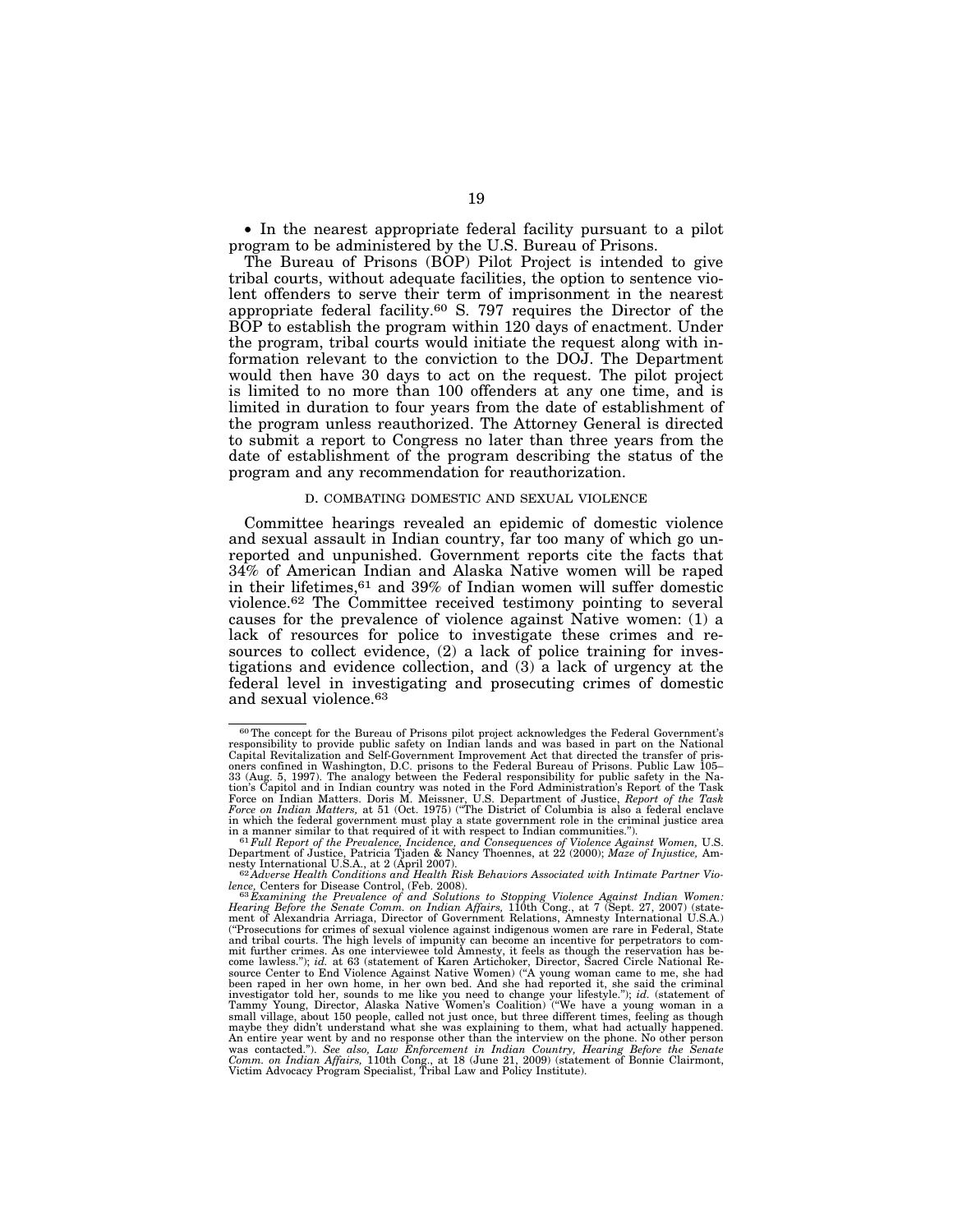Other recent reports confirmed these findings. The Amnesty International U.S.A. April 2007 Report *Maze of Injustice: The Failure to protect Indigenous women from sexual violence in the USA*  studied Indian communities in Alaska, North Dakota, and Oklahoma. On the topic of resources, the Report found that as of February 2006, only 7 BIA police officers patrolled the 2.3 million acre Standing Rock Sioux Reservation that straddles the border between North Dakota and South Dakota.64 The Reservation had only 2–3 officers on duty at any one time. As a result, ''[w]omen on the Reservation who report sexual violence often have to wait for hours or even days before receiving a response. . . . Sometimes there is no response at all."<sup>65</sup> The Report noted when a victim's call is answered the local health facility often lacks the necessary rape kit or specialized training. In addition, 44% of Indian Health Service (IHS) facilities lack personnel trained to provide emergency services to respond to sexual violence, and 30% lack the basic protocols for treating victims.66

The impact of the lack of resources is felt by the victim, the community, and the individual officers alike. A National Public Radio report also highlighted the problems of prosecuting domestic violence and sexual assaults in Indian country. In a report titled Rape Cases on Indian Lands Go Uninvestigated, one former BIA police officer was quoted as saying that he was too overwhelmed to keep up with distress calls for sexual assault. When it came to federal prosecutors, he stated, ''We all knew they only take the ones with a confession . . . We were forced to triage our cases. . . . I felt like I was standing in the middle of the river trying to hold back the flood." $67$ 

This predicament is aggravated by the difficulty in prosecuting offenders when crimes are reported. While no federal agency has provided detailed statistics regarding declinations to prosecute Indian country sexual assaults, the Denver Post, in a series of investigative reports, found that 76.5% of adult rapes against Indian women, and 72% of sex crimes against Indian children were declined for prosecution between 2004 and 2007.68

To address issues of federal accountability, section 102, discussed above, would require federal investigators and prosecutors to maintain data on all case terminations and declinations to prosecute allegations of sexual and domestic violence in Indian country. In addition, when a case is terminated or declined, section 102 requires federal officials to coordinate with tribal police and prosecutors on the use of evidence for a concurrent prosecution in tribal court. Section 304 acknowledges that tribal courts can sentence offenders for up to three years imprisonment for any one offense so that the possible punishment for rapes and sexual assaults prosecuted in tribal courts better meets the crime.

Title VI of S. 797 addresses a number of other issues to improve investigation, and prosecution of reservation domestic and sexual violence. Section 601 will require federal officials to notify the trib-

<sup>64</sup>*Maze of Injustice,* Amnesty International U.S.A., at 43 (April 2007). 65 *Id.* <sup>66</sup> *Id.* at 41–59. 67Laura Sullivan, Rape Cases on Indian Lands Go Uninvestigated, National Public Radio

<sup>(</sup>July 25, 2007) (online at *http://www.npr.org/templates/story/story.php?storyId=12203114*). 68Michael Riley, *Principles, Politics Collide*, Denver Post (Nov. 13, 2007) (online at *http://* 

*www.denverpost.com/news/ci*l*7446439*).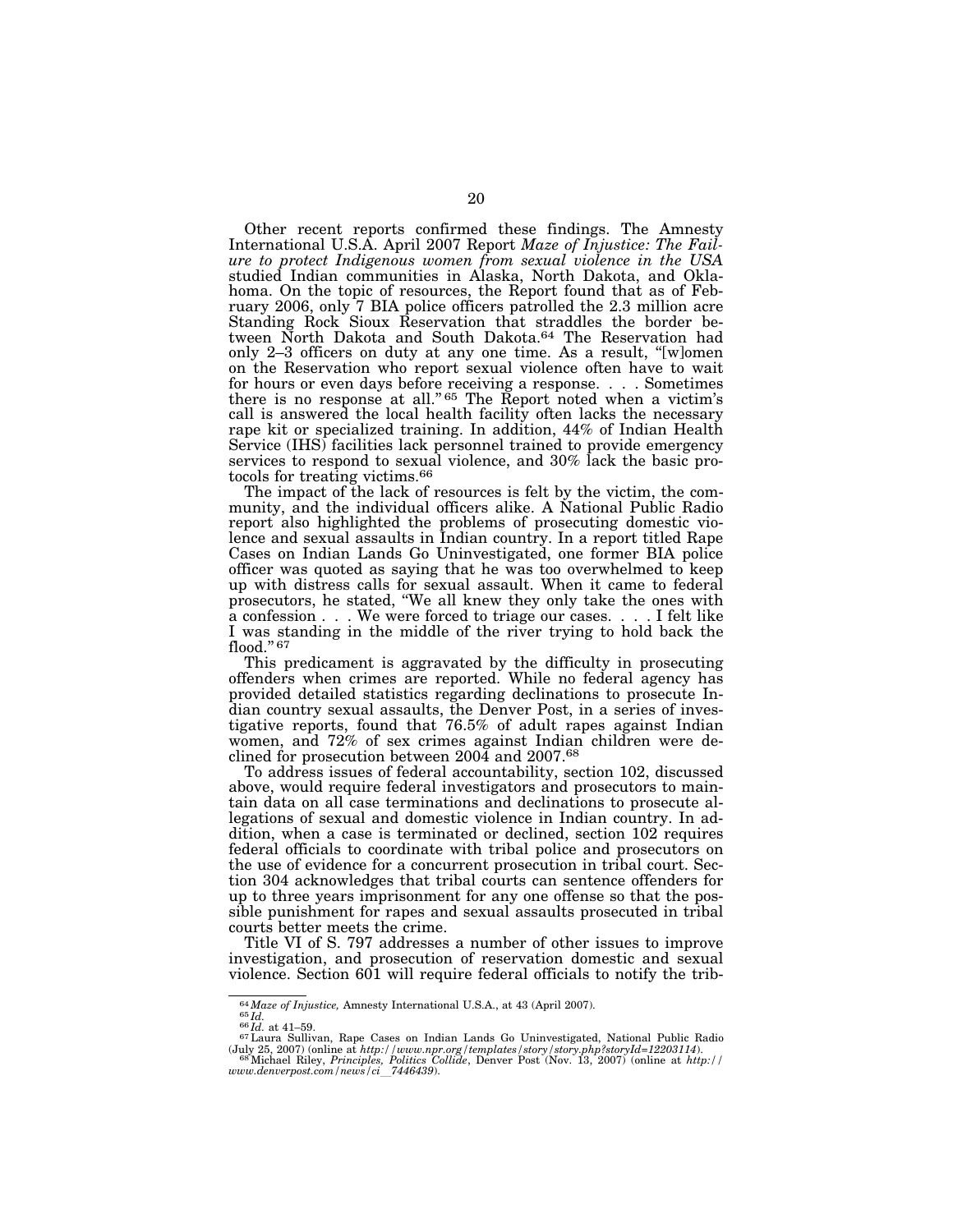al justice officials at least 5 days prior to releasing convicted sex offenders from custody onto Indian lands or approving the change of residence of offenders on probation into Indian country. Current law requires federal officials to only notify the state or local jurisdiction, leaving tribal communities uninformed about the presence of sexual predators.

Section 602 expands the duties of the Bureau of Indian Affairs (BIA) Office of Justice Services to require training of officers in interviewing victims of domestic and sexual violence and in collecting, preserving, and presenting evidence to federal and tribal prosecutors. The intent of this section is to improve the services provided to victims of domestic and sexual violence and increase the conviction rates for such offenses committed in Indian country.

Section 603 would require federal employees to testify in tribal or state court pursuant to subpoena on matters within the scope of their duties. This provision was adopted in response to statements from tribal court judges and prosecutors who noted that it was often difficult to obtain testimony from BIA police or Indian Health Service (IHS) doctors or nurses.

Section 604 would require the BIA, IHS, and DOJ to coordinate on the development of victim services, victim advocate training programs, and identification of obstacles to prosecuting crimes of domestic violence, sexual assault, and sex trafficking. The intent of this section is to enhance inter-agency coordination to combat the prevalence of domestic and sexual violence. This provision may be particularly useful in addressing the troubling victim and witness intimidation that occurs in these types of cases and the Committee encourages the agencies to include aggressive strategies to address this barrier.

Section 605 would require the IHS to establish standardized sexual assault protocol at tribal health facilities. This section was adopted in response to findings that 30% of IHS facilities did not have protocols in place for emergency services in cases of sexual violence.

Section 607 requires the Government Accountability Office to conduct a study of the capability of IHS facilities in remote Indian reservations and Alaska Native villages to collect, maintain and secure evidence of sexual assault and domestic violence incidents required for criminal prosecution and develop recommendations for improving those capabilities. The committee is concerned that the IHS may not be adequately funded to retain and/or train the personnel necessary to perform these functions and to ensure that this capacity exists in remote Indian communities.

#### VI. SECTION-BY-SECTION ANALYSIS OF S. 797 AS AMENDED

#### TITLE I. FEDERAL ACCOUNTABILITY AND COORDINATION

#### *Section 101. Office of Justice Services*

Section 101(b) would require the Interior Department's Office of Justice Services (OJS) to hold regular consultations with tribal leaders, and to provide technical assistance and training to tribal police. This provision would also require OJS to submit annual spending and unmet needs reports to Congress. OJS would be required to coordinate with the Department of Justice (DOJ) to develop a long term plan to address concerns with the Bureau of In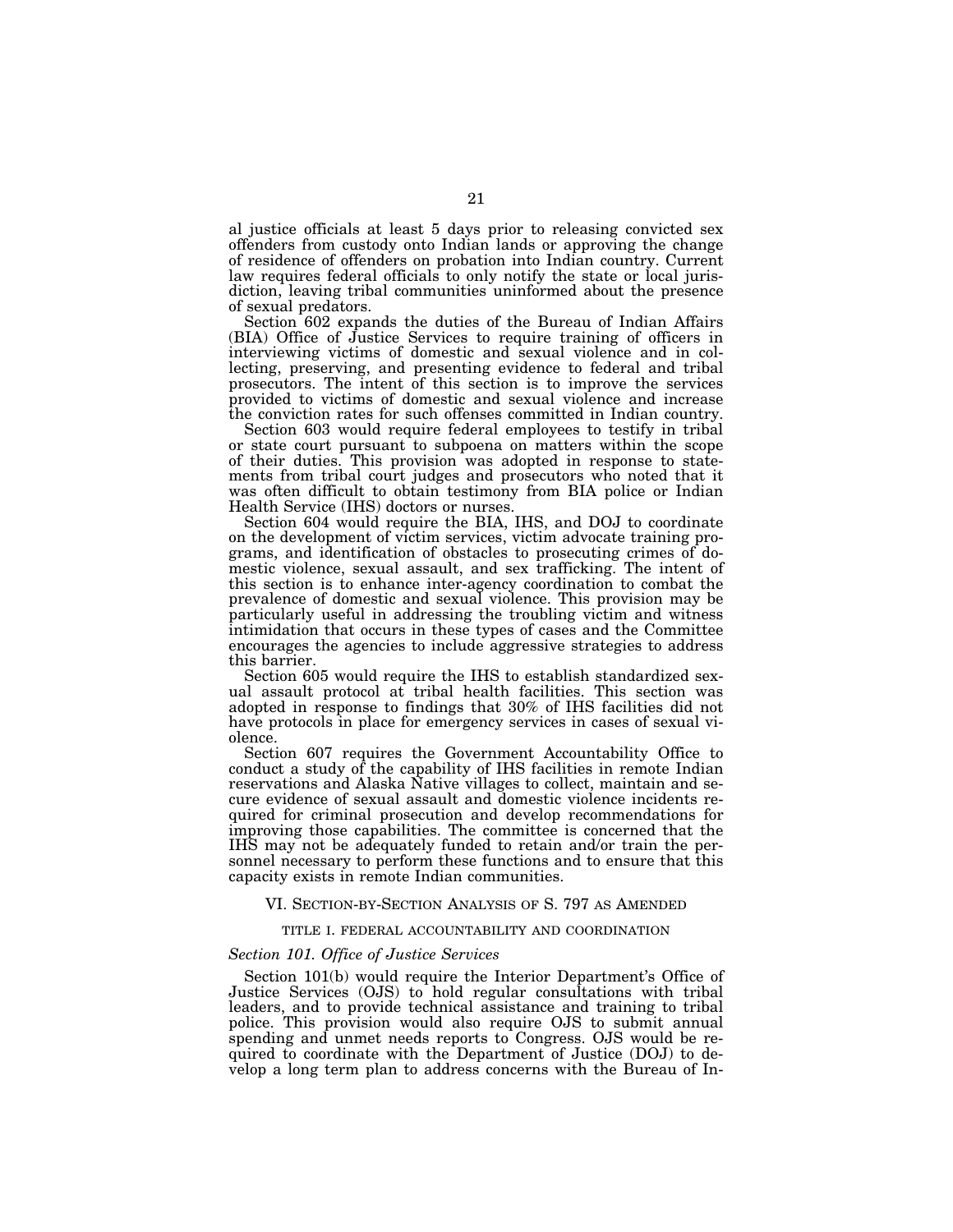dian Affairs (BIA) and tribal jails system. Finally, it would also require OJS to submit short and long term plans to fill BIA and tribal police officer vacancies.

Section 101(c) would authorize BIA police to make warrantless arrests where the officer has ''probable cause'' to believe that the suspect has committed or is committing certain crimes. Current law requires officers to have "reasonable grounds" to make a warrantless arrest. This provision also adds a list of offenses for which BIA police may make a warrantless arrest, including certain controlled substances, firearms, assaults, and liquor trafficking violations.

#### *Section 102. Dispositions reports*

This section would require U.S. Attorneys to coordinate with tribal justice officials on the use of evidence when declining to prosecute a reservation crime. It would also require U.S. Attorneys to maintain data on declinations, and to publish an annual report on declinations by federal district, type of crime, and status of the defendant and victim as Indian or not.

#### *Section 103. Prosecution of crimes in Indian country*

Section 103(a) would clarify that U.S. Attorneys may appoint tribal prosecutors and other Indian law experts as special Assistant U.S. Attorneys to prosecute reservation crimes in federal court. This provision would encourage such appointments, in consultation with affected tribes. Section 103 would also urge U.S. Attorneys to coordinate with federal courts when making such appointments.

Section 103(b) would require the appointment of Assistant United States Attorneys to serve as Tribal Liaisons. It would also define their responsibilities to include: coordinating the prosecution of reservation crimes, developing multi-disciplinary task forces, and communicating and providing technical assistance to tribal law enforcement officials.

#### *Section 104. Administration*

Section 104(a) would elevate and make permanent the Office of Tribal Justice (OTJ) within the Department of Justice. It would also define the OTJ's role to develop and direct the Department's Indian affairs policies, and coordinate and consult with tribal leaders on matters affecting tribal interests.

Section 104(b) would establish a Native American Issues Coordinator within the Executive Office of U.S. Attorneys. The Coordinator would be responsible for working with tribal liaisons to enhance prosecution of reservation crimes, coordinating task forces to address Indian country crime, and gathering information for criminal declination data reports to Congress.

#### *Section 105. Prescription drug monitoring*

This section would direct the Secretary of Health and Human Services to establish a prescription drug monitoring program to be carried out at Indian Health Service and tribal health facilities and require the Attorney General to provide training to prevent the abuse of prescription drugs.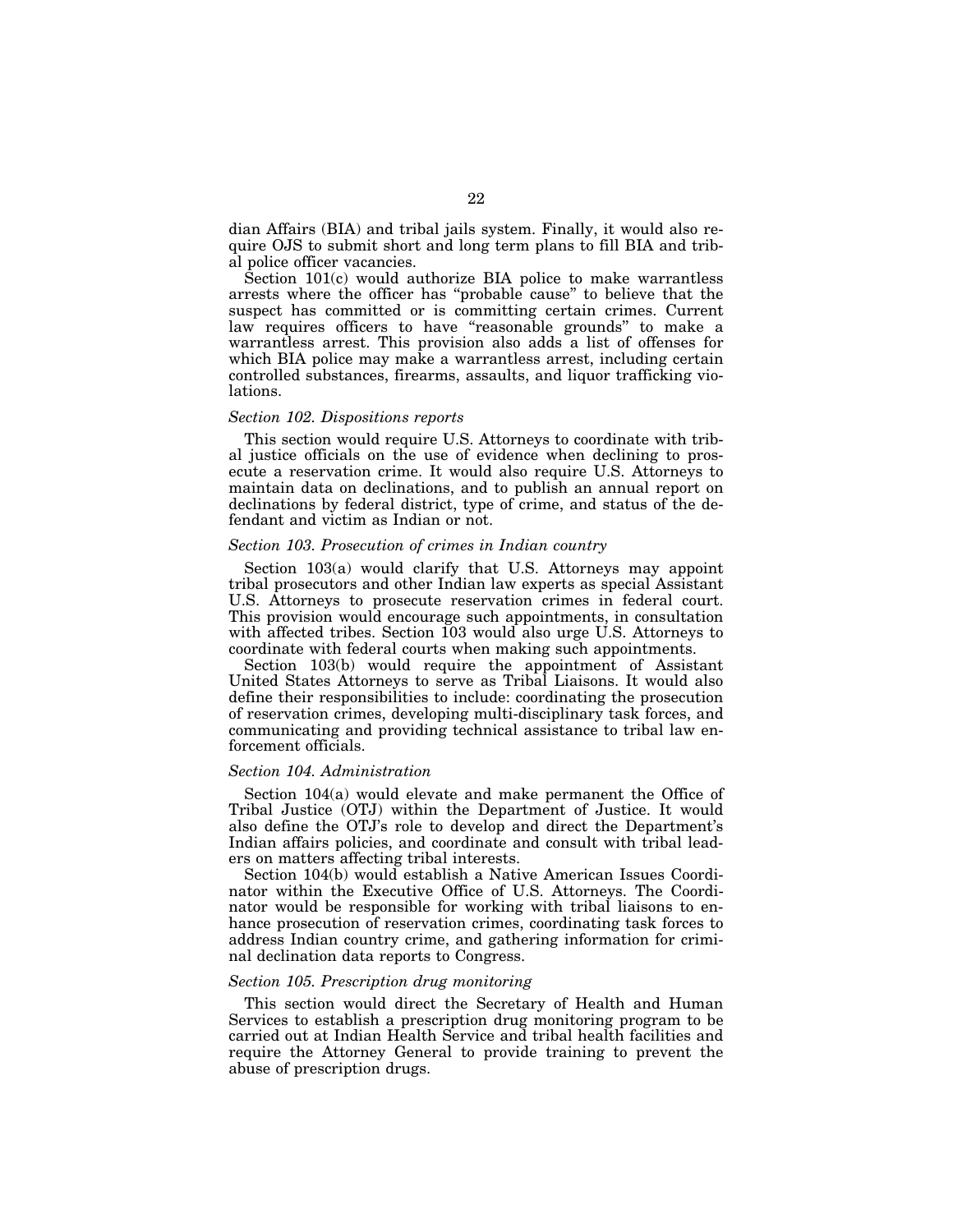#### TITLE II. STATE ACCOUNTABILITY AND COORDINATION

#### *Section 201. State criminal jurisdiction and resources*

Section 201 would permit an Indian tribe to request federal assistance in investigating and prosecuting reservation crimes, which, upon consent to the request by the Attorney General, would provide the United States with concurrent authority over certain reservation crimes.

#### *Section 202. Incentives for tribal-state cooperation*

Section 202 would authorize the Attorney General to provide grants, technical, and other assistance to encourage tribal, state, and local law enforcement agencies to enter into cooperative law enforcement agreements to combat crime in Indian country and nearby communities.

#### TITLE III. EMPOWERING TRIBAL JUSTICE SYSTEMS

#### *Section 301. Tribal police officers*

Section 301(a) would require the Department of the Interior-OJS to permit greater flexibility in training of police officers serving Indian country, including permitting candidates to train at state and tribal academies, tribal colleges and other training centers that meet relevant federal training standards. This provision would also raise the maximum age for new officers to 46 and would require the BIA to expedite background checks for police and corrections officer candidates.

Section 301(b) would enhance existing law to grant Special Law Enforcement Commissions (SLEC) to officers serving Indian lands to enforce violations of federal law. It would require the BIA to provide regional trainings to certify officers, and add requirements to set timelines for SLEC-related agreements between the BIA and tribal governments.

Section 301(c) would establish an Indian Law Enforcement Foundation that would be tasked with advancing the role of BIA and tribal law enforcement officers and the provision of public safety and justice services in American Indian and Alaska Native communities.

#### *Section 302. Drug enforcement in Indian country*

Section 302 would authorize the Drug Enforcement Administration (DEA) to provide grants and technical assistance to tribal police to address drug trafficking in Indian country. This provision would also require the DEA to place tribal officers on the advisory panel to develop and coordinate educational programs to fight drug trafficking.

#### *Section 303. Access to national crime databases*

Section 303 would enhance tribal police officer access and ability to input information into the National Crime Information Center and similar federal criminal databases. The provision establishes tribal officers as authorized law enforcement officials for purposes of access to such databases.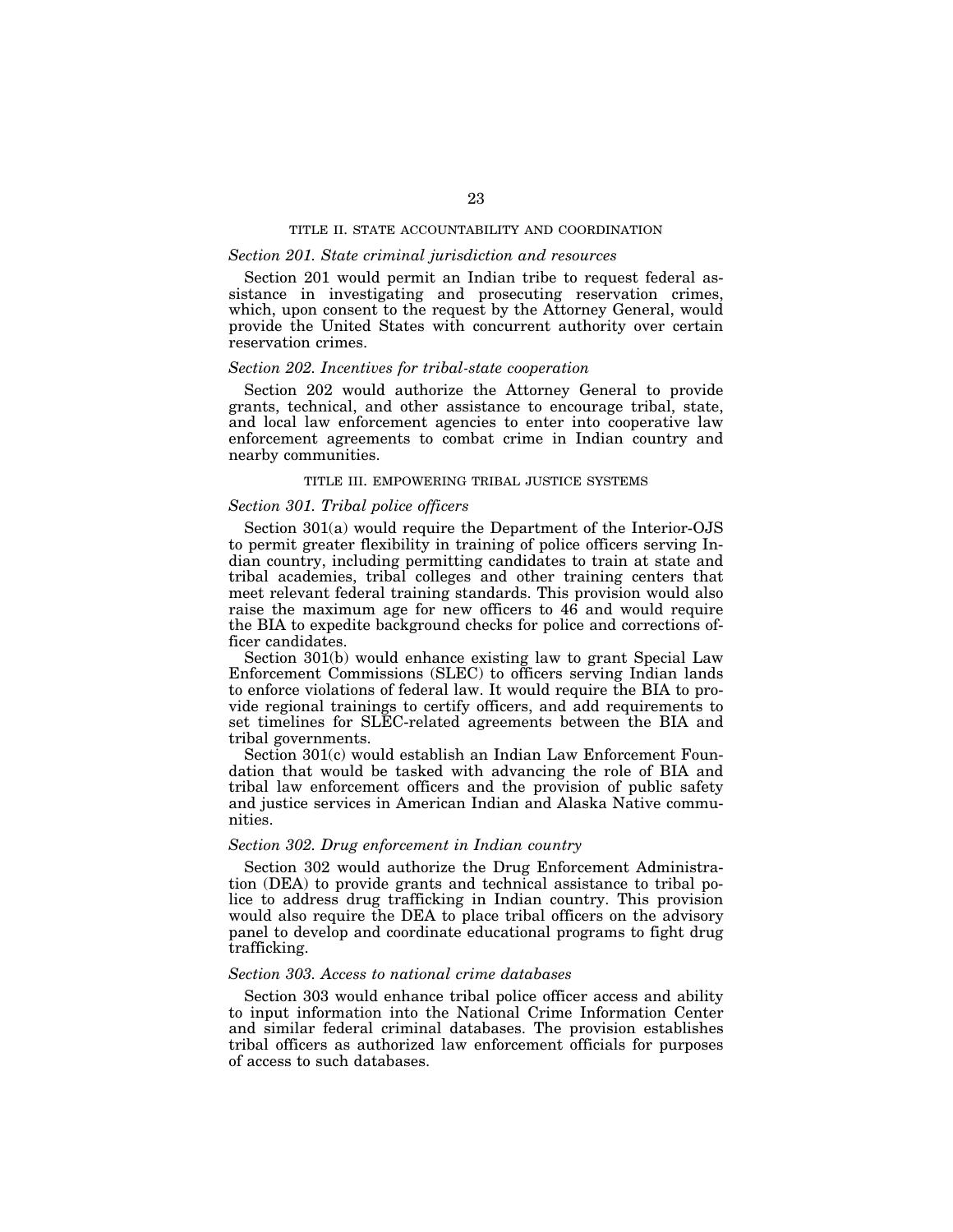#### *Section 304. Tribal court sentencing*

This section would acknowledge the ability of tribal courts to sentence offenders for up to 3 years imprisonment for any one offense of a tribal criminal law. If a tribe exercises this option, the tribe must provide indigent defendants a licensed defense attorney, the tribal court judges presiding over the case must be licensed and law trained, and the tribe must publish its criminal laws. Tribal courts exercising this option may to sentence offenders to serve time in: (1) a tribal facility that meets minimum federal standards; (2) the nearest appropriate federal facility pursuant to a pilot project administered by the Bureau of Prisons;  $(3)$  in a state facility pursuant to a tribal-state agreement; or (4) the tribe's alternative rehabilitation center or an alternative form of sentencing pursuant to tribal law.

#### *Section 305. Indian Law and Order Commission*

Section 306 would establish an Indian Law and Order Commission made up of tribal, federal, and state & local justice officials, and other experts. The Commission would be tasked with reviewing the current justice system as it relates to Indian lands and providing recommendations to enhance the prosecution and prevention of crime in Indian country. Specific items to be reviewed include: criminal jurisdiction; the tribal jails system; and the tribal juvenile justice system.

#### TITLE IV. RESOURCES FOR TRIBAL JUSTICE PROGRAMS

#### *Section 401. Indian alcohol and substance abuse*

This section would reauthorize and amend the Indian Alcohol and Substance Abuse Act (IASA), which provides grants for summer youth programs, to develop tribal juvenile codes, and to construct shelters and detention and treatment centers for at risk youth and juvenile offenders. This provision would also direct the Substance Abuse and Mental Health Administration (SAMHSA) to take the lead role in interagency coordination on tribal substance abuse programs. SAMHSA would establish and appoint a Director of the Office of Indian Alcohol and Substance Abuse that would develop a framework for setting interagency communication goals, and provide technical assistance to tribal governments to develop and enhance alcohol and substance abuse prevention programs.

#### *Section 402. Tribal courts programs*

Section 402 would reauthorize the Indian Tribal Justice Support and Technical & Legal Assistance Acts, which provide funding for tribal court judicial personnel, public defenders, court facilities, development of records management systems, and other needs of tribal court systems.

#### *Section 403. Tribal COPS program*

Section 403 would reauthorize and amend the Tribal Resources Grant Program within the Community Oriented Policing Services Office of DOJ. It would authorize long term funding for the hiring and retention of tribal law enforcement officers, remove matching requirements, and permit tribes to use funds to cover indirect costs.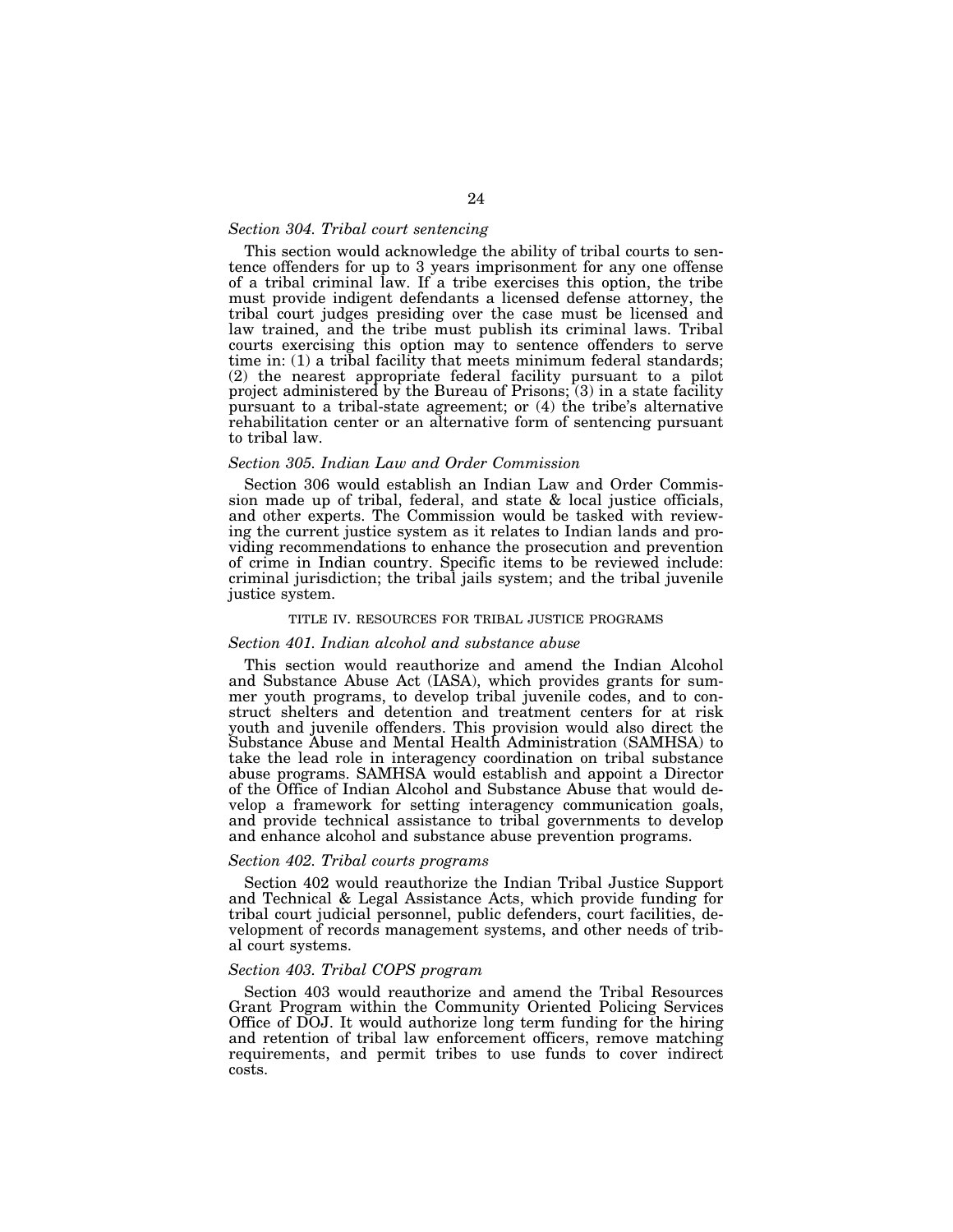#### *Section 404. DOJ tribal jails program*

This section would reauthorize and amend the DOJ tribal jails construction program. It would authorize and encourage the construction of regional detention centers for long-term incarceration, tribal justice centers that combine courts, police, and corrections services, and would require DOJ, in coordination with the BIA, to develop a long-term plan for the construction, maintenance, and operation of tribal detention and alternative rehabilitation centers.

#### *Section 405. Assistant probation officers*

Section 405 would authorize and encourage the appointment of Indian country residents to serve as assistant probation officers to monitor federal prisoners living on or reentering Indian lands. This provision would also encourage the federal courts to offer services on or near Indian lands.

#### *Section 406. Tribal youth program*

Section 406 would amend the Juvenile Justice and Delinquency Prevention Act, 42 U.S.C. 5783, by establishing a Tribal Youth Program in Title V of that Act, authorizing competitive grants to tribes for activities aimed at preventing juvenile delinquency and treating and rehabilitating juvenile offenders.

#### *Section 407. Improving public safety in rural Alaska*

This section would make Alaska Village Public Safety Officer positions eligible for Community Oriented Policing Services funding. This provision is intended only to provide access to training and establish a training grant program, and neither directly nor by implication defines the jurisdiction of tribes in Alaska.

#### TITLE V. INDIAN COUNTRY CRIME DATA COLLECTION AND INFORMATION SHARING

#### *Section 501. Uniform Indian country crime reporting*

Section 501(a) requires the National Gang Intelligence Center to collect, analyze, and disseminate information on gang activity in Indian country. Section 501(b) would make tribal governments eligible for federal grants that promote criminal data collection and criminal history reporting. It would also require the DOJ's Bureau of Justice Statistics to report Indian country criminal data to Congress on an annual basis.

#### *Section 502. Tribal data collection program*

This section would authorize and direct the Interior Department's Office of Justice Services, in coordination with the Department of Justice, to develop a program to aid tribal police department efforts to establish and improve criminal data collection systems.

#### *Section 503. Tribal criminal history record improvement program*

Section 503 would authorize the DOJ Bureau of Justice Assistance to provide grants to Indian tribes to establish secure information sharing systems to enhance tribal police investigations and tribal court prosecutions.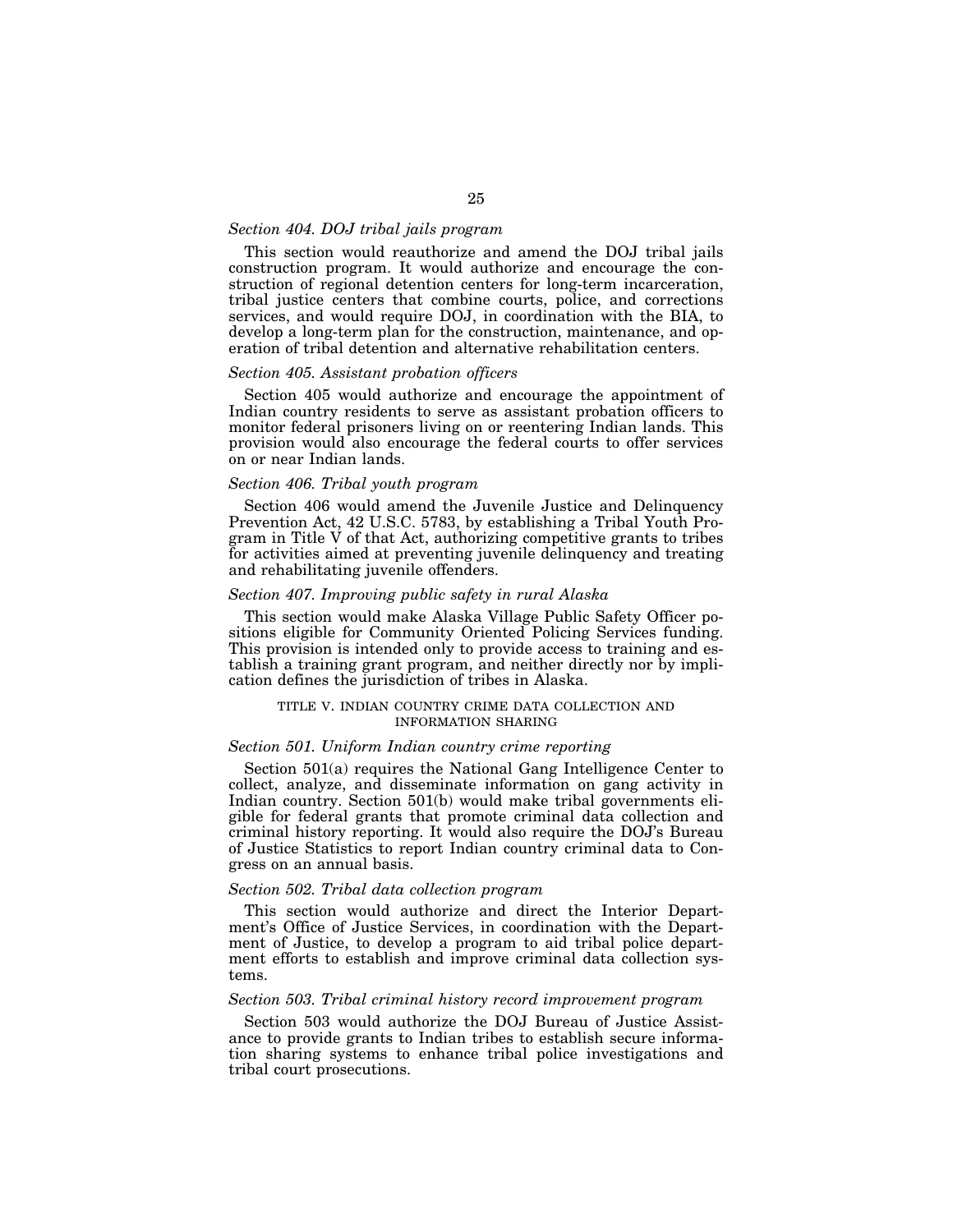#### TITLE VI. DOMESTIC VIOLENCE AND SEXUAL ASSAULT ENFORCEMENT AND PREVENTION

#### *Section 601. Notification of tribal governments*

Section 601 would require the Director of the Bureau of Prisons and the Director of the Administrative office of the U.S. Courts to notify tribal justice officials when a person in federal custody will return or move to Indian country.

#### *Section 602. Domestic and sexual violence training*

Section 602 would require the BIA Office of Justice Services to develop trainings and provide BIA and tribal officers with specialized training in interviewing victims of domestic and sexual violence, and evidence collection and preservation techniques, with the goal of increasing the conviction rates of such offenses.

#### *Section 603. Testimony by Federal employees*

Section 603 would require federal employees to testify pursuant to tribal or state court subpoenas on matters within the scope of their duties.

#### *Section 604. Coordination of Federal agencies*

Section 604 would require the Bureau of Indian Affairs, the Indian Health Service (IHS), and the Department of Justice to coordinate to develop victim services and victim advocate training programs, and identify obstacles to prosecuting crimes of domestic violence, sexual assault, and human trafficking in Indian country.

#### *Section 605. Sexual assault protocol*

This section would require the IHS to establish and implement standardized sexual assault protocol at IHS and tribal health facilities.

#### *Section 606. Alaska Native Village community safety demonstration project*

This section would authorize a demonstration project within the DOJ Office of Justice Programs to develop innovative approaches to improving public safety in up to 30 Alaska Native Villages.

#### *Section 607. Study of IHS sexual assault and domestic violence response capabilities*

This section would direct the Government Accountability Office to study the capability of IHS to collect and secure evidence of domestic and sexual assaults in rural tribal and Alaska Native communities.

#### VII. COST AND BUDGETARY CONSIDERATIONS

The cost estimate for S. 797, as calculated by the Congressional Budget Office, is set forth below: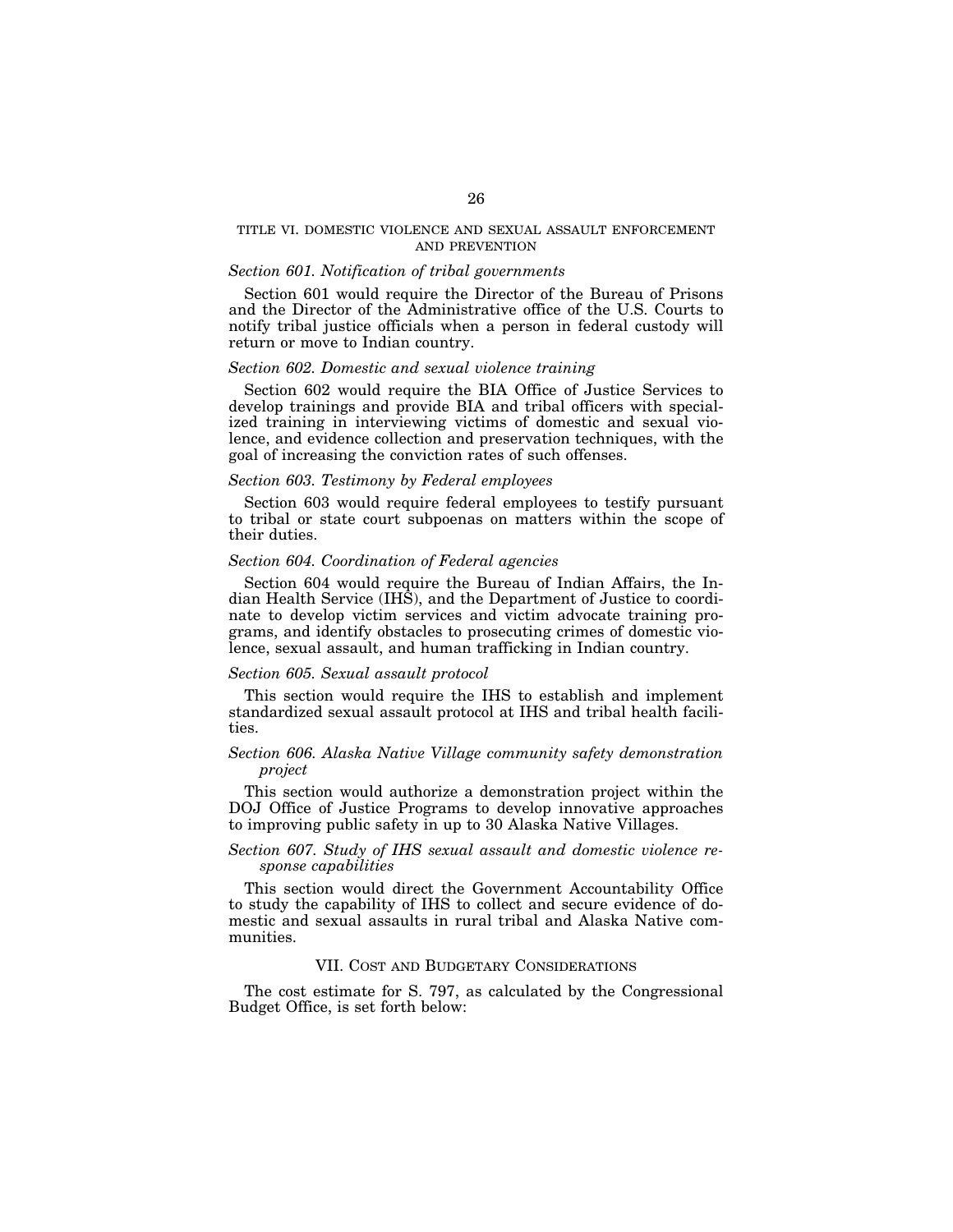# U.S. CONGRESS, CONGRESSIONAL BUDGET OFFICE, *Washington, DC, September 25, 2009.*

Hon. BYRON L. DORGAN,

*Chairman, Committee on Indian Affairs, U.S. Senate, Washington, DC.* 

DEAR MR. CHAIRMAN: The Congressional Budget Office has prepared the enclosed cost estimate for S. 797, the Tribal Law and Order Act of 2009.

If you wish further details on this estimate, we will be pleased to provide them. The CBO staff contact is Jeff LaFave.

Sincerely,

# DOUGLAS V. ELMENDORF, *Director.*

Enclosure.

#### *S. 797—Tribal Law and Order Act of 2009*

Summary: S. 797 would establish or reauthorize various programs and offices within the Bureau of Indian Affairs (BIA) and the Department of Justice (DOJ) to support the criminal justice system on Indian lands. Assuming appropriation of the necessary amounts, CBO estimates that implementing S. 797 would cost nearly \$1.1 billion over the 2010–2014 period and about \$380 million after 2014. Enacting the bill would not affect direct spending or revenues.

S. 797 would authorize the appropriation of \$566 million over the 2010–2014 period for BIA and DOJ to carry out the bill's provisions. In addition, CBO estimates that appropriations totaling another \$880 million over the five-year period would be necessary for those purposes.

S. 797 contains no intergovernmental or private-sector mandates as defined in the Unfunded Mandates Reform Act (UMRA) and would impose no costs on state, local, or tribal governments.

Estimated cost to the Federal Government: The estimated budgetary impact of S. 797 is shown in the following table. The costs of this legislation fall within budget functions 450 (community and regional development) and 750 (administration of justice).

|                                              | By fiscal year, in millions of dollars- |      |      |      |      |                  |
|----------------------------------------------|-----------------------------------------|------|------|------|------|------------------|
|                                              | 2010                                    | 2011 | 2012 | 2013 | 2014 | $2010 -$<br>2014 |
| CHANGES IN SPENDING SUBJECT TO APPROPRIATION |                                         |      |      |      |      |                  |
| Programs with Specified Funding Levels:      |                                         |      |      |      |      |                  |
|                                              | 106                                     | 115  | 115  | 115  | 115  | 566              |
|                                              | 53                                      | 85   | 102  | 110  | 115  | 465              |
| Other Programs:                              |                                         |      |      |      |      |                  |
|                                              | 175                                     | 176  | 176  | 177  | 179  | 883              |
|                                              | 27                                      | 101  | 136  | 162  | 179  | 605              |
| Total Spending Under S. 797:                 |                                         |      |      |      |      |                  |
|                                              | 281                                     | 291  | 291  | 292  | 294  | 1.449            |
|                                              | 80                                      | 186  | 238  | 272  | 294  | 1.070            |

Basis of estimate: For this estimate, CBO assumes that S. 797 will be enacted near the start of fiscal year 2010, that the necessary amounts will be appropriated each year, and that spending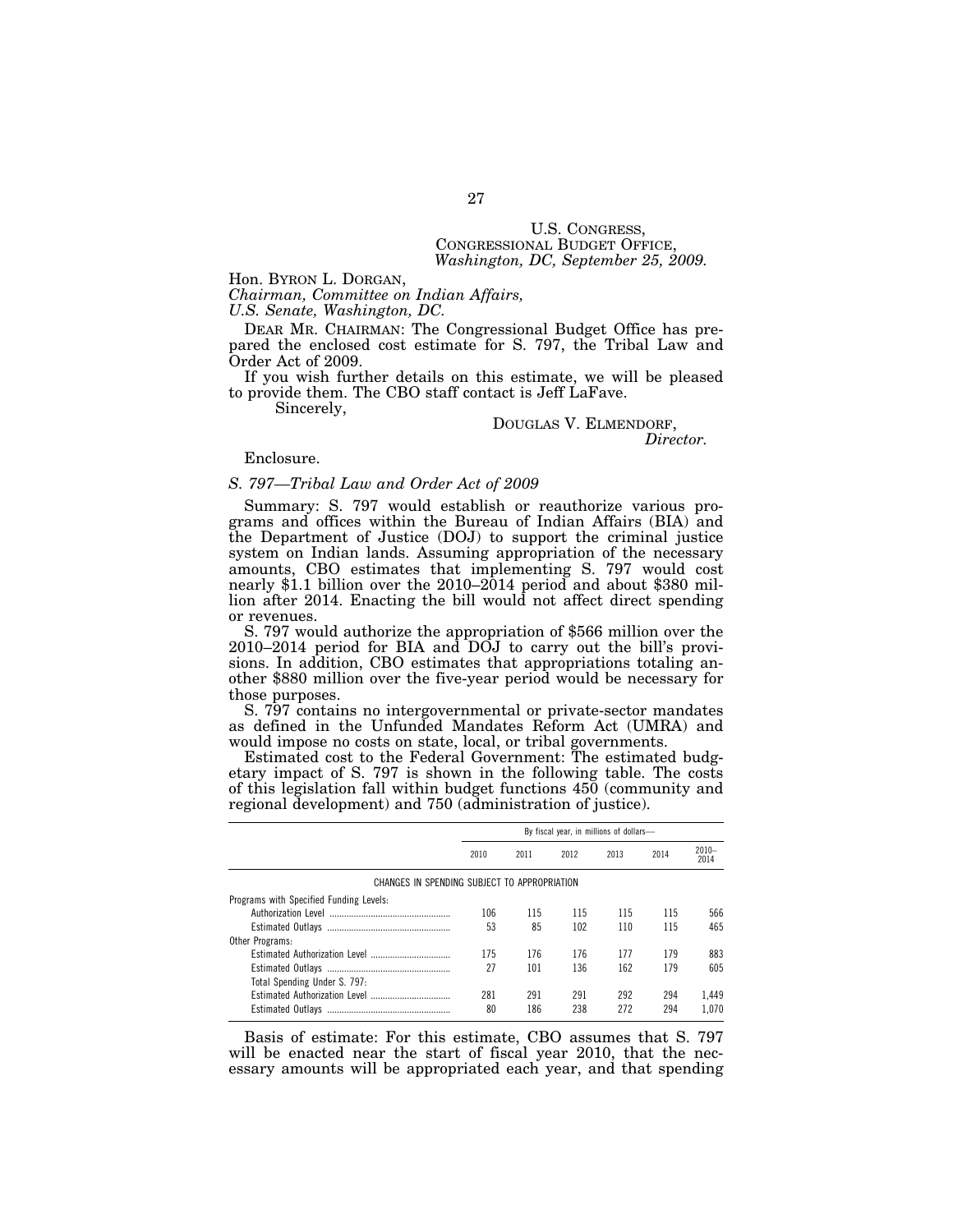will follow the historical spending patterns for those or similar activities.

#### *Programs with specified funding levels*

S. 797 would authorize the appropriation of \$566 million over the 2010–2014 period for BIA and DOJ programs to improve the operation of the criminal justice system on Indian lands. Specifically, the bill would authorize the appropriation of:

• \$50 million annually over the 2010–2014 period for BIA to support the development, enhancement, and operation of tribal justice systems;

• \$35 million annually over the 2010–2014 period for DOJ to make grants to Indian tribes for the construction and maintenance of detention facilities and tribal justice centers;

• \$10 million annually over the 2010–2014 period for BIA to operate emergency shelters for Indian youth who abuse alcohol or illegal substances;

• \$10 million annually over the 2011–2015 period for DOJ to make grants to Indian tribes to improve public safety in Alaska Native villages; and

• A total of \$10 million annually over the 2010–2014 period for other BIA programs to enhance tribal law enforcement, combat substance abuse on Indian lands, and support tribal courts.

#### *Other programs*

S. 797 also would authorize the appropriation of whatever sums are necessary over the 2010–2014 period for BIA and DOJ programs to support the operation of the criminal justice system on Indian lands. CBO estimates that appropriations for those purposes would total \$883 million. We estimate that, in total, implementing those programs would cost \$605 million over the 2010–2014 period.

Specifically, the bill would authorize appropriations for DOJ to make grants to:

• State, local, and tribal governments for programs to prevent juvenile delinquency and assist juvenile offenders (in 2009, about \$62 million was appropriated for this program);

• Tribes to hire and equip law enforcement officers (in 2009, about \$20 million was appropriated for this program); and

• Tribes to support tribal courts and legal assistance programs (in 2009, about \$9 million was appropriated for this program).

CBO estimates that continuing those programs at the current level and adjusting for anticipated inflation over the 2010–2014 period would cost \$286 million over the five-year period.

Section 401 would authorize appropriations for BIA to construct emergency shelters, halfway houses, and juvenile detention facilities for tribal youth. According to BIA, construction costs for similar facilities on Indian lands average about \$10 million per project. Based on information from BIA regarding the demand for such facilities in Indian country, CBO estimates that this provision would cost \$227 million over the 2010–2014 period.

Section 202 would authorize appropriations for DOJ to make grants and provide other assistance to state, local, and tribal governments for cooperative programs to reduce crime in Indian coun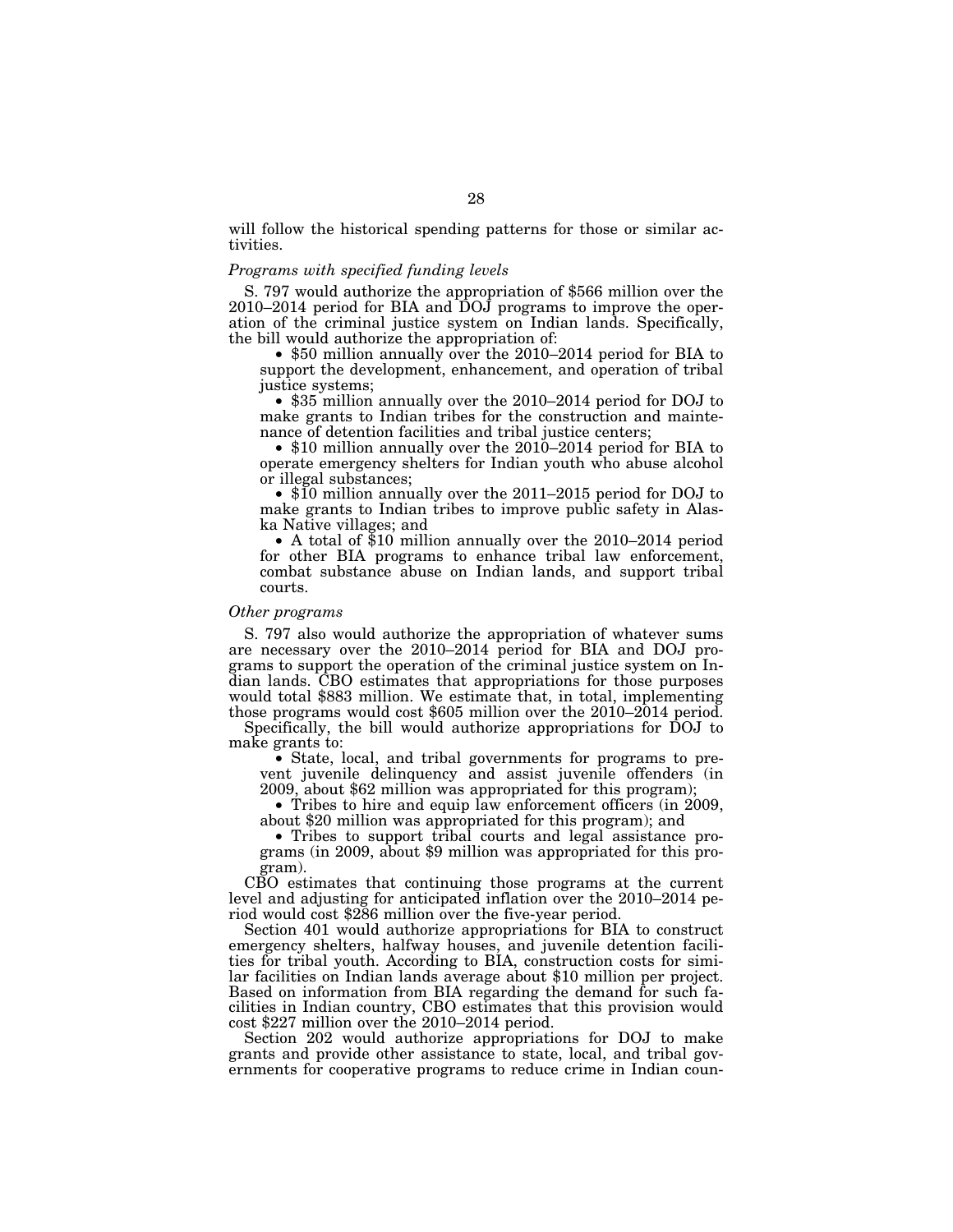try and nearby communities. Based on funding levels in recent years for similar cooperative programs, CBO estimates that this provision would cost \$34 million over the 2010–2014 period.

There are several other provisions in the bill that authorize the necessary sums over the 2010–2014 period for certain BIA programs. CBO estimates that a program to train tribal law enforcement and judicial personnel to address matters related to substance abuse and illegal narcotics would cost about \$5 million a year. In addition, we estimate that a program to combat the trafficking of illegal narcotics on Indian lands along the northern and southern borders would cost about \$3 million a year. Finally, we estimate that several other programs aimed at reducing substance abuse and eliminating illegal narcotics in Indian country would cost a total of \$4 million annually. In total, CBO estimates that implementing those provisions would cost \$58 million over the fiveyear period.

Intergovernmental and private-sector impact: S. 797 contains no intergovernmental or private-sector mandates as defined in UMRA and would impose no costs on state, local, or tribal governments. Tribal governments would benefit from the authorization of appropriations for law enforcement and criminal justice activities. Any costs to those governments would be incurred voluntarily as a condition of receiving federal assistance.

Estimate prepared by: Federal Costs: Mark Grabowicz and Jeff LaFave; Impact on state, local, and tribal governments: Melissa Merrell; Impact on the private sector: Marin Randall.

Estimate approved by: Theresa Gullo, Deputy Assistant Director for Budget Analysis.

#### VIII. REGULATORY IMPACT STATEMENT

Paragraph 11(b) of rule XXVI of the Standing Rules of the Senate requires each report accompanying a bill to evaluate the regulatory and paperwork impact that would be incurred in carrying out the bill. The Committee believes that S. 797 will have a minimal impact on regulatory or paperwork requirements.

#### IX. CHANGES IN EXISTING LAW

In accordance with subsection 12 of rule XXVI of the Standing Rules of the Senate, changes in existing law made by the bill S. 797, as ordered reported, are shown as follows (existing law proposed to be omitted is enclosed in black brackets, new language to be added in italic, existing law to which no change is proposed is show in roman):

18 U.S.C. § 1162. State jurisdiction over offenses committed by or against Indians in the Indian country.

\* \* \* \* \* \* \*

*(d) Notwithstanding subsection (c), at the request of an Indian tribe, and after consultation with and consent by the Attorney General—* 

*(1) sections 1152 and 1153 shall apply in the areas of the Indian country of the Indian tribe; and*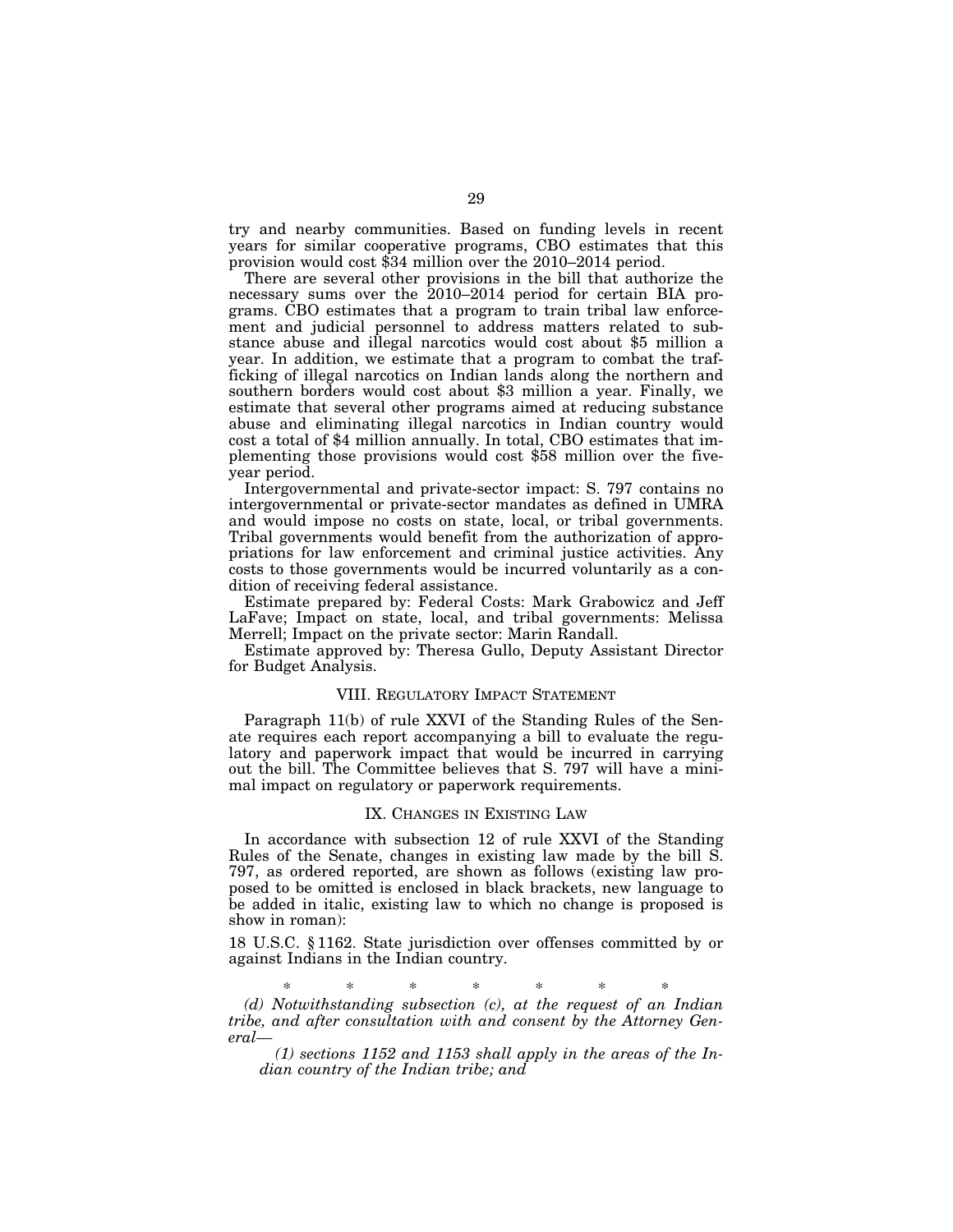*(2) jurisdiction over those areas shall be concurrent among the Federal Government and State and tribal governments.* 

#### \* \* \* \* \* \* \* 18 U.S.C. § 4042. Duties of Bureau of Prisons

(a) IN GENERAL.—The Bureau of Prisons, under the direction of the Attorney General, shall—

\* \* \* \* \* \* \* (4) provide technical assistance to State*, tribal,* and local governments in the improvement of their correctional systems;

\* \* \* \* \* \* \* (b) NOTICE OF RELEASE OF PRISONERS.—

(1) At least 5 days prior to the date on which a prisoner described in paragraph (3) is to be released on supervised release, or, in the case of a prisoner on supervised release, at least 5 days prior to the date on which the prisoner changes residence to a new jurisdiction, written notice of the release or change of residence shall be provided to the chief law enforcement *officers of each State, tribal, and local jurisdiction* [officer of the State and of the local jurisdiction] in which the prisoner will reside. Notice prior to release shall be provided by the Director of the Bureau of Prisons. Notice concerning a change of residence following release shall be provided by the probation officer responsible for the supervision of the released prisoner, or in a manner specified by the Director of the Administrative Office of the United States Courts. The notice requirements under this subsection do not apply in relation to a prisoner being protected under chapter 224.

\* \* \* \* \* \* \* (c) NOTICE OF SEX OFFENDER RELEASE.—

(1) In the case of a person described in paragraph (3), or any other person in a category specified by the Attorney General, who is released from prison or sentenced to probation, notice shall be provided to—

(A) the chief law enforcement *officer of each State, tribal,*  and *local jurisdiction* [officer of the State and of the local jurisdiction] in which the person will reside; and

(B) a State*, tribal,* or local agency responsible for the receipt or maintenance of sex offender registration information in the State*, tribal,* or local jurisdiction in which the person will reside.

\* \* \* \* \* \* \* 18 U.S.C. § 4352.—Authority of Institute; time; records of recipients; access; scope of section

(a) In addition to the other powers, express and implied, the National Institute of Corrections shall have authority—

(1) to receive from or make grants to and enter into contracts with Federal, State, *tribal,* and general units of local government, public and private agencies, educational institutions, organizations, and individuals to carry out the purposes of this chapter;

\* \* \* \* \* \* \*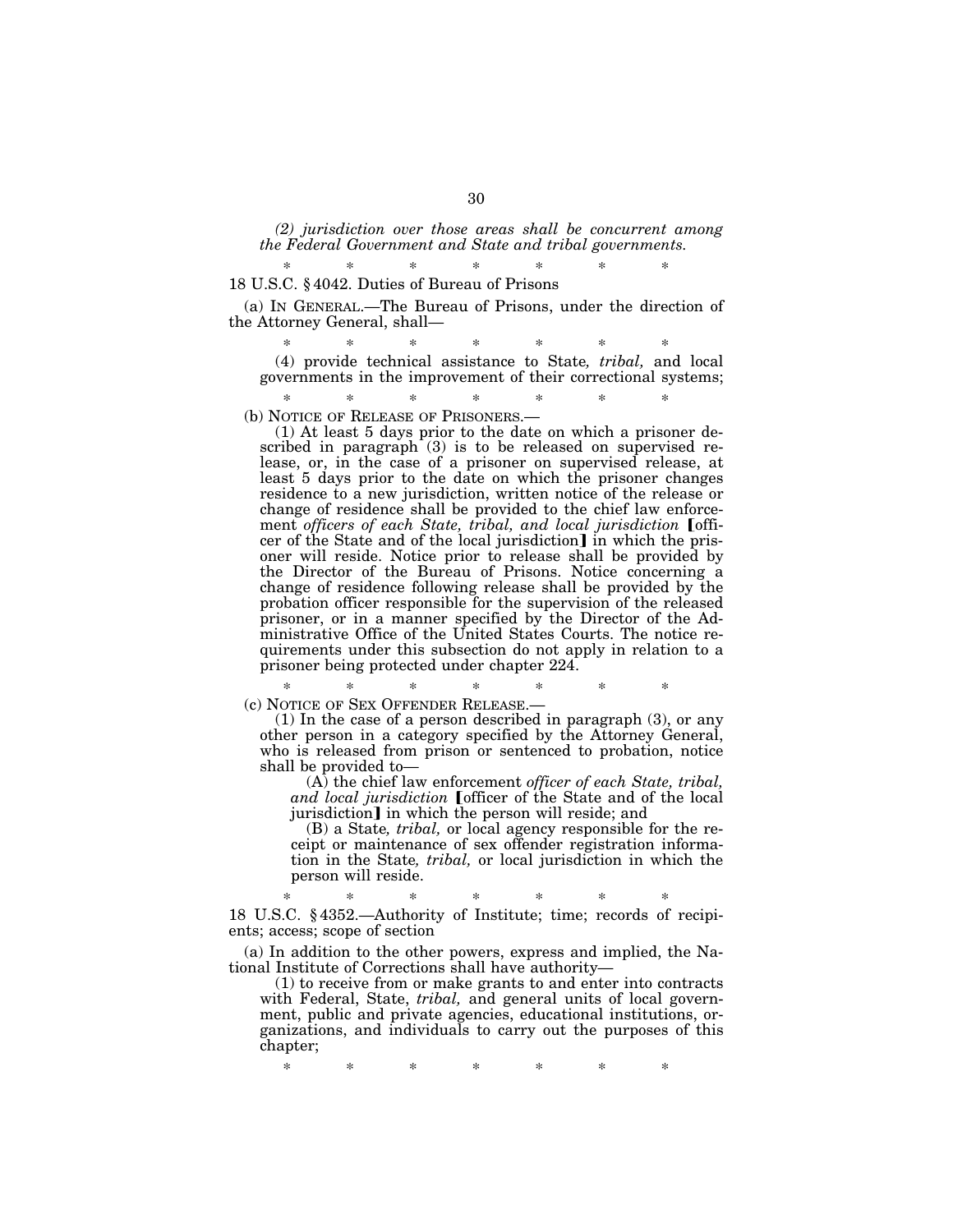(3) to assist and serve in a consulting capacity to Federal, State, *tribal,* and local courts, departments, and agencies in the development, maintenance, and coordination of programs, facilities, and services, training, treatment, and rehabilitation with respect to criminal and juvenile offenders;

(4) to encourage and assist Federal, State, *tribal,* and local government programs and services, and programs and services of other public and private agencies, institutions, and organizations in their efforts to develop and implement improved corrections programs;

\* \* \* \* \* \* \* (6) to develop technical training teams to aid in the development of seminars, workshops, and training programs within the several States *and tribal communities* and with the State, *tribal*, and local agencies which work with prisoners, parolees, probationers, and other offenders;

\* \* \* \* \* \* \* (8) to formulate and disseminate correctional policy, goals, standards, and recommendations for Federal, State, *tribal,* and local correctional agencies, organizations, institutions, and personnel;

\* \* \* \* \* \* \* (12) to confer with and avail itself of the assistance, services, records, and facilities of State*, tribal,* and local governments or other public or private agencies, organizations, or individuals;

\* \* \* \* \* \* \* 21 U.S.C. § 872. Education and research programs of Attorney General

(a) AUTHORIZATION.—The Attorney General is authorized to carry out educational and research programs directly related to enforcement of the laws under his jurisdiction concerning drugs or other substances which are or may be subject to control under this subchapter. Such programs may include—

(1) educational and training programs on drug abuse and controlled substances law enforcement for local, State, *tribal,*  and Federal personnel;

\* \* \* \* \* \* \* (c) IDENTIFICATION OF RESEARCH POPULATIONS; AUTHORIZATION TO WITHHOLD.—The Attorney General may authorize persons engaged in research to withhold the names and other identifying characteristics of persons who are the subjects of such research. Persons who obtain this authorization may not be compelled in any Federal, State, *tribal,* or local civil, criminal, administrative, legislative, or other proceeding to identify the subjects of research for which such authorization was obtained.

\* \* \* \* \* \* \* 21 U.S.C. § 872a. Public-private education program

(a) ADVISORY PANEL.—The Attorney General shall establish an advisory panel consisting of an appropriate number of representatives from Federal, State, *tribal,* and local law enforcement and regulatory agencies with experience in investigating and pros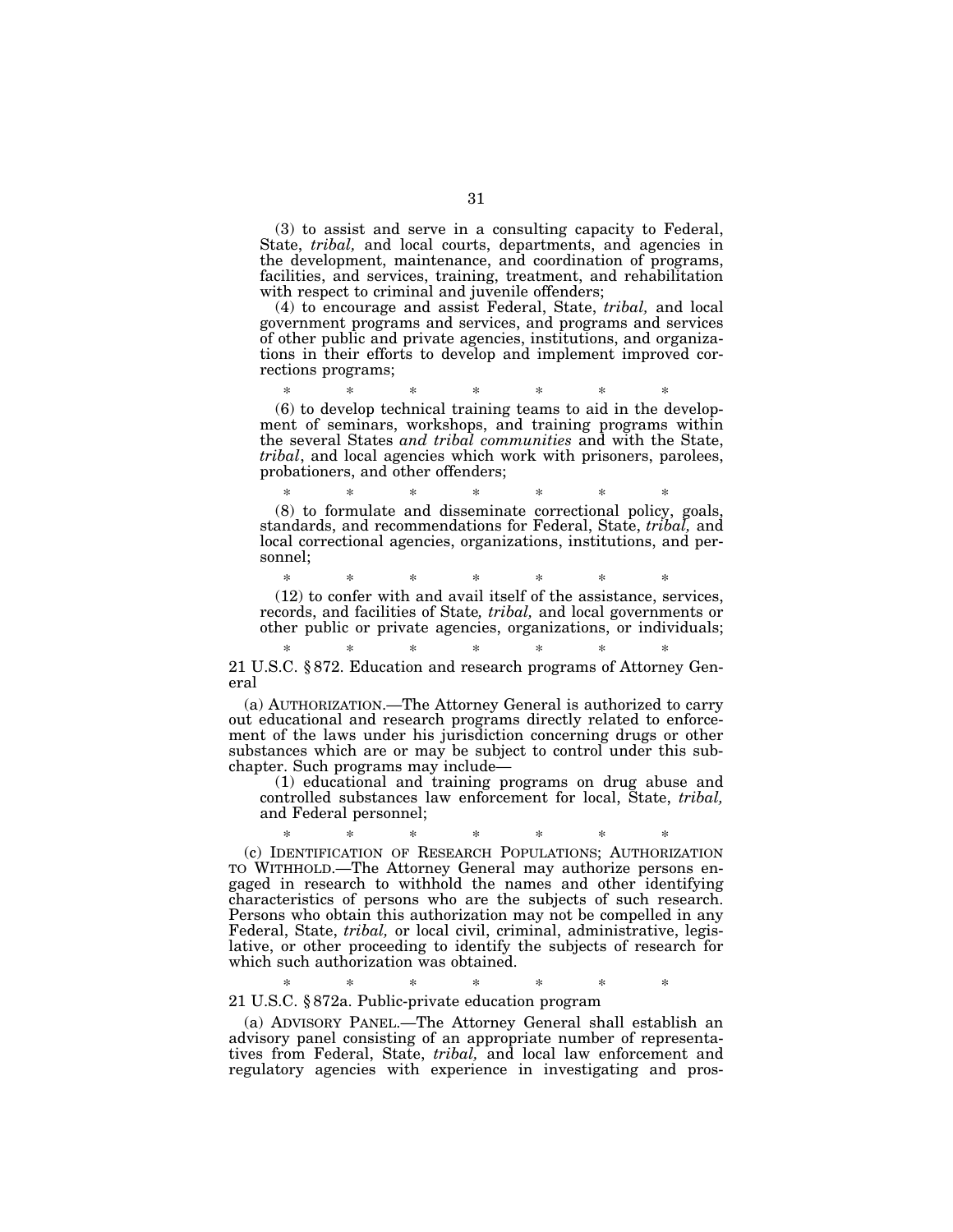ecuting illegal transactions of precursor chemicals. The Attorney General shall convene the panel as often as necessary to develop and coordinate educational programs for wholesale and retail distributors of precursor chemicals and supplies.

(b) CONTINUATION OF CURRENT EFFORTS.—The Attorney General shall continue to—

\* \* \* \* \* \* \* (2) provide assistance to State, *tribal,* and local law enforcement and regulatory agencies to facilitate the establishment and maintenance of educational programs for distributors of precursor chemicals and supplies.

\* \* \* \* \* \* \*

21 U.S.C. § 873.

(a) COOPERATION OF ATTORNEY GENERAL WITH LOCAL, STATE, AND FEDERAL AGENCIES.—The Attorney General shall cooperate with local, State, *tribal,* and Federal agencies concerning traffic in controlled substances and in suppressing the abuse of controlled substances. To this end, he is authorized to—

\* \* \* \* \* \* \* (6) assist State, *tribal,* and local governments in suppressing the diversion of controlled substances from legitimate medical, scientific, and commercial channels by—

\* \* \* \* \* \* \* (7) notwithstanding any other provision of law, enter into contractual agreements with State, *tribal,* and local law enforcement agencies to provide for cooperative enforcement and regulatory activities under this chapter.

\* \* \* \* \* \* \* (d) GRANTS BY ATTORNEY GENERAL.—

(1) The Attorney General may make grants, in accordance with paragraph (2), to State*, tribal,* and local governments to assist in meeting the costs of—

\* \* \* \* \* \* \* 21 U.S.C. § 878. Powers of enforcement personnel

(a) Any officer or employee of the Drug Enforcement Administration or any State, *tribal,* or local law enforcement officer designated by the Attorney General may—

\* \* \* \* \* \* \* 25 U.S.C. § 450 (sections 701–703). Title VII—Indian Law Enforcement Foundation

### *TITLE VII—INDIAN LAW ENFORCEMENT FOUNDATION*

#### *SEC. 701. DEFINITIONS.*

*In this title:* 

*(1) BOARD.—The term ''Board'' means the Board of Directors of the Foundation.* 

*(2) BUREAU.—The term ''Bureau'' means the Office of Justice Services of the Bureau of Indian Affairs.*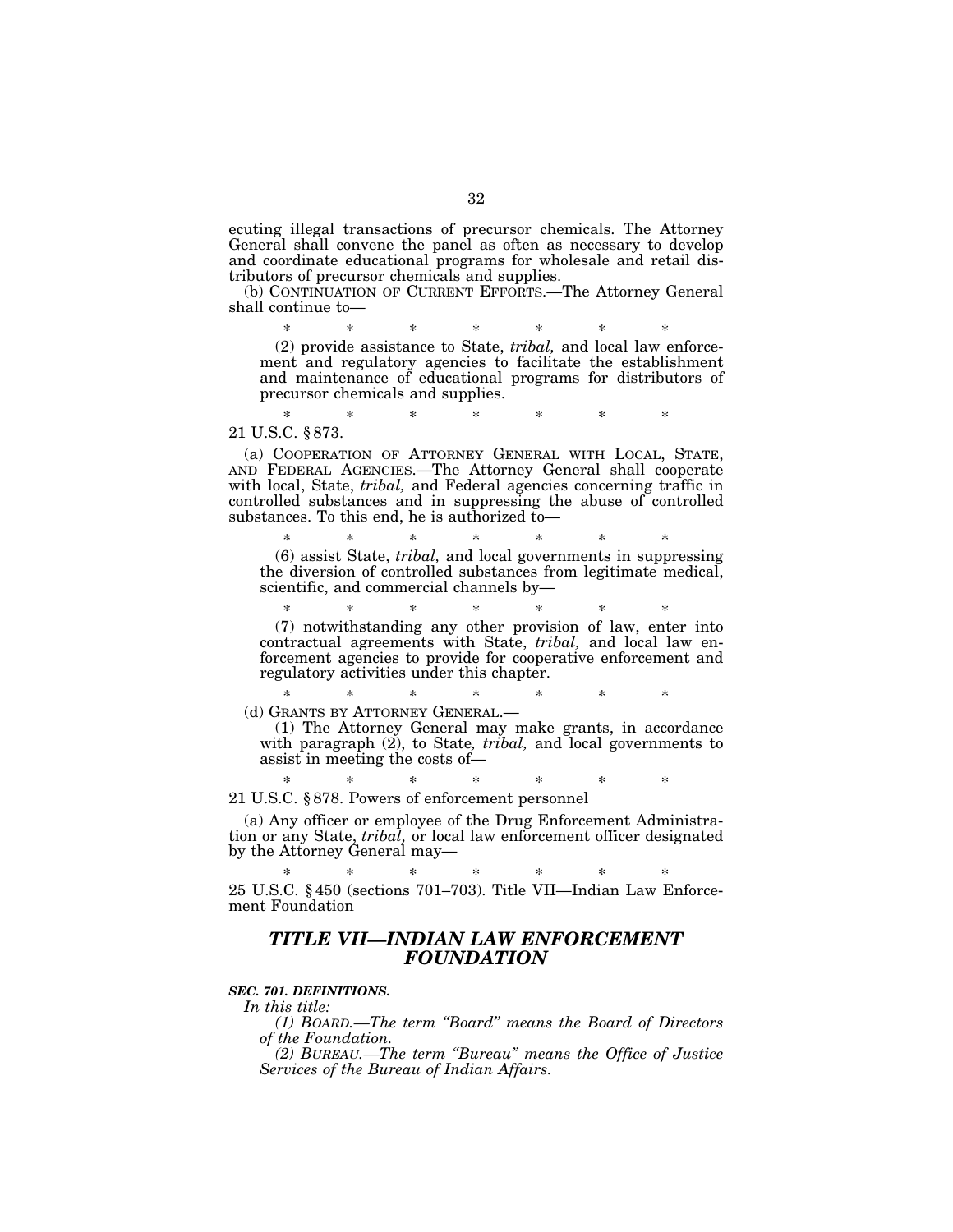*(3) COMMITTEE.—The term ''Committee'' means the Committee for the Establishment of the Indian Law Enforcement Foundation established under section 702(e)(1).* 

*(4) FOUNDATION.—The term ''Foundation'' means the Indian Law Enforcement Foundation established under section 702.* 

*(5) SECRETARY.—The term ''Secretary'' means the Secretary of the Interior.* 

#### *SEC. 702. INDIAN LAW ENFORCEMENT FOUNDATION.*

*(a) ESTABLISHMENT.—* 

*(1) IN GENERAL.—As soon as practicable after the date of enactment of this title, the Secretary shall establish, under the laws of the District of Columbia and in accordance with this title, a foundation, to be known as the 'Indian Law Enforcement Foundation'.* 

*(2) FUNDING DETERMINATIONS.—No funds, gift, property, or other item of value (including any interest accrued on such an item) acquired by the Foundation shall—* 

*(A) be taken into consideration for purposes of determining Federal appropriations relating to the provision of public safety or justice services to Indians; or* 

*(B) otherwise limit, diminish, or affect the Federal responsibility for the provision of public safety or justice services to Indians.* 

*(b) NATURE OF CORPORATION.—The Foundation—* 

*(1) shall be a charitable and nonprofit federally chartered corporation; and* 

*(2) shall not be an agency or instrumentality of the United States.* 

*(c) PLACE OF INCORPORATION AND DOMICILE.—The Foundation shall be incorporated and domiciled in the District of Columbia.* 

*(d) DUTIES.—The Foundation shall—* 

*(1) encourage, accept, and administer, in accordance with the terms of each donation, private gifts of real and personal property, and any income from or interest in such gifts, for the benefit of, or in support of, public safety and justice services in American Indian and Alaska Native communities; and* 

*(2) assist the Office of Justice Services of the Bureau of Indian Affairs and Indian tribal governments in funding and conducting activities and providing education to advance and support the provision of public safety and justice services in American Indian and Alaska Native communities.* 

*(e) COMMITTEE FOR THE ESTABLISHMENT OF THE INDIAN LAW EN-FORCEMENT FOUNDATION.—* 

*(1) IN GENERAL.—The Secretary shall establish the a committee, to be known as the ''Committee for the Establishment of the Indian Law Enforcement Foundation'', to assist the Secretary in establishing the Foundation.* 

*(2) DUTIES.—Not later than 180 days after the date of enactment of this section, the Committee shall—* 

*(A) carry out such activities as are necessary to incorporate the Foundation under the laws of the District of Columbia, including acting as incorporators of the Foundation;*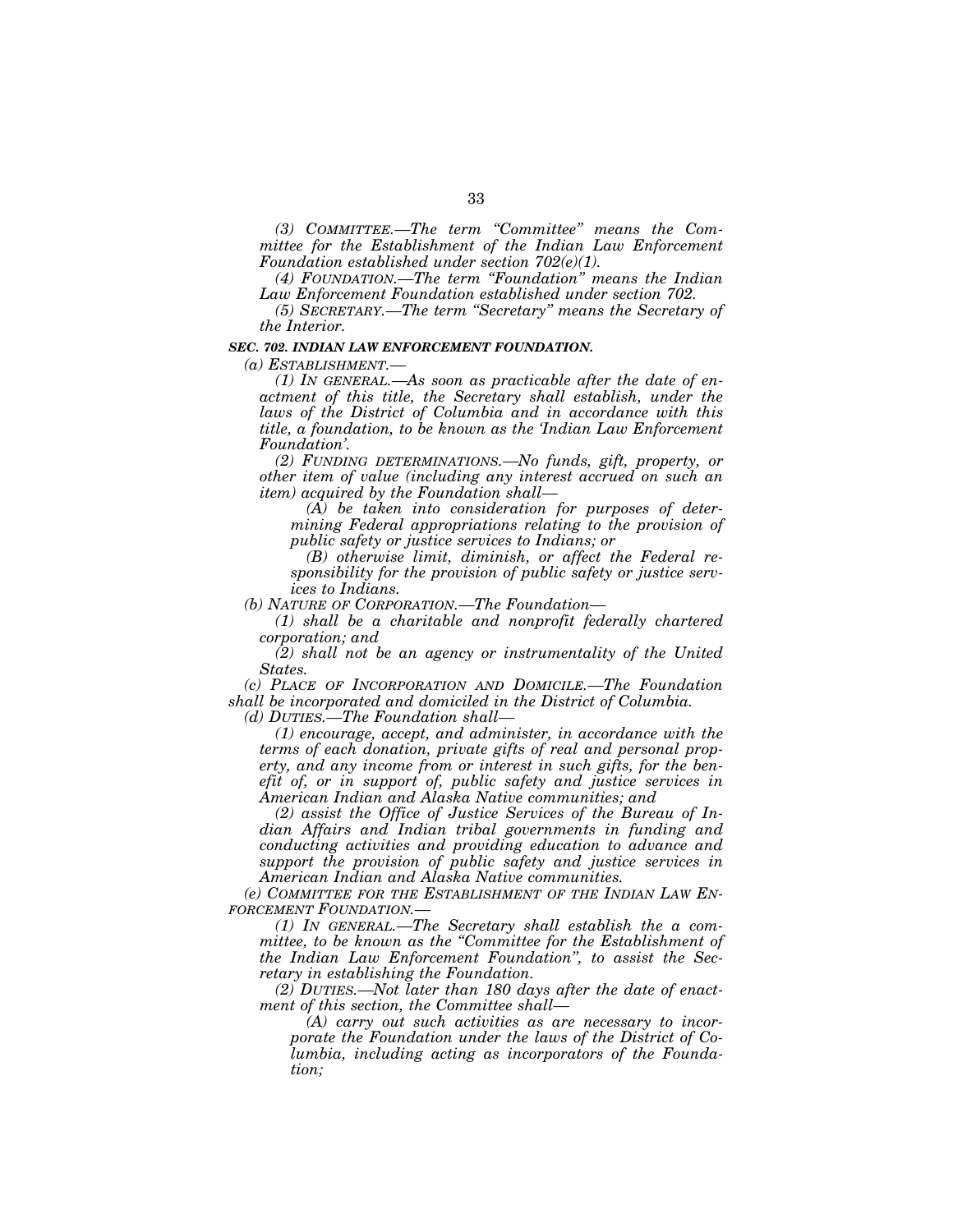*(B) ensure that the Foundation qualifies for and maintains the status required to carry out this section, until the date on which the Board is established;* 

*(C) establish the constitution and initial bylaws of the Foundation;* 

*(D) provide for the initial operation of the Foundation, including providing for temporary or interim quarters, equipment, and staff; and* 

*(E) appoint the initial members of the Board in accordance with the constitution and initial bylaws of the Foundation.* 

*(f) BOARD OF DIRECTORS.—* 

*(1) IN GENERAL.—The Board of Directors shall be the governing body of the Foundation.* 

*(2) POWERS.—The Board may exercise, or provide for the exercise of, the powers of the Foundation.* 

*(3) SELECTION.—* 

*(A) IN GENERAL.—Subject to subparagraph (B), the number of members of the Board, the manner of selection of the members (including the filling of vacancies), and the terms of office of the members shall be as provided in the constitution and bylaws of the Foundation.* 

*(B) REQUIREMENTS.—* 

*(i) NUMBER OF MEMBERS.—The Board shall be composed of not less than 7 members.* 

*(ii) INITIAL VOTING MEMBERS.—The initial voting members of the Board—* 

*(I) shall be appointed by the Committee not later than 180 days after the date on which the Foundation is established; and* 

*(II) shall serve for staggered terms.* 

*(iii) QUALIFICATION.—The members of the Board shall be United States citizens with knowledge or experience regarding public safety and justice in Indian and Alaska Native communities.* 

*(C) COMPENSATION.—A member of the Board shall not receive compensation for service as a member, but shall be reimbursed for actual and necessary travel and subsistence expenses incurred in the performance of the duties of the Foundation.* 

*(g) OFFICERS.—* 

*(1) IN GENERAL.—The officers of the Foundation shall be—* 

*(A) a Secretary, elected from among the members of the Board; and* 

*(B) any other officers provided for in the constitution and bylaws of the Foundation.* 

*(2) CHIEF OPERATING OFFICER.—* 

*(A) SECRETARY.—Subject to subparagraph (B), the Secretary of the Foundation may serve, at the direction of the Board, as the chief operating officer of the Foundation.* 

*(B) APPOINTMENT.—The Board may appoint a chief operating officer in lieu of the Secretary of the Foundation under subparagraph (A), who shall serve at the direction of the Board.*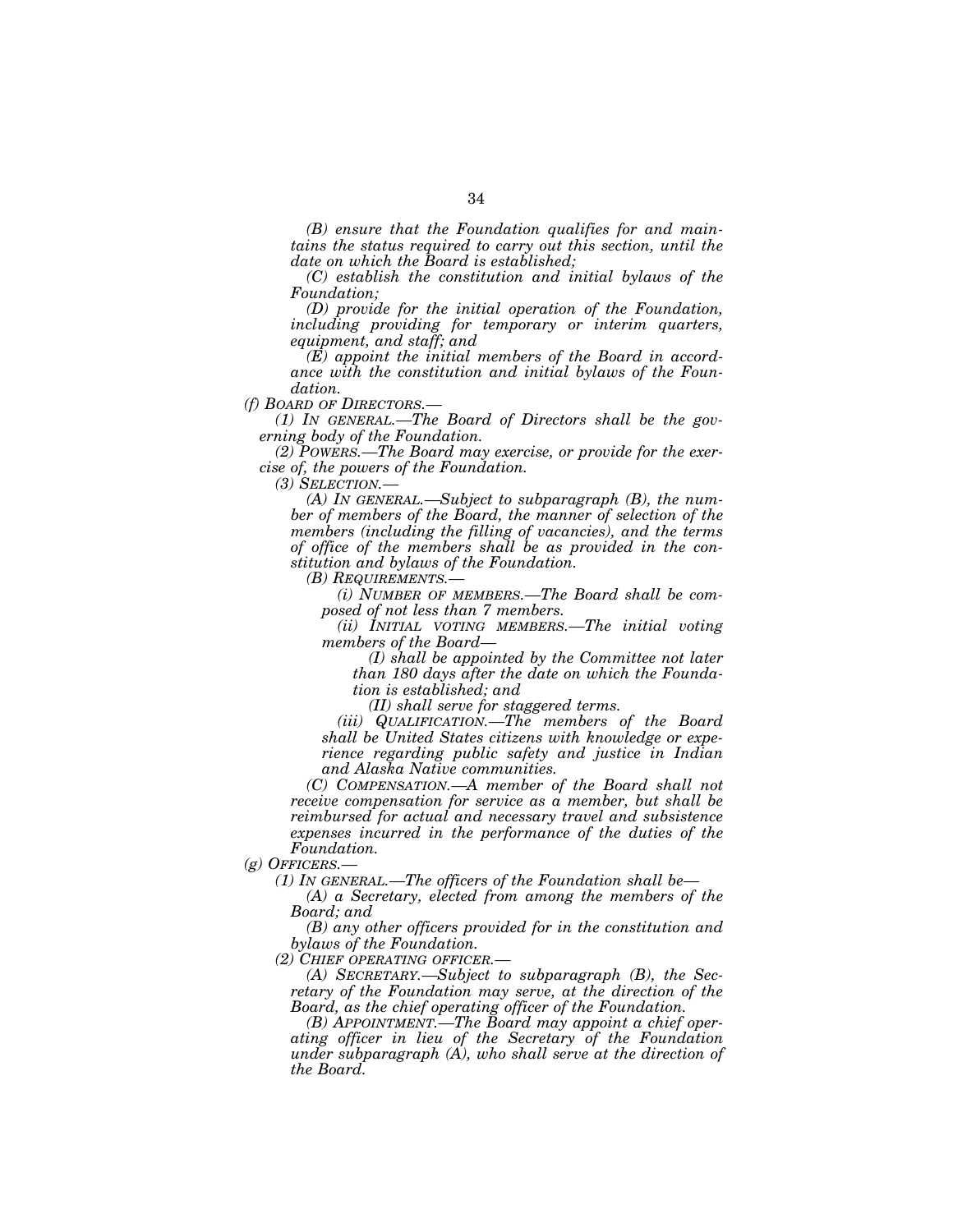*(3) ELECTION.—The manner of election, term of office, and duties of the officers of the Foundation shall be as provided in the constitution and bylaws of the Foundation.* 

*(h) POWERS.—The Foundation—* 

*(1) shall adopt a constitution and bylaws for the management of the property of the Foundation and the regulation of the affairs of the Foundation;* 

*(2) may adopt and alter a corporate seal;* 

*(3) may enter into contracts;* 

*(4) may acquire (through gift or otherwise), own, lease, encumber, and transfer real or personal property as necessary or convenient to carry out the purposes of the Foundation;* 

*(5) may sue and be sued; and* 

*(6) may perform any other act necessary and proper to carry out the purposes of the Foundation.* 

*(i) PRINCIPAL OFFICE.— (1) IN GENERAL.—The principal office of the Foundation shall be located in the District of Columbia.* 

*(2) ACTIVITIES; OFFICES.—The activities of the Foundation may be conducted, and offices may be maintained, throughout the United States in accordance with the constitution and bylaws of the Foundation.* 

*(j) SERVICE OF PROCESS.—The Foundation shall comply with the*  law on service of process of each State in which the Foundation is *incorporated and of each State in which the Foundation carries on activities.*<br>(k) LIABILITY OF OFFICERS, EMPLOYEES, AND AGENTS.—

*(1) In GENERAL.—The Foundation shall be liable for the acts of the officers, employees, and agents of the Foundation acting within the scope of the authority of the officers, employees, and agents.* 

*(2) PERSONAL LIABILITY.—A member of the Board shall be personally liable only for gross negligence in the performance of the duties of the member.*<br>(*l*) *RESTRICTIONS.*—

(1) LIMITATION ON SPENDING.— Beginning with the fiscal year *following the first full fiscal year during which the Foundation is in operation, the administrative costs of the Foundation shall not exceed the percentage described in paragraph (2) of the sum of—* 

*(A) the amounts transferred to the Foundation under subsection (n) during the preceding fiscal year; and* 

*(B) donations received from private sources during the preceding fiscal year.* 

*(2) PERCENTAGES.—The percentages referred to in paragraph (1) are—* 

*(A) for the first 2 fiscal years described in that paragraph, 25 percent;* 

*(B) for the following fiscal year, 20 percent; and* 

*(C) for each fiscal year thereafter, 15 percent.* 

*(3) APPOINTMENT AND HIRING.—The appointment of officers and employees of the Foundation shall be subject to the availability of funds.* 

*(4) STATUS.—A member of the Board or officer, employee, or agent of the Foundation shall not by reason of association with*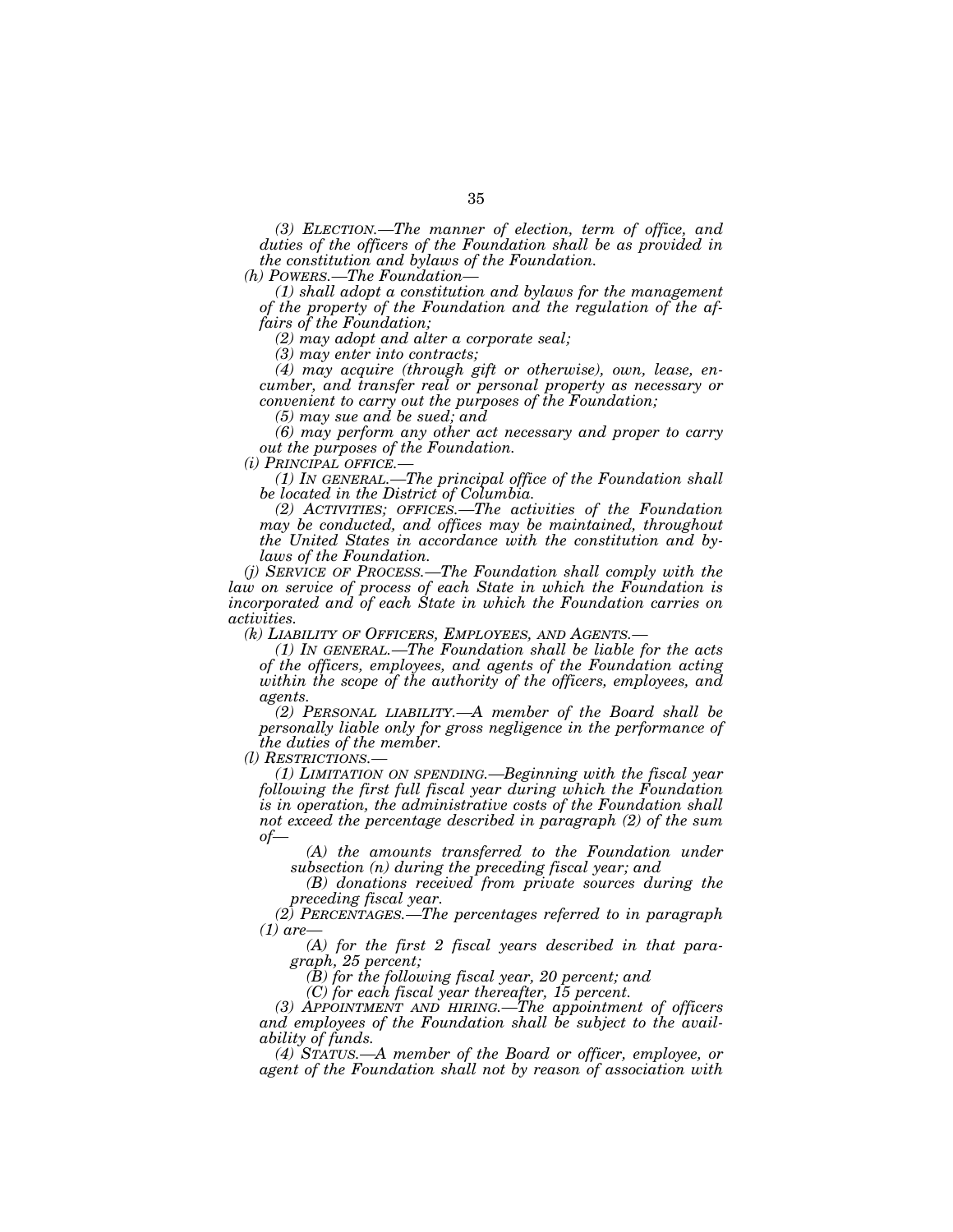*the Foundation be considered to be an officer, employee, or agent of the United States.* 

*(m) AUDITS.—The Foundation shall comply with section 10101 of title 36, United States Code, as if the Foundation were a corporation under part B of subtitle II of that title.* 

*(n) AUTHORIZATION OF APPROPRIATIONS.—There is authorized to be appropriated to carry out subsection (e)(1) \$500,000 for each of the 5 fiscal years of operation of the Foundation.* 

#### *SEC. 703. ADMINISTRATIVE SERVICES AND SUPPORT.*

*(a) PROVISION OF SUPPORT BY SECRETARY.—Subject to subsection (b), during the 5-year period beginning on the date on which the Foundation is established, the Secretary—* 

*(1) may provide personnel, facilities, and other administrative support services to the Foundation;* 

*(2) may provide funds for initial operating costs and to reimburse the travel expenses of the members of the Board; and* 

*(3) shall require and accept reimbursements from the Foundation for—* 

*(A) services provided under paragraph (1); and* 

*(B) funds provided under paragraph (2).* 

*(b) REIMBURSEMENT.—Reimbursements accepted under subsection*   $(a)(3)$ 

*(1) shall be deposited in the Treasury of the United States to the credit of the applicable appropriations account; and* 

*(2) shall be chargeable for the cost of providing services described in subsection (a)(1) and travel expenses described in subsection (a)(2).* 

*(c) CONTINUATION OF CERTAIN SERVICES.—The Secretary may continue to provide facilities and necessary support services to the Foundation after the termination of the 5–year period specified in subsection (a) if the facilities and services are—* 

*(1) available; and* 

*(2) provided on reimbursable cost basis.* 

(1) by redesignating title V (25 U.S.C. 458bbb et seq.) as title VIII and moving the title so as to appear at the end of the Act;

(2) by redesignating sections  $501$ ,  $502$ , and  $503$  (25 U.S.C. 458bbb, 458bbb–1, 458bbb–2) as sections 801, 802, and 803, respectively; and

(3) in subsection (a)(2) of section 802 and paragraph (2) of section 803 (as redesignated by paragraph (2)), by striking ''section 501'' and inserting ''section 801''.

\* \* \* \* \* \* \* 25 U.S.C. § 1302. Constitutional rights

(a) IN GENERAL.—No Indian tribe in exercising powers of selfgovernment shall—

\* \* \* \* \* \* \* (7) require excessive bail, impose excessive fines, inflict cruel and unusual punishments, and in no event impose for conviction of any one offense any penalty or punishment greater than imprisonment for a term of one year *or a fine* [and a fine] of \$5,000, or both;

\* \* \* \* \* \* \* *(b) ENHANCED SENTENCING AUTHORITY.—*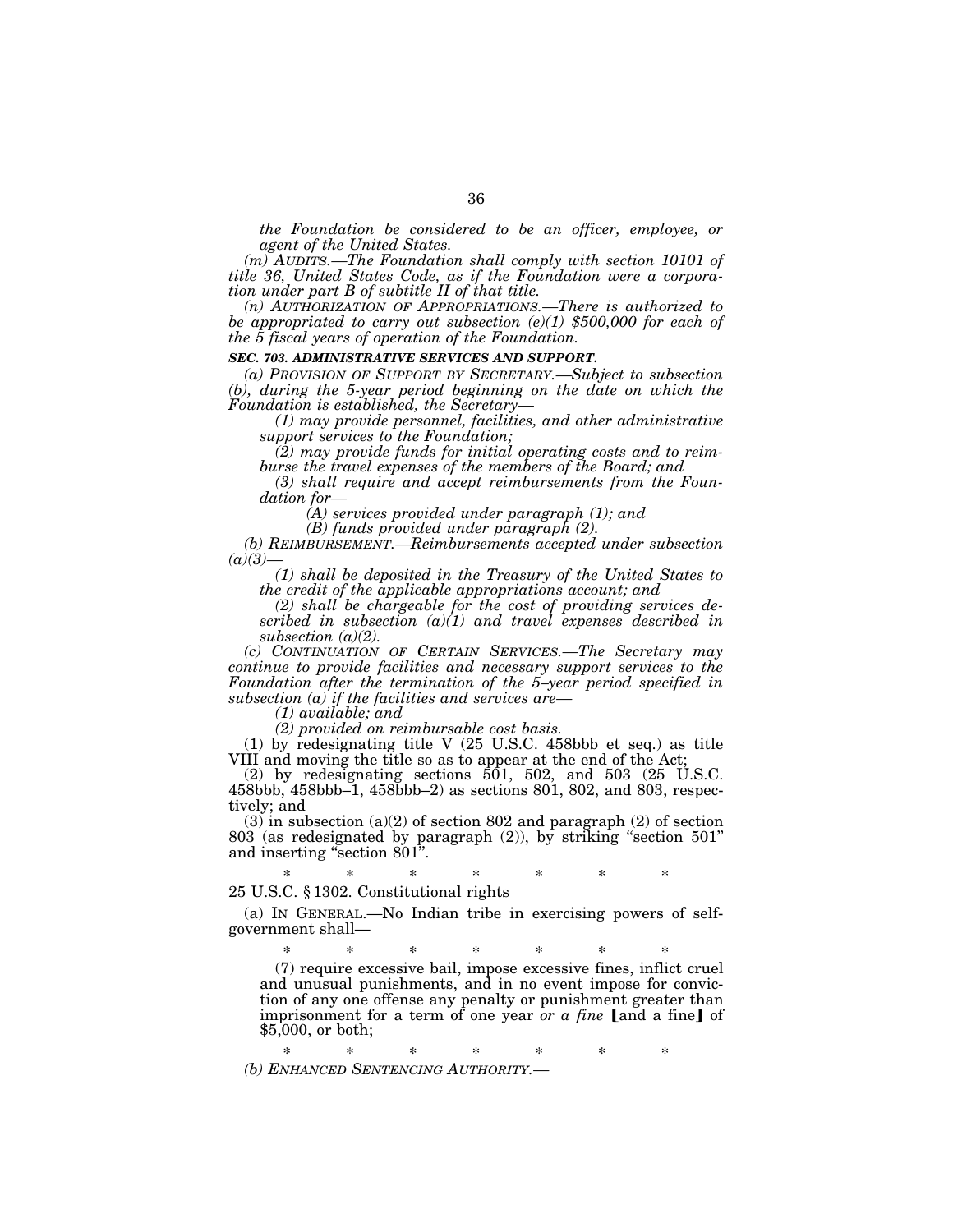*(1) IN GENERAL.—Notwithstanding paragraph (7) of subsection (a) and in addition to the limitations described in the other paragraphs of that subsection, no Indian tribe, in exercising any power of self-government involving a criminal trial that subjects a defendant to more than 1 year imprisonment for any single offense, may—* 

*(A) deny any person in such a criminal proceeding the assistance of a defense attorney licensed to practice law in any jurisdiction in the United States, and shall provide counsel to any defendant who is unable to afford defense counsel at the expense of the tribal government;* 

*(B) require excessive bail, impose an excessive fine, inflict a cruel or unusual punishment, or impose for conviction of any 1 offense any penalty or punishment greater than imprisonment for a term of 3 years or a fine of \$15,000, or both; or* 

*(C) deny any person in such a criminal proceeding the due process of law.* 

*(2) AUTHORITY.—An Indian tribe exercising authority pursuant to this subsection shall—* 

*(A) require that each judge presiding over an applicable criminal case—* 

*(i) have sufficient legal training; and* 

*(ii) be licensed to practice law in any jurisdiction in the United States; and* 

*(B) make publicly available the criminal laws (including regulations and interpretive documents) of the Indian tribe. (3) SENTENCES.—A tribal court acting pursuant to paragraph (1) may require a convicted offender—* 

*(A) to serve the sentence—* 

*(i) in a tribal correctional center that has been approved by the Bureau of Indian Affairs for long-term incarceration, in accordance with guidelines developed by the Bureau of Indian Affairs, in consultation with Indian tribes;* 

*(ii) in the nearest appropriate Federal facility, at the expense of the United States pursuant to the pilot program described in paragraph (4);* 

*(iii) in a State or local government-approved detention or correctional center pursuant to an agreement between the Indian tribe and the State or local government; or* 

*(iv) subject to paragraph (1), in an alternative rehabilitation center of an Indian tribe; or* 

*(B) to serve another alternative form of punishment, as determined by the tribal court judge pursuant to tribal law. (4) BUREAU OF PRISONS TRIBAL PRISONER PILOT PROGRAM.—* 

*(A) IN GENERAL.—Not later than 120 days after the date of enactment of the Tribal Law and Order Act of 2009, the Director of the Bureau of Prisons shall establish a pilot program under which the Bureau of Prisons shall accept offenders convicted in tribal court pursuant to this section, subject to the conditions described in subparagraph (B).* 

*(B) CONDITIONS.—The conditions referred to in subparagraph (A) are the following:*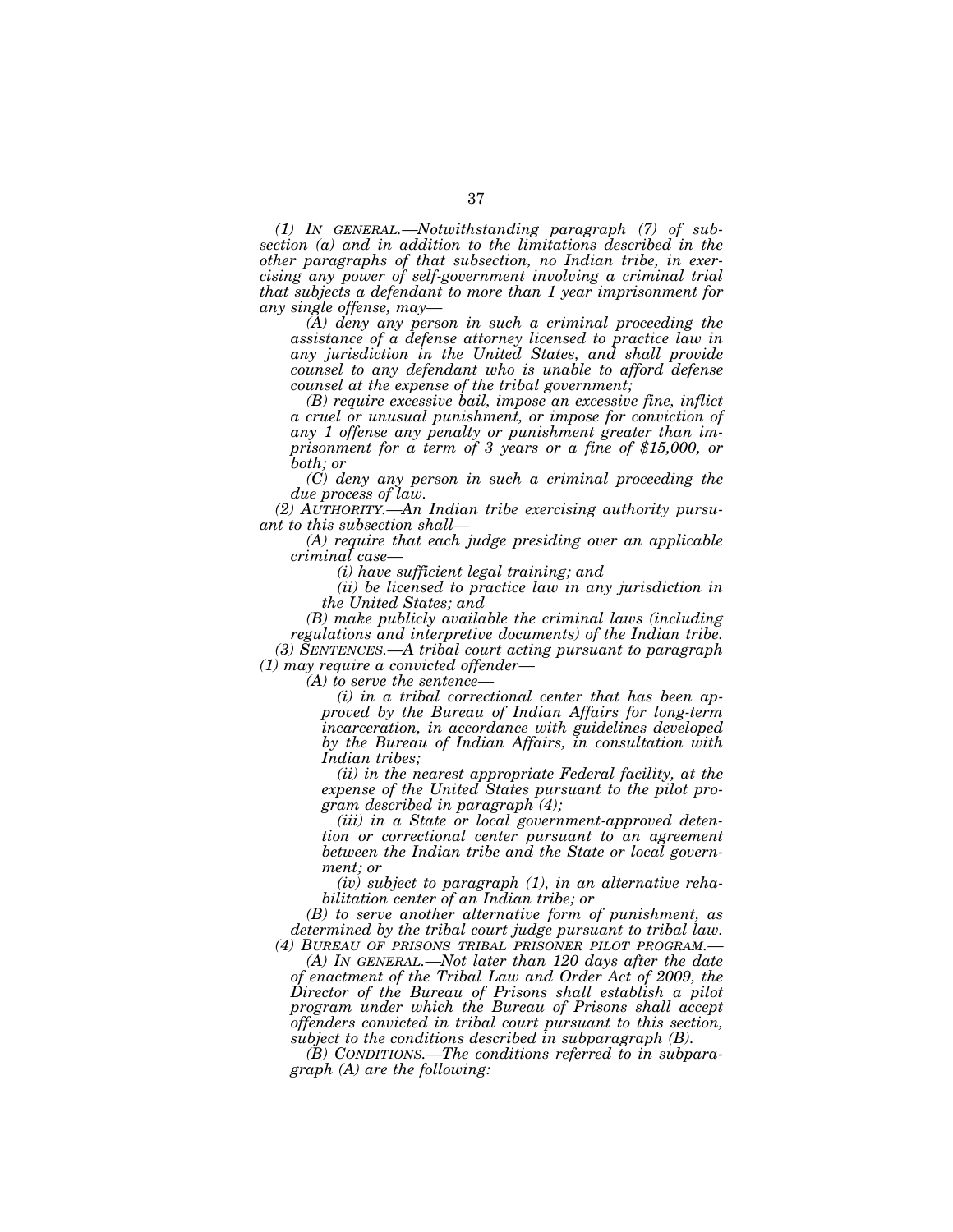*(i) The tribal court shall submit to the Attorney General a request for confinement of the offender, for approval by the Attorney General (or a designee) by not later than 30 days after the date of submission.* 

*(ii) Requests for confinement shall be limited to offenders convicted of a violent crime for which the sentence includes a term of imprisonment of 2 or more years, as determined by the Director of the Bureau of Prisons, in consultation with the appropriate tribal governments.* 

*(iii) The imprisonment by the Bureau of Prisons shall be subject to the conditions described in section 5003 of title 18, United States Code, regarding the custody of State offenders, except that the offender shall be placed in the nearest available and appropriate Federal facility.* 

*(iv) The Bureau of Prisons shall confine not more than 100 tribal offenders at any time.* 

*(i) IN GENERAL.—The applicable tribal government shall retain the authority to rescind the request for confinement of a tribal offender by the Bureau of Prisons under this paragraph at any time during the sentence of the offender.* 

*(ii) RETURN TO TRIBAL CUSTODY.—On rescission of a request under clause (i), a tribal offender shall be returned to tribal custody.* 

*(D) REQUEST FOR REASSESSMENT.—If tribal court demand for participation in the program under this paragraph exceeds the limitation described in subparagraph (B)(iv), a representative of the Bureau of Prisons shall submit to Congress a notice requesting reassessment of the program.* 

*(E) REPORT.—Not later than 3 years after the date of establishment of the program under this paragraph, the Attorney General shall submit to Congress a report describing the status of the program, including recommendations regarding the future of the program, if any.* 

*(F) TERMINATION.—Except as otherwise provided by an Act of Congress, the pilot program under this paragraph shall expire on the date that is 4 years after the date on which the program is established.* 

*(c) SEPARATION OF OFFENSES.—For purposes of this section, 2 or more offenses may be considered to be separate offenses for purposes of charging and sentencing if each offense requires proof of an element that the other offenses do not, without regard to—* 

*(1) the accusatory pleading; or* 

*(2) the proof adduced at trial.* 

*(d) EFFECT OF SECTION.—Nothing in this section affects the obligation of the United States, or any State government that has been delegated authority by the United States, to investigate and prosecute any criminal violation in Indian country.* 

\* \* \* \* \* \* \* ø25 U.S.C. § 1321. Assumption by State of criminal jurisdiction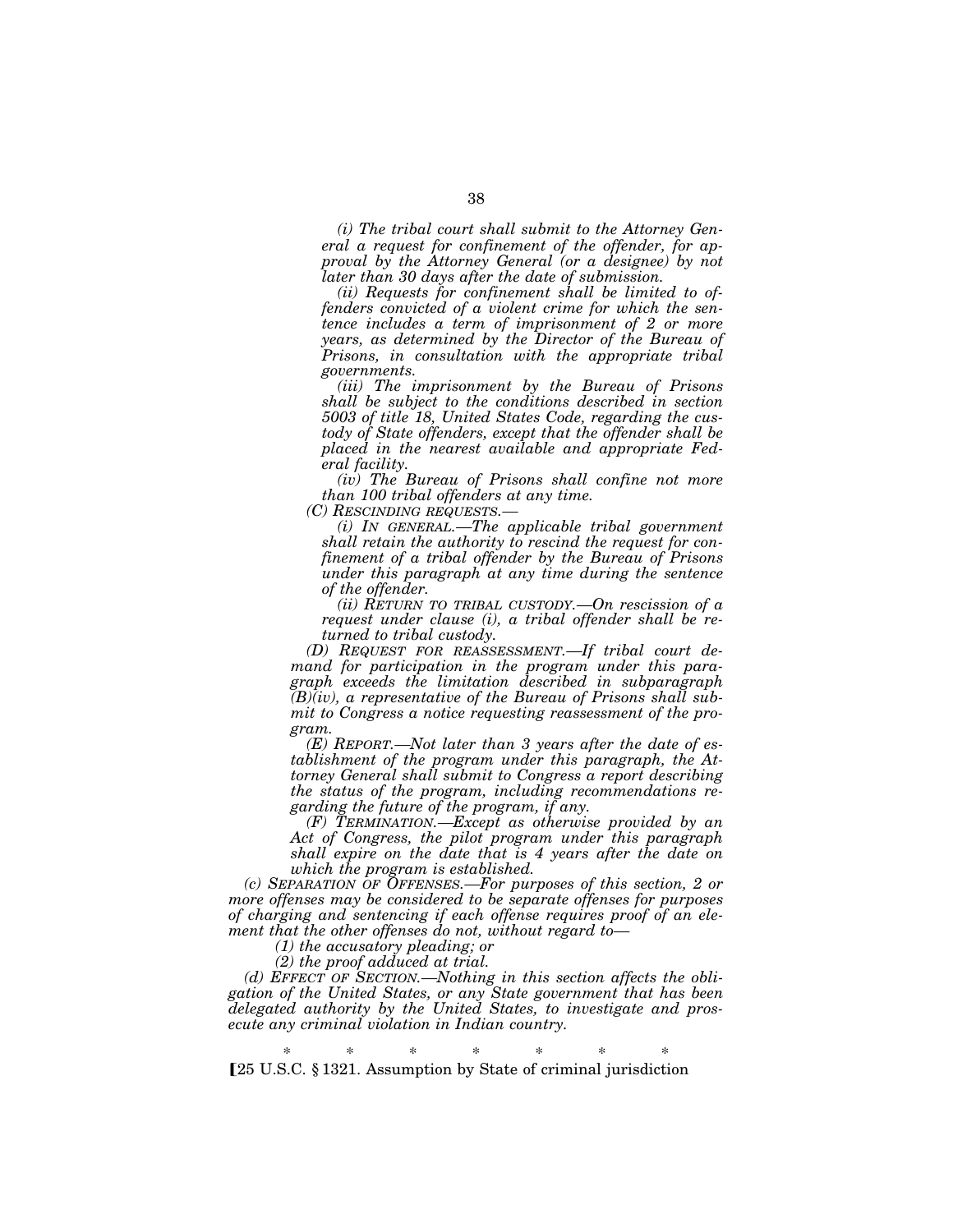$(a)$  Consent of United States; force and effect of criminal laws **[The consent of the United States]** 

*25 U.S.C. § 1321.—Assumption by State of criminal jurisdiction.* 

*(1) In GENERAL.—The consent of the United States* is hereby given to any State not having jurisdiction over criminal offenses committed by or against Indians in the areas of Indian country situated within such State to assume, with the consent of the Indian tribe occupying the particular Indian country or part thereof which could be affected by such assumption, such measure of jurisdiction over any or all of such offenses committed within such Indian country or any part thereof as may be determined by such State to the same extent that such State has jurisdiction over any such offense committed elsewhere within the State, and the criminal laws of such State shall have the same force and effect within such Indian country or part thereof as they have elsewhere within that State.

*(2) CONCURRENT JURISDICTION.—At the request of an Indian tribe, and after consultation with and consent by the Attorney General, the United States shall accept concurrent jurisdiction to prosecute violations of sections 1152 and 1153 of title 18, United States Code, within the Indian country of the Indian tribe.* 

## *\* \* \* \* \* \* \* 25 U.S.C. § 1673. Sexual assault protocol*

*The Director of the Service, in coordination with the Director of the Office of Violence Against Women of the Department of Justice, in consultation with Indian tribes and tribal organizations, and in conference with urban Indian organizations, shall develop standardized sexual assault policies and protocol for the facilities of the Service, based on similar protocol that has been established by the Department of Justice.* 

\* \* \* \* \* \* \* 25 U.S.C. § 2411. Inter-Departmental memorandum of agreement

(a) IN GENERAL.—Not later than  $120$  days after [October 27, 1986**]** the date of enactment of the Tribal Law and Order Act of *2009*, the Secretary of the Interior*, the Attorney General,* and the Secretary of Health and Human Services shall develop and enter into a Memorandum of Agreement which shall, among other things—

\* \* \* \* \* \* \*

(2) identify—

(A) the resources and programs of the Bureau of Indian Affairs*, Bureau of Justice Assistance, Substance Abuse and Mental Health Services Administration,* and Indian Health Service, and

\* \* \* \* \* \* \*

(4) coordinate the Bureau of Indian Affairs*, Department of Justice, Substance Abuse and Mental Health Services Administration,* and Indian Health Service alcohol and substance abuse programs existing on October 27, 1986, with programs or efforts established by this chapter,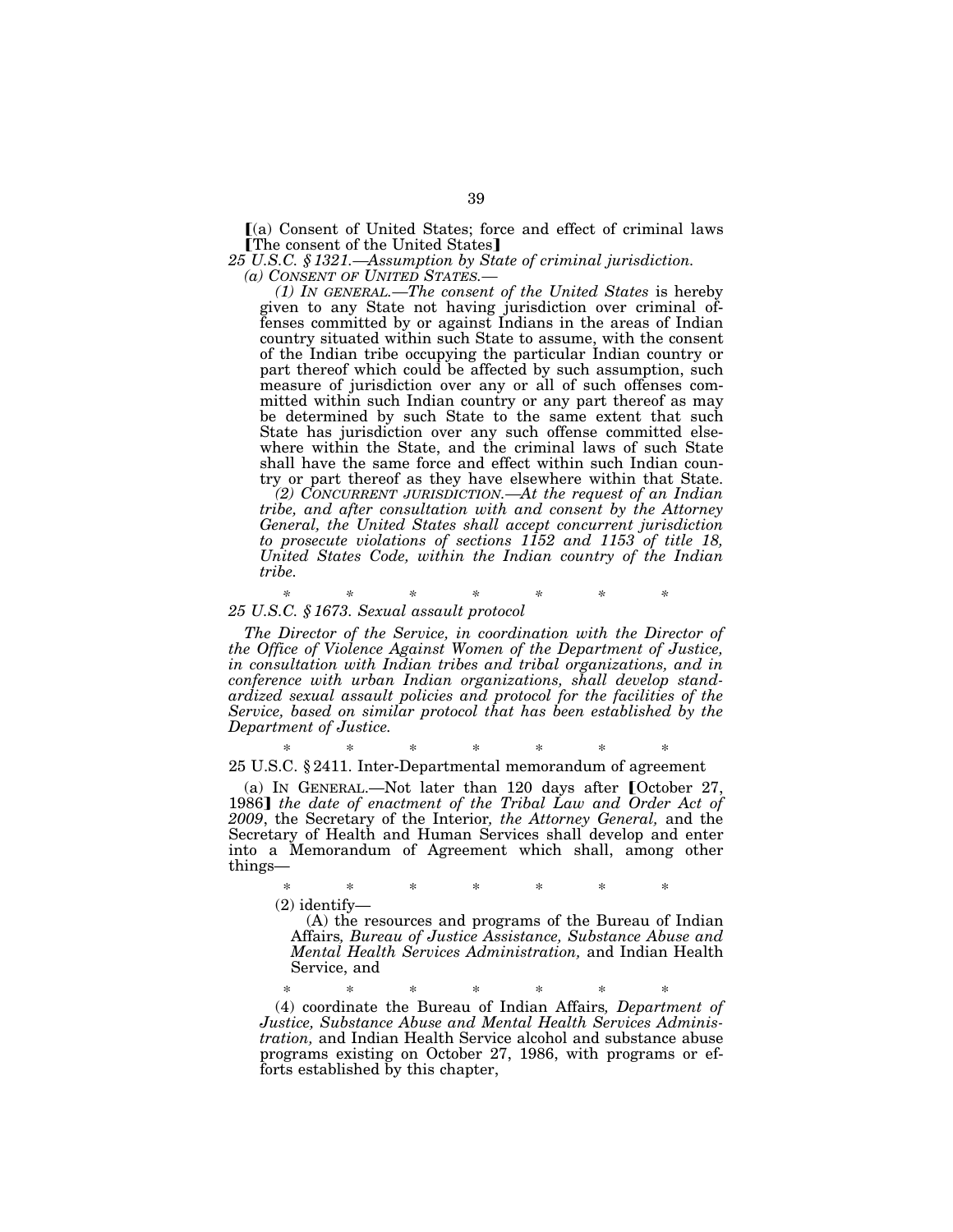(5) delineate the responsibilities of the Bureau of Indian Affairs*, Department of Justice, Substance Abuse and Mental Health Services Administration,* and Indian Health Service to coordinate alcohol and substance abuse-related services at the central, area, agency, and service unit levels,

\* \* \* \* \* \* \* (7) provide for an annual review of such agreements by the Secretary of the Interior*, the Attorney General,* and the Secretary of Health and Human Services.

\* \* \* \* \* \* \* (c) CONSULTATION.—The Secretary of the Interior*, the Attorney General,* and the Secretary of Health and Human Services shall, in developing the Memorandum of Agreement under subsection (a) of this section, consult with and solicit the comments of—

\* \* \* \* \* \* \* (d) PUBLICATION.—The Memorandum of Agreement under subsection (a) of this section shall be submitted to Congress and published in the Federal Register not later than 130 days after [October 27, 1986] the date of enactment of the Tribal Law and Order *Act of 2009*. At the same time as publication in the Federal Register, the Secretary of the Interior shall provide a copy of this chapter and the Memorandum of Agreement under subsection (a) of this section to each Indian tribe.

§ 2412. Tribal Action Plans

\* \* \* \* \* \* \* (b) COOPERATION.—At the request of any Indian tribe pursuant to a resolution adopted under subsection (a) of this section, the Bureau of Indian Affairs agency and education superintendents, where appropriate, *the Bureau of Justice Assistance, the Substance Abuse and Mental Health Services Administration,* and the Indian Health Service service unit director providing services to such tribe shall cooperate with the tribe in the development of a Tribal Action Plan to coordinate resources and programs relevant to alcohol and substance abuse prevention and treatment. Upon the development of such a plan, such superintendents and director, as directed by the Memorandum of Agreement established under section 2411 of this title, shall enter into an agreement with the tribe for the implementation of the Tribal Action Plan under subsection (a) of this section.

(c) PROVISIONS.—

(1) Any Tribal Action Plan entered into under subsection (b) of this section shall provide for—

(A) the establishment of a Tribal Coordinating Committee which shall—

(i) at a minimum, have as members a tribal representative who shall serve as Chairman and the Bureau of Indian Affairs agency and education superintendents, where appropriate, *the Bureau of Justice Assistance, the Substance Abuse and Mental Health Services Administration,* and the Indian Health Service service unit director, or their representatives,

\* \* \* \* \* \* \*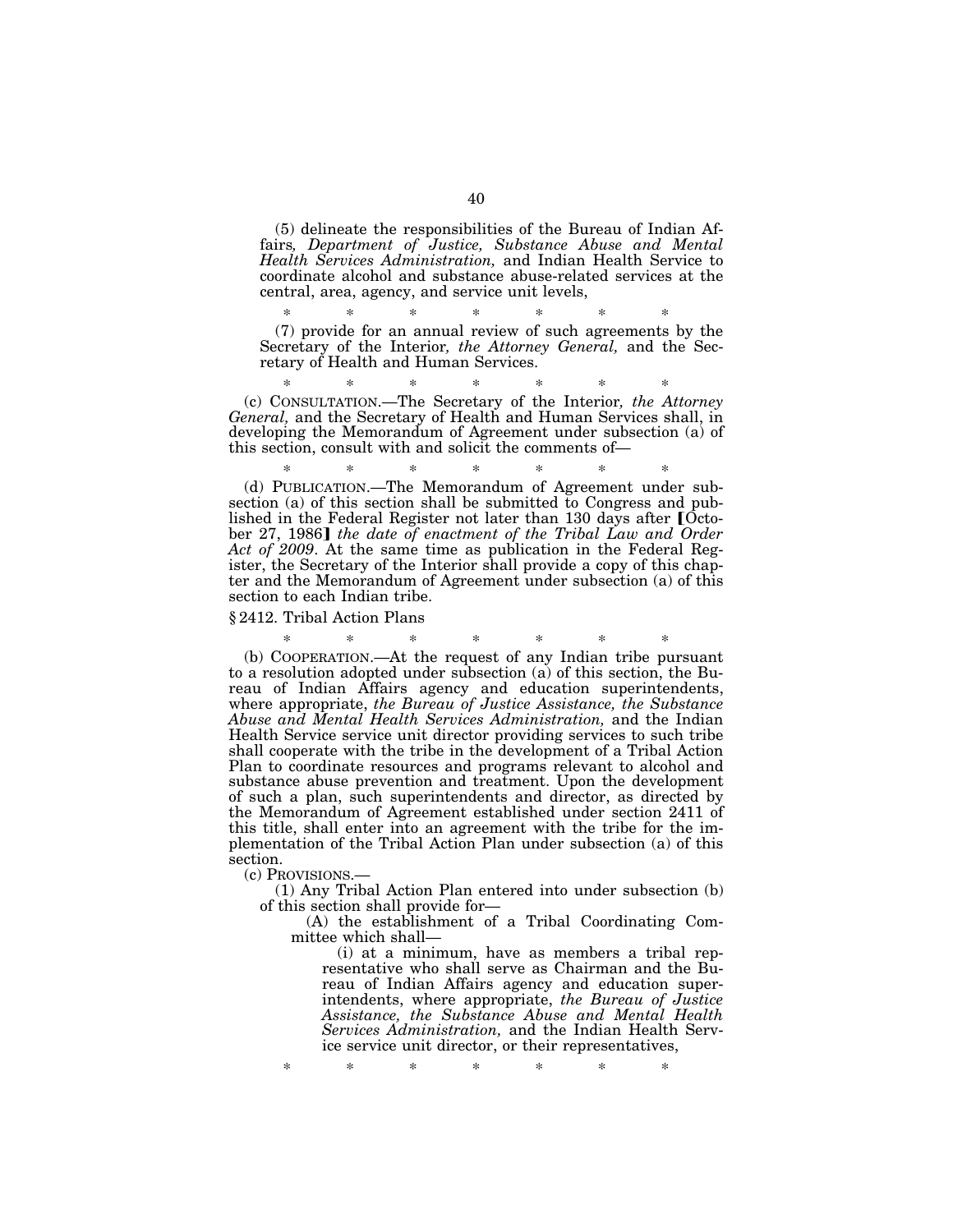(d) GRANTS.—

\* \* \* \* \* \* \* (2) There are authorized to be appropriated for grants under this subsection not more than  $$2,000,000$  for [fiscal year 1993 and such sums as are necessary for each of the fiscal years 1994, 1995, 1996, 1997, 1998, 1999, and 2000] the period of fis*cal years 2010 through 2014*.

(e) FEDERAL ACTION.—If any Indian tribe does not adopt a resolution as provided in subsection (a) of this section within 90 days after the publication of the Memorandum of Agreement in the Federal Register as provided in section 2411 of this title, the Secretary of the Interior, *the Attorney General,* and the Secretary of Health and Human Services shall require the Bureau of Indian Affairs agency and education superintendents, where appropriate, and the Indian Health Service service unit director serving such tribe to enter into an agreement to identify and coordinate available programs and resources to carry out the purposes of this chapter for such tribe. After such an agreement has been entered into for a tribe such tribe may adopt a resolution under subsection (a) of this section.

(f) GRANTS FOR TRAINING, EDUCATION, AND PREVENTION PRO-GRAMS.—

\* \* \* \* \* \* \* (3) There are authorized to be appropriated to carry out the provisions of this subsection  $$5,000,000$  for [fiscal year 1993 and such sums as are necessary for each of the fiscal years 1994, 1995, 1996, 1997, 1998, 1999, and 2000¿ *fiscal years 2010 through 2014.* 

#### § 2413. Departmental responsibility

(a) IMPLEMENTATION.—The Secretary of the Interior, acting through the Bureau of Indian Affairs, *the Attorney General,* and the Secretary of Health and Human Services, acting through the Indian Health Service, shall bear equal responsibility for the implementation of this chapter in cooperation with Indian tribes.

(b) OFFICE OF ALCOHOL AND SUBSTANCE ABUSE.—

 $[(1)$  In order to better coordinate the various programs of the Bureau of Indian Affairs in carrying out this chapter, there is established within the Office of the Assistant Secretary of the Interior for Indian Affairs an Office of Alcohol and Substance Abuse. The director of such office [FN1] shall be appointed by the Assistant Secretary of the Interior for Indian Affairs on a permanent basis at no less than a grade GS–15 of the General  $\operatorname{Schedule}.$   $\blacksquare$ 

*(1) ESTABLISHMENT.—* 

*(A) IN GENERAL.—To improve coordination among the Federal agencies and departments carrying out this subtitle, there is established within the Substance Abuse and Mental Health Services Administration an office, to be known as the ''Office of Indian Alcohol and Substance Abuse'' (referred to in this section as the ''Office'').* 

*(B) DIRECTOR.—The director of the Office shall be appointed by the Director of the Substance Abuse and Mental Health Services Administration—*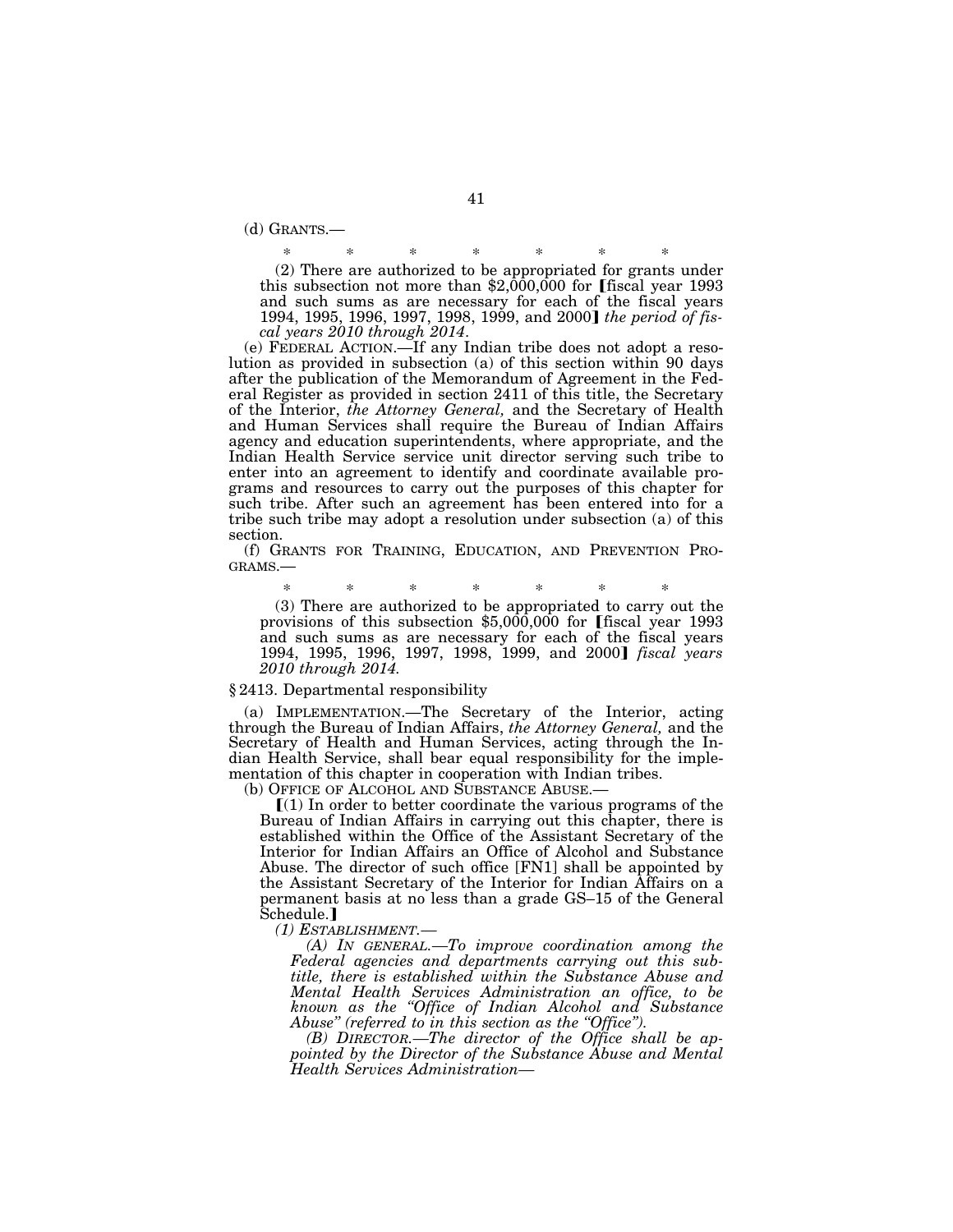*(ii) at a grade of not less than GS–15 of the General Schedule.* 

**[(2)** In addition] (2) RESPONSIBILITIES OF OFFICE.—In addi*tion* to other responsibilities which may be assigned to such Office, it shall be responsible for—

 $(A)$  monitoring the performance and compliance of programs of the Bureau of Indian Affairs in meeting the goals and purposes of this chapter and the Memorandum of Agreement entered into under section 2411 of this title, and<sup>1</sup>

*(A) coordinating with other agencies to monitor the performance and compliance of the relevant Federal programs in achieving the goals and purposes of this subtitle and the Memorandum of Agreement entered into under section 4205;* 

 $(B)$  serving as a point of contact [within the Bureau of Indian Affairs<sup>]</sup> for Indian tribes and the Tribal Coordinating Committees regarding the implementation of this chapter, the Memorandum of Agreement, and any Tribal Action Plan established under section 2412 of this title[.]; *and* 

*(C) not later than 1 year after the date of enactment of the Tribal Law and Order Act of 2009, developing, in coordination and consultation with tribal governments, a framework for interagency and tribal coordination that—* 

*(i) establish the goals and other desired outcomes of this Act;* 

*(ii) prioritizes outcomes that are aligned with the purposes of affected agencies;* 

*(iii) provides guidelines for resource and information sharing;* 

*(iv) provides technical assistance to the affected agencies to establish effective and permanent interagency communication and coordination; and* 

*(v) determines whether collaboration is feasible, costeffective, and within agency capability.* 

ø(3) The Assistant Secretary of the Interior for Indian Affairs shall appoint such employees to work in the Office of Alcohol and Substance Abuse, and shall provide such funding, services, and equipment as may be necessary to enable the Office of Alcohol and Substance Abuse to carry out its responsibilities.

*(3) APPOINTMENT OF EMPLOYEES.—The Director of the Substance Abuse and Mental Health Services Administration shall appoint such employees to work in the Office, and shall provide such funding, services, and equipment, as may be necessary to enable the Office to carry out the responsibilities under this subsection.* 

(c) INDIAN YOUTH PROGRAMS OFFICER.—

(1) There is established in the Office  $\lceil \cdot \rceil$  Alcohol and Substance Abuse] the position to be known as the Indian Youth Programs Officer. The Assistant Secretary of the Interior for Indian Affairs] The Director of the Substance Abuse and Men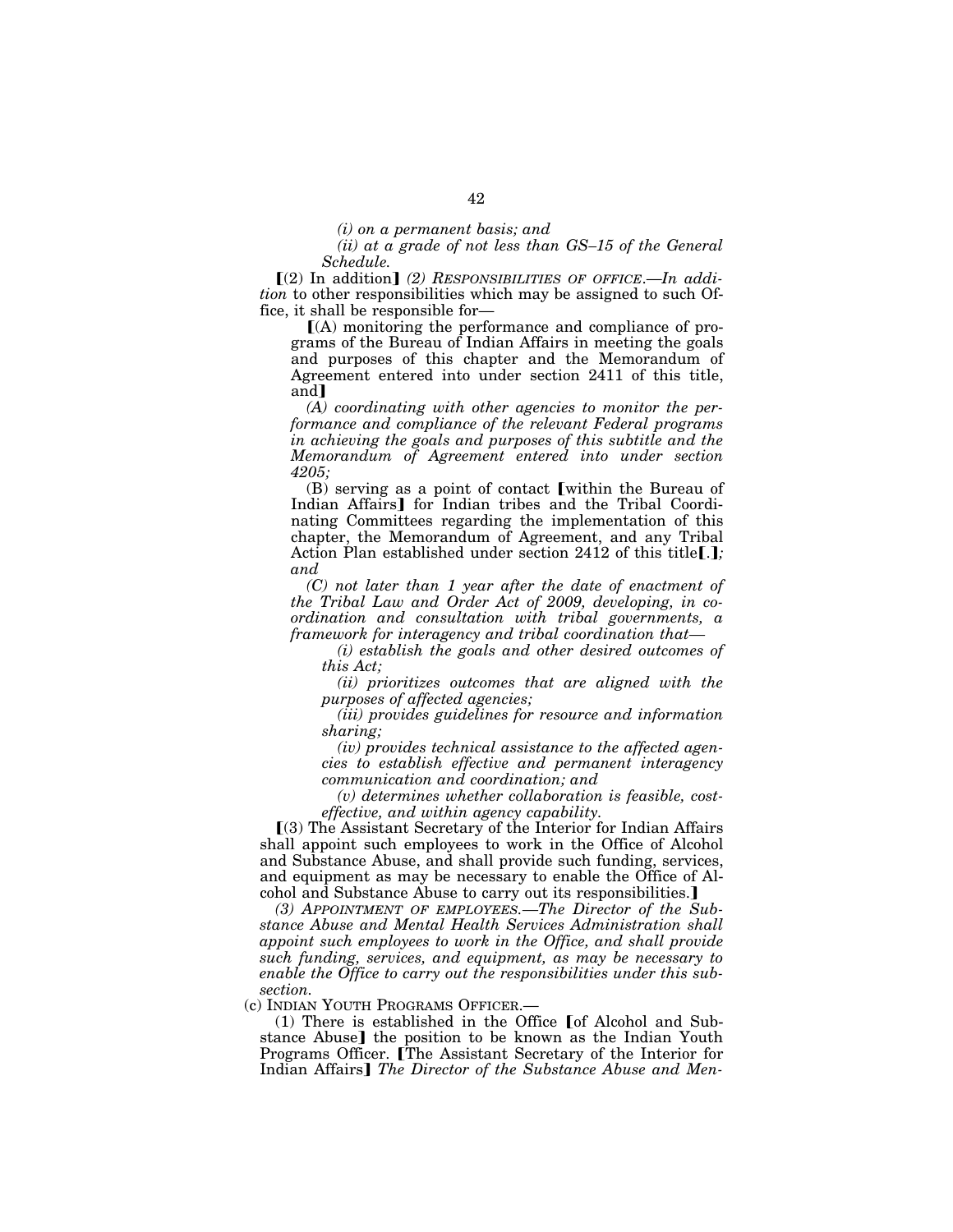*tal Health Services Administration* shall appoint the Indian **[Youth]** *youth* Programs Officer.

\* \* \* \* \* \* \* (3) In addition to other responsibilities which may be assigned to the Indian Youth Programs Officer relating to Indian Youth, such Officer shall be responsible for—

 $(A)$  monitoring the performance and compliance of [programs of the Bureau of Indian Affairs] the applicable Fed*eral programs* in meeting the goals and purposes of this chapter and the Memorandum of Agreement entered into under section 2411 of this title as they relate to Indian youth efforts, and

(B) providing advice and recommendations, including recommendations submitted by Indian tribes and Tribal Coordinating Committees, to the Director of the Office [of Alcohol and Substance Abuse] as they relate to Indian youth.

#### \* \* \* \* \* \* \* 25 U.S.C. § 2414a. Review of programs

(a) IN GENERAL.—In the development of the Memorandum of Agreement required by section 2411 of this title, the Secretary of the Interior*, the Attorney General,* and the Secretary of Health and Human Services shall review and consider—

# \* \* \* \* \* \* \*

25 U.S.C. § 2415. Federal facilities, property, and equipment; leasing of tribal property

(a) FACILITY AVAILABILITY.—In the furtherance of the purposes and goals of this chapter, the Secretary of the Interior*, the Attorney General,* and the Secretary of Health and Human Services shall make available for community use, to the extent permitted by law and as may be provided in a Tribal Action Plan, local Federal facilities, property, and equipment, including school facilities. Such facility availability shall include school facilities under the Secretary of the Interior's jurisdiction: *Provided*, That the use of any school facilities shall be conditioned upon approval of the local school board with jurisdiction over such school.

(b) COSTS.—Any additional cost associated with the use of Federal facilities, property, or equipment under subsection (a) of this section may be borne by the Secretary of the Interior*, the Attorney General,* and the Secretary of Health and Human Services out of available Federal, tribal, State, local, or private funds, if not otherwise prohibited by law. This subsection does not require the Secretary of the Interior*, nor the Attorney General,* nor the Secretary of Health and Human Services to expend additional funds to meet the additional costs which may be associated with the provision of such facilities, property, or equipment for community use. Where the use of Federal facilities, property, or equipment under subsection (a) of this section furthers the purposes and goals of this chapter, the use of funds other than those funds appropriated to the Department of the Interior*, the Department of Justice,* or the Department of Health and Human Services to meet the additional costs associated with such use shall not constitute an augmentation of Federal appropriations.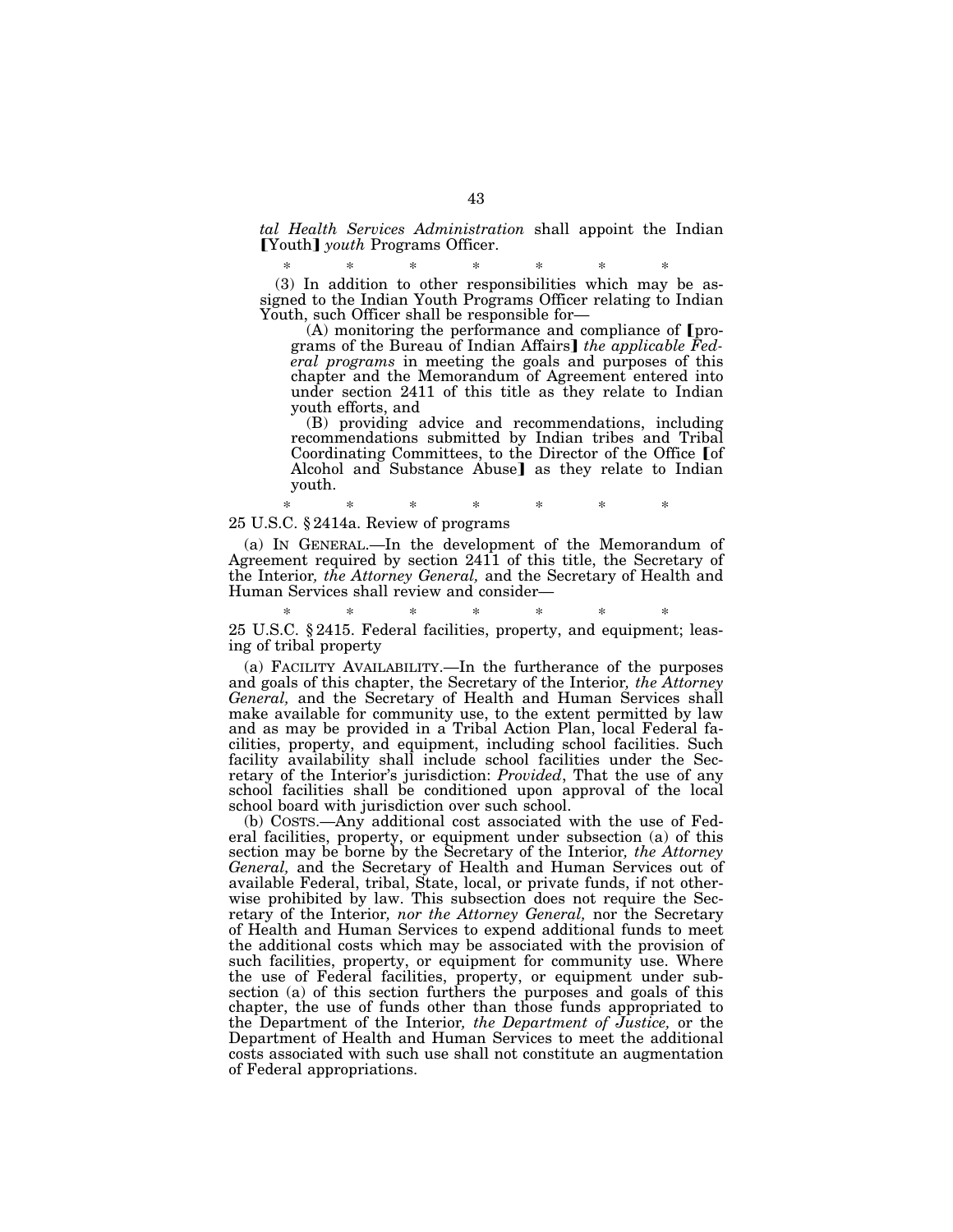(c) LEASES.— (1) The Secretary of the Interior*, the Attorney General,* and the Secretary of Health and Human Services are authorized to enter into long-term leases of tribally owned or leased facilities to house programs established by this chapter where they determine that there is no Federal facility reasonably available for such purpose and the cost of constructing a new Federal facility would exceed the cost of such Federal lease unless they determine that mitigating factors favor such a lease.

\* \* \* \* \* \* \* 25 U.S.C. § 2416. Newsletter

(a) IN GENERAL.—The Secretary of the Interior shall publish an alcohol and substance abuse newsletter in cooperation with *the Attorney General,* the Secretary of Health and Human Services and the Secretary of Education to report on Indian alcohol and substance abuse projects and programs. The newsletter shall—

\* \* \* \* \* \* \* (b) AUTHORIZATION OF APPROPRIATIONS.—There are authorized to be appropriated to carry out this section  $$500,000$  for [fiscal year 1993 and such sums as may be necessary for each of the fiscal years 1994, 1995, 1996, 1997, 1998, 1999, and 2000¿ *the period of fiscal years 2010 through 2014.* 

# 25 U.S.C. § 2431. Review of programs

(a) REVIEW.—In the development of the Memorandum of Agreement required by section 2411 of this title, the Secretary of the Interior*, the Attorney General,* and the Secretary of Health and Human Services, in cooperation with the Secretary of Education shall review and consider—

\* \* \* \* \* \* \*

# 25 U.S.C. § 2432. Indian education programs

ø(a) PILOT PROGRAMS.—The Assistant Secretary of Indian Affairs shall develop and implement pilot programs in selected schools funded by the Bureau of Indian Affairs (subject to the approval of the local school board or contract school board) to determine the effectiveness of summer youth programs in furthering the purposes and goals of this chapter. The Assistant Secretary shall defray all costs associated with the actual operation and support of the pilot programs in the school from funds appropriated for this section. For the pilot programs there are authorized to be appropriated such sums as may be necessary for each of the fiscal years 1993, 1994, 1995, 1996, 1997, 1998, 1999, and 2000.

*(a) SUMMER YOUTH PROGRAMS.—* 

*(1) IN GENERAL.—The head of the Indian Alcohol and Substance Abuse Program, in coordination with the Assistant Secretary for Indian Affairs, shall develop and implement programs in tribal schools and schools funded by the Bureau of Indian Education (subject to the approval of the local school board or contract school board) to determine the effectiveness of summer youth programs in advancing the purposes and goals of this Act.* 

*(2) COSTS.—The head of the Indian Alcohol and Substance Abuse Program and the Assistant Secretary shall defray all*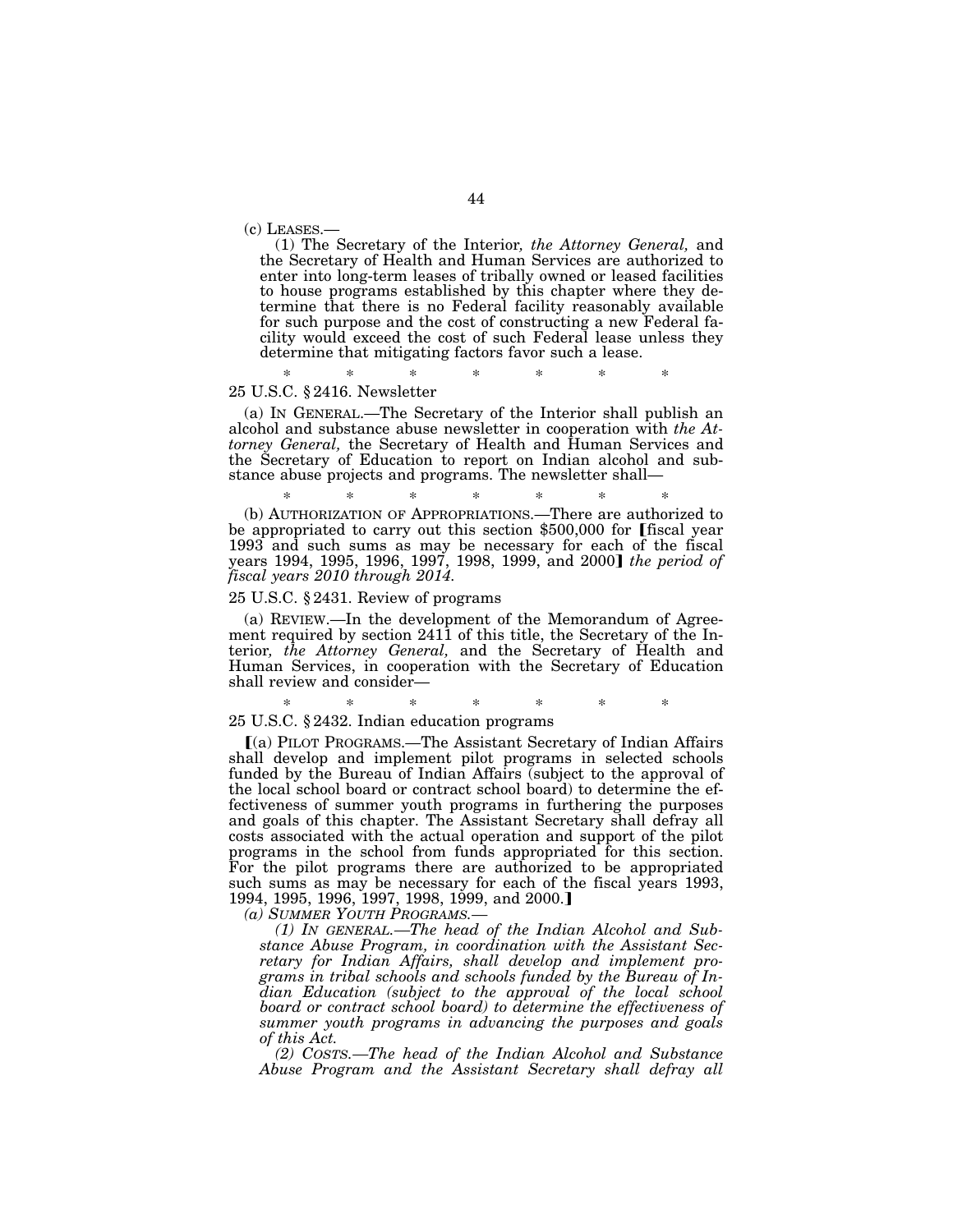*costs associated with the actual operation and support of the summer youth programs in a school from funds appropriated to carry out this subsection.* 

*(3) AUTHORIZATION OF APPROPRIATIONS.—There are authorized to be appropriated to carry out the programs under this subsection such sums as are necessary for each of fiscal years 2010 through 2014.* 

\* \* \* \* \* \* \* 25 U.S.C. § 2433. Emergency shelters

\* \* \* \* \* \* \* (e) AUTHORIZATION.—

(1) For the planning and design, construction, and renovation of, or purchase or lease of land or facilities for, emergency shelters and half-way houses to provide emergency care for Indian youth, there are authorized to be appropriated

 $$10,000,000$  for fiscal year 1993 and such sums [as may be necessary for each of the fiscal years 1994, 1995, 1996, 1997, 1998, 1999, and 2000.] as are necessary for each of fiscal years *2010 through 2014.* 

(2) For the staffing and operation of emergency shelters and half-way houses, there are authorized to be appropriated \$5,000,000 for fiscal year 1993 and [\$7,000,000 for each of the fiscal years 1994, 1995, 1996, 1997, 1998, 1999, and 2000] *\$10,000,000 for each of fiscal years 2010 through 2014.* 

# \* \* \* \* \* \* \*

# 25 U.S.C. § 2441. Review of programs

(a) LAW ENFORCEMENT AND JUDICIAL SERVICES.—In the development of the Memorandum of Agreement required by section 2411 of this title, the Secretary of the Interior*, the Attorney General,* and the Secretary of Health and Human Services, in cooperation with the Attorney General of the United States, shall review and consider—

\* \* \* \* \* \* \* 25 U.S.C. § 2442. Illegal narcotics traffic on Tohono O'odham and St. Regis Reservations; source eradication

(a) INVESTIGATION AND CONTROL.—

(1) The Secretary of the Interior shall provide assistance to—

(A) the Tohono O'odham Tribe of Arizona for the investigation and control of illegal narcotics traffic on the Tohono O'odham Reservation along the border with  $Mexico$ **[,]**;

(B) the St. Regis Band of Mohawk Indians of New York for the development of tribal law enforcement and judicial systems to aid in the investigation and control of illegal narcotics traffic on the St. Regis Reservation along the border with Canada **[**, and**]**;

(C) the Makah Indian Tribe of Washington for the investigation and control of illegal narcotic traffic on the Makah Indian Reservation arising from its proximity to international waters [.]; and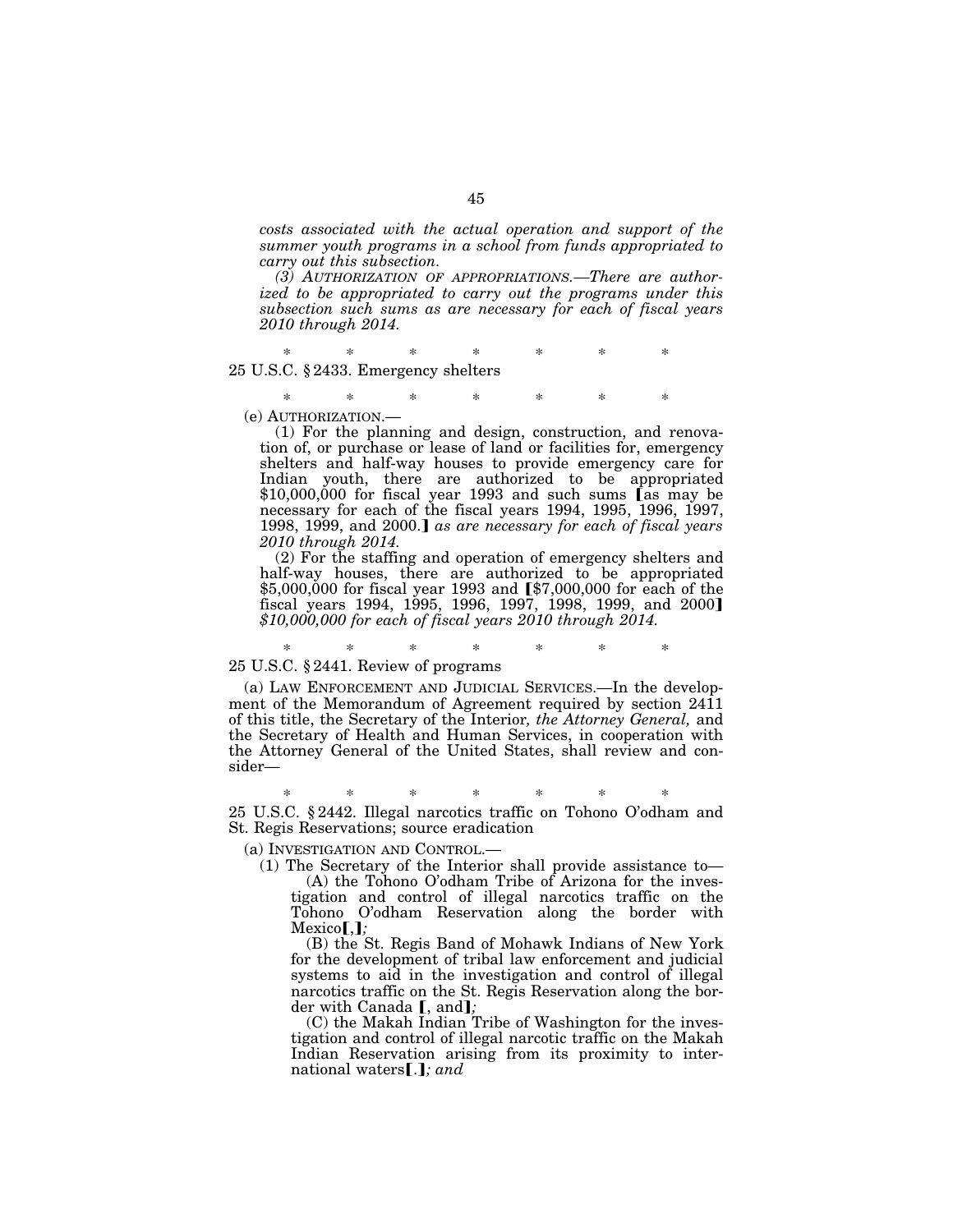*(D) the Blackfeet Nation of Montana for the investigation and control of illegal narcotics traffic on the Blackfeet Indian Reservation along the border with Canada.* 

(2) The Secretary shall ensure that tribal efforts under this subsection are coordinated with appropriate Federal law enforcement agencies, including the [United States Custom Service¿ *United States Customs and Border Protection, the Bureau of Immigration and Customs Enforcement, and the Drug Enforcement Administration.* 

 $(3)$  For the purpose of providing the assistance required by this subsection, there are authorized to be appropriated—

 $(A)$  \$500,000 under paragraph  $(1)(A)$  for fiscal year 1993 and such sums as may be necessary for each of the fiscal years 1994, 1995, 1996, 1997, 1998, 1999, and 2000,

 $(Q)$  \$500,000 under paragraph  $(1)(B)$  for fiscal year 1993 and such sums as may be necessary for each of the fiscal years 1994, 1995, 1996, 1997, 1998, 1999, and 2000, and

 $(C)$  \$500,000 under paragraph (1)(C) for fiscal year 1993 and such sums as may be necessary for each of the fiscal years 1994, 1995, 1996, 1997, 1998, 1999, and 2000.

*(3) AUTHORIZATION OF APPROPRIATIONS.—There are authorized to be appropriated to carry out this subsection such sums as are necessary for each of fiscal years 2010 through 2014.* 

(b) MARIJUANA ERADICATION AND INTERDICTION.—

\* \* \* \* \* \* \* (2) For the purpose of establishing the program required by paragraph (1), there are authorized to be appropriated  $$2,000,000$  for fiscal year 1993 and such sums [as may be necessary for each of the fiscal years 1994, 1995, 1996, 1997, 1998, 1999, and 2000] as are necessary for each of fiscal years 2010 *through 2014.* 

25 U.S.C. § 2451. Bureau of Indian Affairs law enforcement and judicial training

ø(a) IN GENERAL.—The Secretary of the Interior shall ensure, through the establishment of a new training program or through the supplement of existing training programs, that all Bureau of Indian Affairs and tribal law enforcement and judicial personnel shall have available training in the investigation and prosecution of offenses relating to illegal narcotics and in alcohol and substance abuse prevention and treatment. Any training provided to Bureau of Indian Affairs and tribal law enforcement and judicial personnel as provided in this subsection shall specifically include training in the problems of youth alcohol and substance abuse prevention and treatment. Such training shall be coordinated with the Indian Health Service in the carrying out of its responsibilities under section 2475 of this title.

*(a) TRAINING PROGRAMS.—* 

*(1) IN GENERAL.—The Secretary of the Interior, in coordination with the Attorney General, the Administrator of the Drug Enforcement Administration, and the Director of the Federal Bureau of Investigation, shall ensure, through the establishment of a new training program or by supplementing existing training programs, that all Bureau of Indian Affairs and tribal*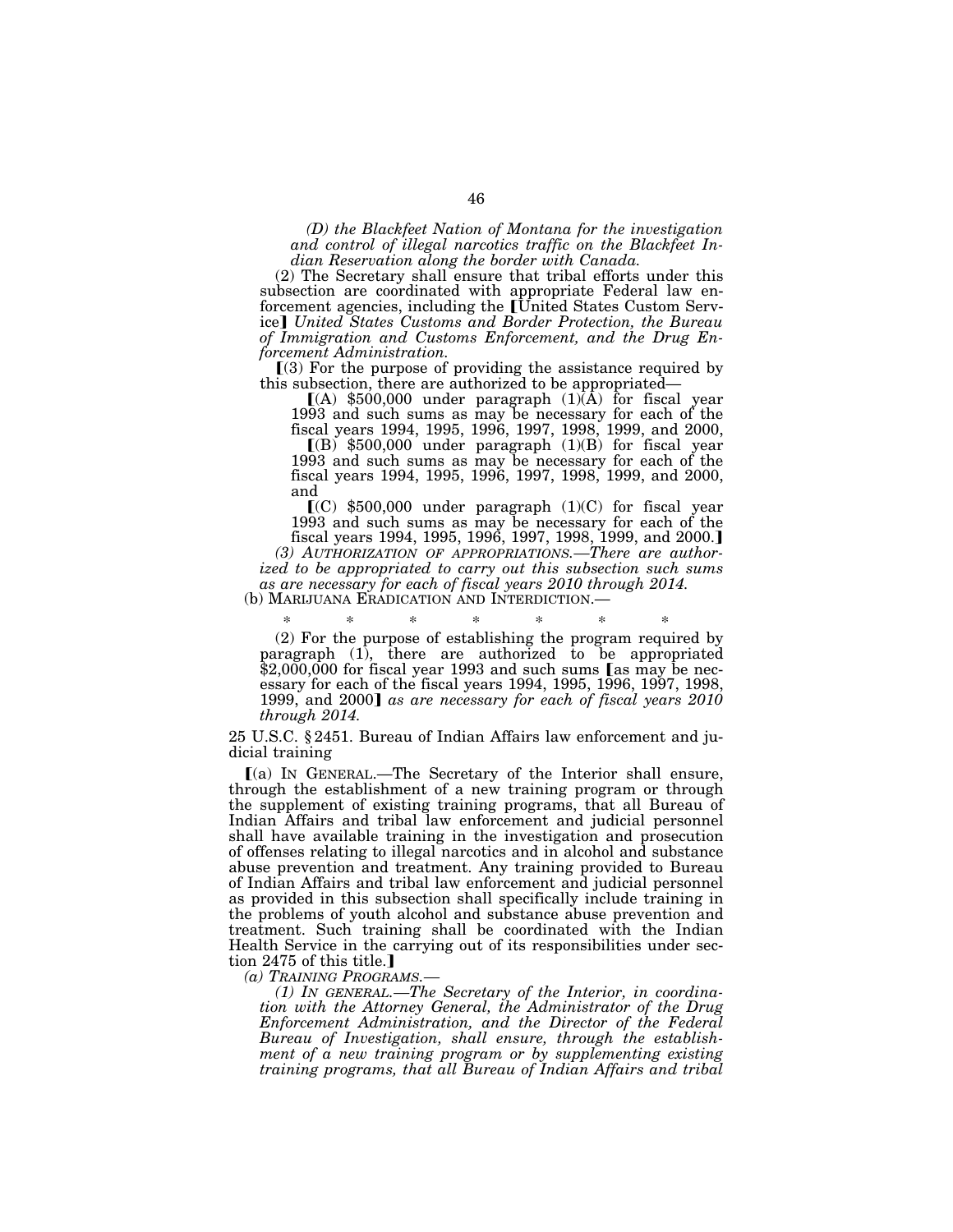*law enforcement and judicial personnel have access to training regarding—* 

*(A) the investigation and prosecution of offenses relating to illegal narcotics; and* 

*(B) alcohol and substance abuse prevention and treatment.* 

*(2) YOUTH-RELATED TRAINING.—Any training provided to Bureau of Indian Affairs or tribal law enforcement or judicial personnel under paragraph (1) shall include training in issues relating to youth alcohol and substance abuse prevention and treatment.* 

(b) AUTHORIZATION.—For the purposes of providing the training required by subsection (a) of this section, there are authorized to be appropriated \$2,000,000 for fiscal year 1993 and such sums *as are necessary for each of fiscal years 2010 through 2014.* 

\* \* \* \* \* \* \*

#### 25 U.S.C. § 2453. Juvenile detention centers

(a) PLAN.—<br> **The Secretary** *(1) IN GENERAL.—The Secretary* of the Interior shall construct or renovate and staff new or existing juvenile detention centers.<br> **The Secretary shall** (2) CONSTRUCTION AND OPERATION.—

The Secretary shall ensure that the construction and operation of the centers is consistent with the Juvenile Justice and Delinquency Prevention Act of 1974 [42 U.S.C.A. 5601 et seq.].  $(3)$  DEVELOPMENT OF PLAN.—

*(A) IN GENERAL.—Not later than 180 days after the date of enactment of this paragraph, the Secretary and the Attorney General, in consultation with tribal leaders and tribal justice officials, shall develop a long-term plan for the construction, renovation, and operation of Indian juvenile detention and treatment centers and alternatives to detention for juvenile offenders.* 

*(B) COORDINATION.—The plan under subparagraph (A) shall require the Bureau of Indian Education and the Indian Health Service to coordinate with tribal and Bureau of Indian Affairs juvenile detention centers to provide services to those centers.*<br>
(b) AUTHORIZATION.—

 $(1)$  For the purpose of constructing or renovating juvenile detention centers as provided in subsection (a) of this section, there are authorized to be appropriated \$10,000,000 for fiscal year 1993 and [such sums as may be necessary for each of the fiscal years 1994, 1995, 1996, 1997, 1998, 1999, and 2000] *such sums as are necessary for each of fiscal years 2010 through 2014.* 

(2) For the purpose of staffing and operating juvenile detention centers, there are authorized to be appropriated  $$7,000,000$  for fiscal year 1993 and [such sums as may be necessary for each of the fiscal years 1994, 1995, 1996, 1997, 1998, 1999, and 2000] such sums as are necessary for each of fiscal *years 2010 through 2014.* 

\* \* \* \* \* \* \* \*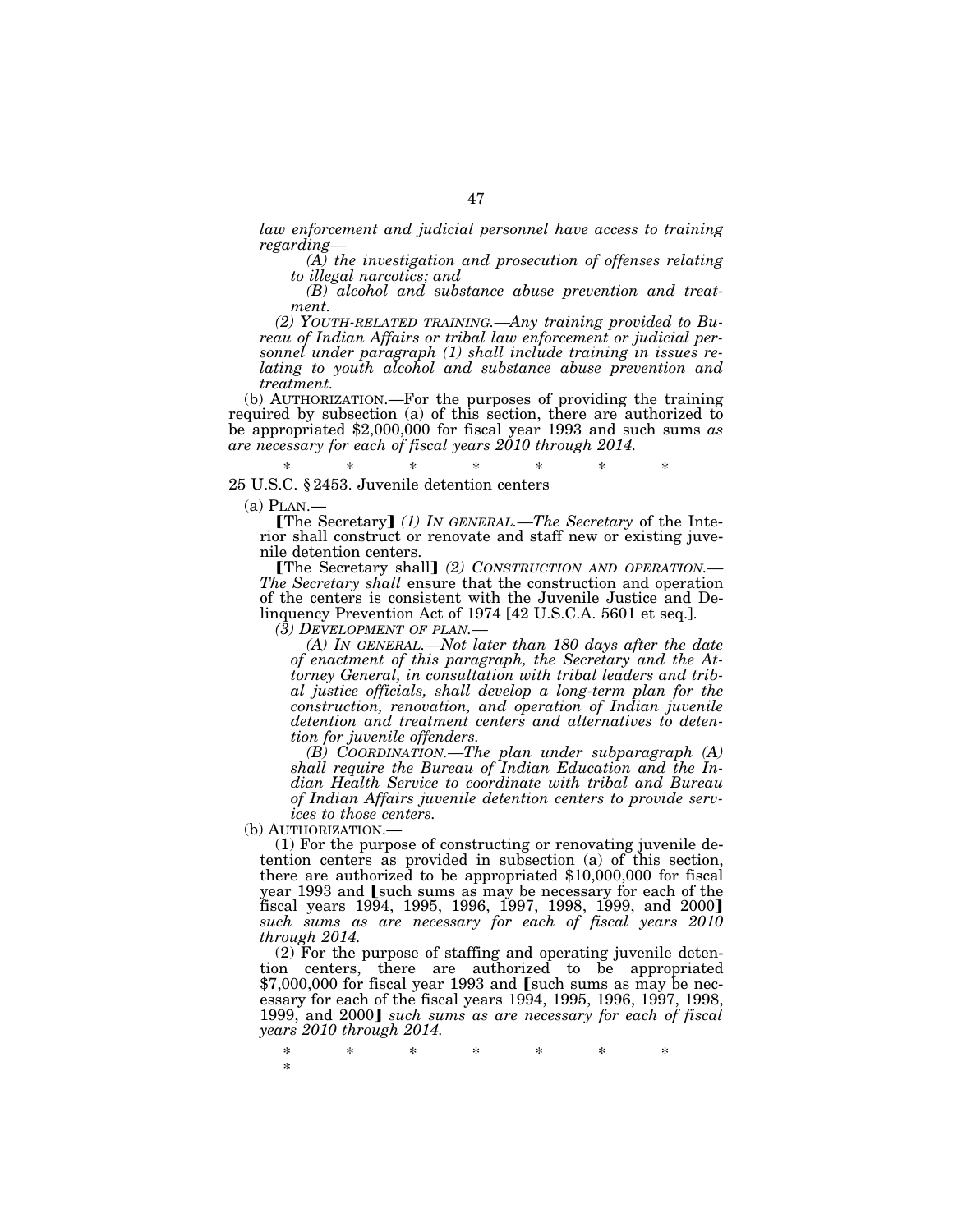25 U.S.C. § 2801. Definitions

For purposes of this chapter—

 $\tilde{\mathbf{I}}(9)\mathbf{I}(1)$  The term "Branch of Criminal Investigations" means the entity the Secretary is required to establish within the [Division of Law Enforcement Services] Office of Justice Services under section 2802(d)(1) of this title.<br>
[(1)](2) The term "Bureau" means the Bureau of Indian Af-

fairs of the Department of the Interior.

 $[(2)](3)$  The term "employee of the Bureau" includes an officer of the Bureau.

 $(3)(4)$  The term "enforcement of a law" includes the prevention, detection, and investigation of an offense and the detention or confinement of an offender.

 $[(4)](5)$  The term "Indian country" has the meaning given that term in section 1151 of Title 18.

 $\ddot{C}(5)$  $\ddot{C}(6)$  The term "Indian tribe" has the meaning given that term in section 1301 of this title.

 $[(6)](7)$  The term "offense" means an offense against the United States and includes a violation of a Federal regulation relating to part or all of Indian country.

 $[(7)]$  $(8)$  The term "Secretary" means the Secretary of the Interior.

 $(8)$  $(9)$  The term "Division of Law Enforcement Services" means the entity established within the Bureau under section  $2802(b)$  of this title.]

*(10) The term ''tribal justice official'' means*— *(A) a tribal prosecutor;* 

*(B) a tribal law enforcement officer; or* 

*(C) any other person responsible for investigating or pros*ecuting an alleged criminal offense in tribal court.

25 U.S.C. § 2802. Indian law enforcement responsibilities

\* \* \* \* \* \* \* ø(b) Division of Law Enforcement Services; establishment and responsibilities

øThere is hereby established within the Bureau a Division of Law Enforcement Šervices which,]

*(b) OFFICE OF JUSTICE SERVICES.—There is hereby established in the Bureau an office, to be known as the ''Office of Justice Services'', that* under the supervision of the Secretary, or an individual designated by the Secretary, shall be responsible for—

\* \* \* \* \* \* \* (c) ADDITIONAL RESPONSIBILITIES OF DIVISION.—Subject to the provisions of this chapter and other applicable Federal or tribal laws, the responsibilities of the [Division of Law Enforcement Services] *Office of Justice Services* in Indian country shall include—

\* \* \* \* \* \* \* (8) the assessment and evaluation of program accomplishments in reducing crime; [and]

(9) the development and provision of law enforcement training and technical assistance*, including training to properly interview victims of domestic and sexual violence and to collect, preserve, and present evidence to Federal and tribal prosecutors*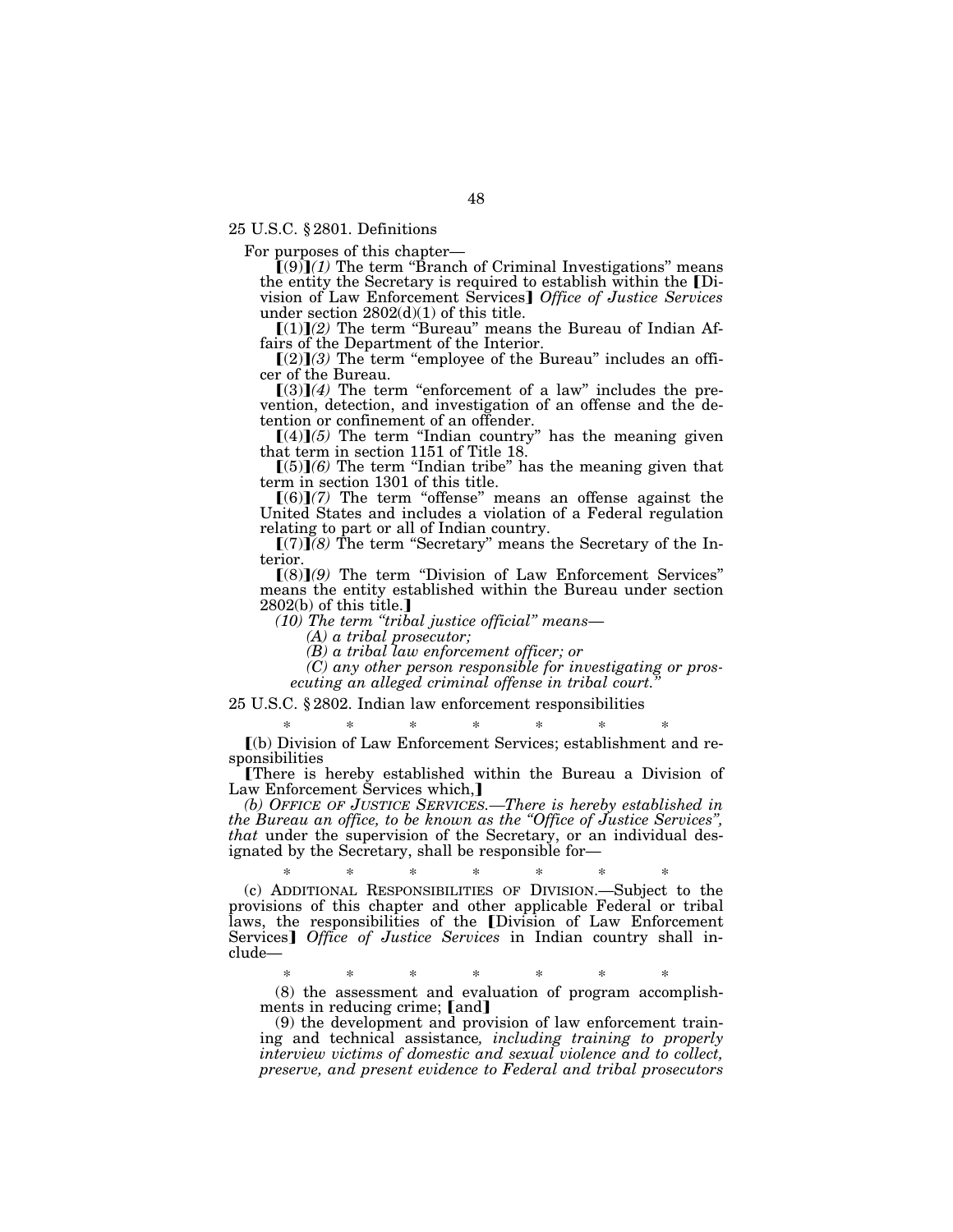*to increase the conviction rate for domestic and sexual violence offenses for purposes of addressing and preventing domestic and sexual violent offenses.;* 

*(10) the development and provision of dispatch and emergency and E–911 services;* 

*(11) communicating with tribal leaders, tribal community and victims' advocates, tribal justice officials, and residents of Indian land on a regular basis regarding public safety and justice concerns facing tribal communities;* 

*(12) conducting meaningful and timely consultation with tribal leaders and tribal justice officials in the development of regulatory policies and other actions that affect public safety and justice in Indian country;* 

*(13) providing technical assistance and training to tribal law enforcement officials to gain access and input authority to utilize the National Criminal Information Center and other national crime information databases pursuant to section 534 of title 28, United States Code;* 

*(14) in coordination with the Attorney General pursuant to subsection (g) of section 302 of the Omnibus Crime Control and Safe Streets Act of 1968 (42 U.S.C. 3732), collecting, analyzing, and reporting data regarding Indian country crimes on an annual basis;* 

*(15) on an annual basis, sharing with the Department of Justice all relevant crime data, including Uniform Crime Reports, that the Office of Justice Services prepares and receives from tribal law enforcement agencies on a tribe-by-tribe basis to ensure that individual tribal governments providing data are eligible for programs offered by the Department of Justice;* 

*(16) submitting to the Committee on Indian Affairs of the Senate and the Committee on Natural Resources of the House of Representatives, for each fiscal year, a detailed spending report regarding tribal public safety and justice programs that includes*—

*(A)(i) the number of full-time employees of the Bureau and tribal government who serve as*—

*(I) criminal investigators;* 

*(II) uniform police;* 

*(III) police and emergency dispatchers;* 

*(IV) detention officers;* 

*(V) executive personnel, including special agents in charge, and directors and deputies of various offices in the Office of Justice Services; or* 

*(VI) tribal court judges, prosecutors, public defenders, or related staff; and* 

*(ii) the amount of appropriations obligated for each category described in clause (i) for each fiscal year;* 

*(B) a list of amounts dedicated to law enforcement and corrections, vehicles, related transportation costs, equipment, inmate transportation costs, inmate transfer costs, replacement, improvement, and repair of facilities, personnel transfers, detailees and costs related to their details, emergency events, public safety and justice communications and technology costs, and tribal court personnel, facilities, and related program costs;*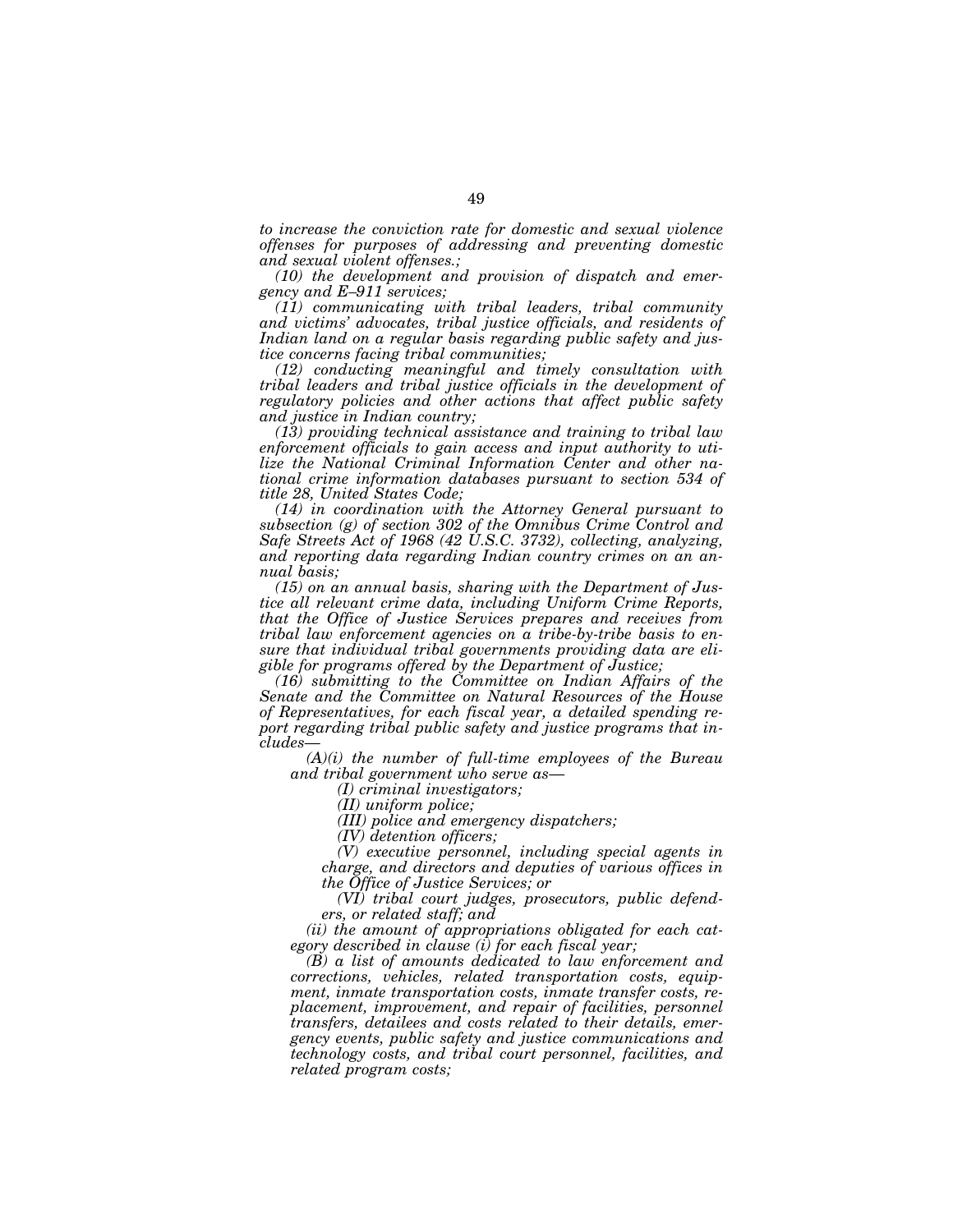*(C) a list of the unmet staffing needs of law enforcement, corrections, and court personnel at tribal and Bureau of Indian Affairs justice agencies, the replacement and repair needs of tribal and Bureau corrections facilities, needs for tribal police and court facilities, and public safety and emergency communications and technology needs; and* 

*(D) the formula, priority list or other methodology used to determine the method of disbursement of funds for the public safety and justice programs administered by the Office of Justice Services;* 

*(17) submitting to the Committee on Indian Affairs of the Senate and the Committee on Natural Resources of the House of Representatives, for each fiscal year, a report summarizing the technical assistance, training, and other support provided to tribal law enforcement and corrections agencies that operate relevant programs pursuant to self-determination contracts or selfgovernance compacts with the Bureau of Indian Affairs; and* 

*(18) promulgating regulations to carry out this Act, and routinely reviewing and updating, as necessary, the regulations contained in subchapter B of title 25, Code of Federal Regulations (or successor regulations).* 

(d) BRANCH OF CRIMINAL INVESTIGATIONS; ESTABLISHMENT, RE-SPONSIBILITIES, REGULATIONS, PERSONNEL, ETC.—

 $(1)$  The Secretary shall establish within the [Division of Law Enforcement Services] Office of Justice Services a separate Branch of Criminal Investigations which, under such interagency agreement as may be reached between the Secretary and appropriate agencies or officials of the Department of Justice and subject to such guidelines as may be adopted by relevant United States attorneys, shall be responsible for the investigation, and presentation for prosecution, of cases involving violations of sections 1152 and 1153 of Title 18, within Indian country.

\* \* \* \* \* \* \* (4)(i) Criminal investigative personnel of the Branch shall be subject only to the supervision and direction of law enforcement personnel of the Branch or of the [Division] *Office of Justice Services*. Such personnel shall not be subject to the supervision of the Bureau of Indian Affairs Agency Superintendent or Bureau of Indian Affairs Area Office Director. Nothing in this paragraph is intended to prohibit cooperation, coordination, or consultation, as appropriate, with nonlaw enforcement Bureau of Indian Affairs personnel at the agency or area levels, or prohibit or restrict the right of a tribe to contract the investigative program under the authority of Public Law 93–638 [25 U.S.C.A. § 450 et seq.] or to maintain its own criminal investigative operations.

\* \* \* \* \* \* \*

(e) *STANDARDS OF EDUCATION AND EXPERIENCE AND CLASSIFICA-TION OF POSITIONS* .— [Division of Law Enforcement Services personnel; standards of education, experience, etc.; classification of positions<sup>1</sup>

*(1) STANDARDS OF EDUCATION AND EXPERIENCE.*—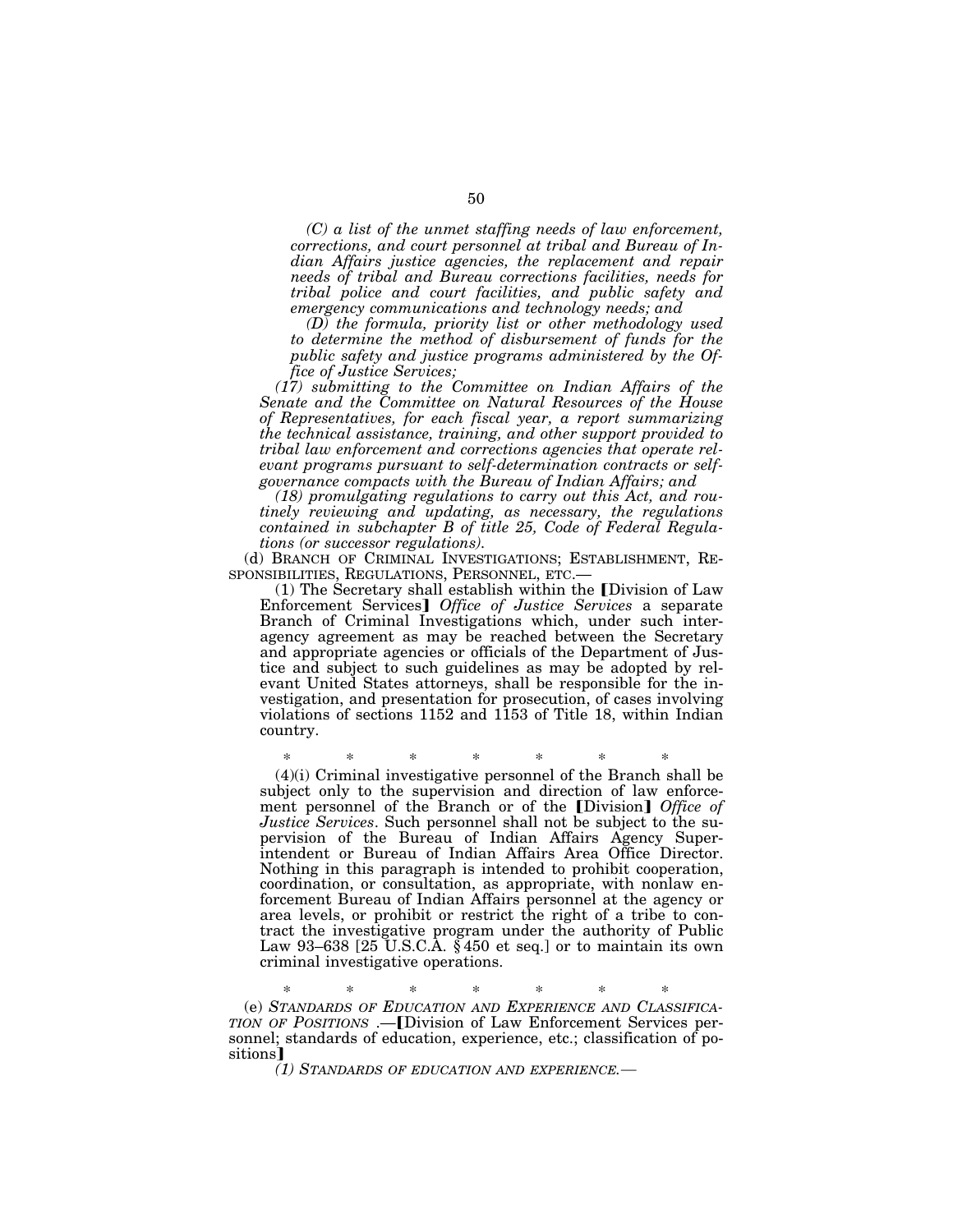*(A) IN GENERAL.*—The Secretary shall establish appropriate standards of education, experience, training, and other relevant qualifications for law enforcement personnel of the *[Division of Law Enforcement Services] Office of Justice Services* who are charged with law enforcement responsibilities pursuant to section 2803 of this title.

*(B) REQUIREMENTS FOR TRAINING.—The training standards established under subparagraph (A)—* 

*(i) should comply with standards accepted by the Federal Law Enforcement Training Accreditation commission for law enforcement officers attending similar programs, and* 

*(ii) shall include, or be supplemented by, instruction regarding Federal sources of authority and jurisdiction, Federal crimes, Federal rules of criminal procedure, and constitutional law to bridge the gap between State training and Federal requirements.* 

*The training standards established under subparagraph (A) shall permit law enforcement personnel of the Office of Justice Services or an Indian tribe to obtain training at a State or tribal police academy, a local or tribal community college, or other training academy that meets the appropriate Peace Officer Standards of Training.* 

*(D) MAXIMUM AGE REQUIREMENT.—Pursuant to section 3307(e) of title 5, United States Code, the Secretary may employ as a law enforcement officer under section 4 any individual under the age of 47, if the individual meets all other applicable hiring requirements for the applicable law enforcement position.* 

\* \* \* \* \* \* \* (3) In classifying positions in the Division of Law Enforcement Services under paragraph (2), the Secretary shall ensure that such positions are classified at GS grades comparable to those for other Federal law enforcement personnel in other Federal *agencies* [Agencies] in light of the responsibilities, duties, and qualifications required of such positions.

*(4) BACKGROUND CHECKS FOR TRIBAL JUSTICE OFFICIALS.— The Office of Justice Services shall develop standards and deadlines for the provision of background checks for tribal law enforcement and corrections officials that ensure that a response to a request by an Indian tribe for such a background check shall be provided by not later than 60 days after the date of receipt of the request, unless an adequate reason for failure to respond by that date is provided to the Indian tribe.* 

*(f) LONG-TERM PLAN FOR TRIBAL DETENTION PROGRAMS.—Not later than 1 year after the date of enactment of this subsection, the Secretary, acting through the Bureau, in coordination with the De*partment of Justice and in consultation with tribal leaders, tribal *law enforcement officers, and tribal corrections officials, shall submit to Congress a long-term plan to address incarceration in Indian country, including a description of—* 

*(1) proposed activities for the construction of detention facilities (including regional facilities) on Indian land;*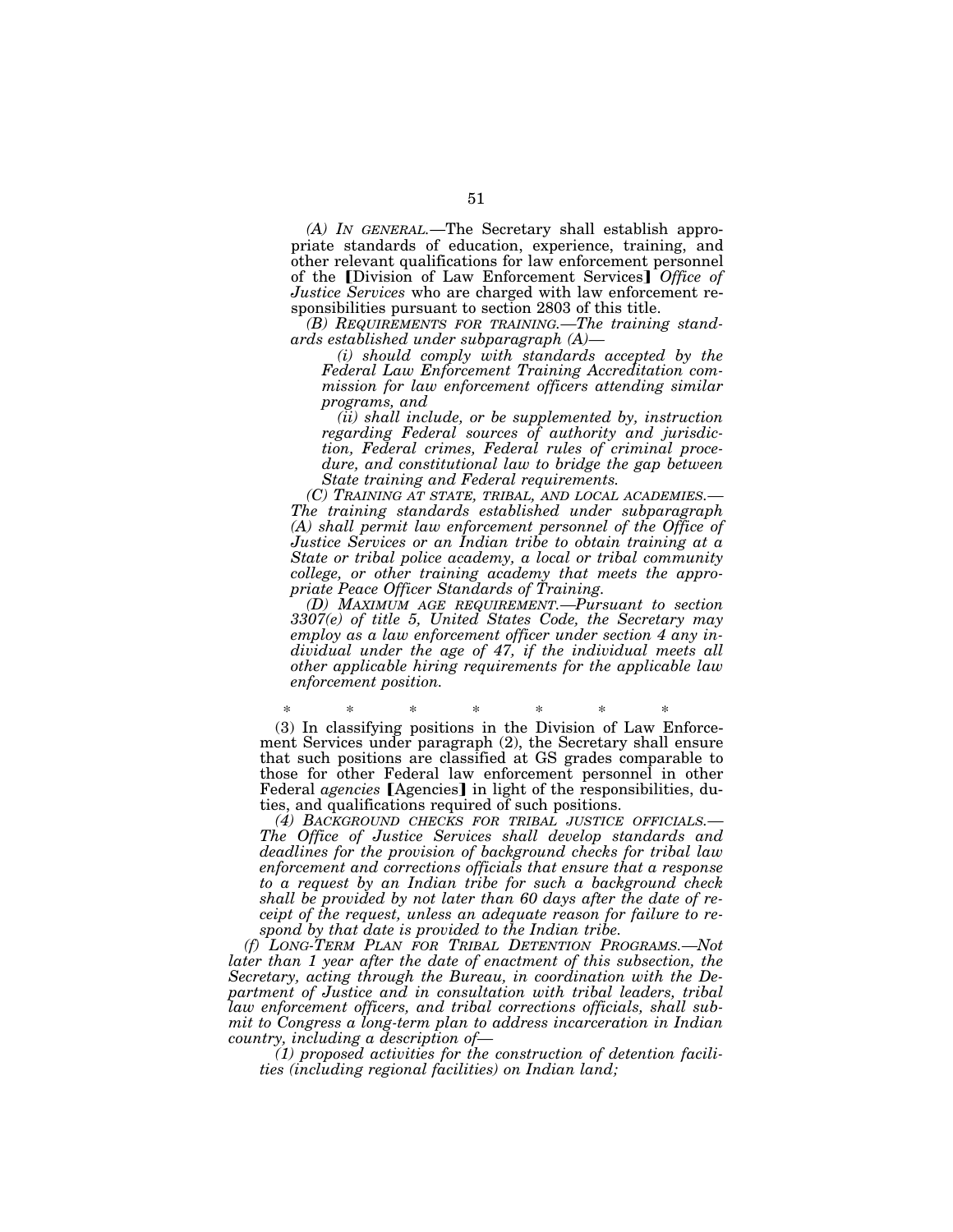*(2) proposed activities for the construction of additional Federal detention facilities on Indian land;* 

*(3) proposed activities for contracting with State and local detention centers, upon approval of affected tribal governments;* 

*(4) proposed activities for alternatives to incarceration, developed in cooperation with tribal court systems; and* 

*(5) other such alternatives to incarceration as the Secretary, in coordination with the Bureau and in consultation with tribal representatives, determines to be necessary.".*<br>(g) GRANTS TO IMPROVE TRIBAL DATA COLLECTION SYSTEMS.-

*(1) GRANT PROGRAM.—The Secretary, acting through the Director of the Office of Justice Services of the Bureau and in coordination with the Attorney General, shall establish a program under which the Secretary shall provide grants to Indian tribes for activities to ensure uniformity in the collection and analysis of data relating to crime in Indian country.* 

*(2) REGULATIONS.—The Secretary, acting through the Director of the Office of Justice Services of the Bureau, in consultation with tribal governments and tribal justice officials, shall promulgate such regulations as are necessary to carry out the grant program under this subsection.* 

## 25 U.S.C. § 2803. Law enforcement authority

The Secretary may charge employees of the Bureau with law enforcement responsibilities and may authorize those employees to—

\* \* \* \* \* \* \* (2) execute or serve warrants, summonses, or other orders relating to a crime committed in Indian country and issued under the laws of—

(A) the United States (including those issued by a Court of Indian Offenses under regulations prescribed by the Secretary *or offenses processed by the Central Violations Bureau), or* 

\* \* \* \* \* \* \* (3) make an arrest without a warrant for an offense committed in Indian country if—

\* \* \* \* \* \* \*  $(B)$  the offense is a felony and the employee has **[reason**able grounds] *probable cause* to believe that the person to be arrested has committed, or is committing, the felony**[**, or**]**;

(C) the offense is a misdemeanor crime of domestic violence, dating violence, stalking, or violation of a protection order and has, as an element, the use or attempted use of physical force, or the threatened use of a deadly weapon, committed by a current or former spouse, parent, or guardian of the victim, by a person with whom the victim shares a child in common, by a person who is cohabitating with or has cohabited with the victim as a spouse, parent, or guardian, or by a person similarly situated to a spouse, parent or guardian of the victim, and the employee has **[reasonable grounds]** *probable cause* to believe that the person to be arrested has committed, or is committing the crime; *or*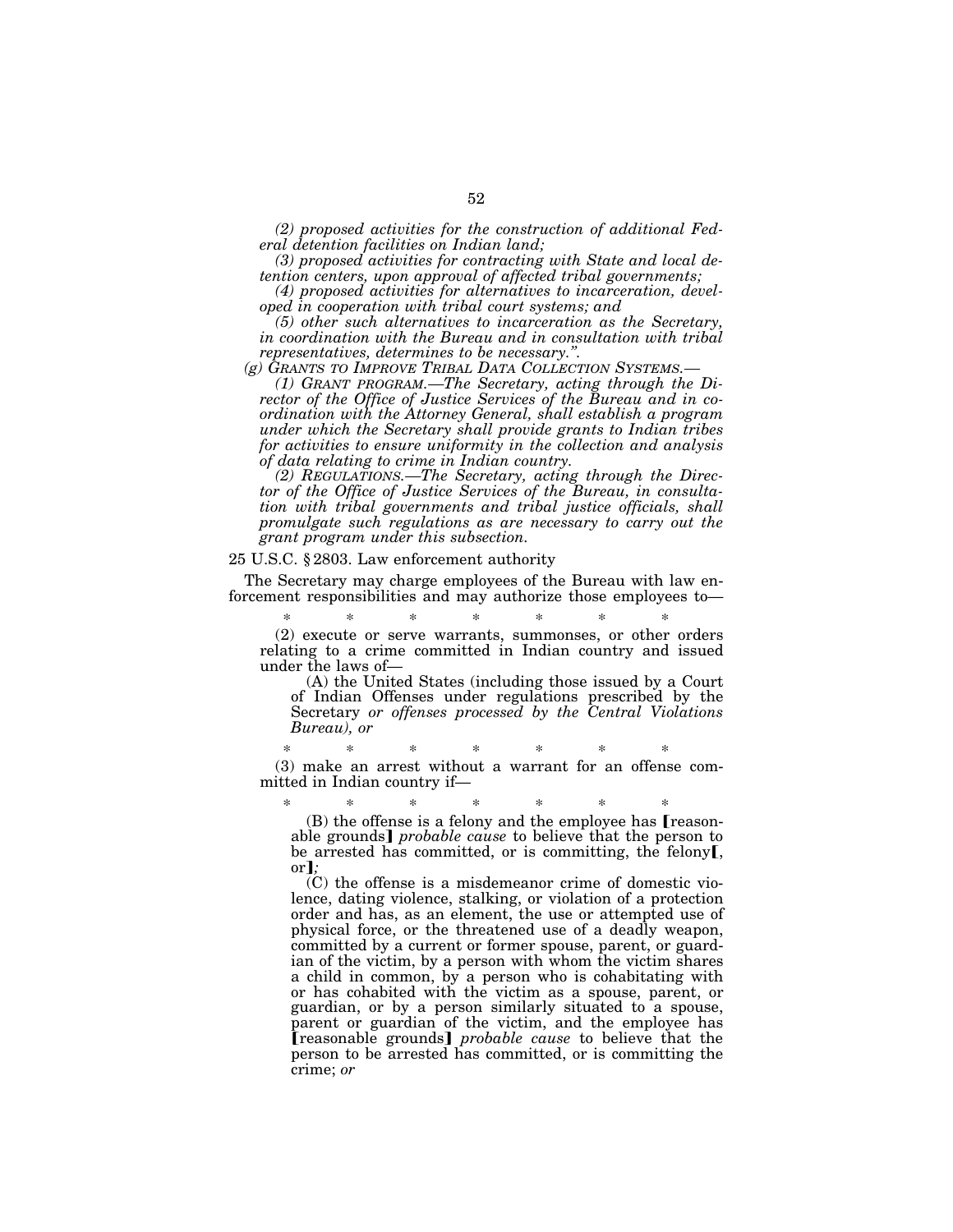*(D)(i) the offense involves*— *(I) a misdemeanor controlled substance offense in violation of—* 

*(aa) the Controlled Substances Act (21 U.S.C. 801 et seq.);* 

*(bb) title IX of the Personal Responsibility and Work Opportunity Reconciliation Act of 1996 (21 U.S.C. 862a et seq.); or* 

*(cc) section 731 of the USA PATRIOT Improvement and Reauthorization Act of 2005 (21 U.S.C. 865);* 

*(II) a misdemeanor firearms offense in violation of chapter 44 of title 18, United States Code;* 

*(III) a misdemeanor assault in violation of chapter 7 of title 18, United States Code; or* 

*(IV) a misdemeanor liquor trafficking offense in violation of chapter 59 of title 18, United States Code; and (ii) the employee has probable cause to believe that the individual to be arrested has committed, or is committing, the crime;* 

\* \* \* \* \* \* \* 25 U.S.C. § 2804. Assistance by other agencies

 $(a)$  Agreement for use of personnel or facilities of Federal, tribal, State, or other government agency

*(a) AGREEMENTS.— (1) IN GENERAL.—Not later than 180 days after the date of enactment of the Tribal Law and Order Act of 2009, the Secretary shall establish procedures to enter into memoranda of agreement* [The Secretary may enter into an agreement] for the use (with or without reimbursement) of the personnel or facilities of a Federal, tribal, State, or other government agency to aid in the enforcement or carrying out in Indian country of a law of either the United States or an Indian tribe that has authorized the Secretary to enforce tribal laws.

**The Secretary may** 

*(2) CERTAIN ACTIVITIES.—The Secretary* may authorize a law enforcement officer of such an agency to perform any activity the Secretary may authorize under section 2803 of this title.

*(3) PROGRAM ENHANCEMENT.—* 

*(A) TRAINING SESSIONS IN INDIAN COUNTRY.—* 

*(i) IN GENERAL.—The procedures described in paragraph (1) shall include the development of a plan to enhance the certification and provision of special law enforcement commissions to tribal law enforcement officials, and, subject to subsection (d), State and local law enforcement officials, pursuant to this section.* 

*(ii) INCLUSIONS.—The plan under clause (i) shall include the hosting of regional training sessions in Indian country, not less frequently than biannually, to educate and certify candidates for the special law enforcement commissions.* 

*(B) MEMORANDA OF AGREEMENT.—* 

*(i) IN GENERAL.—Not later than 180 days after the date of enactment of the Tribal Law and Order Act of*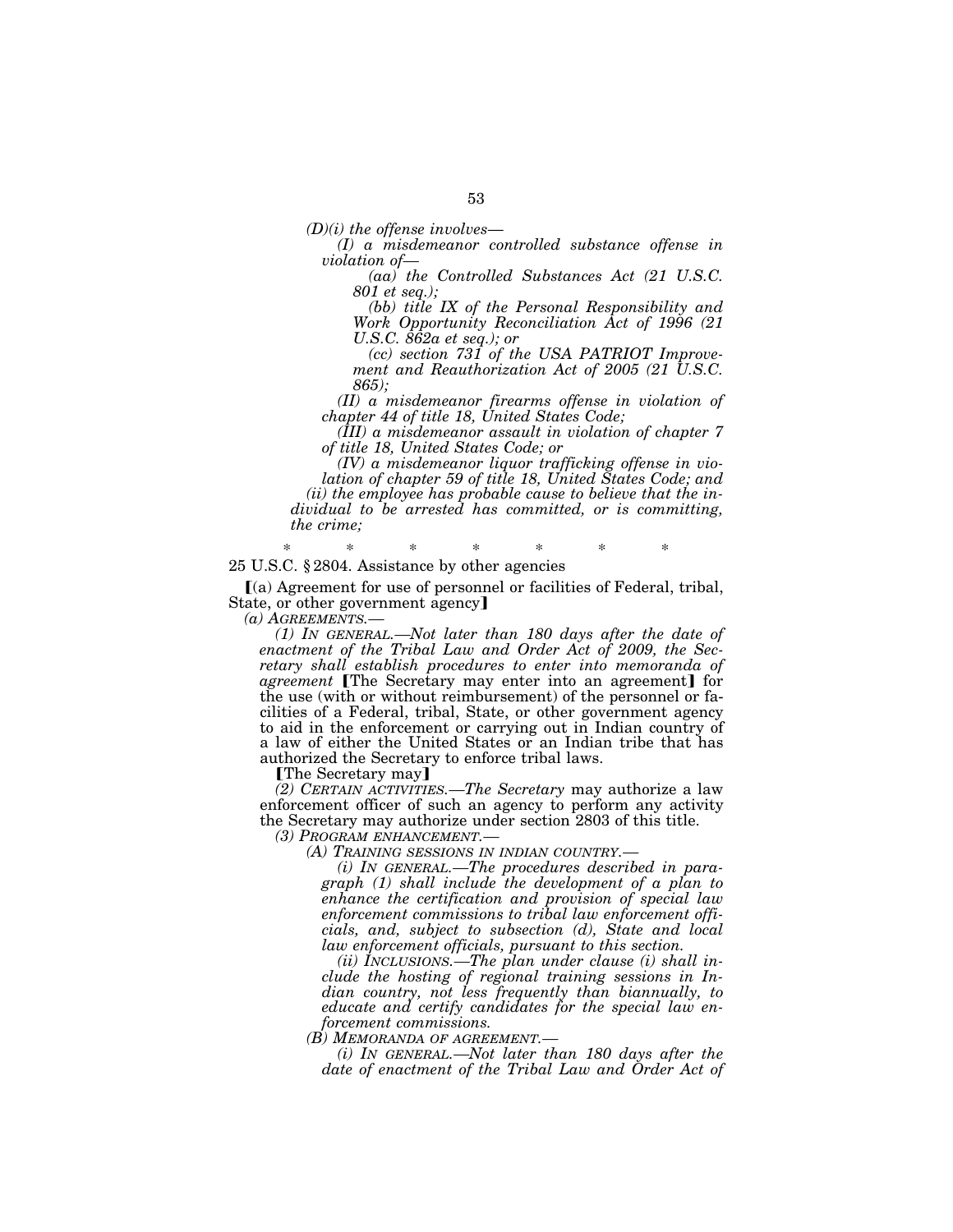*2009, the Secretary, in consultation with Indian tribes and tribal law enforcement agencies, shall develop minimum requirements to be included in special law enforcement commission agreements pursuant to this section.* 

*(ii) SUBSTANCE OF AGREEMENTS.—Each agreement entered into pursuant to this section shall reflect the status of the applicable certified individual as a Federal law enforcement officer under subsection (f), acting within the scope of the duties described in section 3(c).* 

*(iii) AGREEMENT.—Not later than 60 days after the date on which the Secretary determines that all applicable requirements under clause (i) are met, the Secretary shall offer to enter into a special law enforcement commission agreement with the applicable Indian tribe.* 

*\* \* \* \* \* \* \* (g) ACCEPTANCE OF ASSISTANCE.—The Bureau may accept reimbursement, resources, assistance, or funding from—* 

*(1) a Federal, tribal, State, or other government agency; or* 

*(2) the Indian Law Enforcement Foundation established under section 701(a) of the Indian Self-Determination and Education Assistance Act.* 

#### 25 U.S.C. § 2809. Reports to tribes

 $(a)$  Reports by law enforcement officials of Bureau or Federal Bureau of Investigation

In any case in which law enforcement officials of the Bureau or the Federal Bureau of Investigation decline to initiate an investigation of a reported violation of Federal law in Indian country, or terminate such an investigation without referral for prosecution, such officials are authorized to submit a report to the appropriate governmental and law enforcement officials of the Indian tribe involved that states, with particularity, the reason or reasons why the investigation was declined or terminated.

 $(a)$  Reports by United States attorney

In any case in which a United States attorney declines to prosecute an alleged violation of Federal criminal law in Indian country referred for prosecution by the Federal Bureau of Investigation or the Bureau, or moves to terminate a prosecution of such an alleged violation, the United States attorney is authorized to submit a report to the appropriate governmental and law enforcement officials of the Indian tribe involved that states, with particularity, the reason or reasons why the prosecution was declined or terminated.

 $(c)$  Case file included within reports

**In any case** 

 $(1)$  in which the alleged offender is an Indian, and

 $\Gamma(2)$  for which a report is submitted under subsection (a) or (b) of this section,

øthe report made to the Indian tribe may include the case file, including evidence collected and statements taken, which might support an investigation or prosecution of a violation of tribal law.

 $\lceil$ (d) Transfer or disclosure of confidential or privileged communication, information or sources to tribal officials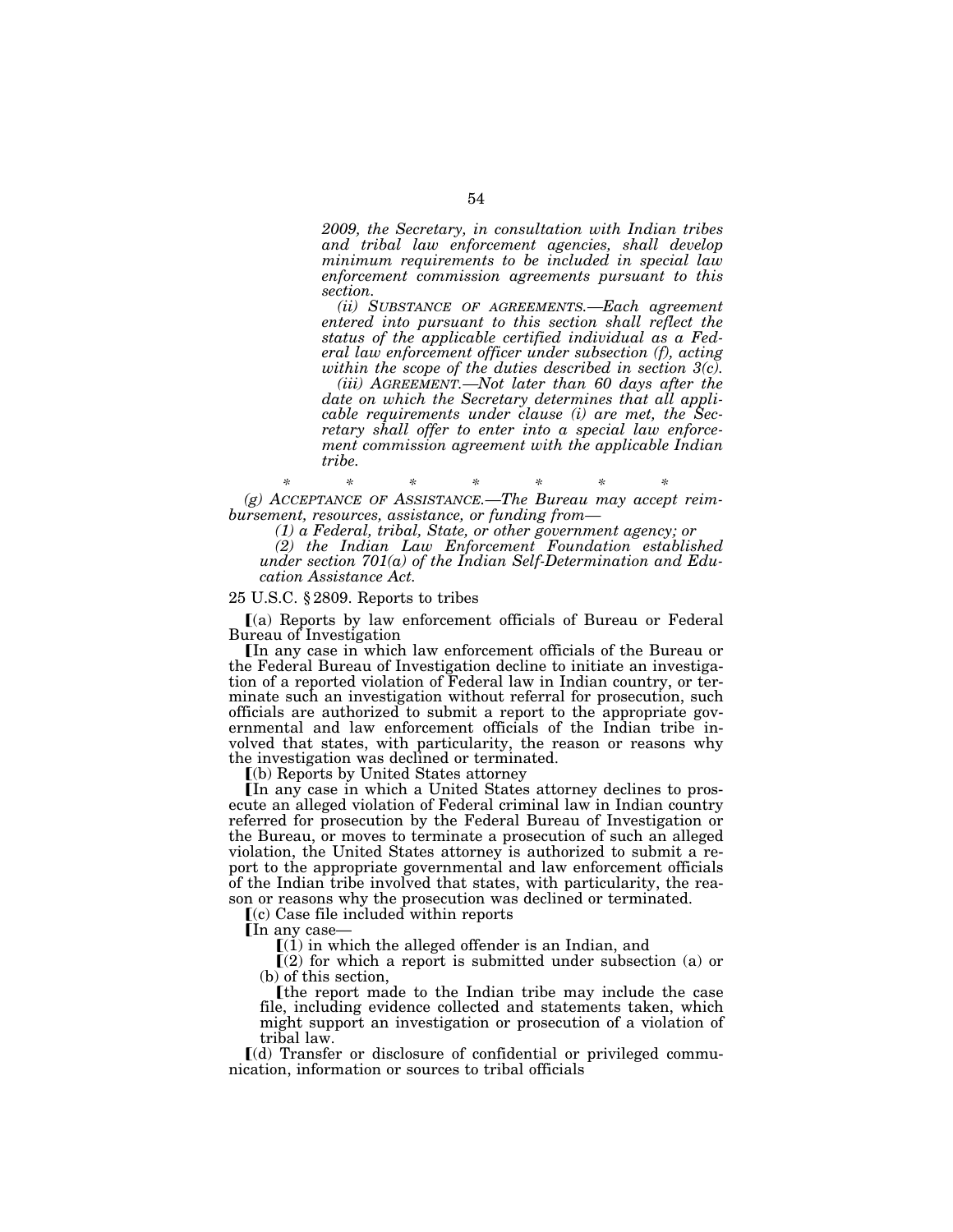Nothing in this section shall require any Federal agency or official to transfer or disclose any confidential or privileged communication, information, or sources to the officials of any Indian tribe. Federal agencies authorized to make reports pursuant to this section shall, by regulations, adopt standards for the protection of such communications, information, or sources.

*(a) COORDINATION AND DATA COLLECTION.— (1) INVESTIGATIVE COORDINATION.—Subject to subsection (c), if a law enforcement officer or employee of any Federal department or agency terminates an investigation of an alleged violation of Federal criminal law in Indian country without referral for prosecution, the officer or employee shall coordinate with the appropriate tribal law enforcement officials regarding the use of evidence relevant to the case to advance prosecution of the case in a tribal court with concurrent authority over the crime alleged.* 

*(2) INVESTIGATION DATA.—The Federal Bureau of Investigation shall compile, on an annual basis and by Federal judicial district, information regarding decisions not to refer to an appropriate prosecuting authority cases in which investigations had been opened into a crime that occurred in Indian country, including—* 

*(A) the types of crimes alleged;* 

*(B) the statuses of the accused as Indians or non-Indians; (C) the statuses of the victims as an Indians or non-Indi-*

*ans; and* 

*(D) the reasons for deciding to terminate the investigations.* 

*(3) PROSECUTORIAL COORDINATION.—Subject to subsection (c), if a United States Attorney declines to prosecute, or acts to terminate prosecution of, an alleged violation of Federal criminal law in Indian country, the United States Attorney shall coordinate with the appropriate tribal justice officials regarding the use of evidence relevant to the case to advance prosecution of the case in a tribal court with concurrent authority over the crime alleged.* 

*(4) PROSECUTION DATA.—Each United States Attorney shall submit to the Native American Issues Coordinator relevant information regarding all declinations of alleged violations of Federal criminal law that occurred in Indian country, which were referred for prosecution by law enforcement agencies, including—* 

*(A) the types of crimes alleged;* 

*(B) the statuses of the accused as Indians or non-Indians; (C) the statuses of the victims as Indians or non-Indians; and* 

*(D) the reasons for deciding to decline or terminate the prosecutions.* 

*(b) ANNUAL REPORTS.—The Attorney General shall submit to Congress annual reports containing, with respect to the applicable calendar year, the information complied under paragraphs (2) and (4) of subsection (a)—* 

*(A) organized—* 

*(i) in the aggregate; and* 

*(ii) by Federal judicial district; and*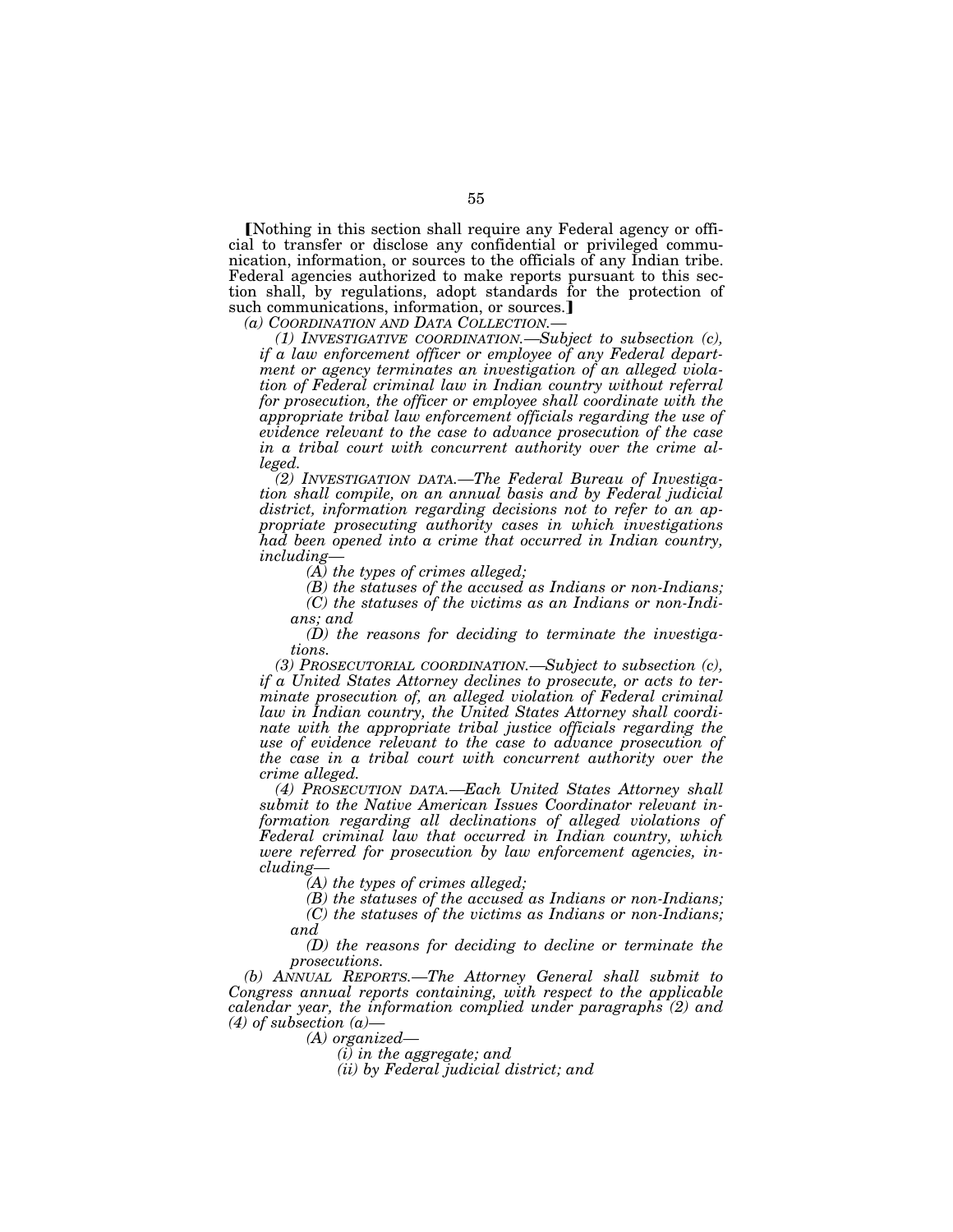*(B) including any relevant explanatory statements.* 

*(2) AVAILABILITY TO CONGRESS.—The Attorney General shall submit to Congress an annual report containing the information compiled under paragraph (1), together with relevant explanatory statements, if any.* 

*(c) EFFECT OF SECTION.—* 

*(1) IN GENERAL.—Nothing in this section requires any Federal agency or official to transfer or disclose any confidential, privileged, or statutorily protected communication, information, or source to an official of any Indian tribe.* 

*(2) FEDERAL RULES OF CRIMINAL PROCEDURE.—Rule 6 of the Federal Rules of Criminal Procedure shall apply to this section.* 

*(3) REGULATIONS.—Each Federal agency required to submit a report pursuant to this section shall adopt, by regulation, standards for the protection of confidential or privileged communications, information, and sources under paragraph (1).* 

*25 U.S.C. § 2810 (Section 13). Assistant United States Attorney Tribal Liaisons.* 

*(a) APPOINTMENT.—Each United States Attorney the district of which includes Indian country shall appoint not less than 1 assistant United States Attorney to serve as a tribal liaison for the district.* 

*(b) DUTIES.—A tribal liaison shall be responsible for the following activities in the district of the tribal liaison:* 

*(1) Coordinating the prosecution of Federal crimes that occur in Indian country.* 

*(2) Developing multidisciplinary teams to combat child abuse and domestic and sexual violence offenses against Indians.* 

*(3) Consulting and coordinating with tribal justice officials and victims' advocates to address any backlog in the prosecution of major crimes in Indian country in the district.* 

*(4) Developing working relationships and maintaining communication with tribal leaders, tribal community and victims' advocates, and tribal justice officials to gather information from, and share appropriate information with, tribal justice officials.* 

*(5) Coordinating with tribal prosecutors in cases in which a tribal government has concurrent jurisdiction over an alleged crime, in advance of the expiration of any applicable statute of limitation.* 

*(6) Providing technical assistance and training regarding evidence gathering techniques to tribal justice officials and other individuals and entities that are instrumental to responding to Indian country crimes.* 

*(7) Conducting training sessions and seminars to certify special law enforcement commissions to tribal justice officials and other individuals and entities responsible for responding to Indian country crimes.* 

*(8) Coordinating with the Office of Tribal Justice, as necessary.* 

*(9) Conducting such other activities to address and prevent violent crime in Indian country as the applicable United States Attorney determines to be appropriate.*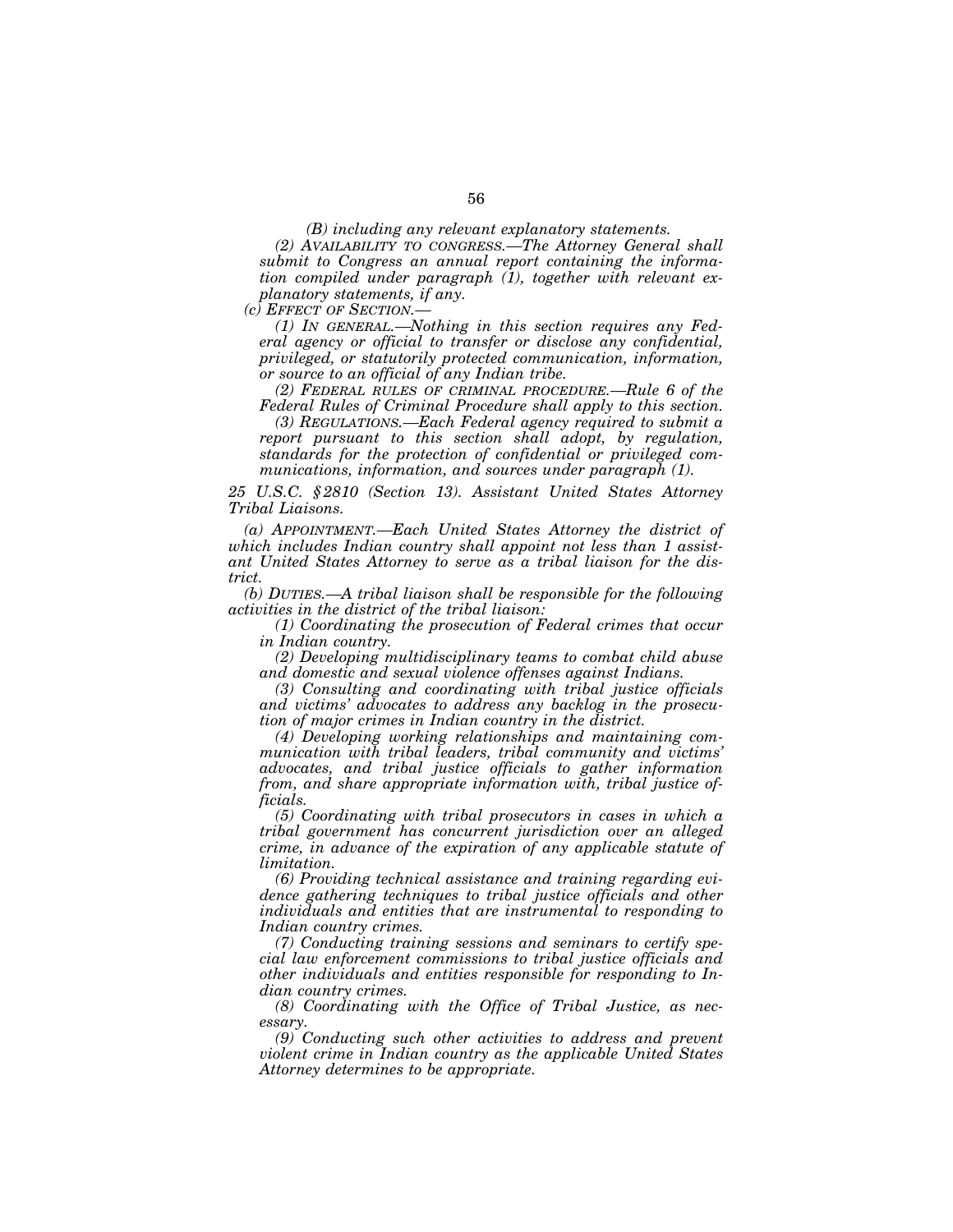*(c) EFFECT OF SECTION.—Nothing in this section limits the authority of any United States Attorney to determine the duties of a tribal liaison officer to meet the needs of the Indian tribes located within the relevant Federal district.* 

*(d) SENSE OF CONGRESS REGARDING EVALUATIONS OF TRIBAL LI-AISONS.—* 

*(1) FINDINGS.—Congress finds that—* 

*(A) many tribal communities rely solely on United States Attorneys offices to prosecute felony and misdemeanor crimes occurring on Indian land; and* 

*(B) tribal liaisons have dual obligations of—* 

*(i) coordinating prosecutions of Indian country crime; and* 

*(ii) developing relationships with tribal communities and serving as a link between tribal communities and the Federal justice process.* 

*(2) SENSE OF CONGRESS.—It is the sense of Congress that the Attorney General should—* 

*(A) take all appropriate actions to encourage the aggressive prosecution of all Federal crimes committed in Indian country; and* 

*(B) when appropriate, take into consideration the dual responsibilities of tribal liaisons described in paragraph (1)(B) in evaluating the performance of the tribal liaisons.* 

*(e) ENHANCED PROSECUTION OF MINOR CRIMES.— (1) IN GENERAL.—Each United States Attorney serving a dis-*

*trict that includes Indian country is authorized and encouraged—* 

*(A) to appoint Special Assistant United States Attorneys pursuant to section 543(a) of title 28, United States Code, to prosecute crimes in Indian country as necessary to improve the administration of justice, and particularly when—* 

*(i) the crime rate exceeds the national average crime rate; or* 

*(ii) the rate at which criminal offenses are declined to be prosecuted exceeds the national average declination rate;* 

*(B) to coordinate with applicable United States magistrate and district courts—* 

*(i) to ensure the provision of docket time for prosecutions of Indian country crimes; and* 

*(ii) to hold trials and other proceedings in Indian country, as appropriate;* 

*(C) to provide to appointed Special Assistant United States Attorneys appropriate training, supervision, and staff support; and* 

*(D) if an agreement is entered into with a Federal court pursuant to paragraph (2), to provide technical and other assistance to tribal governments and tribal court systems to ensure the success of the program under this subsection.* 

*(2) SENSE OF CONGRESS REGARDING CONSULTATION.—It is the sense of Congress that, in appointing Special Assistant United States Attorneys under this subsection, a United States Attorney*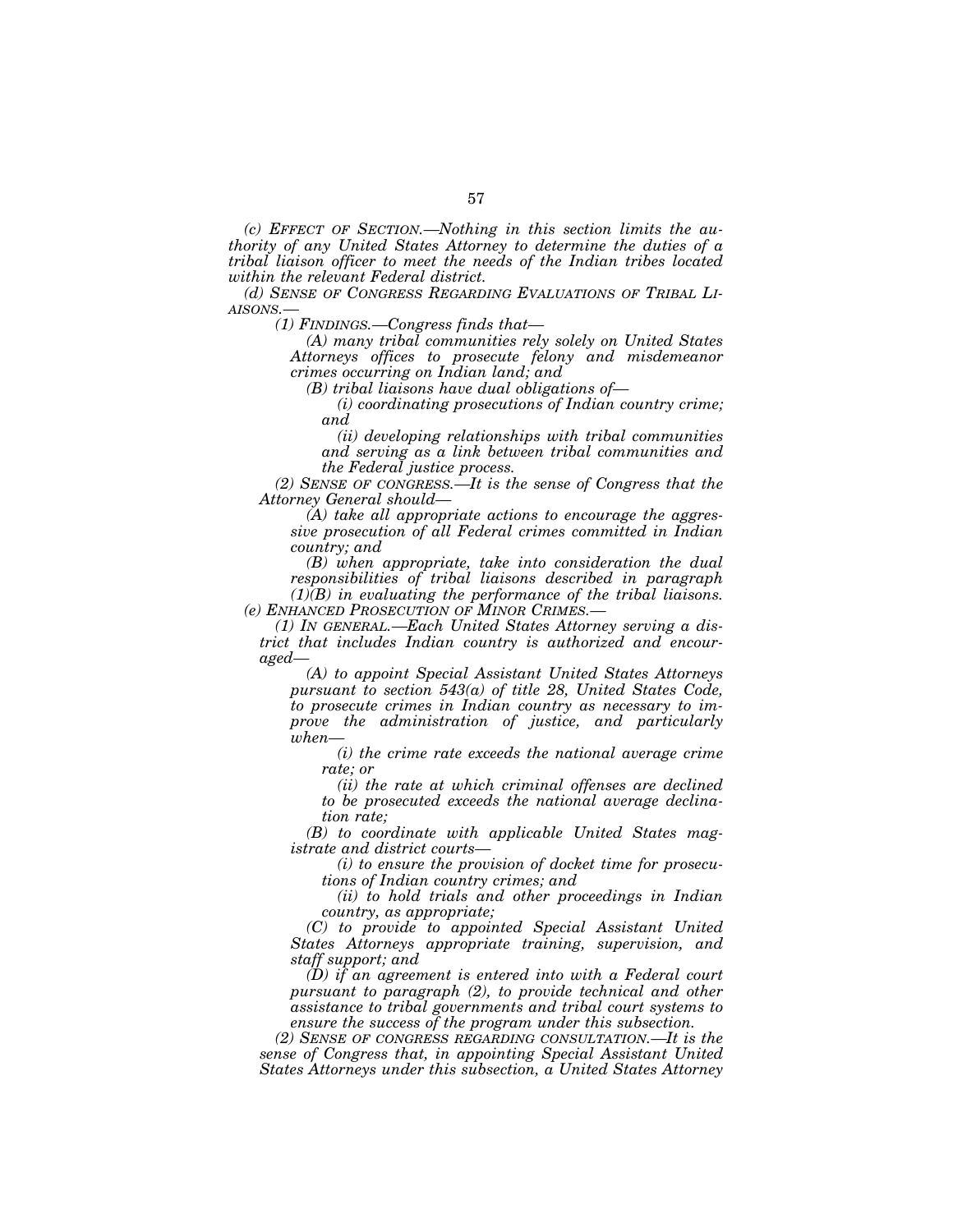*should consult with tribal justice officials of each Indian tribe that would be affected by the appointment.* 

*25 U.S.C. § 2811 (Section 14). Native American Issues Coordinator.* 

*(a) ESTABLISHMENT.—There is established in the Executive Office for United States Attorneys of the Department of Justice a position to be known as the Native American Issues Coordinator'.* 

*(b) DUTIES.—The Native American Issues Coordinator shall—* 

*(1) coordinate with the United States Attorneys that have authority to prosecute crimes in Indian country;* 

*(2) coordinate prosecutions of crimes of national significance in Indian country, as determined by the Attorney General;* 

*(3) submit to the Committee on Indian Affairs of the Senate and the Committee on Natural Resources of the House of Representatives annual reports describing the prosecution and declination rates of cases involving alleged crimes in Indian country referred to United States Attorneys;* 

*(4) coordinate as necessary with other components of the Department of Justice and any relevant advisory groups to the Attorney General or the Deputy Attorney General; and* 

*(5) carry out such other duties as the Attorney General may prescribe.* 

*25 U.S.C. § 2812 (Section 15). Indian Law and Order Commission SEC. 305. INDIAN LAW AND ORDER COMMISSION.* 

*(a) ESTABLISHMENT.—There is established a commission to be known as the Indian Law and Order Commission (referred to in this section as the ''Commission'').* 

*(b) MEMBERSHIP.—* 

*(1) IN GENERAL.—The Commission shall be composed of 9 members, of whom—* 

*(A) 3 shall be appointed by the President, in consultation with—* 

*(i) the Attorney General; and* 

*(ii) the Secretary of the Interior;* 

*(B) 2 shall be appointed by the Majority Leader of the Senate, in consultation with the Chairperson of the Committee on Indian Affairs of the Senate;* 

*(C) 1 shall be appointed by the Minority Leader of the Senate, in consultation with the Vice Chairperson of the Committee on Indian Affairs of the Senate;* 

*(D) 2 shall be appointed by the Speaker of the House of Representatives, in consultation with the Chairperson of the Committee on Natural Resources of the House of Representatives; and* 

*(E) 1 shall be appointed by the Minority Leader of the House of Representatives, in consultation with the Ranking Member of the Committee on Natural Resources of the House of Representatives.* 

*(2) REQUIREMENTS FOR ELIGIBILITY.—Each member of the Commission shall have significant experience and expertise in— (A) the Indian country criminal justice system; and* 

*(B) matters to be studied by the Commission.* 

*(3) CONSULTATION REQUIRED.—The President, the Speaker and Minority Leader of the House of Representatives, and the*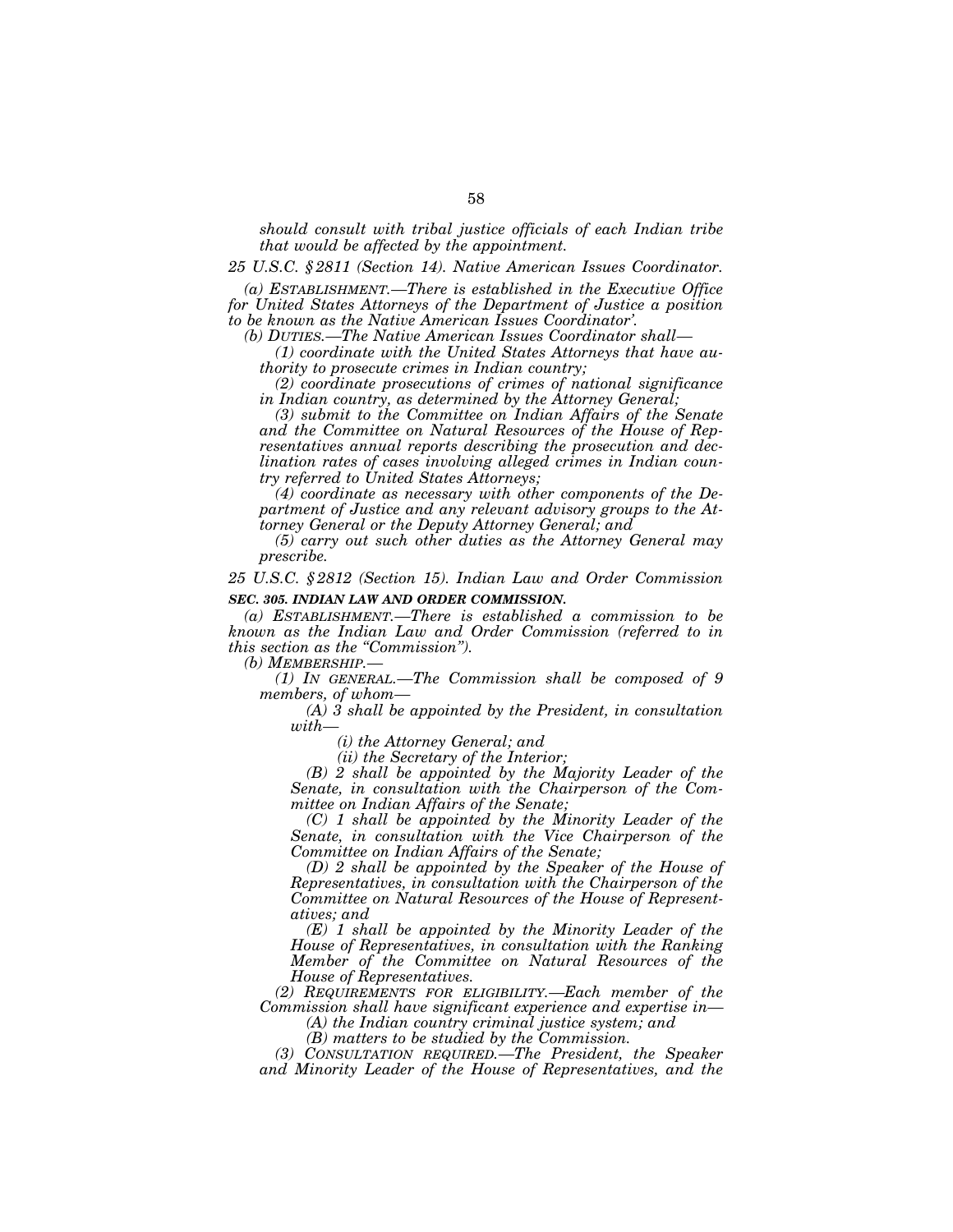*Majority Leader and Minority Leader of the Senate shall consult before the appointment of members of the Commission under paragraph (1) to achieve, to the maximum extent practicable, fair and equitable representation of various points of view with respect to the matters to be studied by the Commission.* 

*(4) TERM.—Each member shall be appointed for the life of the Commission.* 

*(5) TIME FOR INITIAL APPOINTMENTS.—The appointment of the members of the Commission shall be made not later than 60 days after the date of enactment of this Act.* 

*(6) VACANCIES.—A vacancy in the Commission shall be filled—* 

*(A) in the same manner in which the original appointment was made; and* 

*(B) not later than 60 days after the date on which the va-*

*cancy occurred.*<br> *(c) OPERATION.*—

*(1) CHAIRPERSON.—Not later than 15 days after the date on which all members of the Commission have been appointed, the Commission shall select 1 member to serve as Chairperson of the Commission.* 

*(A) IN GENERAL.—The Commission shall meet at the call of the Chairperson.* 

*(B) INITIAL MEETING.—The initial meeting shall take place not later than 30 days after the date described in paragraph (1).* 

*(3) QUORUM.—A majority of the members of the Commission shall constitute a quorum, but a lesser number of members may hold hearings.* 

*(4) RULES.—The Commission may establish, by majority vote, any rules for the conduct of Commission business, in accordance with this Act and other applicable law.* 

*(d) COMPREHENSIVE STUDY OF CRIMINAL JUSTICE SYSTEM RELAT- ING TO INDIAN COUNTRY.—The Commission shall conduct a comprehensive study of law enforcement and criminal justice in tribal communities, including —* 

*(1) jurisdiction over crimes committed in Indian country and the impact of that jurisdiction on—* 

*(A) the investigation and prosecution of Indian country crimes; and* 

*(B) residents of Indian land;* 

*(2) the tribal jail and Federal prisons systems and the effect of those systems with respect to—* 

*(A) reducing Indian country crime; and* 

*(B) rehabilitation of offenders;* 

*(3)(A) tribal juvenile justice systems and the Federal juvenile justice system as relating to Indian country; and* 

*(B) the effect of those systems and related programs in preventing juvenile crime, rehabilitating Indian youth in custody, and reducing recidivism among Indian youth;* 

*(4) the impact of the Indian Civil Rights Act of 1968 (25 U.S.C. 1301 et seq.) on—* 

*(A) the authority of Indian tribes; and*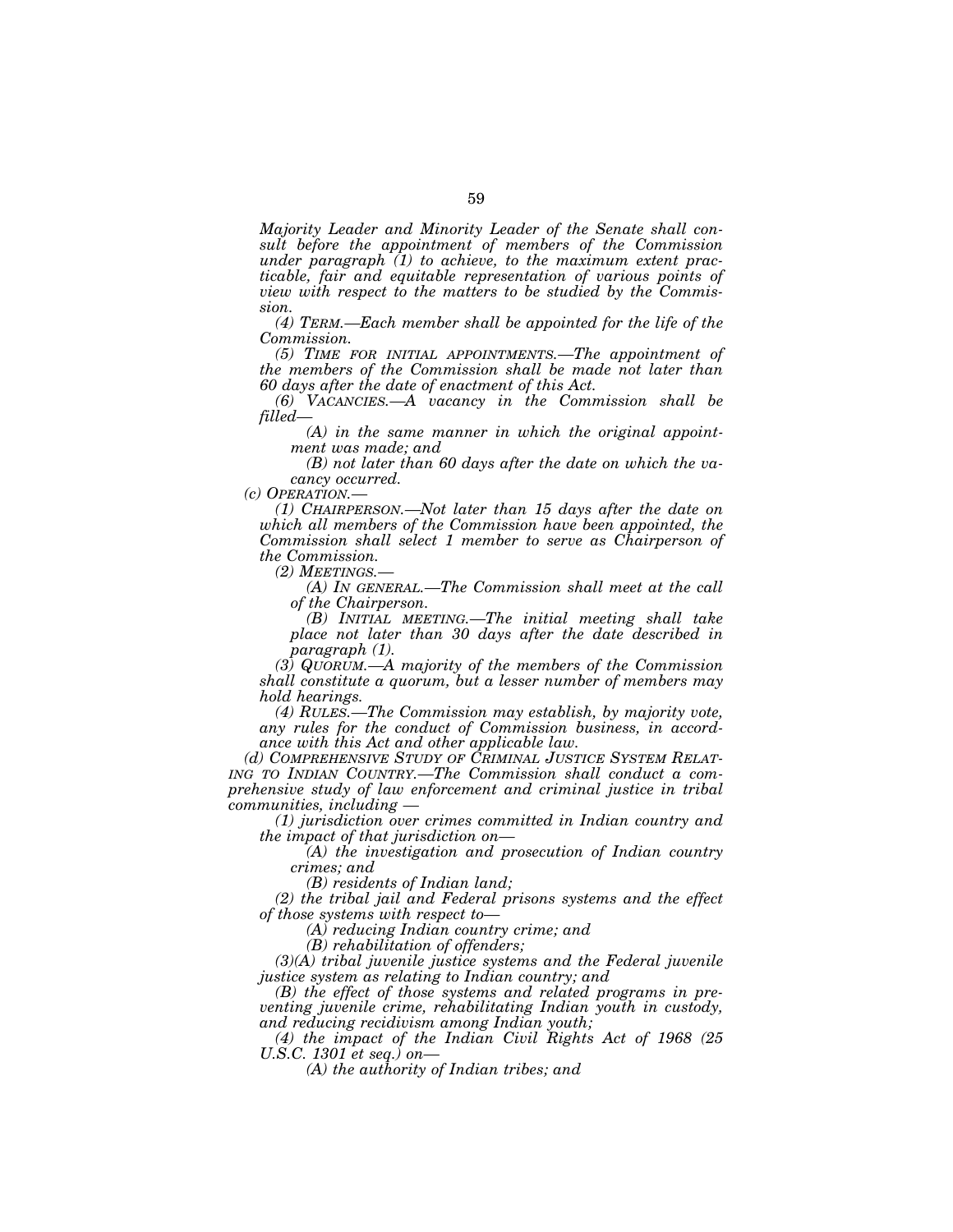*(B) the rights of defendants subject to tribal government authority; and* 

*(5) studies of such other subjects as the Commission determines relevant to achieve the purposes of the Tribal Law and Order Act of 2009.* 

*(e) RECOMMENDATIONS.—Taking into consideration the results of the study under paragraph (1), the Commission shall develop recommendations on necessary modifications and improvements to justice systems at the tribal, Federal, and State levels, including consideration of—* 

*(1) simplifying jurisdiction in Indian country;* 

*(2) improving services and programs—* 

*(A) to prevent juvenile crime on Indian land;* 

*(B) to rehabilitate Indian youth in custody; and* 

*(C) to reduce recidivism among Indian youth;* 

*(3) enhancing the penal authority of tribal courts and exploring alternatives to incarceration;* 

*(4) the establishment of satellite United States magistrate or district courts in Indian country;* 

*(5) changes to the tribal jails and Federal prison systems; and* 

*(6) other issues that, as determined by the Commission, would reduce violent crime in Indian country.* 

*(f) REPORT.—Not later than 2 years after the date of enactment of this Act, the Commission shall submit to the President and Congress a report that contains—* 

*(1) a detailed statement of the findings and conclusions of the Commission; and* 

*(2) the recommendations of the Commission for such legislative and administrative actions as the Commission considers to be appropriate.* 

*(g) POWERS.—* 

(A) IN GENERAL,—The Commission may hold such hear*ings, meet and act at such times and places, take such testimony, and receive such evidence as the Commission considers to be advisable to carry out the duties of the Commission under this section.* 

*(B) PUBLIC REQUIREMENT.—The hearings of the Commission under this paragraph shall be open to the public.* 

*(2) WITNESS EXPENSES.—* 

*(A) IN GENERAL.—A witness requested to appear before the Commission shall be paid the same fees as are paid to witnesses under section 1821 of title 28, United States Code.* 

*(B) PER DIEM AND MILEAGE.—The per diem and mileage allowance for a witness shall be paid from funds made available to the Commission.* 

*(3) INFORMATION FROM FEDERAL, TRIBAL, AND STATE AGEN- CIES.—* 

*(A) IN GENERAL.—The Commission may secure directly from a Federal agency such information as the Commission considers to be necessary to carry out this section.* 

*(B) TRIBAL AND STATE AGENCIES.—The Commission may request the head of any tribal or State agency to provide to*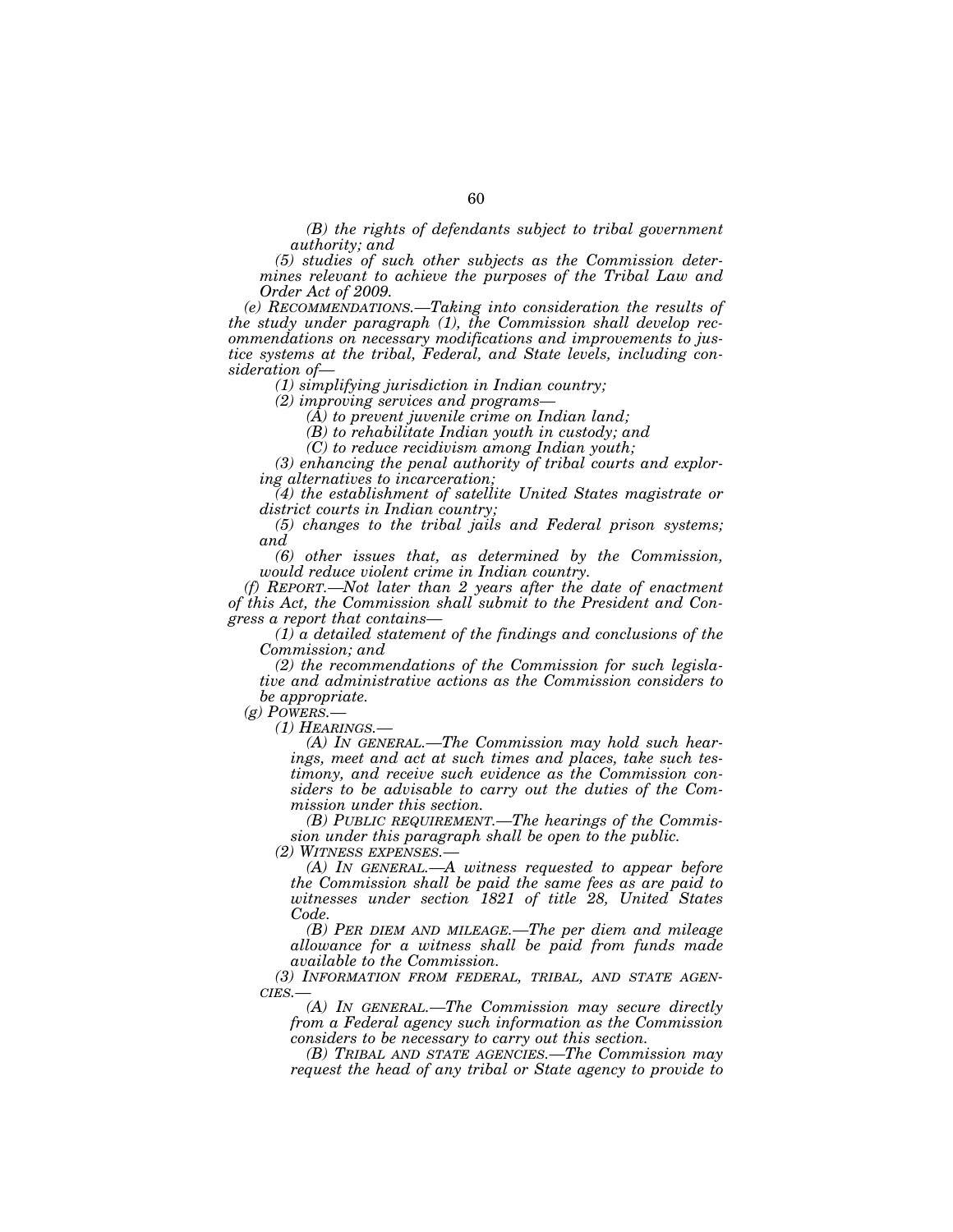*the Commission such information as the Commission considers to be necessary to carry out this section.* 

*(4) POSTAL SERVICES.—The Commission may use the United States mails in the same manner and under the same conditions as other agencies of the Federal Government.* 

*(5) GIFTS.—The Commission may accept, use, and dispose of gifts or donations of services or property.* 

*(h) COMMISSION PERSONNEL MATTERS.—* 

*(1) TRAVEL EXPENSES.—A member of the Commission shall be allowed travel expenses, including per diem in lieu of subsistence, at rates authorized for an employee of an agency under subchapter I of chapter 57 of title 5, United States Code, while away from the home or regular place of business of the member in the performance of the duties of the Commission.* 

*(2) DETAIL OF FEDERAL EMPLOYEES.—On the affirmative vote of 2⁄3 of the members of the Commission and the approval of the appropriate Federal agency head, an employee of the Federal Government may be detailed to the Commission without reimbursement, and such detail shall be without interruption or loss of civil service status, benefits, or privileges.* 

*(3) PROCUREMENT OF TEMPORARY AND INTERMITTENT SERV-ICES.—On request of the Commission, the Attorney General and Secretary shall provide to the Commission reasonable and appropriate office space, supplies, and administrative assistance. (i) CONTRACTS FOR RESEARCH.—* 

*(1) RESEARCHERS AND EXPERTS.—* 

*(A) IN GENERAL.—On an affirmative vote of 2⁄3 of the members of the Commission, the Commission may select nongovernmental researchers and experts to assist the Commission in carrying out the duties of the Commission under this section.* 

*(B) NATIONAL INSTITUTE OF JUSTICE.—The National Institute of Justice may enter into a contract with the researchers and experts selected by the Commission under subparagraph (A) to provide funding in exchange for the services of the researchers and experts.* 

*(2) OTHER ORGANIZATIONS.—Nothing in this subsection limits the ability of the Commission to enter into contracts with any other entity or organization to carry out research necessary to carry out the duties of the Commission under this section.* 

*(j) TRIBAL ADVISORY COMMITTEE.—* 

*(1) ESTABLISHMENT.—The Commission shall establish a committee, to be known as the ''Tribal Advisory Committee''.* 

*(2) MEMBERSHIP.—* 

*(A) COMPOSITION.—The Tribal Advisory Committee shall consist of 2 representatives of Indian tribes from each region of the Bureau of Indian Affairs.* 

*(B) QUALIFICATIONS.—Each member of the Tribal Advisory Committee shall have experience relating to—* 

*(i) justice systems;* 

*(ii) crime prevention; or* 

*(iii) victim services.* 

*(3) DUTIES.—The Tribal Advisory Committee shall—* 

*(A) serve as an advisory body to the Commission; and*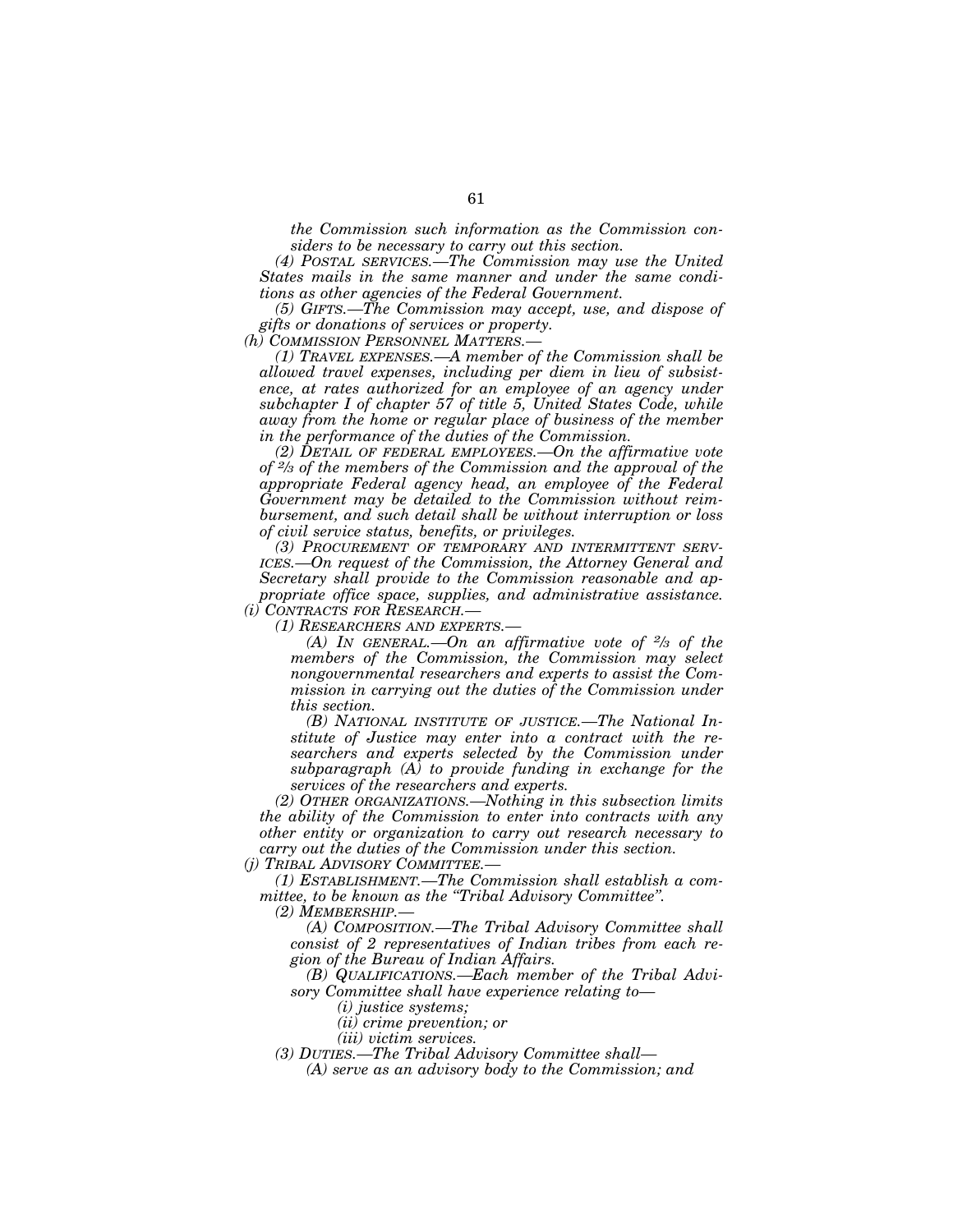*(B) provide to the Commission advice and recommendations, submit materials, documents, testimony, and such other information as the Commission determines to be necessary to carry out the duties of the Commission under this section.* 

*(k) AUTHORIZATION OF APPROPRIATIONS.—There are authorized to be appropriated such sums as are necessary to carry out this section, to remain available until expended.* 

*(l) TERMINATION OF COMMISSION.—The Commission shall terminate 90 days after the date on which the Commission submits the report of the Commission under subsection (c)(3).* 

*(m) NONAPPLICABILITY OF FACA.—The Federal Advisory Committee Act (5 U.S.C. App.) shall not apply to the Commission.* 

*25 U.S.C. § 2813 (Section 16). Testimony by Federal Employees in Cases of Rape and Sexual Assault.* 

*(a) APPROVAL OF EMPLOYEE TESTIMONY.—* 

*(1) IN GENERAL.—The Director of the Office of Justice Services or the Director of the Indian Health Service, as appropriate (referred to in this section as the 'Director concerned'), shall approve or disapprove, in writing, any request or subpoena from a tribal or State court for a law enforcement officer, sexual assault nurse examiner, or other employee under the supervision of the Director concerned to provide testimony in a deposition, trial, or other similar criminal proceeding regarding information obtained in carrying out the official duties of the employee.* 

*(2) DEADLINE.—The court issuing a subpoena under paragraph (1) shall provide to the appropriate Federal employee a notice regarding the request to provide testimony by not less than 30 days before the date on which the testimony will be provided.* 

*(b) APPROVAL.—* 

*(1) IN GENERAL.—The Director concerned shall approve a request or subpoena under subsection (a) if the request or subpoena does not violate the policy of the Department to maintain strict impartiality with respect to private causes of action.* 

*(2) FAILURE TO APPROVE.—If the Director concerned fails to approve or disapprove a request or subpoena by the date that is 30 days after the date of receipt of notice of the request or subpoena, the request or subpoena shall be considered to be approved for purposes of this section.* 

# *25 U.S.C. § 2814 (Section 17). Coordination of Federal Agencies*

*(a) IN GENERAL.—The Secretary, in coordination with the Attorney General, Federal and tribal law enforcement agencies, the Indian Health Service, and domestic violence or sexual assault victim organizations, shall develop appropriate victim services and victim advocate training programs—* 

*(1) to improve domestic violence or sexual abuse responses;* 

*(2) to improve forensic examinations and collection;* 

*(3) to identify problems or obstacles in the prosecution of domestic violence or sexual abuse; and* 

*(4) to meet other needs or carry out other activities required to prevent, treat, and improve prosecutions of domestic violence and sexual abuse.*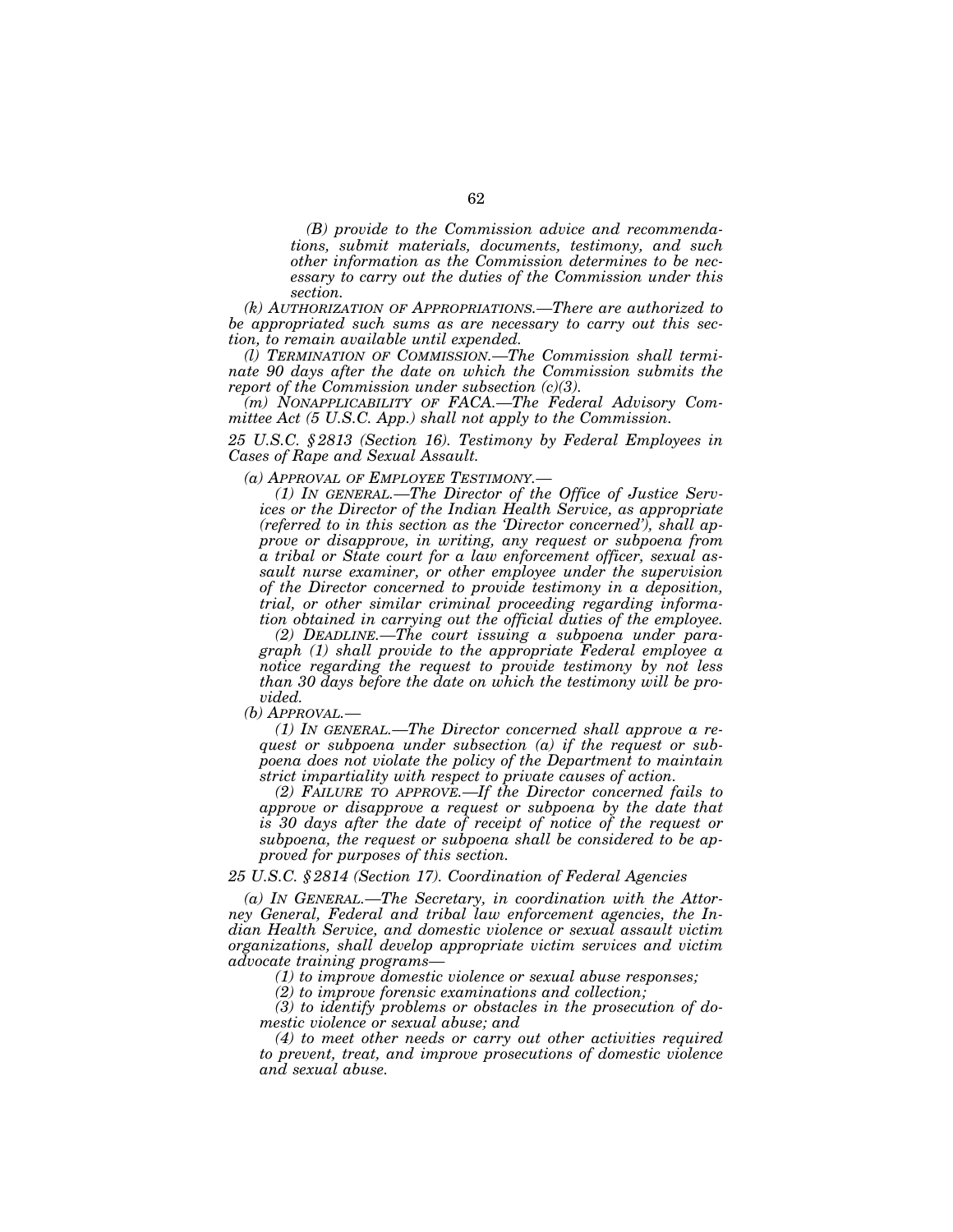*(b) REPORT.—Not later than 2 years after the date of enactment of this section, the Secretary shall submit to the Committee on Indian Affairs of the Senate and the Committee on Natural Resources of the House of Representatives a report that describes, with respect to the matters described in subsection (a), the improvements made and needed, problems or obstacles identified, and costs necessary to address the problems or obstacles, and any other recommendations that the Secretary determines to be appropriate, including recommendations on preventing sex trafficking of Indian women.* 

*\* \* \* \* \* \* \**  25 U.S.C. § 3613. Base support funding for tribal justice systems

\* \* \* \* \* \* \* (b) PURPOSES FOR WHICH FINANCIAL ASSISTANCE MAY BE USED.—Financial assistance provided through contracts, grants, or agreements entered into pursuant to this section may be used for——

\* \* \* \* \* \* \*  $\Gamma(2)$  the employment of judicial personnel;

*(2) the employment of tribal court personnel, including tribal court judges, prosecutors, public defenders, guardians ad litem, and court-appointed special advocates for children and juveniles.* 

\* \* \* \* \* \* \* 25 U.S.C. § 3621. Tribal justice systems

(a) OFFICE.—There is authorized to be appropriated to carry out **[the provisions of sections 3611 and 3612]** *sections 101 and 102 of* this title,  $$7,000,000$  for each of the [fiscal years 2000 through 2007] *fiscal years 2010 through 2014*. None of the funds provided under this subsection may be used for the administrative expenses of the Office.

(b) BASE SUPPORT FUNDING FOR TRIBAL JUSTICE SYSTEMS.— There is authorized to be appropriated to carry out [the provisions of section 3613¿ *section 103* of this title, \$50,000,000 for each of the **[fiscal years 2000 through 2007]** *fiscal years 2010 through 2014***.** 

(c) ADMINISTRATIVE EXPENSES FOR OFFICE—There is authorized to be appropriated, for the administrative expenses of the Office, \$500,000 for each of the [fiscal years 2000 through 2007] *fiscal years 2010 through 2014.* 

(d) ADMINISTRATIVE EXPENSES FOR TRIBAL JUDICIAL CON-FERENCES.—There is authorized to be appropriated, for the administrative expenses of tribal judicial conferences, \$500,000 for each of the [fiscal years 2000 through 2007] *fiscal years 2010 through 2014.* 

\* \* \* \* \* \* \*

25 U.S.C. § 3653. Definitions

For purposes of this chapter:

\* \* \* \* \* \* \* *(2) DIRECTOR.—The term ''Director'' means the Director of the Office of Tribal Justice.*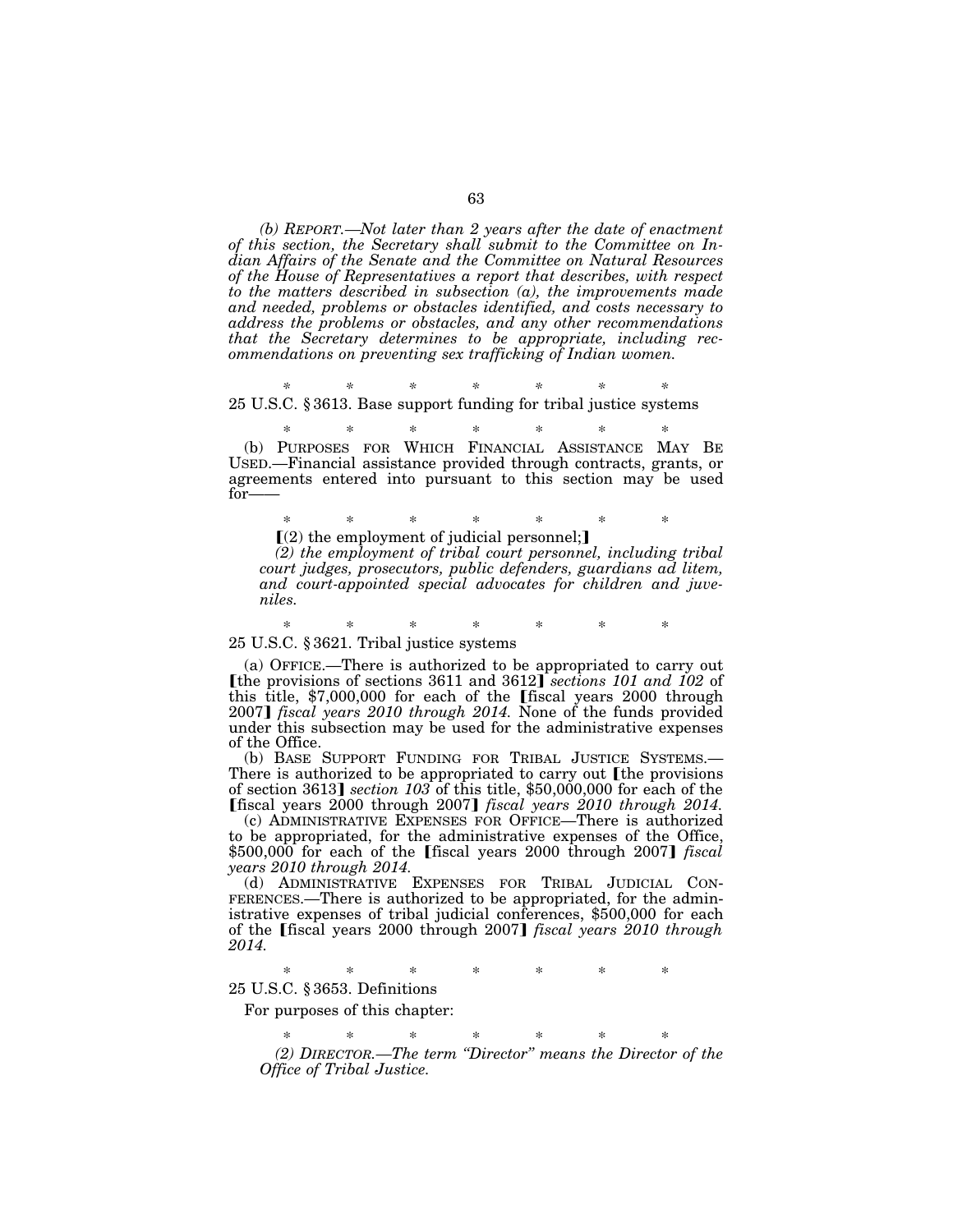| $(2)$ (3) INDIAN LANDS.——                    |        |        |        |        |           |        |
|----------------------------------------------|--------|--------|--------|--------|-----------|--------|
| $\ast$                                       | $\ast$ | $\ast$ | $\ast$ | ×      | $^{\ast}$ | $\ast$ |
| $(3)(4)$ INDIAN TRIBE.——                     |        |        |        |        |           |        |
| $\ast$                                       | $\ast$ | $\ast$ | $\ast$ | $\ast$ | $\ast$    | ×      |
| $\lceil (4) \rceil (5)$ JUDICIAL PERSONNEL.— |        |        |        |        |           |        |
| $\ast$                                       | $\ast$ | ×      | $\ast$ | $\ast$ | ×         | ×      |
| $(5)$ $(6)$ NON-PROFIT ENTITIES.             |        |        |        |        |           |        |
| $\ast$                                       | $\ast$ | $\ast$ | $\ast$ | *      | $\ast$    | ×      |
| $[(6)](7)$ Office of Tribal Justice.—        |        |        |        |        |           |        |
| $\ast$                                       | $\ast$ | ×      |        | ×      | ×         |        |
| $[(7)](8)$ TRIBAL JUSTICE SYSTEM.—           |        |        |        |        |           |        |
| $\ast$                                       |        |        |        | ×      |           |        |

## 25 U.S.C. § 3662. Tribal civil legal assistance grants

Subject to the availability of appropriations, the Attorney General, in consultation with the Office of Tribal Justice, shall award grants to non-profit entities, as defined under section  $501(c)(3)$  of Title 26, which provide legal assistance services for Indian tribes, members of Indian tribes, or tribal justice systems pursuant to Federal poverty guidelines that submit an application to the Attorney General in such form and manner as the Attorney General may prescribe for the provision of civil legal assistance *(including guardians ad litem and court-appointed special advocates for children and juveniles)* to members of Indian tribes and tribal justice systems, and/or other purposes consistent with this chapter.

## 25 U.S.C. § 3663. Tribal criminal assistance grants

Subject to the availability of appropriations, the Attorney General, in consultation with the Office of Tribal Justice, shall award grants to non-profit entities, as defined by section 501(c)(3) of Title 26, which provide legal assistance services for Indian tribes, members of Indian tribes, or tribal justice systems pursuant to Federal poverty guidelines that submit an application to the Attorney General in such form and manner as the Attorney General may prescribe for the provision of [criminal legal assistance to members of Indian tribes and tribal justice systems] *licensed public defender services to all defendants subject to tribal court jurisdiction and prosecution and judicial services for tribal courts,* and/or other purposes consistent with this chapter. Funding under this subchapter may apply to programs, procedures, or proceedings involving adult criminal actions, juvenile delinquency actions, and/or guardian-adlitem appointments arising out of criminal or delinquency acts.

#### \* \* \* \* \* \* \* *25 U.S.C. § 3666 (Section 106). Office of Tribal Justice.*

*(a) IN GENERAL.—Not later than 90 days after the date of enactment of the Tribal Law and Order Act of 2009, the Attorney General shall establish the Office of Tribal Justice as a component of the Department.* 

*(b) PERSONNEL AND FUNDING.—The Attorney General shall provide to the Office of Tribal Justice such personnel and funds as are necessary to establish the Office of Tribal Justice as a component of the Department under subsection (a).*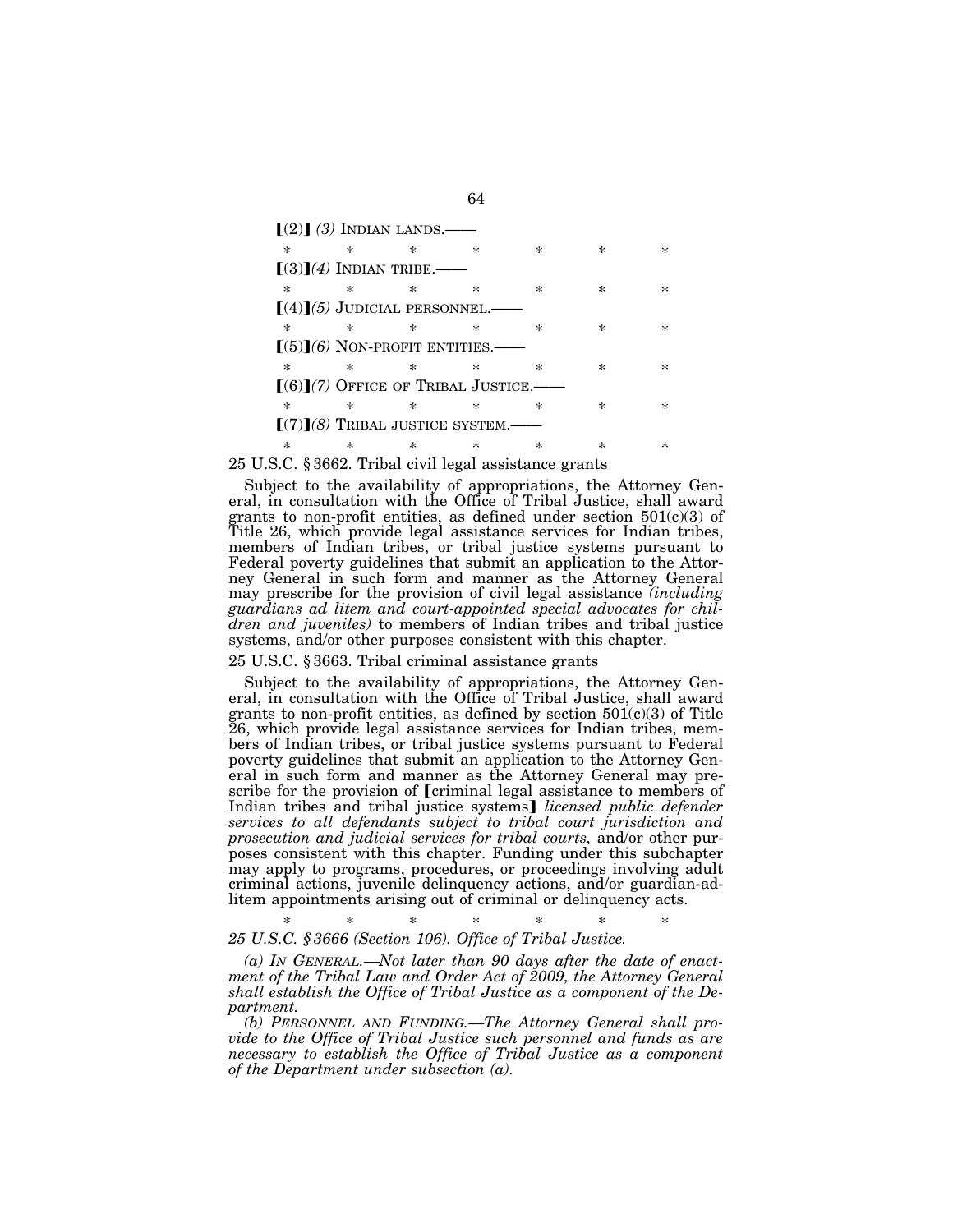*(c) DUTIES.—The Office of Tribal Justice shall—* 

*(1) serve as the program and legal policy advisor to the Attorney General with respect to the treaty and trust relationship between the United States and Indian tribes;* 

*(2) serve as the point of contact for federally recognized tribal governments and tribal organizations with respect to questions and comments regarding policies and programs of the Department and issues relating to public safety and justice in Indian country; and* 

*(3) coordinate with other bureaus, agencies, offices, and divisions within the Department of Justice to ensure that each component has an accountable process to ensure meaningful and timely consultation with tribal leaders in the development of regulatory policies and other actions that affect—* 

*(A) the trust responsibility of the United States to Indian tribes;* 

*(B) any tribal treaty provision;* 

*(C) the status of Indian tribes as a sovereign governments; or* 

*(D) any other tribal interest.* 

[25 U.S.C. 3666.] 25 U.S.C. 3667. (Section 107)-Authorization of appropriations

For purposes of carrying out the activities under this subchapter, there are authorized to be appropriated such sums as are necessary for fiscal years [2000 through 2004] 2010 through 2014.

25 U.S.C. § 3681. Grants

\* \* \* \* \* \* \* (d) AUTHORIZATION OF APPROPRIATIONS.—For purposes of carrying out the activities under this section, there are authorized to be appropriated such sums as are necessary for fiscal years [2000] through 2004] 2010 through 2014.

\* \* \* \* \* \* \* *25 U.S.C. § 3683. (Section 203).—Assistant Probation Officers.* 

*To the maximum extent practicable, the Director of the Administrative Office of the United States Courts, in coordination with the Office of Tribal Justice and the Director of the Office of Justice Services, shall—* 

*(1) appoint individuals residing in Indian country to serve as assistant probation officers for purposes of monitoring and providing service to Federal prisoners residing in Indian country; and* 

*(2) provide substance abuse, mental health, and other related treatment services to offenders residing on Indian land.* 

\* \* \* \* \* \* \* 28 U.S.C. § 534. Acquisition, preservation, and exchange of identification records and information; appointment of officials

(a) The Attorney General shall—

\* \* \* \* \* \* \* (4) exchange such records and information with, and for the official use of, authorized officials of the Federal Government,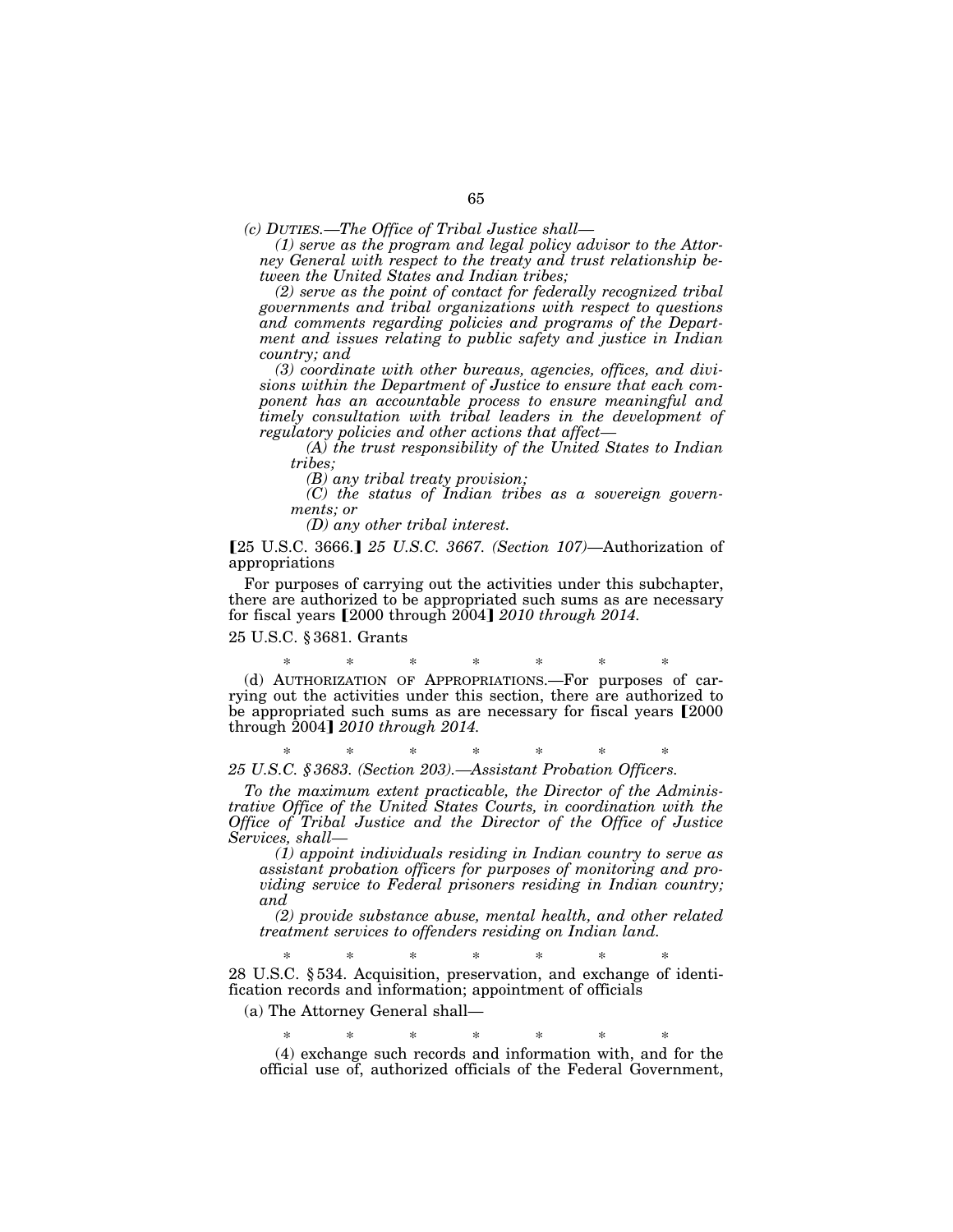including the United States Sentencing Commission, the States, *Indian tribes,* cities, and penal and other institutions.

\* \* \* \* \* \* \* ø(d) INDIAN LAW ENFORCEMENT AGENCIES.—The Attorney General shall permit Indian law enforcement agencies, in cases of domestic violence, dating violence, sexual assault, and stalking, to enter information into Federal criminal information databases and to obtain information from the databases.]

*(d) INDIAN LAW ENFORCEMENT AGENCIES.—The Attorney General shall permit tribal and Bureau of Indian Affairs law enforcement agencies—* 

*(1) to directly access and enter information into Federal criminal information databases; and* 

*(2) to directly obtain information from the databases.* 

\* \* \* \* \* \* \*  $(f) * * * *$ 

\* \* \* \* \* \* \*

(2) Federal, *tribal,* and State criminal justice agencies authorized to enter information into criminal information databases may include—

\* \* \* \* \* \* \* Note to 28 U.S.C. § 534, Public Law 109–162 Gang violence.

### National Gang Intelligence Center

Pub. L. 109–162, Title XI, 1107, Jan. 5, 2006, 119 Stat. 3093, provided that:

(a) ESTABLISHMENT.—The Attorney General shall establish a National Gang Intelligence Center and gang information database to be housed at and administered by the Federal Bureau of Investigation to collect, analyze, and disseminate gang activity information from—

\* \* \* \* \* \* \* *(8) the Office of Justice Services of the Bureau of Indian Af-*

*fairs;* 

[(8)](9) Tribal, State, [State] and local law enforcement;

 $[(9)](10)$  Federal, *tribal*, State, and local prosecutors;

 $[(10)](11)$  Federal, *tribal*, State, and local probation and parole offices;

 $[(11)]$  $(12)$  Federal, *tribal*, State, and local prisons and jails; and

 $[(12)](13)$  any other entity as appropriate.

(b) INFORMATION.—The Center established under subsection (a) shall make available the information referred to in subsection (a) to—

(1) Federal, *tribal,* State, and local law enforcement agencies; (2) Federal, *tribal,* State, and local corrections agencies and penal institutions;

(3) Federal, *tribal,* State, and local prosecutorial agencies; and

(4) any other entity as appropriate.

\* \* \* \* \* \* \*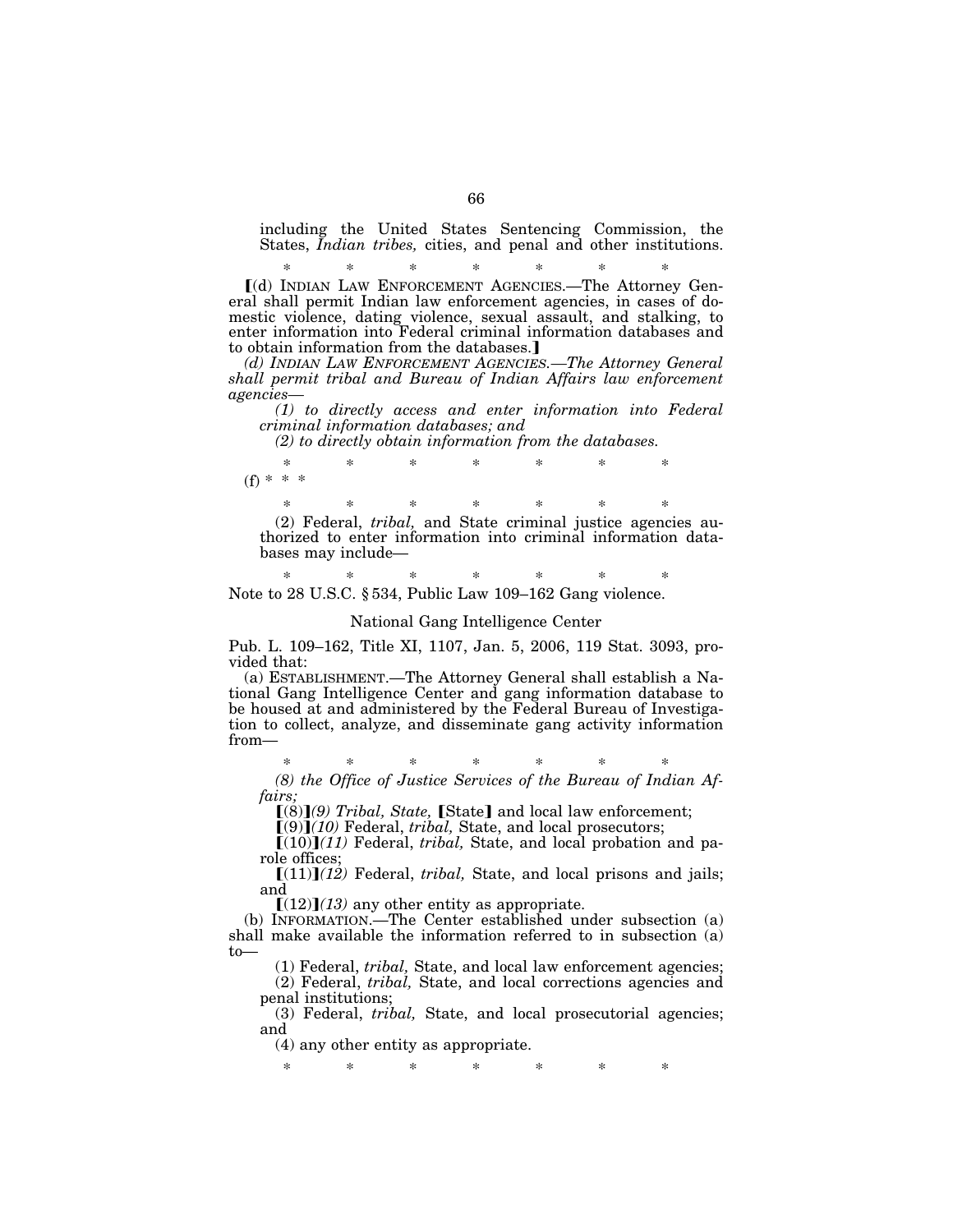#### 28 U.S.C. § 543. Special attorneys

(a) The Attorney General may appoint attorneys to assist United States attorneys when the public interest so requires*, including the appointment of qualified tribal prosecutors and other qualified attorneys to assist in prosecuting Federal offenses committed in Indian country.* 

\* \* \* \* \* \* \*

*(c) SENSE OF CONGRESS REGARDING CONSULTATION.—It is the sense of Congress that, in appointing attorneys under this section to serve as special prosecutors in Indian country, the Attorney General should consult with tribal justice officials of each Indian tribe that would be affected by the appointment.* 

\* \* \* \* \* \* \* 42 U.S.C. § 2996f. Grants and contracts

\* \* \* \* \* \* \* (b) LIMITATIONS ON USES.—No funds made available by the Corporation under this subchapter, either by grant or contract, may be used—

\* \* \* \* \* \* \*  $(2)$  to provide legal assistance with respect to any criminal proceeding, except to provide assistance to a person charged with a misdemeanor or lesser offense or its equivalent in an Indian tribal court;

*(2) to provide legal assistance with respect to any criminal proceeding, except to provide assistance to a person charged with an offense in an Indian tribal court.* 

\* \* \* \* \* \* \*

42 U.S.C. § 3732.—Bureau of Justice Statistics

\* \* \* \* \* \* \* (c) DUTIES AND FUNCTIONS OF BUREAU.—The Bureau is authorized to—

\* \* \* \* \* \* \*

(3) collect and analyze data that will serve as a continuous and comparable national social indication of the prevalence, incidence, rates, extent, distribution, and attributes of crime, juvenile delinquency, civil disputes, and other statistical factors related to crime, civil disputes, and juvenile delinquency, in support of national, State, *tribal,* and local justice policy and decisionmaking;

(4) collect and analyze statistical information, concerning the operations of the criminal justice system at the Federal, State, *tribal,* and local levels;

(5) collect and analyze statistical information concerning the prevalence, incidence, rates, extent, distribution, and attributes of crime, and juvenile delinquency, at the Federal, State, *tribal,* and local levels;

(6) analyze the correlates of crime, civil disputes and juvenile delinquency, by the use of statistical information, about criminal and civil justice systems at the Federal, State, *tribal,* and local levels, and about the extent, distribution and attributes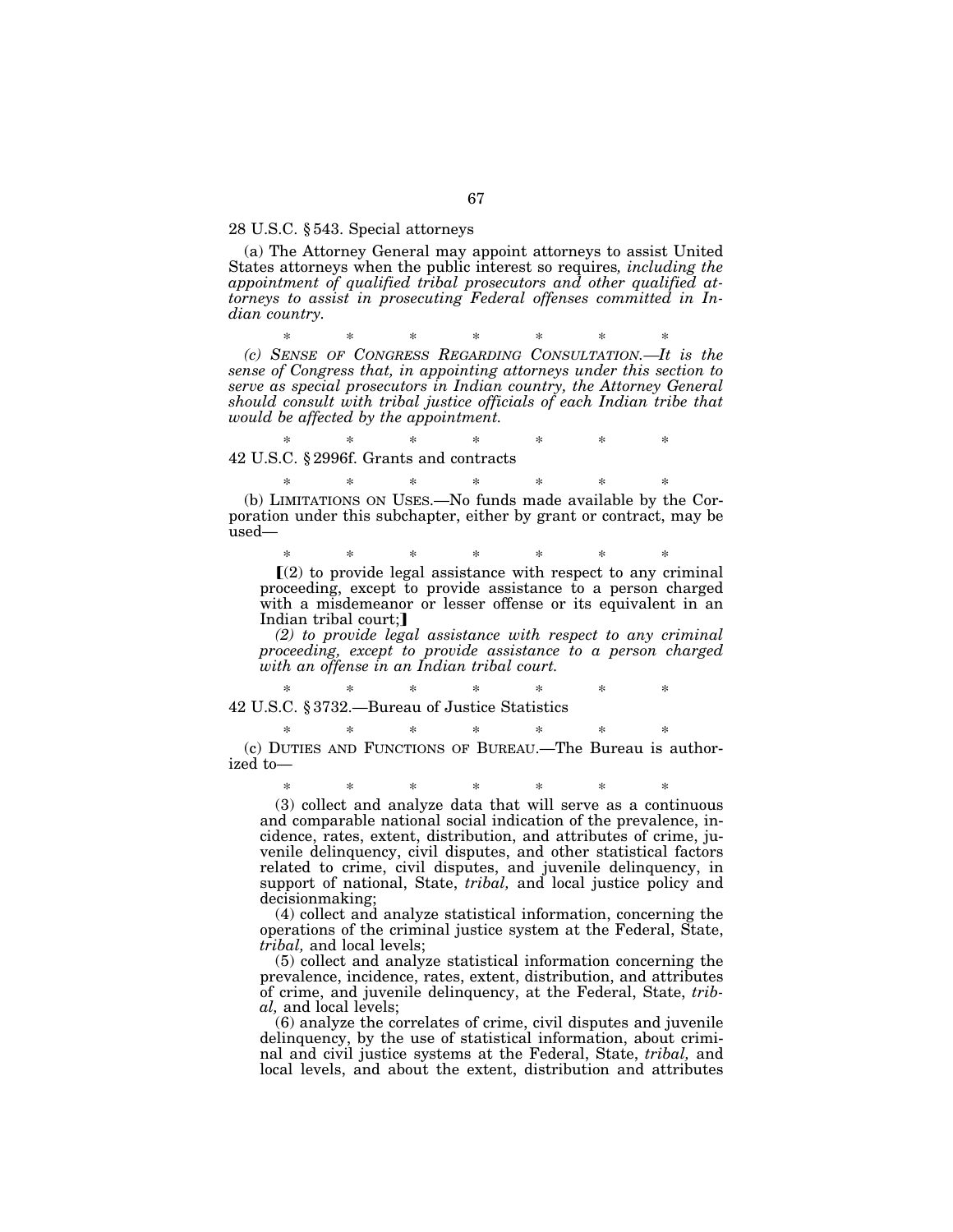of crime, and juvenile delinquency, in the Nation and at the Federal, State, *tribal,* and local levels;

(7) compile, collate, analyze, publish, and disseminate uniform national statistics concerning all aspects of criminal justice and related aspects of civil justice, crime, including crimes against the elderly, juvenile delinquency, criminal offenders, juvenile delinquents, and civil disputes in the various States *and in Indian country*;

\* \* \* \* \* \* \*

 $(9)$  maintain liaison with the judicial branches of the [Federal and State Governments] Federal Government and State *and tribal governments* in matters relating to justice statistics, and cooperate with the judicial branch in assuring as much uniformity as feasible in statistical systems of the executive and judicial branches;

(10) provide information to the President, the Congress, the judiciary, State, *tribal,* and local governments, and the general public on justice statistics;

(11) establish or assist in the establishment of a system to provide State, *tribal,* and local governments with access to Federal informational resources useful in the planning, implementation, and evaluation of programs under this Act;

# \* \* \* \* \* \* \* (13) provide for the development of justice information sys-

tems programs and assistance to the States*, Indian tribes,* and units of local government relating to collection, analysis, or dissemination of justice statistics;

\* \* \* \* \* \* \*

(17) provide for the collection, analysis, dissemination and publication of statistics on the condition and progress of drug control activities at the Federal, [State and local] *State, tribal*, *and local* levels with particular attention to programs and intervention efforts demonstrated to be of value in the overall national anti-drug strategy and to provide for the establishment of a national clearinghouse for the gathering of data generated by Federal, [State, and local] State, tribal, and local criminal justice agencies on their drug enforcement activities;

\* \* \* \* \* \* \*

(19) provide for improvements in the accuracy, quality, timeliness, immediate accessibility, and integration of State *and tribal* criminal history and related records, support the development and enhancement of national systems of criminal history and related records including the National Instant Criminal Background Check System, the National Incident-Based Reporting System, and the records of the National Crime Information Center, facilitate State *and tribal* participation in national records and information systems, and support statistical research for critical analysis of the improvement and utilization of criminal history records;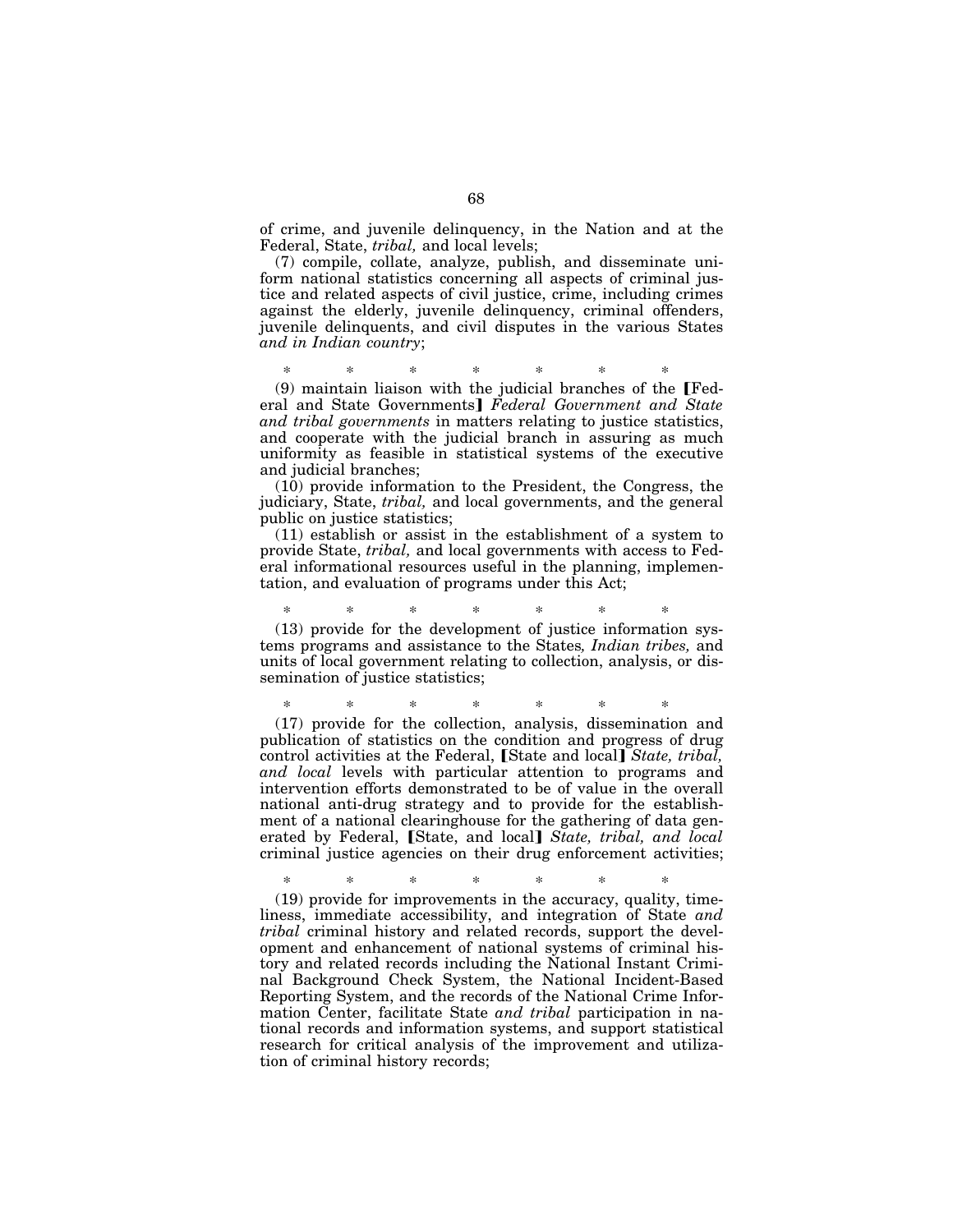(20) maintain liaison with State*, tribal,* and local governments and governments of other nations concerning justice statistics;

\* \* \* \* \* \* \* (22) ensure conformance with security and privacy requirement of section 3789g of this title and identify, analyze, and participate in the development and implementation of privacy, security and information policies which impact on Federal, tribal, and State criminal justice operations and related statistical activities; and

\* \* \* \* \* \* \* (d) JUSTICE STATISTICAL COLLECTION, ANALYSIS, AND DISSEMINATION.—

**[To insure]** (1) IN GENERAL.—To ensure that all justice statistical collection, analysis, and dissemination is carried out in a coordinated manner, the Director is authorized to—

 $[(1)]$   $(A)$  utilize, with their consent, the services, equipment, records, personnel, information, and facilities of other Federal, State, local, and private agencies and instrumentalities with or without reimbursement therefor, and to enter into agreements with such agencies and instrumentalities for purposes of data collection and analysis;

 $\lceil (2) \rceil$  *(B)* confer and cooperate with State, municipal, and other local agencies;

 $[(3)]$   $(C)$  request such information, data, and reports from any Federal agency as may be required to carry out the purposes of this chapter;

 $[(4)]$  *(D)* seek the cooperation of the judicial branch of the Federal Government in gathering data from criminal justice records;

 $[(5)]$   $(E)$  encourage replication, coordination and sharing among justice agencies regarding information systems, information policy, and data; and

 $[(6)]$   $(F)$  confer and cooperate with Federal statistical agencies as needed to carry out the purposes of this subchapter, including by entering into cooperative data sharing agreements in conformity with all laws and regulations applicable to the disclosure and use of data.

*(2) CONSULTATION WITH INDIAN TRIBES.—The Director, acting jointly with the Assistant Secretary for Indian Affairs (acting through the Director of the Office of Justice Services) and the Director of the Federal Bureau of Investigation, shall work with Indian tribes and tribal law enforcement agencies to establish and implement such tribal data collection systems as the Director determines to be necessary to achieve the purposes of this section.* 

(e) FURNISHING OF INFORMATION, DATA, OR REPORTS BY FEDERAL AGENCIES.—Federal agencies requested to furnish information, data, or reports pursuant to [subsection  $(d)(3)$ ] *subsection*  $(d)(1)(C)$ of this section shall provide such information to the Bureau as is required to carry out the purposes of this section.

(f) CONSULTATION WITH REPRESENTATIVES OF STATE*, TRIBAL,* AND LOCAL GOVERNMENT AND JUDICIARY.—In recommending standards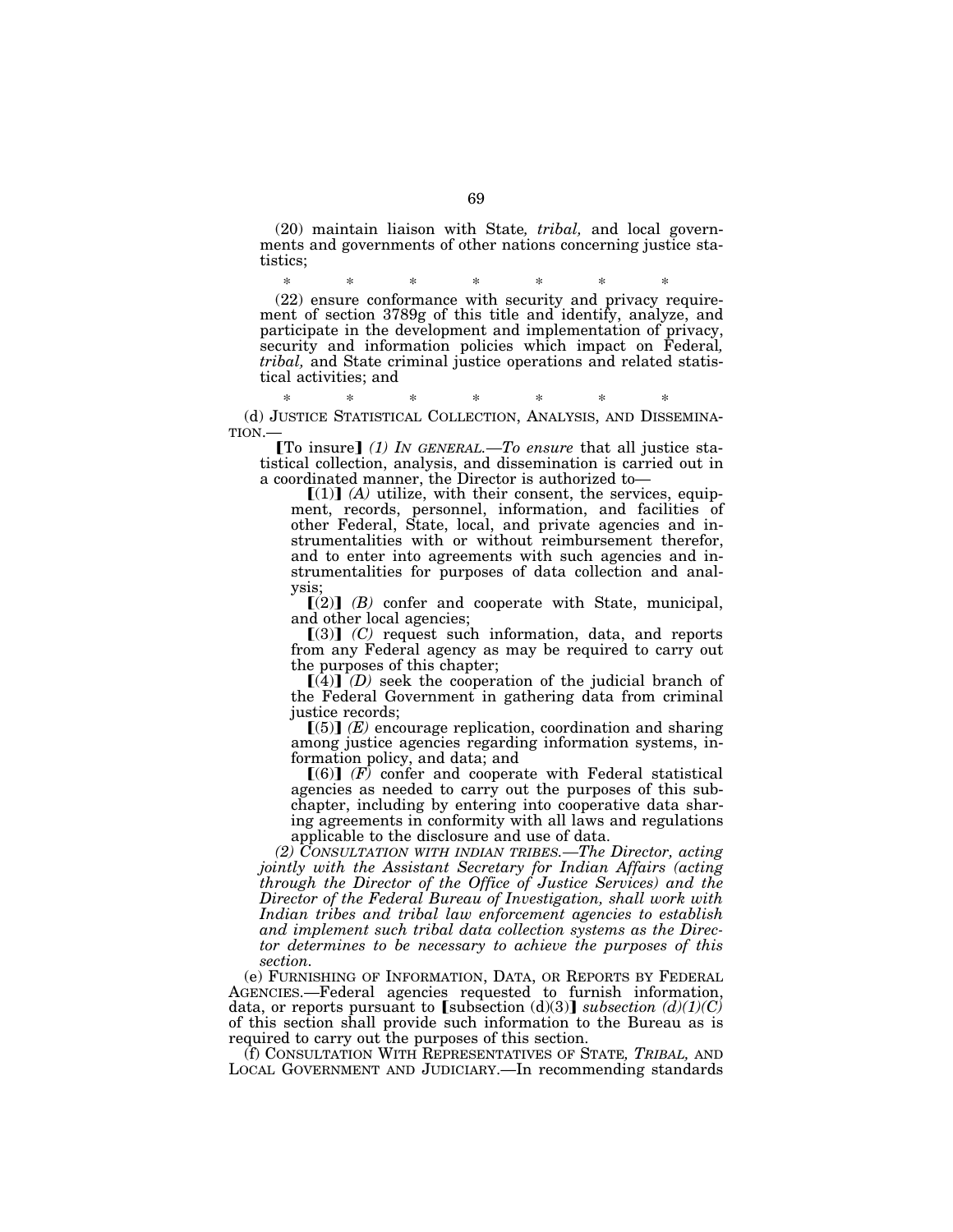for gathering justice statistics under this section, the Director shall consult with representatives of State*, tribal,* and local government, including, where appropriate, representatives of the judiciary.

*(g) REPORT TO CONGRESS ON CRIMES IN INDIAN COUNTRY.—Not later than 1 year after the date of enactment of this subsection, and annually thereafter, the Director shall submit to Congress a report describing the data collected and analyzed under this section relating to crimes in Indian country.* 

\* \* \* \* \* \* \*

42 U.S.C. § 3796h. Regional information sharing systems grants

(a) AUTHORITY OF DIRECTOR.—The Director of the Bureau of Justice Assistance is authorized to make grants and enter into contracts with State*, tribal,* and local criminal justice agencies and nonprofit organizations for the purposes of identifying, targeting, and removing criminal conspiracies and activities and terrorist conspiracies and activities spanning jurisdictional boundaries.

\* \* \* \* \* \* \* 42 U.S.C. § 3796dd. Authority to make public safety and community policing grants

\* \* \* \* \* \* \*

(b) USES OF GRANT AMOUNTS.—The purposes for which grants made under subsection (a) of this section may be made are—

(1) *to* rehire law enforcement officers who have been laid off as a result of [State and] *State, tribal, or* local budget reductions for deployment in community-oriented policing;

(2) *to* hire and train new, additional career law enforcement officers for deployment in community-oriented policing across the Nation;

(3) *to* procure equipment, technology, or support systems, or pay overtime, to increase the number of officers deployed in community-oriented policing;

(4) *to* award grants to pay for officers hired to perform intelligence, anti-terror, or homeland security duties;

 $(6)$  $(5)$  to increase the number of law enforcement officers involved in activities that are focused on interaction with members of the community on proactive crime control and prevention by redeploying officers to such activities;

 $[(7)](6)$  to provide specialized training to law enforcement officers to enhance their conflict resolution, mediation, problem solving, service, and other skills needed to work in partnership with members of the community;

 $[(8)](7)$  to increase police participation in multidisciplinary early intervention teams;

 $(9)(8)$  to develop new technologies, including interoperable communications technologies, modernized criminal record technology, and forensic technology, to assist State*, tribal,* and local law enforcement agencies in reorienting the emphasis of their activities from reacting to crime to preventing crime and to train law enforcement officers to use such technologies;

 $[(10)](9)$  to develop and implement innovative programs to permit members of the community to assist State*, tribal,* and local law enforcement agencies in the prevention of crime in the community, such as a citizens' police academy, including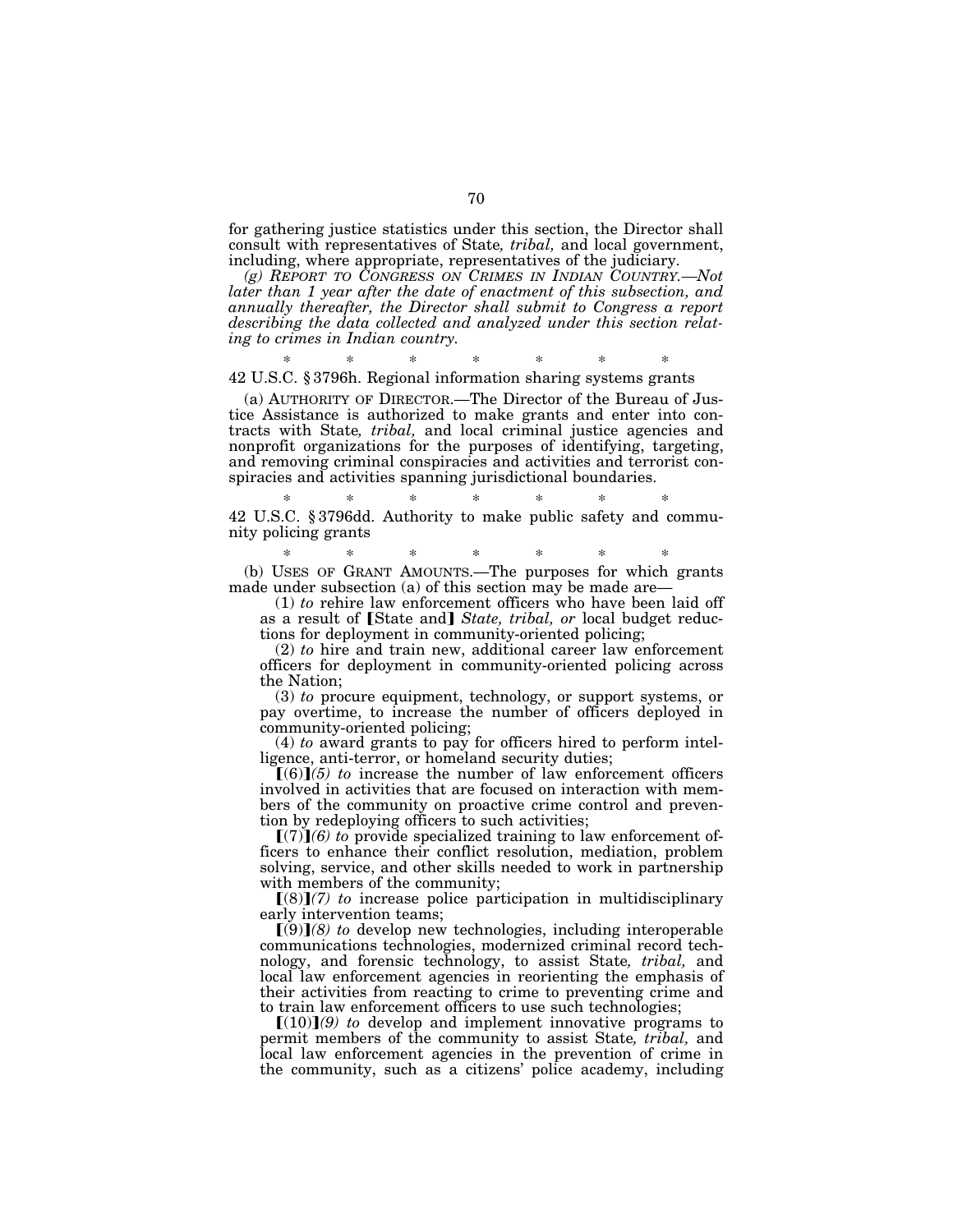programs designed to increase the level of access to the criminal justice system enjoyed by victims, witnesses, and ordinary citizens by establishing decentralized satellite offices (including video facilities) of principal criminal courts buildings;

 $[(11)](10)$  to establish innovative programs to reduce, and keep to a minimum, the amount of time that law enforcement officers must be away from the community while awaiting

court appearances;<br>  $[(12)](11)$  to establish and implement innovative programs to increase and enhance proactive crime control and prevention programs involving law enforcement officers and young persons in the community;

 $[(13)](12)$  to establish school-based partnerships between local law enforcement agencies and local school systems by using school resource officers who operate in and around elementary and secondary schools to combat school-related crime

and disorder problems, gangs, and drug activities;<br>
[(14)]*(13) to* develop and establish new administrative and managerial systems to facilitate the adoption of community-oriented policing as an organization-wide philosophy;

 $[(15)](14)$  to assist [a State in] a State or Indian tribe in enforcing a law throughout **[the State which]** *the State or tribal community that* requires that a convicted sex offender register his or her address with a [State or] *State, tribal, or* local law enforcement agency and be subject to criminal prosecution for failure to comply;

 $[(16)](15)$  to establish, implement, and coordinate crime prevention and control programs (involving law enforcement officers working with community members) with other Federal programs that serve the community and community members to better address the comprehensive needs of the community and its members; [and]

 $[(17)](16)$  to support the purchase by a law enforcement agency of no more than 1 service weapon per officer, upon hiring for deployment in community-oriented policing or, if necessary, upon existing officers' initial redeployment to community-oriented policing[.]; and

*(17) to permit tribal governments receiving direct law enforcement services from the Bureau of Indian Affairs to access the program under this section for use in accordance with paragraphs (1) through (16).* 

\* \* \* \* \* \* \* (i) TERMINATION OF GRANTS FOR HIRING OFFICERS.—øThe authority¿ *Except as provided in subsection (j), the authority* under subsection (a) of this section to make grants for the hiring and rehiring of additional career law enforcement officers shall lapse at the conclusion of 6 years from September 13, 1994. Prior to the expiration of this grant authority, the Attorney General shall submit a report to Congress concerning the experience with and effects of such grants. The report may include any recommendations the Attorney General may have for amendments to this subchapter and related provisions of law in light of the termination of the authority to make grants for the hiring and rehiring of additional career law enforcement officers.

*(j) GRANTS TO INDIAN TRIBES.—*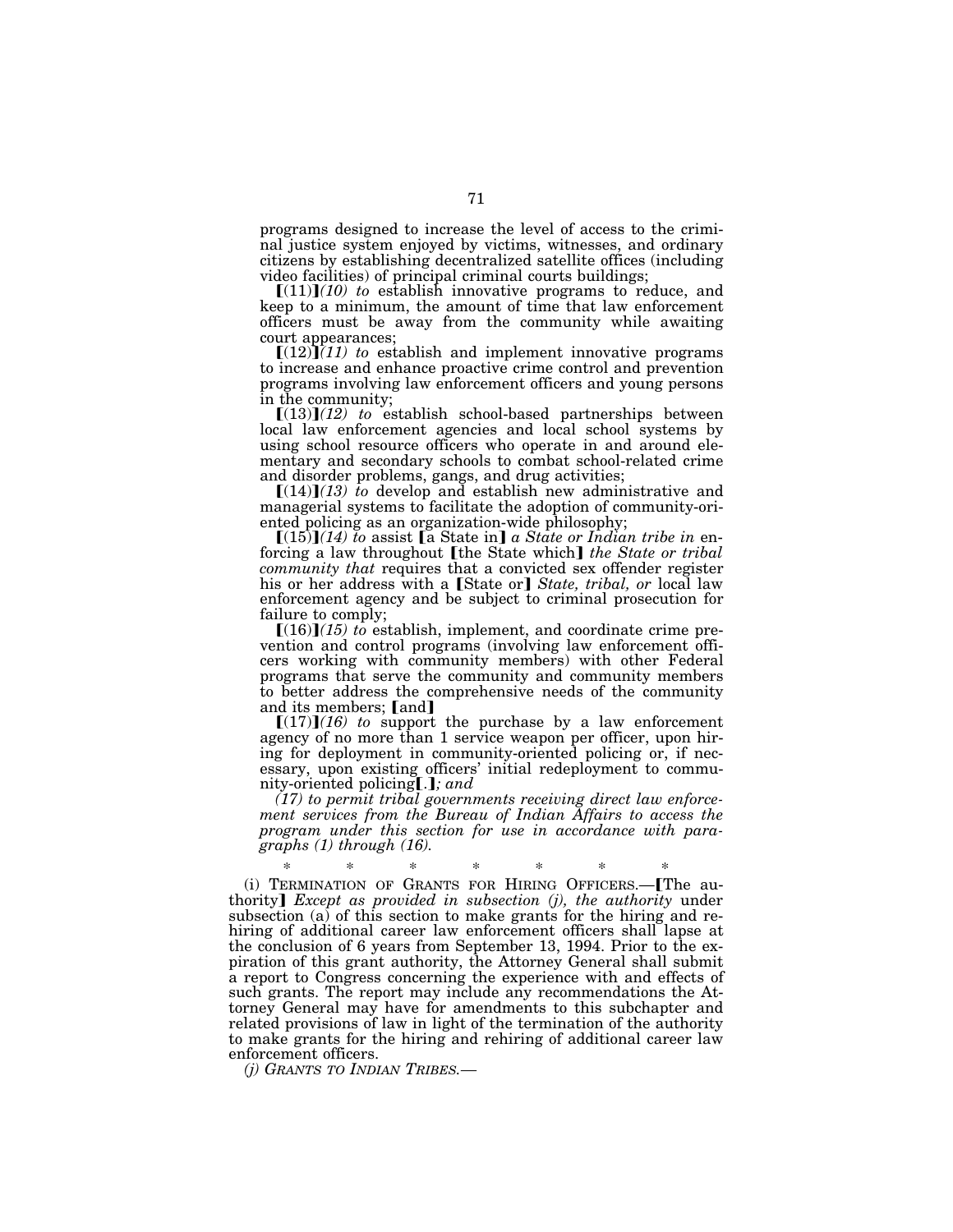*(1) IN GENERAL.—Notwithstanding subsection (i) and section 1703, and in acknowledgment of the Federal nexus and distinct Federal responsibility to address and prevent crime in Indian country, the Attorney General shall provide grants under this section to Indian tribal governments, for fiscal year 2010 and any fiscal year thereafter, for such period as the Attorney General determines to be appropriate to assist the Indian tribal governments in carrying out the purposes described in subsection (b).* 

*(2) PRIORITY OF FUNDING.—In providing grants to Indian tribal governments under this subsection, the Attorney General shall take into consideration reservation crime rates and tribal law enforcement staffing needs of each Indian tribal government.* 

*(3) FEDERAL SHARE.—Because of the Federal nature and responsibility for providing public safety on Indian land, the Federal share of the cost of any activity carried out using a grant under this subsection—* 

*(A) shall be 100 percent; and* 

*(B) may be used to cover indirect costs.* 

*(4) AUTHORIZATION OF APPROPRIATIONS.—There are authorized to be appropriated such sums as are necessary to carry out this subsection for each of fiscal years 2010 through 2014.* 

*(k) REPORT.—Not later than 180 days after the date of enactment of this subsection, the Attorney General shall submit to Congress a report describing the extent and effectiveness of the Community Oriented Policing (COPS) initiative as applied in Indian country, including particular references to—* 

*(1) the problem of intermittent funding;* 

*(2) the integration of COPS personnel with existing law enforcement authorities; and* 

*(3) an explanation of how the practice of community policing and the broken windows theory can most effectively be applied in remote tribal locations.* 

\* \* \* \* \* \* \* 42 U.S.C. 5783.—Grants for delinquency prevention programs

(a) PURPOSES.—The Administrator may make grants to a State, to be transmitted through the State advisory group to units of local government that meet the requirements of subsection (b)*, or to Indian tribes under subsection (d)* of this section, for delinquency prevention programs and activities for juveniles who have had contact with the juvenile justice system or who are likely to have contact with the juvenile justice system, including the provision to juveniles and their families of—

\* \* \* \* \* \* \* *(d) GRANTS FOR TRIBAL DELINQUENCY PREVENTION AND RE-*

*SPONSE PROGRAMS.— (1) IN GENERAL.—The Administrator shall make grants under this section, on a competitive basis, to eligible Indian tribes or consortia of Indian tribes, as described in paragraph (2)—* 

*(A) to support and enhance—* 

*(i) tribal juvenile delinquency prevention services; and*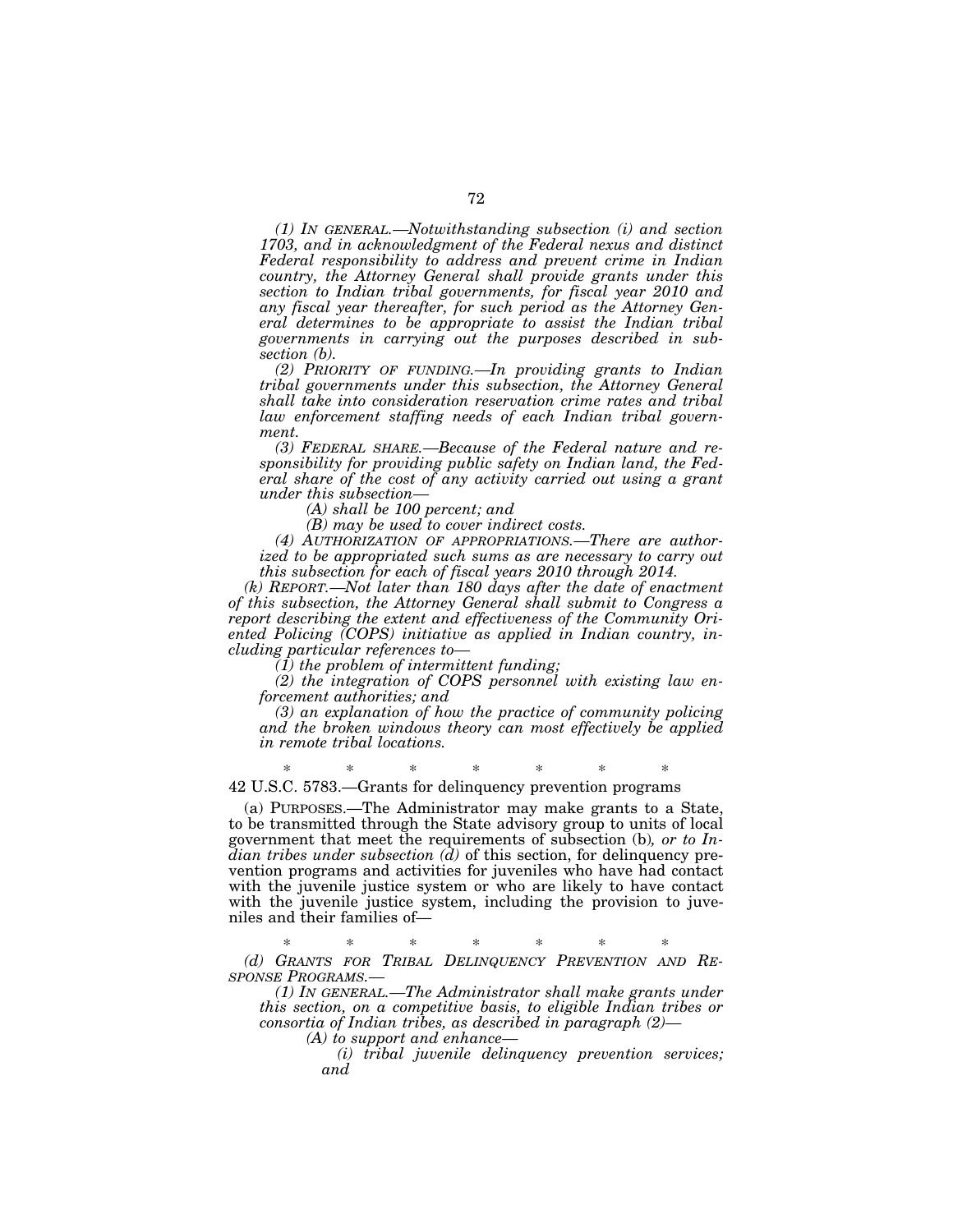*(ii) the ability of Indian tribes to respond to, and care for, juvenile offenders; and* 

*(B) to encourage accountability of Indian tribal governments with respect to preventing juvenile delinquency and responding to, and caring for, juvenile offenders.* 

*(2) ELIGIBLE INDIAN TRIBES.—To be eligible to receive a grant under this subsection, an Indian tribe or consortium of Indian tribes shall submit to the Administrator an application in such form and containing such information as the Administrator may require.* 

*(3) PRIORITY OF FUNDING.—In providing grants under this subsection, the Administrator shall take into consideration, with respect to the reservation communities to be served—* 

*(A) juvenile crime rates;* 

*(B) dropout rates; and* 

*(C) percentage of at-risk youth.* 

\* \* \* \* \* \* \* 42 U.S.C. § 5616.—Coordinating Council on Juvenile Justice and Delinquency Prevention

(a) ESTABLISHMENT; MEMBERSHIP.—

\* \* \* \* \* \* \*  $(2)(A)$  [Nine]*Ten* members shall be appointed, without regard to political affiliation, to the Council in accordance with this paragraph from among individuals who are practitioners in the field of juvenile justice and who are not officers or employees of the United States.

(B)(i) Three members shall be appointed by the Speaker of the House of Representatives, after consultation with the minority leader of the House of Representatives.

\* \* \* \* \* \* \* *(iv) One member shall be appointed by the Chairman of the Committee on Indian Affairs of the Senate, in consultation with the Vice Chairman of that Committee.* 

\* \* \* \* \* \* \*

## **§ 5784. Authorization of appropriations**

There are authorized to be appropriated to carry out this subchapter such sums as may be necessary for [fiscal years  $2004$ , 2005, 2006, 2007, and 2008¿ *each of fiscal years 2010 through 2014.* 

\* \* \* \* \* \* \*

42 U.S.C. 13709. Payments for incarceration on tribal lands

ø(a) RESERVATION OF FUNDS.—Notwithstanding any other provision of this part other than section  $13708(a)(2)$  of this title, from amounts appropriated to carry out sections 13703 and 13704 of this title, the Attorney General shall reserve, to carry out this section—

 $(1)$  0.3 percent in each of fiscal years 1996 and 1997; and  $(2)$  0.2 percent in each of fiscal years 1998, 1999, and 2000.]

*(a) RESERVATION OF FUNDS.—Notwithstanding any other provision of this part, of amounts made available to the Attorney General to carry out programs relating to offender incarceration, the Attor-*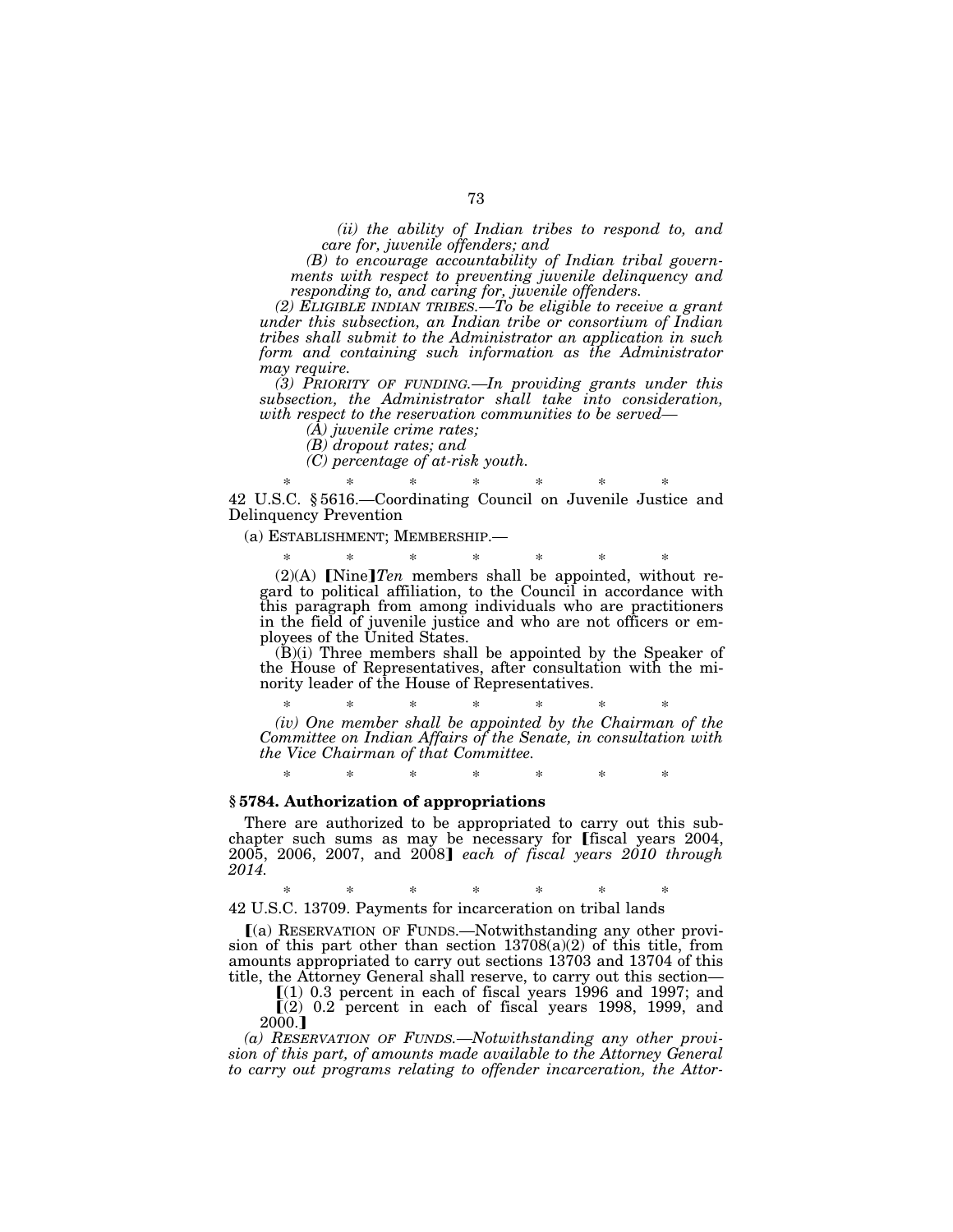*ney General shall reserve \$35,000,000 for each of fiscal years 2010 through 2014 to carry out this section.* 

ø(b) GRANTS TO INDIAN TRIBES.—From the amounts reserved under subsection (a) of this section, the Attorney General may make grants to Indian tribes for the purposes of constructing jails on tribal lands for the incarceration of offenders subject to tribal jurisdiction.]<br>(b) GRANTS TO INDIAN TRIBES.—

(1) IN GENERAL.—From the amounts reserved under sub*section (a), the Attorney General shall provide grants—* 

*(A) to Indian tribes for purposes of—* 

*(i) construction and maintenance of jails on Indian land for the incarceration of offenders subject to tribal jurisdiction;* 

*(ii) entering into contracts with private entities to increase the efficiency of the construction of tribal jails; and* 

*(iii) developing and implementing alternatives to incarceration in tribal jails;* 

*(B) to Indian tribes for the construction of tribal justice centers that combine tribal police, courts, and corrections services to address violations of tribal civil and criminal laws;* 

*(C) to consortia of Indian tribes for purposes of constructing and operating regional detention centers on Indian land for long-term incarceration of offenders subject to tribal jurisdiction, as the applicable consortium determines to be appropriate.* 

*(2) PRIORITY OF FUNDING.—in providing grants under this subsection, the Attorney General shall take into consideration applicable—* 

*(A) reservation crime rates;* 

*(B) annual tribal court convictions; and* 

*(C) bed space needs.* 

*(3) FEDERAL SHARE.—Because of the Federal nature and responsibility for providing public safety on Indian land, the Federal share of the cost of any activity carried out using a grant under this subsection shall be 100 percent.* 

(c) APPLICATIONS.—To be eligible to receive a grant under this section, an Indian tribe*, or consortium of Indian tribes as applicable,* shall submit to the Attorney General an application in such form and containing such information as the Attorney General may by regulation require.

*(d) LONG-TERM PLAN.—Not later than 1 year after the date of enactment of this subsection, the Attorney General, in coordination with the Bureau of Indian Affairs and in consultation with tribal leaders, tribal law enforcement officers, and tribal corrections officials, shall submit to Congress a long-term plan to address incarceration in Indian country, including a description of—* 

*(1) proposed activities for construction of detention facilities (including regional facilities) on Indian land;* 

*(2) proposed activities for construction of additional Federal detention facilities on Indian land;* 

*(3) proposed activities for contracting with State and local detention centers, with tribal government approval;*